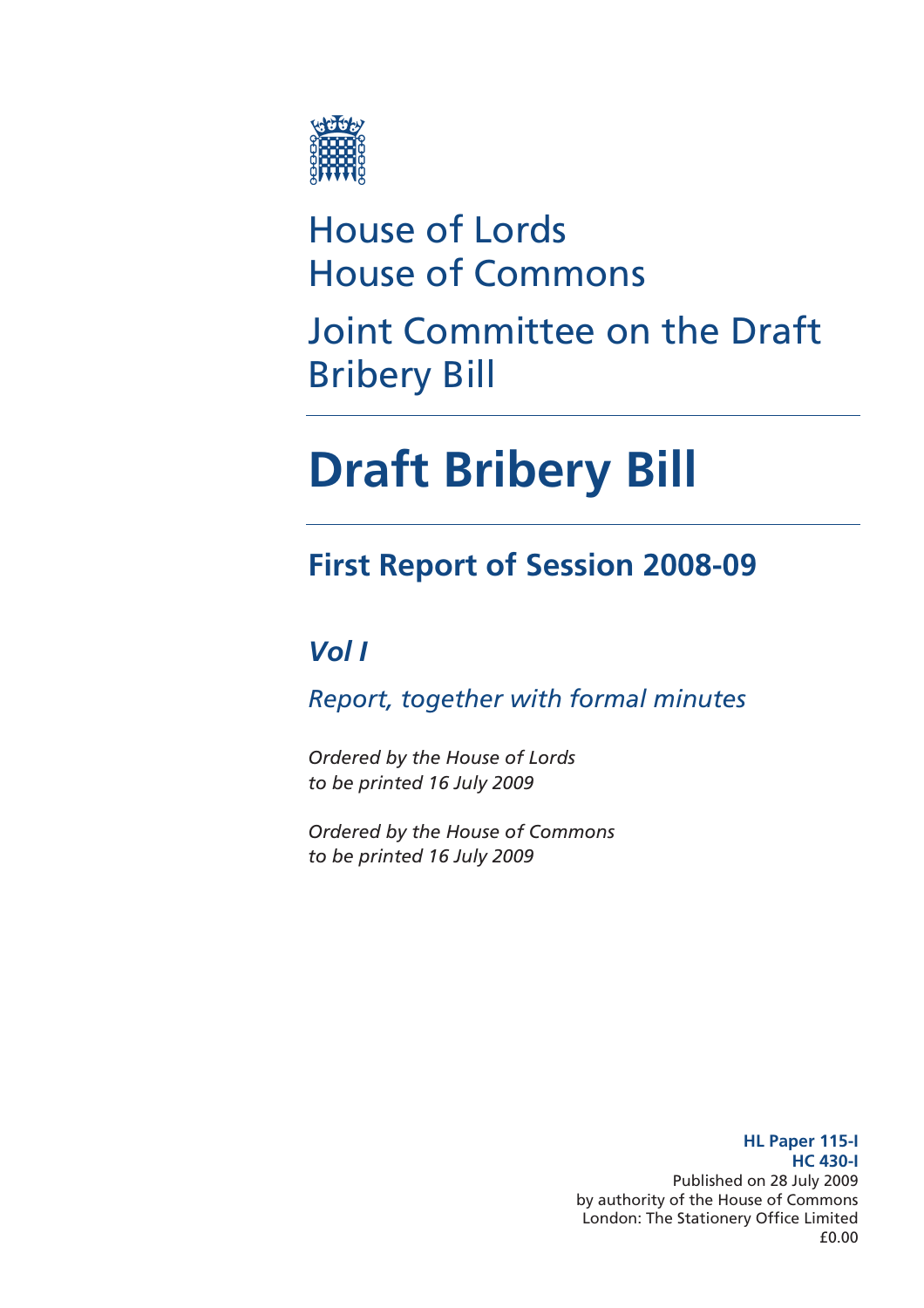#### **The Joint Committee on the draft Bribery Bill**

The Joint Committee on the draft Bribery Bill was appointed by the House of Commons and the House of Lords on 11 May 2009 to examine the draft Bribery Bill and report to both Houses by 21 July 2009.

#### **Current membership**

Mr David S. Borrow (*Labour, South Ribble*) Mr Alistair Carmichael (*Liberal Democrat, Orkney and Shetland*) Mr Geoffrey Cox (*Conservative, Torridge and West Devon*) Mary Creagh (*Labour, Wakefield*) Mr Jonathan Djanogly (*Conservative, Huntingdon*) Mr Bruce George (*Labour, Walsall South*) Linda Gilroy (*Labour Co-operative, Plymouth Sutton*) Dr Brian Iddon (*Labour, Bolton South East*) Martin Linton (*Labour, Battersea*) Mr Virendra Sharma (*Labour, Ealing Southall*) Dr Desmond Turner (*Labour, Brighton Kemptown*) Jeremy Wright (*Conservative, Rugby and Kenilworth*)

Lord Anderson of Swansea (*Labour*) Viscount Colville of Culross (*Crossbench*), Chairman Lord Goodhart (*Liberal Democrat*) Lord Grabiner (*Labour*) Baroness Henig (*Labour*) Lord Lyell of Markyate (*Conservative*) Lord Mayhew of Twysden (*Conservative*) The Earl of Onslow (*Conservative*) Lord Sheikh (*Conservative*) Lord Thomas of Gresford (*Liberal Democrat*) Baroness Whitaker (*Labour*) Lord Williamson of Horton (*Crossbench*)

#### **Powers**

The Committee has the power to require the submission of written evidence and documents, to examine witnesses, to meet away from Westminster, to meet at any time (except when Parliament is prorogued or dissolved), to appoint specialist advisers, and to make Reports to the two Houses.

#### **Publication**

The Report and evidence of the Joint Committee are published by The Stationery Office by Order of the two Houses. All publications of the Joint Committee (including press notices) are on the Internet at: www.parliament.uk/parliamentary\_committees/joint\_committee\_on\_the\_draft\_b ribery\_bill.cfm

#### **Committee staff**

The staff of the Joint Committee were drawn from both Houses and comprised Emily Commander (Commons Clerk), Christine Salmon Percival (Lords Clerk), Simon Fuller (Legal Adviser), Paul Simpkin (Senior Committee Assistant), Dilys Tonge (Committee Assistant), Michelle Garratty (Committee Assistant), Claudia Rock (Committee Assistant), Michelle Owens (Team Manager), Sam Colebrook (Committee Support Assistant) and George Fleck (Office Support Assistant). This inquiry was run from the Scrutiny Unit in the Committee Office, House of Commons.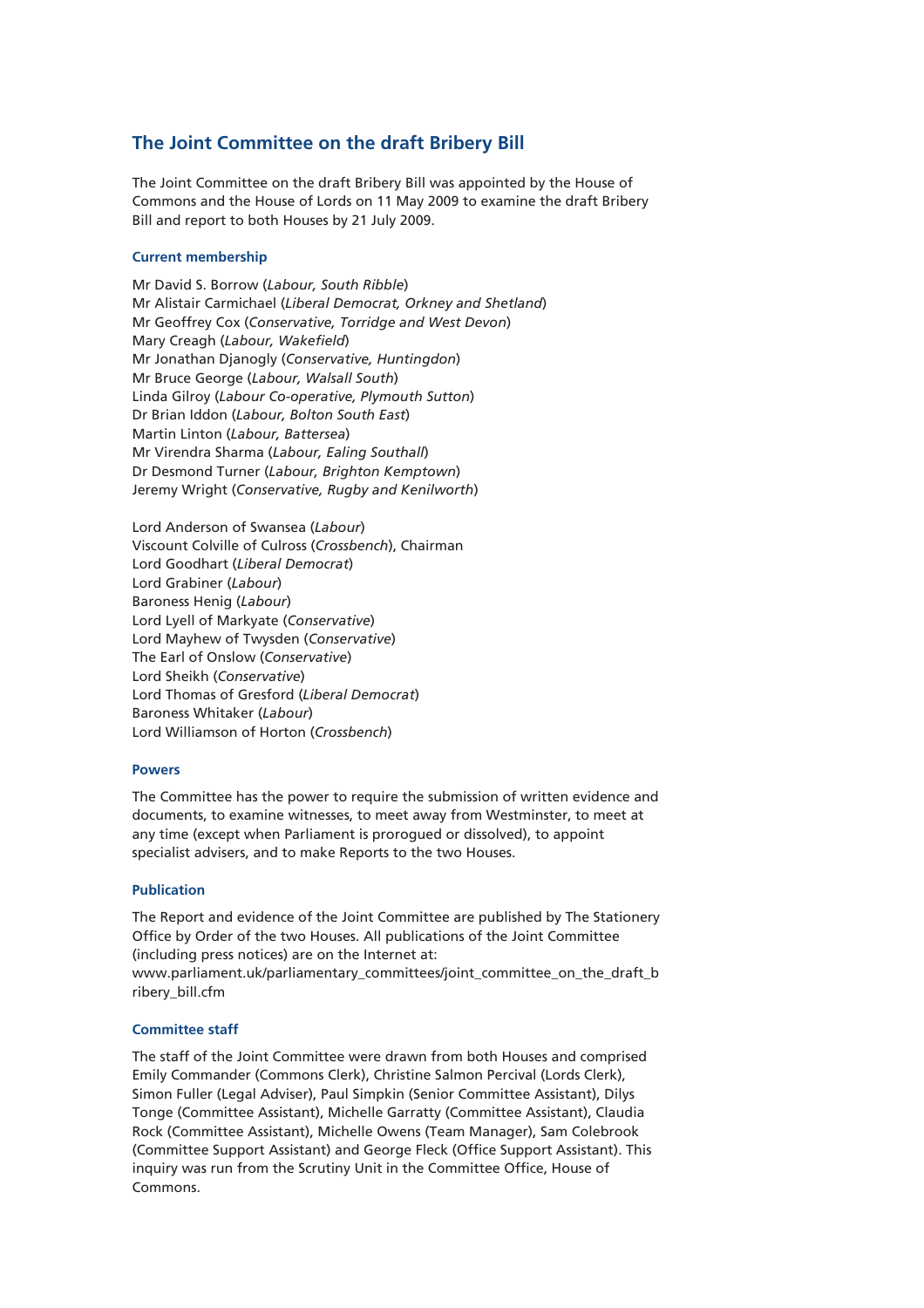#### **Contacts**

All correspondence should be addressed to the Clerk of the Joint Committee, House of Commons, 7 Millbank London SW1P 3JA. The telephone number for general enquiries is 020 7219 8387. The Joint Committee's email address is briberybill@parliament.uk.

Media inquiries should be addressed to Jessica Bridges-Palmer on 020 7219 0724.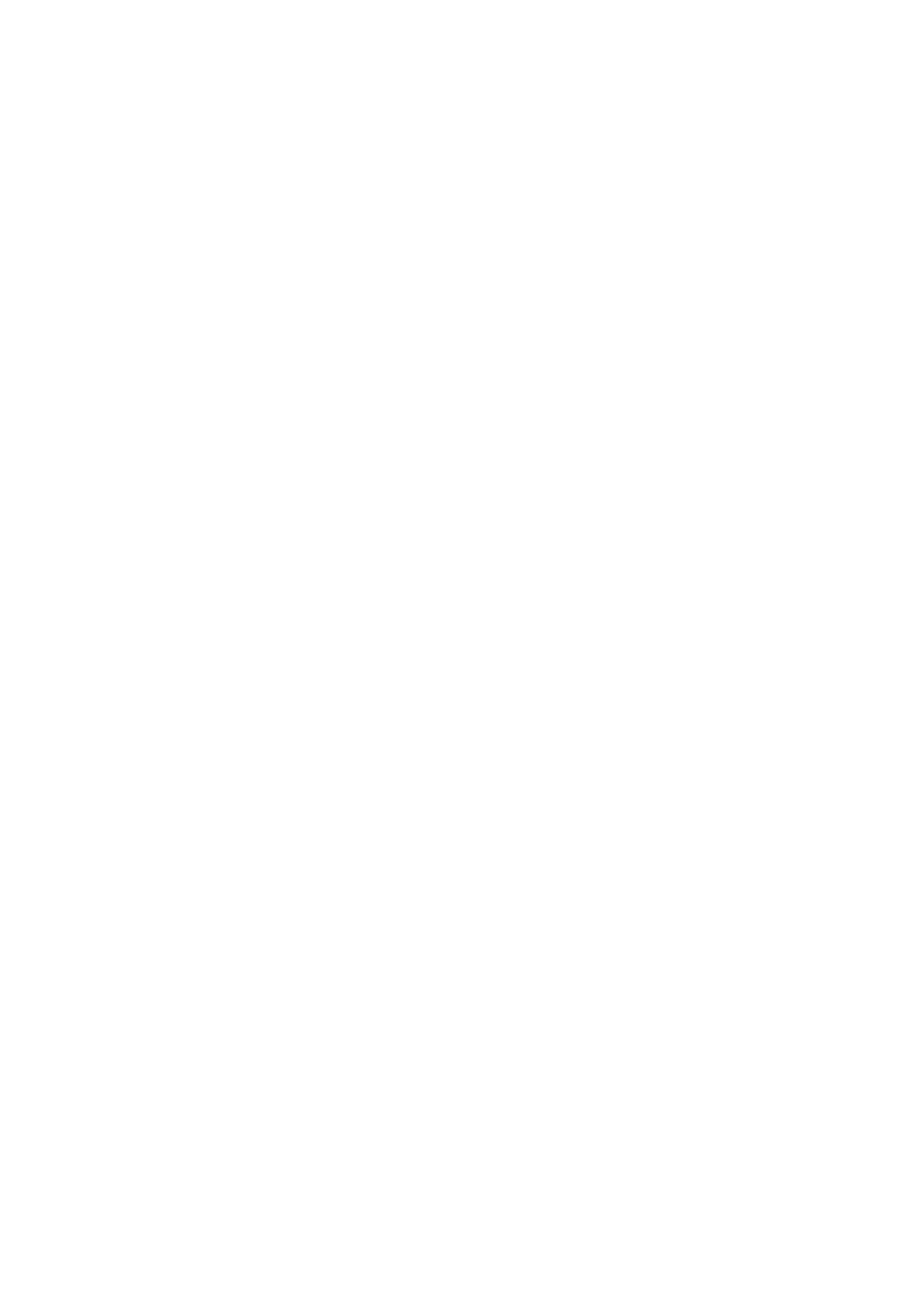### **Contents**

|   | <b>Report</b><br>Page                       |                |  |
|---|---------------------------------------------|----------------|--|
|   | <b>Summary</b>                              | 5.             |  |
| 1 | <b>Introduction</b>                         | $\overline{7}$ |  |
| 2 | <b>Background</b>                           | 8              |  |
|   | The need for law reform                     | 8              |  |
|   | The draft Bribery Bill                      | 10             |  |
|   | The Defence Industry: a case study          | 13             |  |
| 3 | The offences of bribing and being bribed    | 15             |  |
|   | Clarity of the "improper" performance test  | 15             |  |
|   | Scope of "improper" performance             | 18             |  |
|   | (a) Too broad?                              | 18             |  |
|   | (b) Too narrow?                             | 19             |  |
|   | "Improper" performance: our view            | 20             |  |
|   | <b>Cultural differences</b>                 | 20             |  |
|   | Knowledge and intention: clause 2           | 21             |  |
|   | Overlapping offences                        | 23             |  |
| 4 | <b>Bribery of foreign public officials</b>  | 25             |  |
|   | "Legitimately due"                          | 25             |  |
|   | A "reasonable belief" defence               | 28             |  |
| 5 | <b>Negligent failure by organisations</b>   | 31             |  |
|   | Too complex and narrow?                     | 31             |  |
|   | Gross negligence?                           | 34             |  |
|   | A civil regime?                             | 35             |  |
|   | The "adequate procedures" defence           | 36             |  |
|   | (a) Meaning                                 | 36             |  |
|   | (b) Senior officers                         | 37             |  |
|   | Subsidiaries, joint ventures and syndicates | 39             |  |
| 6 | <b>Guidance</b>                             | 42             |  |
|   | (a) Status                                  | 42             |  |
|   | (b) Content                                 | 44             |  |
|   | (c) Timing                                  | 46             |  |
|   | (d) A formal advisory service?              | 46             |  |
| 7 | <b>Special Cases</b>                        | 48             |  |
|   | <b>Facilitation payments</b>                | 48             |  |
|   | Corporate hospitality                       | 50             |  |
|   | Offset                                      | 52             |  |
| 8 | <b>Jurisdiction</b>                         | 54             |  |
|   | Individuals                                 | 54             |  |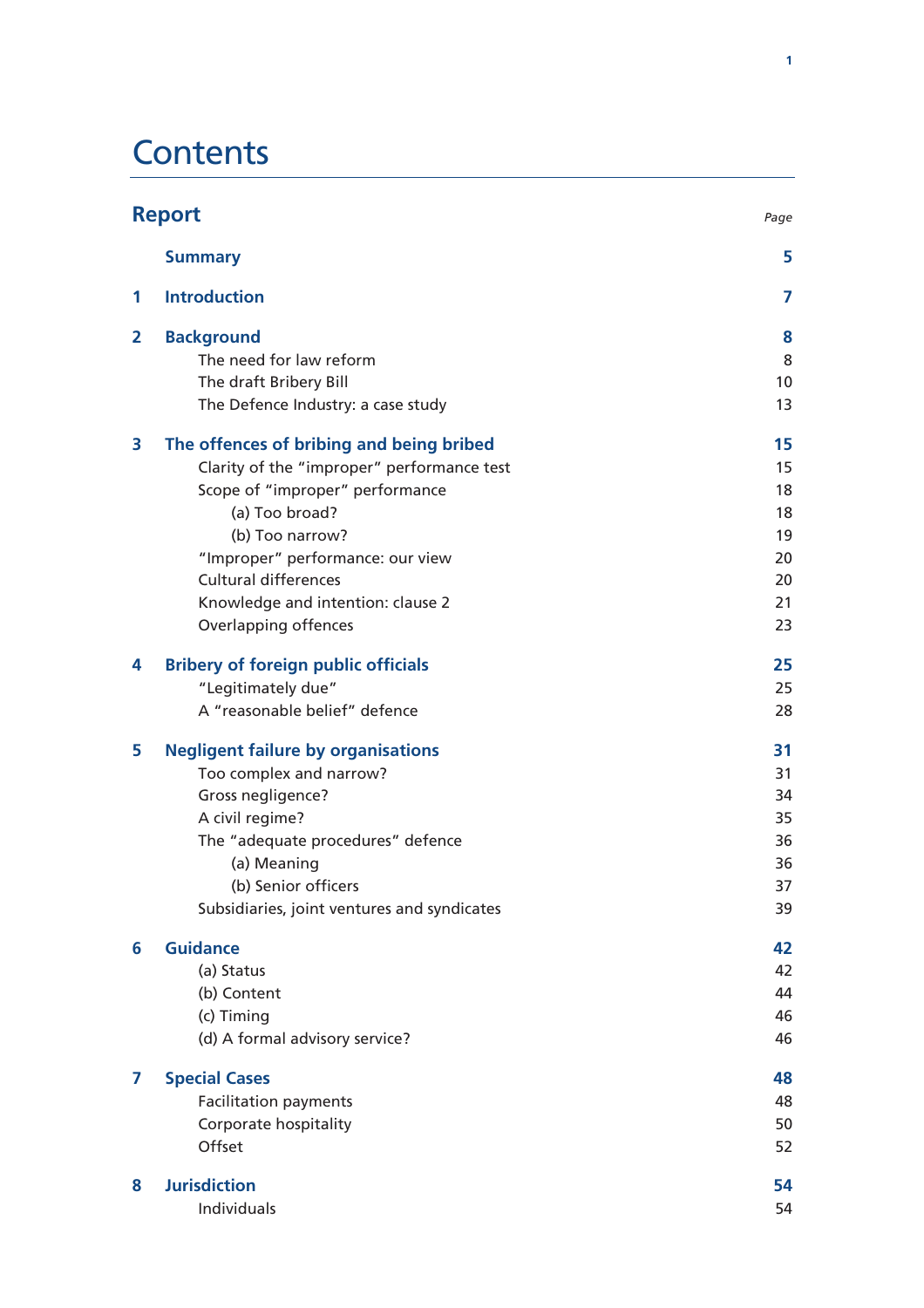|    | Companies                                                                                             | 54       |
|----|-------------------------------------------------------------------------------------------------------|----------|
|    | <b>Overseas Territories and Crown Dependencies</b>                                                    | 56       |
|    | Scotland                                                                                              | 57       |
| 9  | <b>The Attorney General</b>                                                                           | 58       |
|    | Powers of consent                                                                                     | 58       |
|    | Powers of delegation                                                                                  | 60       |
|    | 10 Article 5, OECD Convention                                                                         | 61       |
| 11 | <b>Penalties</b>                                                                                      | 63       |
|    | Unlimited fine                                                                                        | 63       |
|    | Confiscation                                                                                          | 63       |
|    | Debarment                                                                                             | 64       |
|    | Other penalties                                                                                       | 65       |
|    | <b>12 The Security Services</b>                                                                       | 66       |
|    | <b>13 Privilege</b>                                                                                   | 69       |
|    | Background                                                                                            | 69       |
|    | Evidence of need for legislation on privilege                                                         | 70       |
|    | The public interest test                                                                              | 72       |
|    | The compromise in 2003                                                                                | 73       |
|    | The case for consistency                                                                              | 74       |
|    | 14 Wider issues                                                                                       | 77       |
|    | <b>Enforcement and deterrence</b>                                                                     | 77       |
|    | Impact on the private sector                                                                          | 80       |
|    | Review                                                                                                | 81       |
|    | Time allocated for pre-legislative scrutiny                                                           | 81       |
|    | <b>Conclusions and recommendations</b>                                                                | 83       |
|    | <b>Annex 1</b>                                                                                        | 90       |
|    | Review of the Draft Bribery Bill Impact Assessment by the House of Commons                            |          |
|    | <b>Scrutiny Unit</b>                                                                                  | 90       |
|    | Introduction                                                                                          | 90       |
|    | Analysis of the IA                                                                                    | 91       |
|    | IA Summary: Analysis and Evidence (p2)                                                                | 91       |
|    | Evidence Base: Background and reasons for Government Intervention (pp 3-                              |          |
|    | 4)                                                                                                    | 92       |
|    | Evidence Base: Policy Objectives (pp 4-6)                                                             | 92       |
|    | Evidence Base: Criminal Justice Costs (pp 7-8)                                                        | 93       |
|    | Evidence Base: Costs on the private sector (pp 8-9)<br>Other issues: further consultation of business | 94       |
|    |                                                                                                       | 95<br>95 |
|    | Other issues: Competition Assessment<br>Other issues: post implementation review                      | 96       |
|    |                                                                                                       |          |

**2**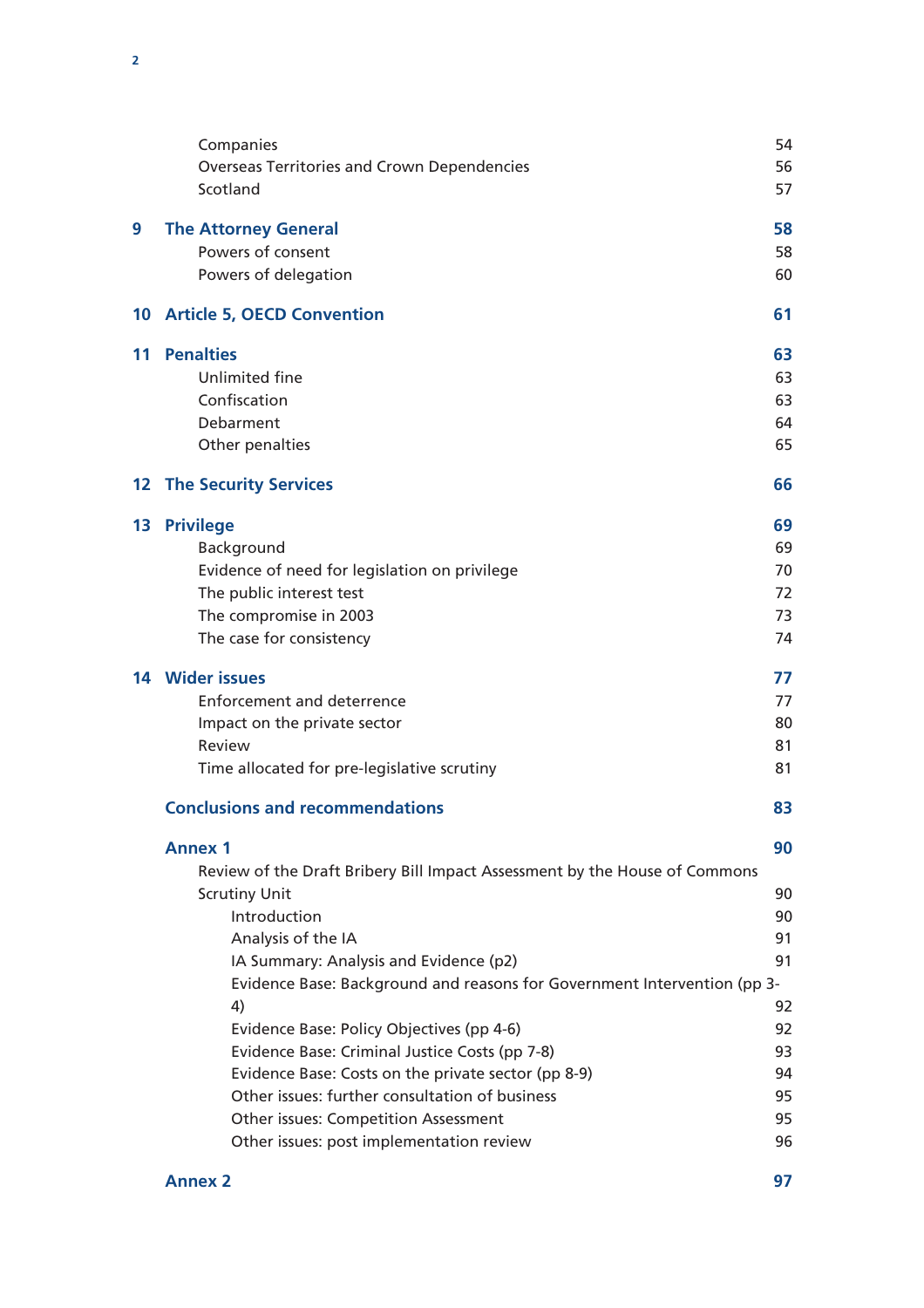| FOREIGN CORRUPT PRACTICES ACT: ANTIBRIBERY PROVISIONS-LAY PERSON'S |     |  |
|--------------------------------------------------------------------|-----|--|
| <b>GUIDE PUBLISHED BY THE US DEPARTMENT OF JUSTICE</b>             | 97  |  |
| Introduction                                                       |     |  |
| Background                                                         |     |  |
| Enforcement                                                        |     |  |
| <b>Antibribery Provisions</b>                                      |     |  |
| <b>Third Party Payments</b>                                        | 100 |  |
| Permissible Payments and Affirmative Defenses                      |     |  |
| <b>Facilitating Payments for Routine Governmental Actions</b>      | 101 |  |
| <b>Affirmative Defenses</b>                                        | 101 |  |
| <b>Sanctions Against Bribery</b>                                   |     |  |
| Civil                                                              | 102 |  |
| <b>Other Governmental Action</b>                                   | 102 |  |
| <b>Private Cause of Action</b>                                     | 103 |  |
| Guidance from the Government                                       |     |  |
|                                                                    |     |  |

| <b>Formal Minutes</b>    | 104 |
|--------------------------|-----|
| <b>Witnesses</b>         | 115 |
| List of written evidence | 117 |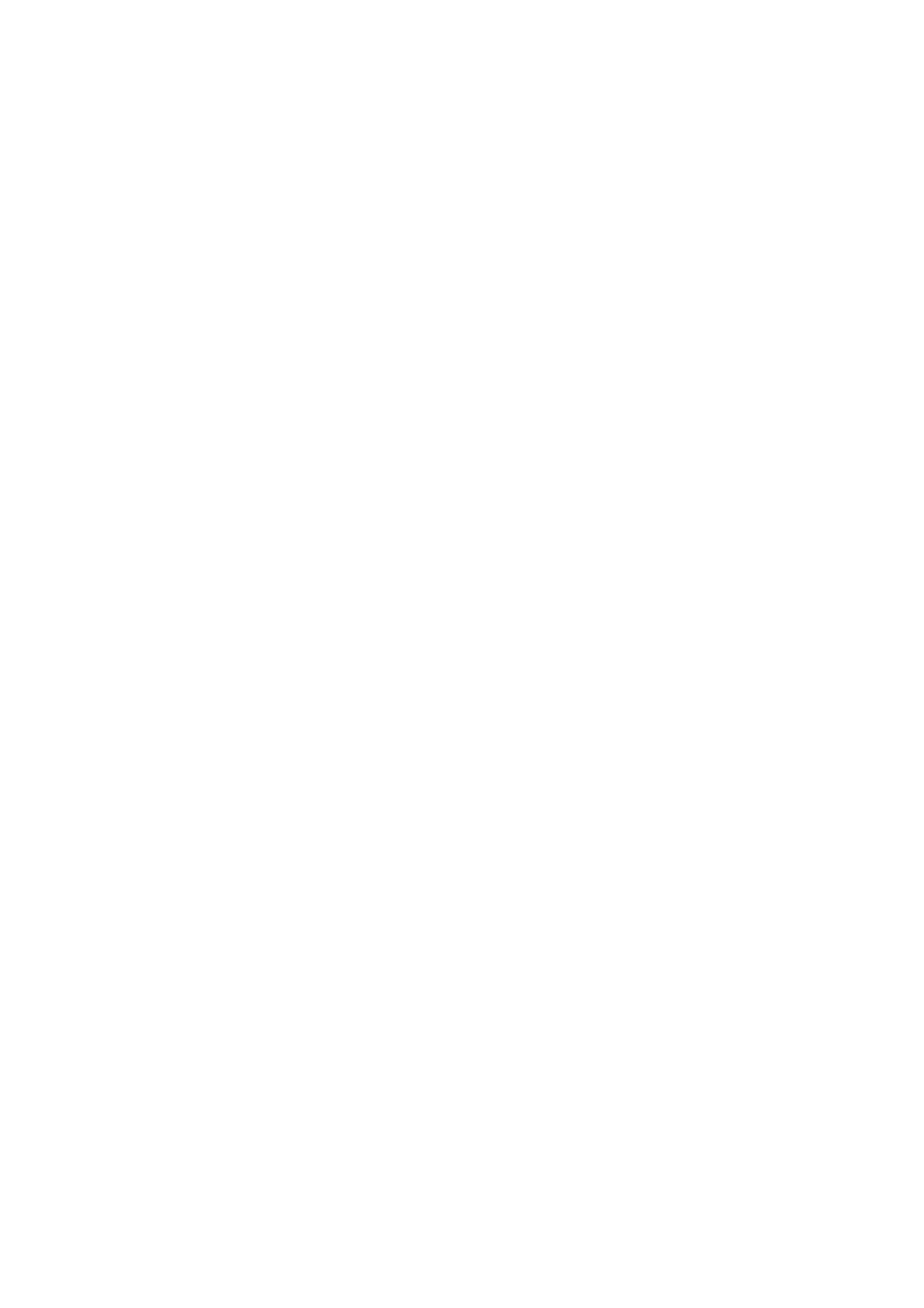## **Summary**

We strongly support the draft Bribery Bill. It represents an important, indeed overdue, step in reforming the United Kingdom's bribery laws, which have been a source of criticism at home and abroad for more than thirty years. We also welcome the draft Bill's publication for pre-legislative scrutiny, but we are disappointed that the Government has given us so little time to carry out our task. Our dissatisfaction will be shared by many others if the Government does not now find time promptly to introduce a Bribery Bill that reflects the changes that we have proposed.

We support the two proposed offences of bribing (clause 1) and being bribed (clause 2), including the "improper" performance test that has been developed by the Law Commission. The proposals have, to this extent, overcome the hurdle that defeated the draft Corruption Bill in 2003. We do, however, acknowledge concerns about the test's potential to catch conduct that should properly be viewed only as a civil wrong. We ask the Government to address this issue.

The specific offence of bribing foreign public officials (clause 4) represents an important step in putting the United Kingdom's compliance with its international obligations beyond doubt, particularly those owed to the Organisation for Economic Co-operation and Development. In order to achieve this goal, we recommend that the draft Bill be amended to make it clear that an advantage is not "legitimately due" unless required or permitted by a "written law". On balance, we accept the Government's decision to reject the Law Commission's proposed defence for individuals who held a reasonable, but wrong, belief that an advantage was legitimately due.

We particularly welcome the proposed offence that targets companies and partnerships which fail to prevent bribery by persons performing services on their behalf (clauses 5 to 6). The current law has proven wholly ineffective and in need of reform. However, we are concerned by the draft Bill's focus on whether a "responsible person" was negligent, rather than on the collective failure of the company to ensure that adequate anti-bribery procedures were in place. This introduces a narrow and complex solution to a pressing problem. We therefore recommend the removal of the need to prove negligence under clause 5(1)(c). While it would lead to the commercial organisation being strictly liable, subject to an adequate procedures defence, nevertheless we do not believe this would be unfair, particularly given the parallel with the approach taken in other leading countries. A commercial organisation is well placed to demonstrate the adequacy of its anti-bribery procedures.

We endorse the substantial penalties that are available under clause 11, since the draft Bill must have teeth to be effective. The Government must, however, address the injustice that is risked by debarring companies from entering public contracts on an automatic and perpetual basis. This policy undermines the effectiveness of the draft Bill.

We also endorse calls for official guidance on some elements of the draft Bill, particularly the meaning of "adequate procedures". A clause should be added to the draft Bill giving the Government power to approve guidance prepared by appropriate bodies. This tested model for issuing guidance could build on the growing expertise in the private sector, thus limiting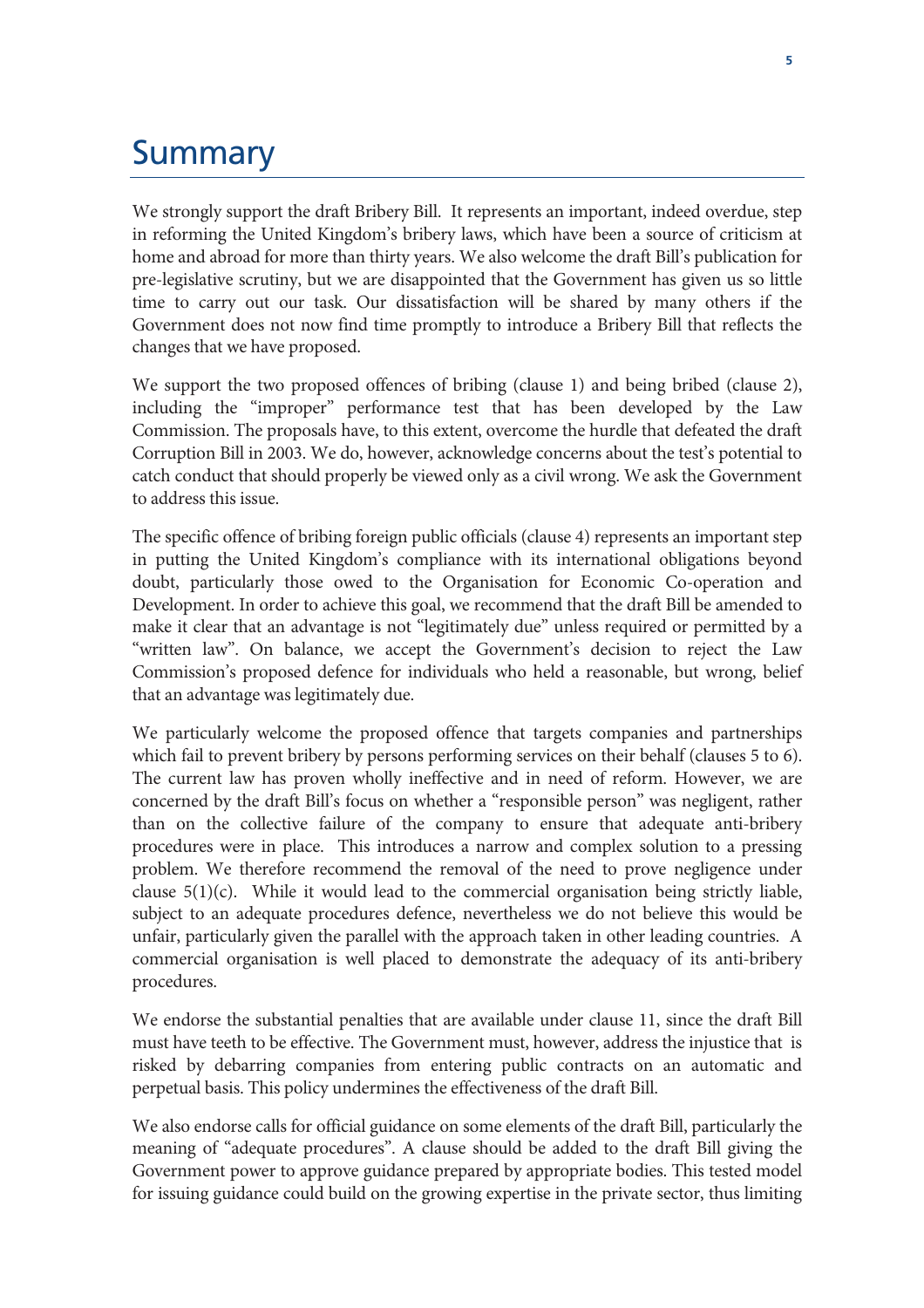the burden on Government.

There are disadvantages to piecemeal reform of parliamentary privilege (clause 15). It raises complex constitutional issues that might be better addressed through a future Parliamentary Privileges Bill. Parliament must not resolve an issue of this importance in conflicting ways, as was initially and unacceptably proposed under the Parliamentary Standards Bill. We therefore call for clause 15 to be omitted.

We agree with the Government that the Attorney General's power to direct prosecuting authorities should remain in place without being reformed by the draft Bill. Since this power will remain in place, we are satisfied that the power of consent should be transferred from the Attorney General to the Directors of the prosecuting authorities (clause 10). Any broader reform of the Attorney General's Office, including her power of direction, must await comprehensive proposals being pursued in the future.

We are not persuaded that the draft Bill is the appropriate vehicle to extend the security services' powers to contravene the criminal law. We heard no persuasive evidence that the domestic intelligence agencies needed an authorisation to bribe, and we also question whether the proposals are compliant with the UK's international obligations. As a result, we ask the Government to omit clauses 13 and 14.

While the draft Bill is not a cure for the many challenges contributing to corruption both within the United Kingdom and in relation to international business, we believe that it is an essential step forward. It should create an improved platform for the Government and the business community to build upon the increasing global commitment to tackle bribery. But the Government must focus on the need for rigorous enforcement, including the resources this will require. We believe it is an investment that is well worth making.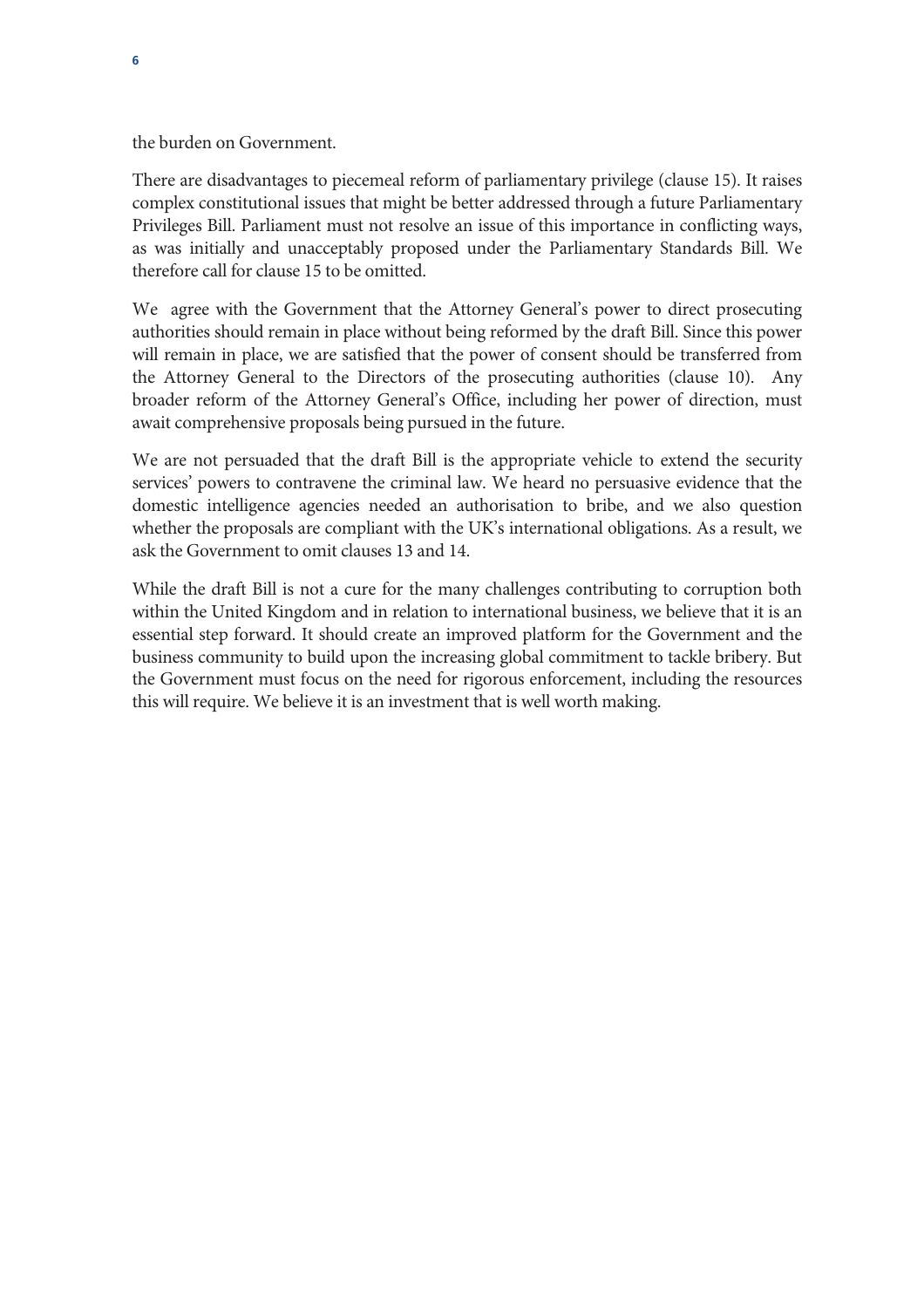## 1 Introduction

1. The draft Bribery Bill was published by the Ministry of Justice on 25 March 2009 for prelegislative scrutiny. Following a series of avoidable delays our Joint Committee was formed on 11 May with a deadline of reporting on the draft Bill by 21 July.

2. We have sought a wide range of evidence to inform our report. Over a five week period we heard oral evidence from 37 witnesses and in total received 61 written submissions. We are grateful to all those who have contributed their views, including the United Nations (UN), the Organisation for Economic Co-operation and Development (OECD), the United States Department of Justice and several parliamentary select committees with a longstanding interest in the draft Bill. We also commissioned an analysis of the Impact Assessment published with the draft Bill from the House of Commons Scrutiny Unit, which is published as Annex 1 to our report.

3. We acknowledge our gratitude to the Committee's two specialist advisors, Professor Peter Alldridge of Queen Mary, University of London and Professor Michael Clarke of the Royal United Services Institute.

4. Although some of the provisions in the draft Bill apply to Scotland, it is largely limited in extent to England, Wales and Northern Ireland. We trust that the Government will continue to work closely with the Scottish Executive on these issues, particularly in view of their shared interest in meeting the United Kingdom's international obligations.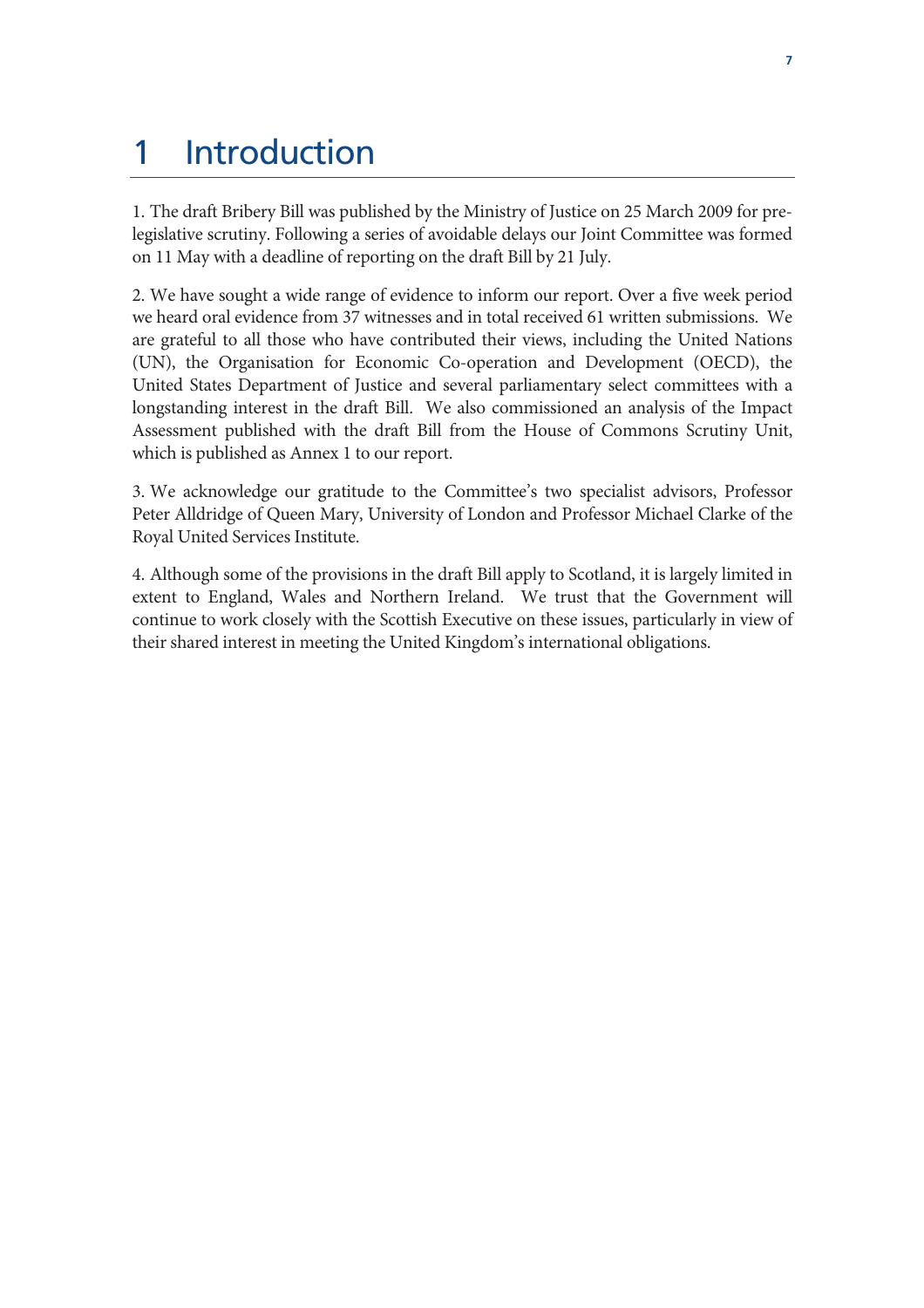### 2 Background

5. The World Bank estimates that around a trillion dollars' worth of bribes are paid each year.1 This adds 10% to the cost of doing business globally and as much as 25% to the cost of procurement contracts in developing countries.<sup>2</sup> We were told by Global Witness, among others, that these financial costs translate into human suffering through the diversion of resources, the distortion of free markets and damage to society:

Bribery undermines the rule of law and the principle of fair competition and entrenches bad governance in such countries, hindering their efforts to alleviate poverty and often contributing to instability and human rights abuses [… It] is not a victimless crime or a regrettable but unavoidable cost of business for companies overseas. It is a morally poisonous and economically destructive crime which contributes, directly and indirectly, to poverty and human suffering.<sup>3</sup>

6. The United Kingdom routinely ranks as one of the least corrupt countries in the world, but it has not escaped damaging scandals affecting British industry and politics.<sup>4</sup> The International Chamber of Commerce (UK) told us that bribery inside the UK tended to be viewed as less of a problem than bribery by businesses competing in the international arena, while James Maton of the UK Anti-Corruption Forum stated that bribery by UK companies was not commonplace.<sup>5</sup> He emphasised, however, that "there is a minority, perhaps a significant minority, that are engaged in corrupt practices and there is probably a larger number of companies that do not have adequate anti-corruption procedures, systems and controls".<sup>6</sup> Some estimates place the overall annual cost of corruption to the UK economy as high as £13.9 billion.<sup>7</sup>

### **The need for law reform**

7. Bribery has been illegal under UK domestic law for centuries. A process of *ad hoc* reform has led to a "patchwork" of offences under the common law, the Public Bodies Corrupt Practices Act 1889, the Prevention of Corruption Act 1906 and the Prevention of Corruption Act 1916.<sup>8</sup> There have been few developments in the law for over 90 years, aside from the jurisdiction of these offences being extended in 2001 to include acts done abroad by UK citizens and companies.<sup>9</sup>

6 Q227 (James Maton)

<sup>1</sup> Department for International Development, Press Release, available at http://www.dfid.gov.uk/Media-Room/News-Stories/2009/New-draft-Bribery-Bill-to-support-international-fair-trade/

<sup>2</sup> Impact Assessment, p3; Department for International Development, Press Release, available at http://www.dfid.gov.uk/Media-Room/News-Stories/2009/New-draft-Bribery-Bill-to-support-international-fair-trade/

<sup>3</sup> BB35

<sup>4</sup> See the annual perceptions of corruption index published by Transparency International, available at http://www.transparency.org/news\_room/in\_focus/2008/cpi2008#pr

<sup>5</sup> See the annual perceptions of corruption index published by Transparency International, available at http://www.transparency.org/news\_room/in\_focus/2008/cpi2008#pr; Q227 (James Maton)

<sup>7</sup> Association of Chief Police Officers, *The nature, extent and economic impact of fraud in the UK*, Febraury 2007, available at http://www.acpo.police.uk/asp/policies/Data/Fraud%20in%20the%20UK.pdf

<sup>8</sup> Q76 (Colin Nicholls QC)

<sup>9</sup> Anti-Terrorism, Crime and Security Act 2001, Part 12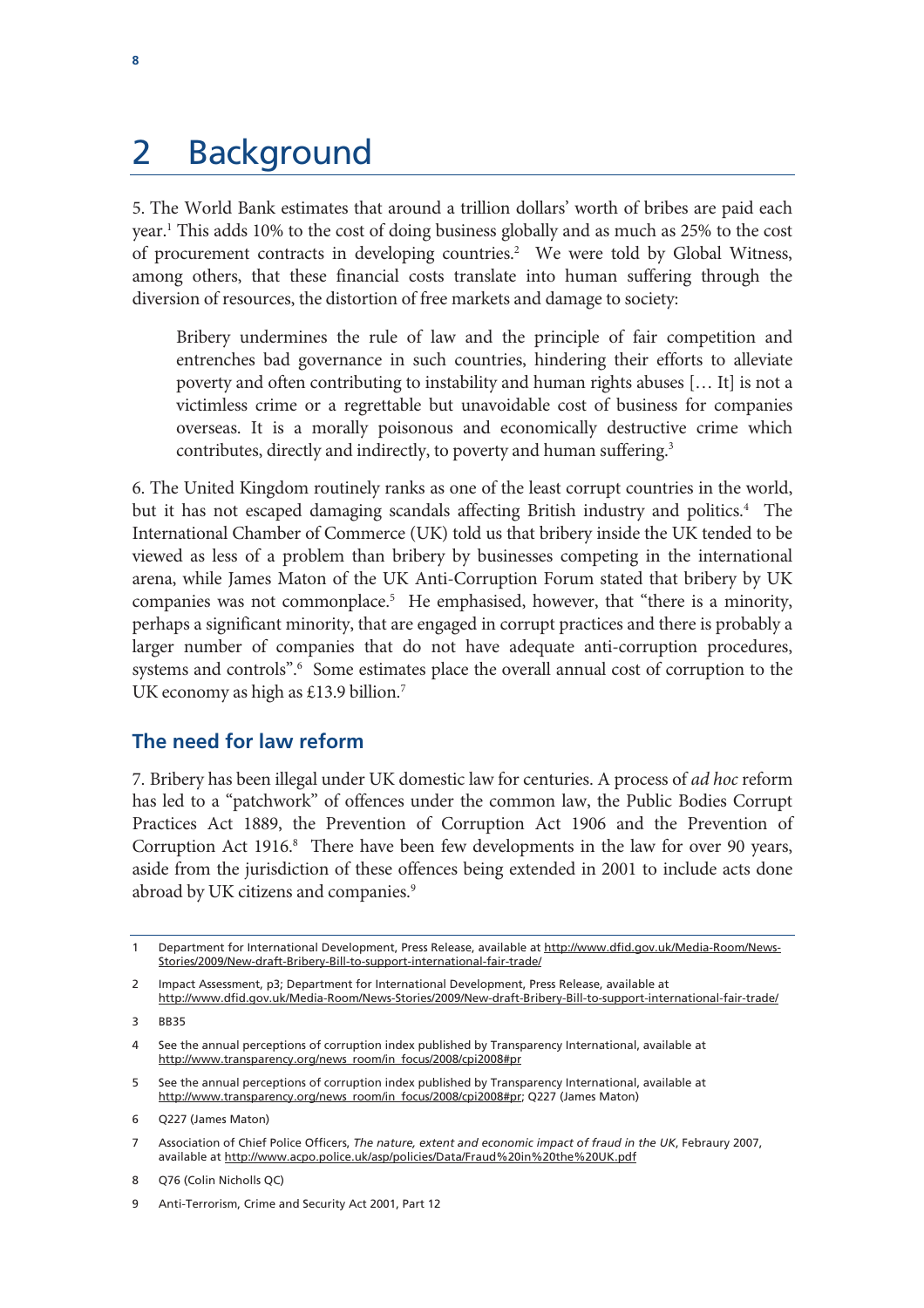8. The Law Commission recently described the law of bribery as "riddled with uncertainty and in need of rationalisation".<sup>10</sup> All witnesses supported the case for reform, reflecting calls that were first made by the Royal Commission on Standards in Public Life more than thirty years ago.<sup>11</sup> Particular criticisms of the current law include: the use of inconsistent terminology; an artificial divide between the public and private sectors; and a focus on whether or not an individual is acting as an agent on behalf of a principal, a concept which is both complex and leaves gaps in the law.12

9. Few individuals have been prosecuted under the existing bribery legislation in recent years, although a number of allegations have been pursued as part of a fraud charge. We also note that no company has ever been convicted under the current law, aside from Mabey and Johnson Ltd which recently pleaded guilty to making corrupt payments after self-reporting them to the Serious Fraud Office.<sup>13</sup> This does not reflect the scale of the problem represented by bribery and may, in part, be attributed to the difficulty in gathering evidence to support a prosecution.<sup>14</sup> While the new Overseas Anti-Corruption Unit of the City of London Police is starting to have an impact, the Serious Fraud Office told us that inadequacies in the law had stood in the way of securing a conviction on several occasions since 2005.<sup>15</sup> The UK Anti-Corruption Forum added that:

the current complexity and uncertainty makes it difficult not only to prosecute bribery, but also for the public and business properly to understand the law, and for businesses efficiently to train staff.16

Pressure for reform has been growing at an international level since the United States introduced the Foreign Corrupt Practices Act (FCPA) in 1977.<sup>17</sup> The "lay person's guide" to this Act is included as Annex 2 to our report. The United Kingdom has since joined other nations in negotiating anti-bribery conventions in its role as a member of the Organisation for Economic Co-operation and Development (OECD), the Council of Europe, the European Union and the United Nations.<sup>18</sup> Each convention is different in scope but they share the common aim of raising standards and creating a level playing field on which businesses compete solely on the basis of merit.

<sup>10</sup> Law Commission, *Reforming Bribery*, No 313, November 2008 , para 1.1

<sup>11</sup> Royal Commission on Standards in Public Life, Cm 6524, 1976; since repeated in 1995 by the Committee on Standards in Public Life, Cm2850.

<sup>12</sup> Law Commission, *Reforming Bribery*, No 313, November 2008, paras 2.23 to 2.33; Joint Committee on the draft Corruption Bill, HL 157, HC 705, July 2003, paras 10-14

<sup>13</sup> Serious Fraud Office, Press Release, 10 July 2009, available at http://www.sfo.gov.uk/news/prout/pr\_630.asp?id=630

<sup>14</sup> BB14

<sup>15</sup> Further information on the Overseas Anti-Corruption Unit is available at http://www.cityoflondon.police.uk/CityPolice/ECD/anticorruptionunit/guiltypleatobribery.htm ; BB47

<sup>16</sup> BB04, para 5

<sup>17</sup> BB57, para 5 (United States Department of Justice)

<sup>18</sup> Organisation for Economic Cooperation and Development (OECD) Convention on combating bribery of foreign public officials in international business transactions; First and Second Protocols to the Convention on the protection of the European Communities' financial interests; Council of Europe Criminal Law Convention on Corruption, together with its Additional Protocol; European Union Convention on the fight against corruption involving officials of the European Communities or officials of member states of the European Union; Council of Europe Civil Law Convention on Corruption; United Nations Convention Against Corruption.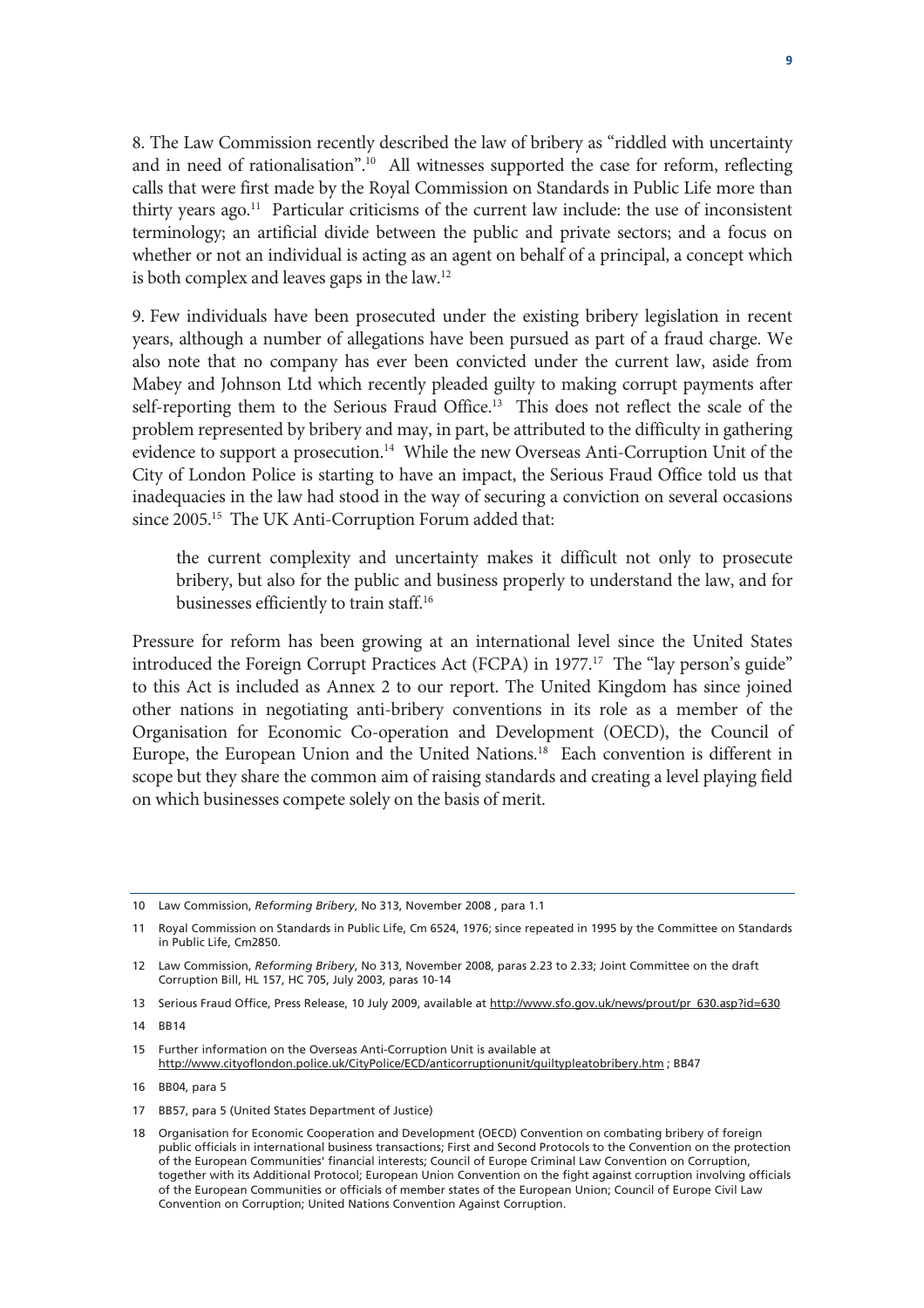10. The OECD's Working Group prepared reports in 2003, 2005 and 2007 that have been particularly critical of "deficiencies" in the UK's bribery laws.<sup>19</sup> Most recently, in October 2008, the Group stated that it was "disappointed and seriously concerned with the unsatisfactory implementation of the [OECD] Convention by the UK". It called on the UK Government to enact, among other things, "modern bribery legislation and establish effective corporate liability for bribery as a matter of high priority".<sup>20</sup> It warned that:

failing to enact effective and comprehensive legislation undermines the credibility of the UK legal framework and potentially triggers the need for increased due diligence over UK companies by their commercial partners or Multilateral Development Banks.21

At no stage has the Government accepted that the UK is non-compliant with any of its international obligations, but it has acknowledged that failure to implement law reform could "bring into question the UK's commitment to the [OECD] Convention".22

11. The first significant step towards reform was taken by the Law Commission in the late 1990s, leading to the publication by the Government of a draft Corruption Bill for prelegislative scrutiny in 2003. It was heavily criticised by the Joint Committee that was appointed to carry out this task, primarily due to the continued reliance of the draft Bill on the agent – principal relationship.<sup>23</sup> The current Criminal Law Commissioner, Professor Horder, described the 2003 Bill as quite "cautious and conservative".<sup>24</sup> It was not proceeded with and, although some of its elements have re-emerged in the new draft Bill, an alternative approach has been sought.

### **The draft Bribery Bill**

12. The draft Bribery Bill is based largely on a second set of proposals developed by the Law Commission, which launched a consultation exercise in 2007 resulting in a report published in October 2008.25 Among other things the draft Bill would:

- Repeal the existing common law and statutory bribery offences and replace them with two general offences of bribing and being bribed (clauses 1 and 2);
- Introduce a specific offence of bribing foreign public officials (clause 4);
- Create a new criminal offence for companies and partnerships that negligently fail to prevent bribery by persons performing services on their behalf (clauses 5 and 6); and

20 Ibid

22 Impact Assessment, p3

23 Joint Committee on the draft Corruption Bill, July 2003, HL157, HC705

24 Q7

<sup>19</sup> OECD Working Group on Bribery, United Kingdom: Phase 2bis, report on the application of the Convention on combating bribery of foreign public officials in international business transactions and the 1997 recommendation on combating bribery in international business transactions, Executive Summary, available at http://www.oecd.org/dataoecd/23/20/41515077.pdf

<sup>21</sup> Ibid, Executive Summary

<sup>25</sup> Law Commission, *Reforming Bribery*, No 313, November 2008, available at http://www.lawcom.gov.uk/docs/lc313.pdf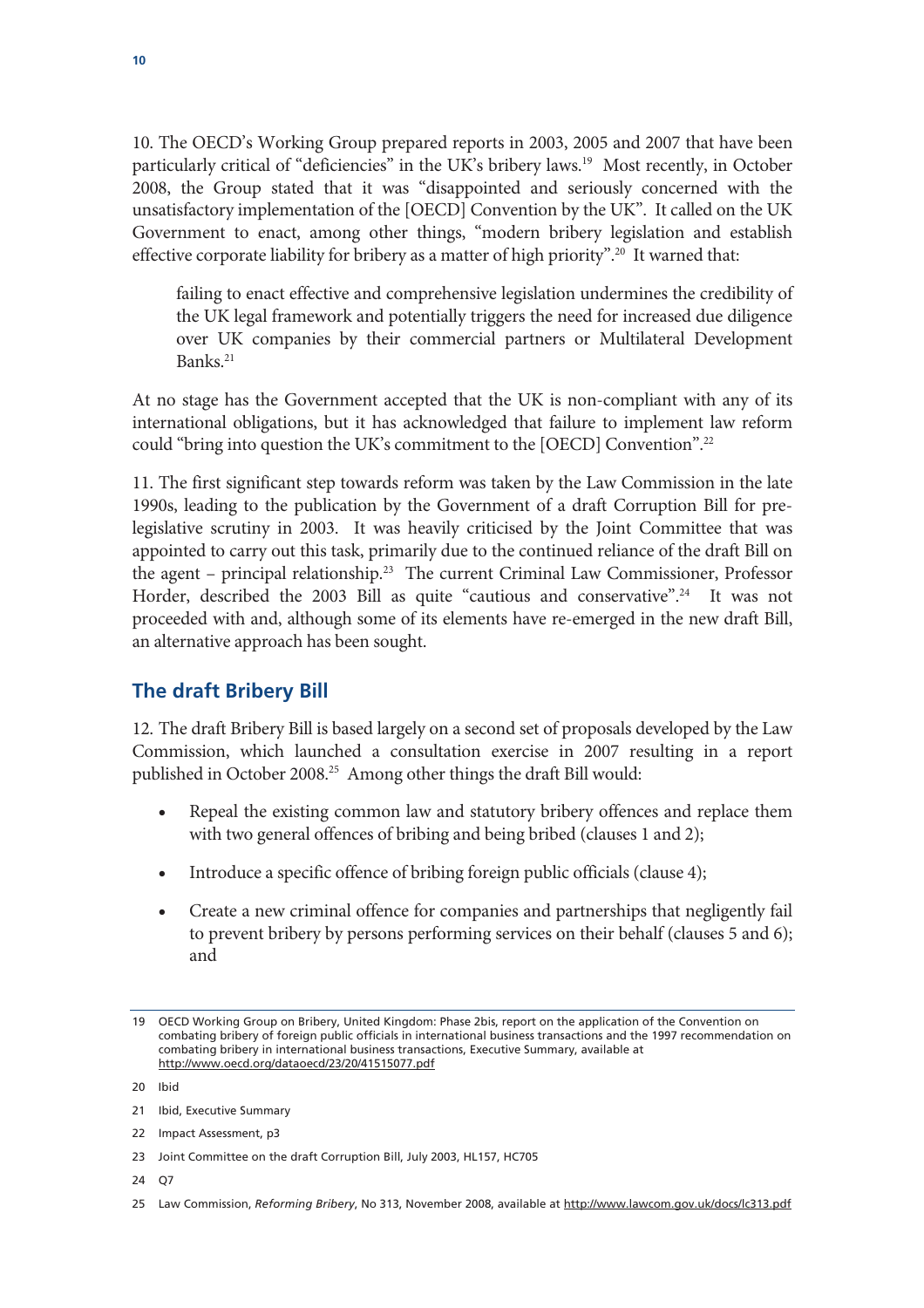Make supplementary provision for the jurisdiction of the offences (clause 7), the application of parliamentary privilege (clause 15), the role of the Attorney General (clause 10) and the powers of the security services (clauses 13 to 14).

13. The general reaction to the draft Bill has been positive. For instance, the OECD's Legal Director, Nicola Bonucci, stated that it represents an "important improvement and will enhance the credibility of the UK legal framework".<sup>26</sup> Some business and legal representatives, however, gave the draft Bill a more cautious welcome. This included Gary Campkin of the Confederation of British Industry who maintained that the draft Bill needed "quite a lot of work" to resolve legal and practical issues.<sup>27</sup>

14. There was general recognition that the draft Bill should be introduced promptly in view of what the Ministry of Justice described as the "protracted and faltering history to proposals for reform".28 For instance, Transparency International UK stated that although the Bill was not perfect, "it is far more important to have legislation that effectively modernises, brings up to date and [makes] compliant our law on bribery than the precise detail of the Bill [*sic*]".29

15. Others preferred to highlight the risk of legislating in haste before repenting at leisure.<sup>30</sup> For instance the law firm, Clifford Chance, stated:

Attempts to reform the UK law on bribery are long overdue, and there is now an urgent need for progress to be made. However, it is equally important that the new law be clear and that it should not cast its net indiscriminately over acts where there is no criminal intent […While] the credit crisis is likely to cause an increase in crimes of fraud and corruption, it would still be a mistake to introduce legislation which, because of a lack of clarity, or an overly mechanistic approach, places unrealistic and onerous burdens on companies.<sup>31</sup>

The Attorney General, Baroness Scotland of Asthal, emphasised the high priority given to the Bill by the Government, although she noted that pressure on the legislative timetable was a challenge to be overcome.<sup>32</sup> The Secretary of State for Justice, Jack Straw MP, told us that he was determined to secure the Bill's enactment before the next general election, including, if needed, introduction in the current parliamentary session for "carry over" into the next session.<sup>33</sup>

16. **We welcome the draft Bribery Bill as an important opportunity to modernise the criminal law of bribery; this will assist in fulfilling the United Kingdom's international obligations more effectively. We urge the Government to introduce the Bill as soon as** 

- 27 Q167
- 28 BB52
- 29 Q521

- 31 BB05, para 37
- 32 Q621
- 33 Q555

<sup>26</sup> Q475

<sup>30</sup> *Bribery: Corporate Liability under the Draft Bill 2009*, 2009 Criminal Law Review 479, p487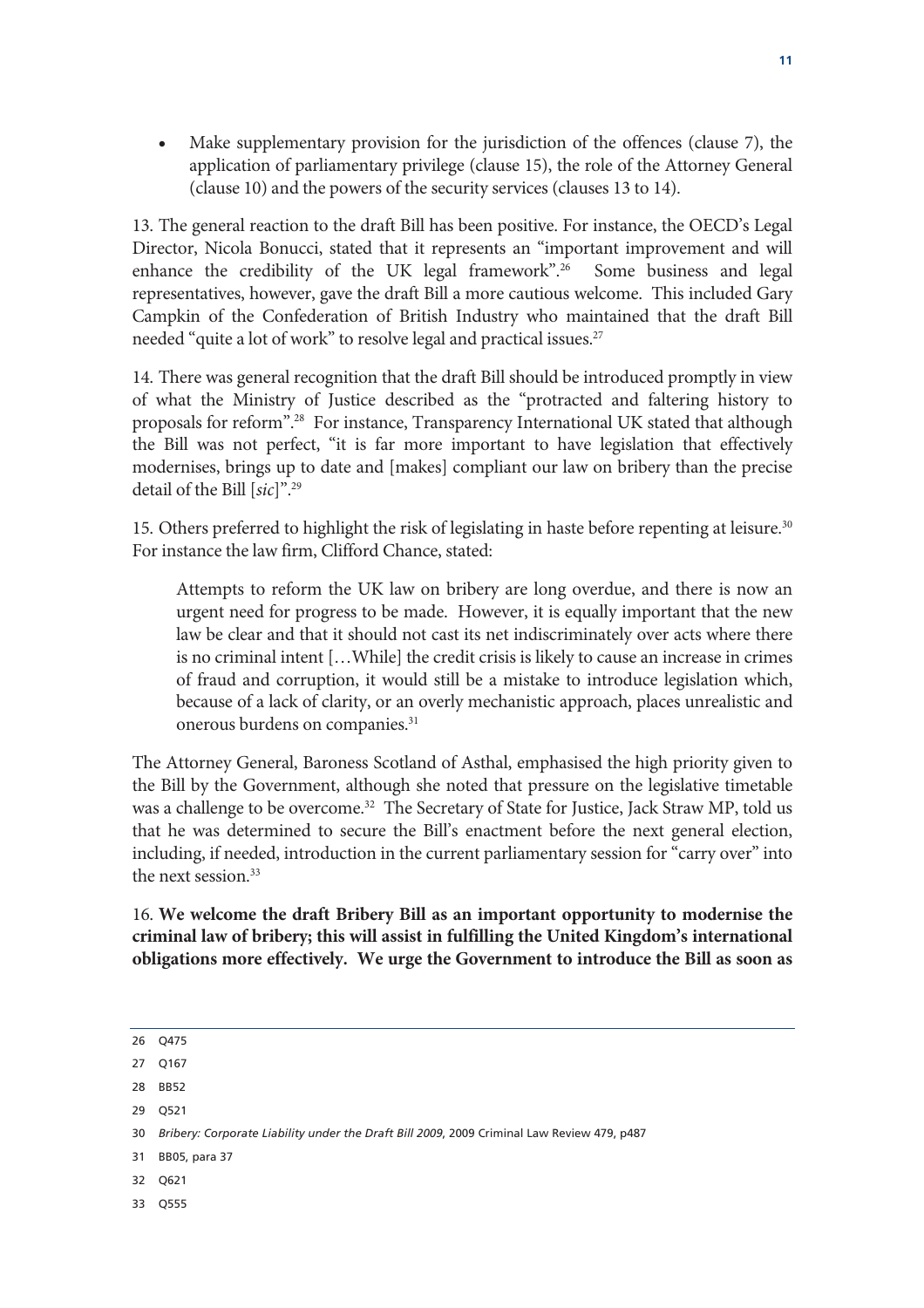**possible in view of its protracted and faltering history and to take full account of our recommendations.**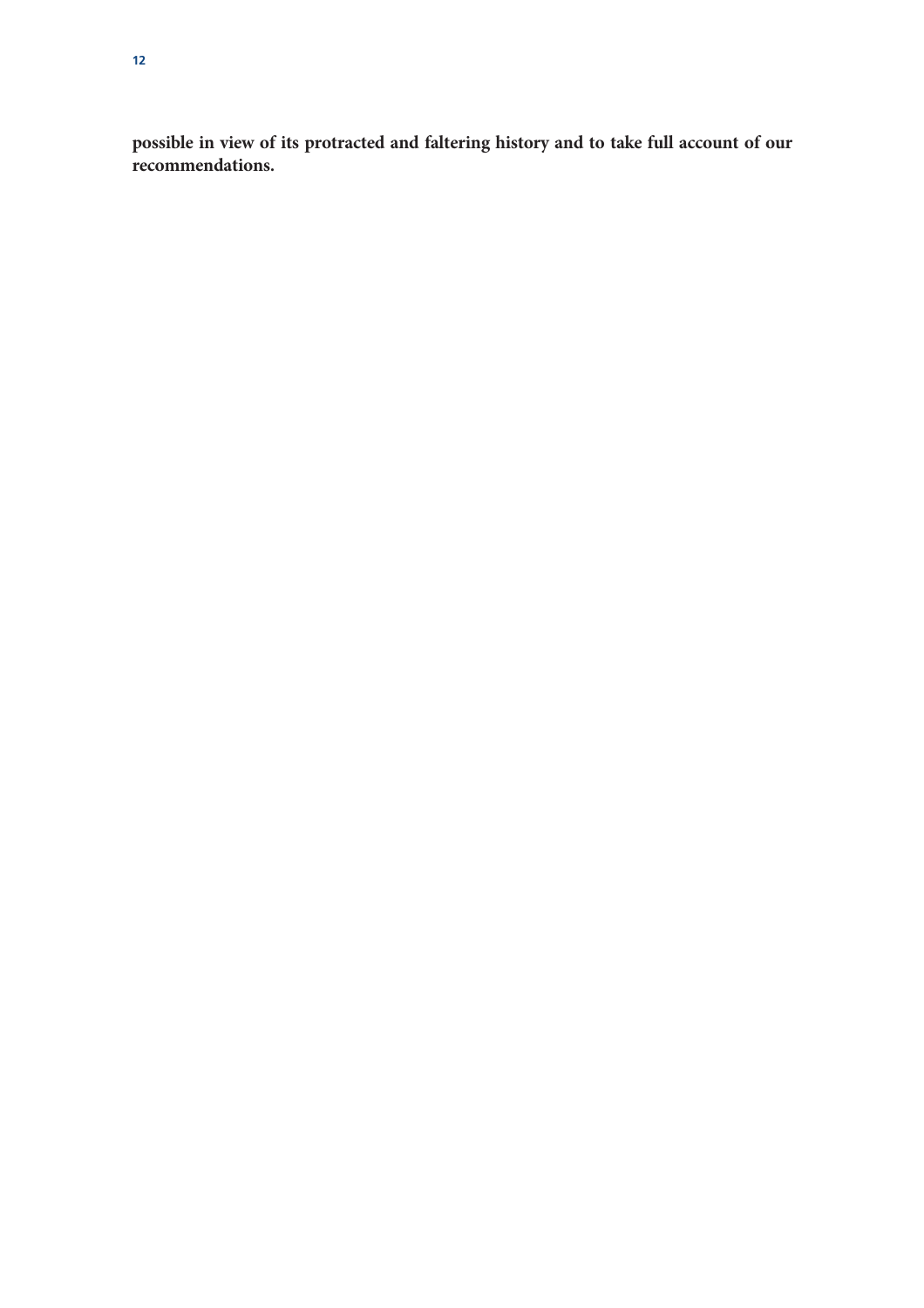### **The Defence Industry: a case study**

We took evidence from representatives of the defence industry to explore attitudes and experiences in one of the sectors historically associated with corruption. In particular, a series of scandals surrounded Lockheed Martin in the 1970s concerning payments to foreign officials to gain contracts for the sale of military aircraft. Since then other defence companies, both in the US and Europe, have been accused of engaging in corrupt practices. The Al Yamamah contracts entered into by BAE Systems in 1985 sold Tornado aircraft to Saudi Arabia in a deal that was eventually worth more than £43 billion. It became particularly controversial after 2001 with allegations of illegal payments being made. The Serious Fraud Office opened an investigation into these allegations in 2004, then halted it in 2006 as we outline in chapter 10. As a consequence of the political controversy surrounding this, and other, allegations BAE Systems initiated its own report into business ethics. The result was the report of the Woolf Committee, which set out a number of principles and recommendations that apply to defence companies operating in the global environment<sup>34</sup>.

Lord Robertson, the former Defence Secretary and Secretary General of the North Atlantic Treaty Organisation, viewed the level of competition and the high value of contracts as the combined source of the historic problem in the defence industry. He described bribery as being "both morally indefensible but also hugely wasteful and unfair in the international market place".35

The Society of British Aerospace Companies told us that the culture within the defence industry had been cleaned up over the previous 20 years.<sup>36</sup> Alan Garwood of BAE Systems stated: "one of the things we have learned is that the reputation of our company and how we are seen to do business is as important as what we do". He emphasised that trade tainted with corruption is not worth having: "it is bad for Britain and for British industry to take business on those terms".37

Thales UK, BAE Systems and Lockheed Martin described the strict anti-bribery procedures that they now have in place.<sup>38</sup> The carefully drawn recommendations of the Woolf Committee, which many of our witnesses viewed as an extremely valuable contribution to the development of best practice, have provided the impetus for a number of defence companies to review their policies on a range of ethical issues and instigate new procedures. Many of these involve policies to insulate the companies from pressures of bribery. In particular, BAE Systems, following the controversies over the Al Yamamah arms deal, instigated the Woolf Committee investigation and has now tried to go further than the Woolf recommendations to make itself the market leader among defence companies in ethical practices and a resistance to pressures, and allegations, of bribery. We note, however, that the real test of whether the industry has embraced a new culture will

37 Q313

<sup>34</sup> Woolf Committee, *Business ethics, global companies and the defence industry: Ethical business conduct in BAE Systems plc - the way forward*, may 2009, available at http://217.69.43.26/woolf/Woolf report 2008.pdf

<sup>35</sup> Q141

<sup>36</sup> Q224 (Derek Marshall)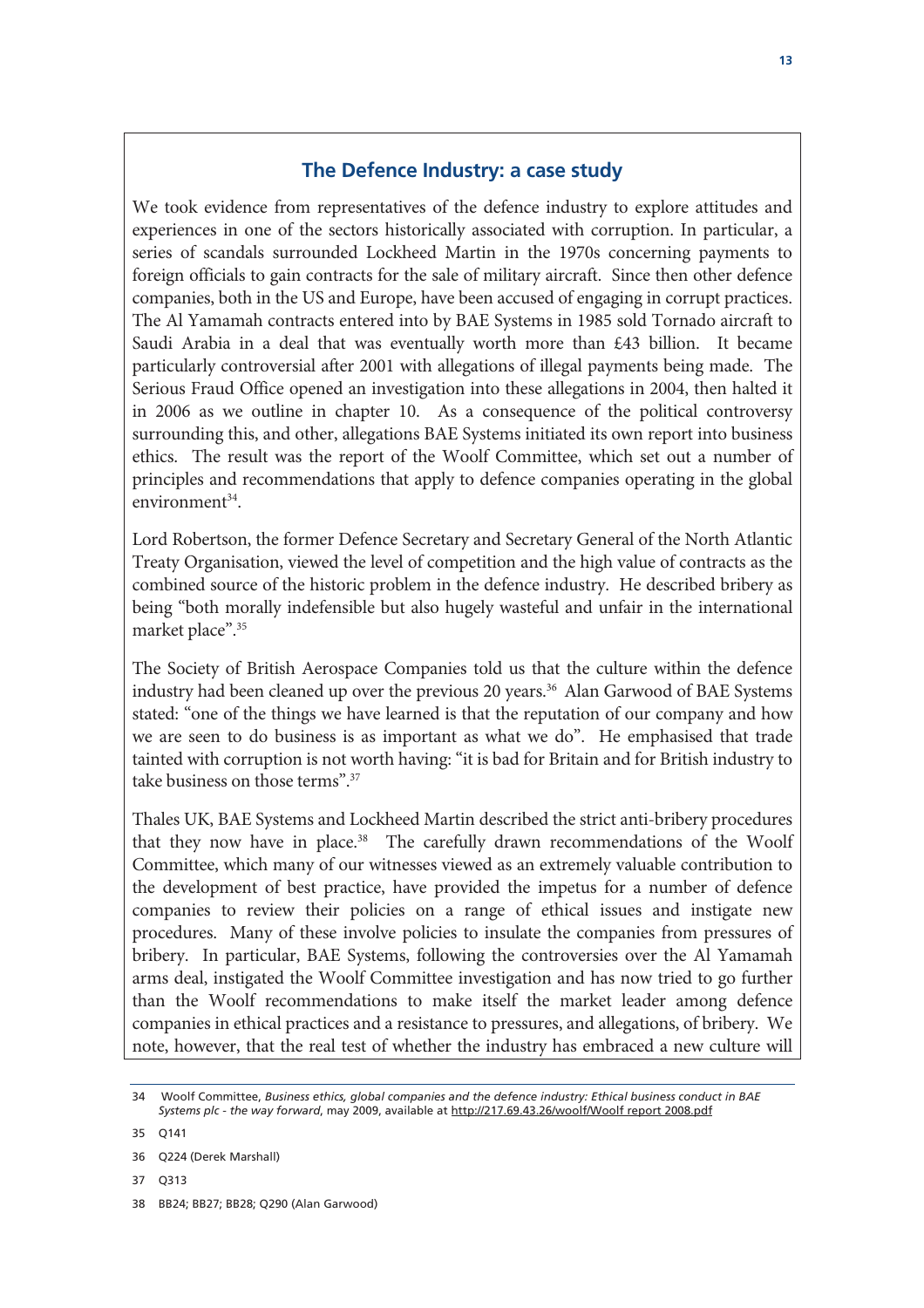depend on old habits being abandoned permanently. Only time will tell.

There are signs of real progress. In particular, we applaud the efforts of all those involved in developing common industry standards (CIS) across the defence sector in Europe and the United States. While Lord Robertson highlighted that this does not yet represent a truly global commitment, it is a valuable step towards creating a level playing field on which businesses engage in a "fair battle" for trade.<sup>39</sup>

The Defence Manufacturers Association re-iterated Lord Robertson's view that ultimately the aim is to make good business ethics a "competitive advantage":

"if foreign governments make it clear that they will only do business with companies who sign up to the CIS [common industry standards] or other comparable industry standards, then that is a competitive advantage and that drives out those companies who do not sign up to such standards."40

Transparency International UK's Defence Programme Director, Mark Pyman, stated that the governments which purchase from defence companies are routinely calling for the United Kingdom to be "clearer and stronger on defence anti-corruption".<sup>41</sup> We hope that the Government and the defence industry heed this call by continuing to develop a firm and effective response.

-

<sup>40</sup> Q229

<sup>41</sup> Q552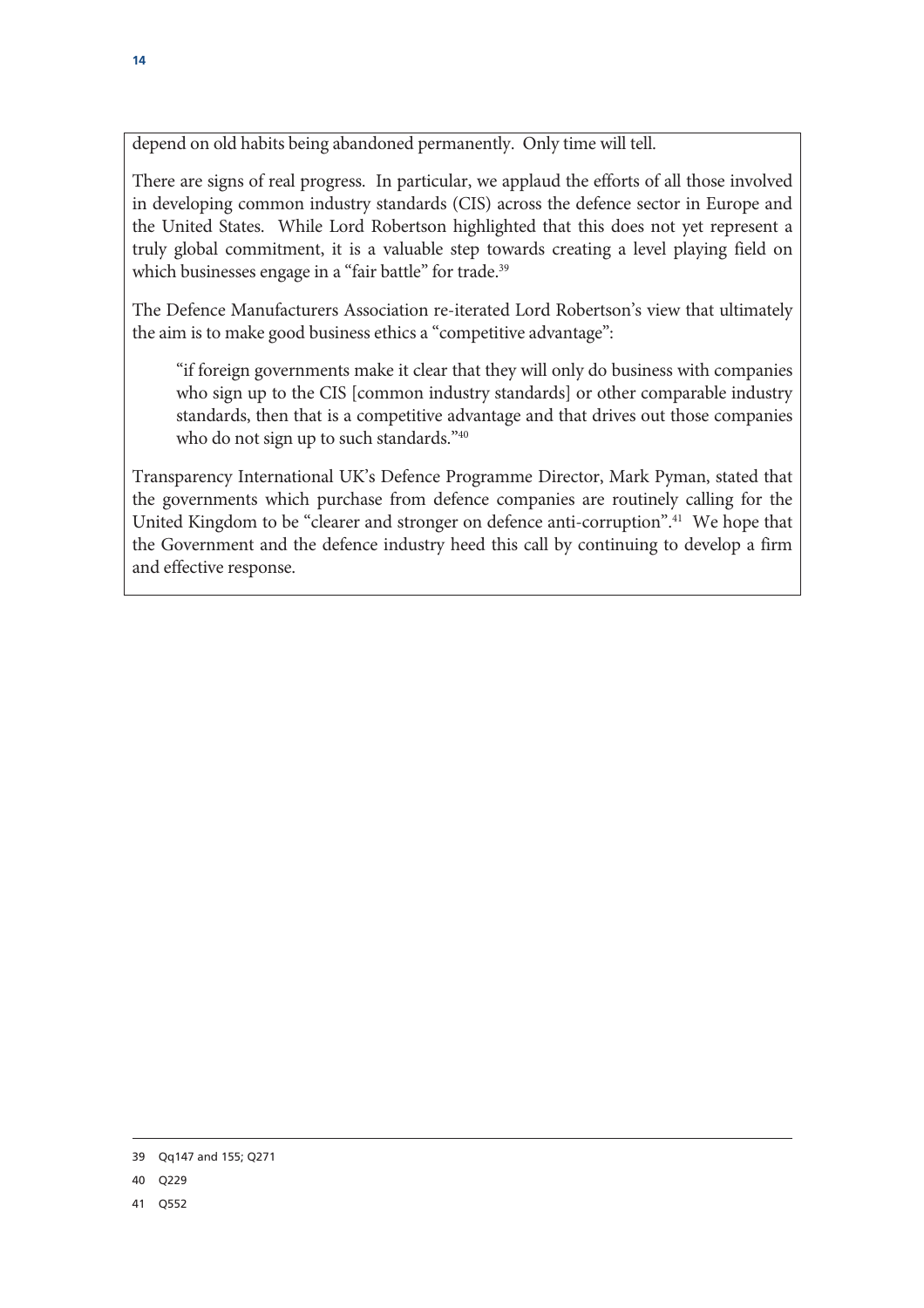# 3 The offences of bribing and being bribed

17. The two proposed offences of bribing (clause 1) and being bribed (clause 2) apply to individuals who offer or accept, directly or indirectly, an "advantage" of any kind in connection with the "improper" performance of the recipient's functions. The functions can include acts of a public nature and, among other things, any act connected to a business, trade, profession, or in the course of employment in both the public and private sectors (clause 3(1)).

18. The offences are divided into six separate "cases" or scenarios. Under each the prosecution has to prove an objective test of "improper" performance based on whether a "reasonable person" would consider that the recipient had breached an expectation of "good faith", "impartiality" or "trust" (clause 3). As considered below in para 19, knowledge or intention of improper performance must also be proven by the prosecution in four of the statutory cases under clauses 1 and 2 (cases 1 to 4).

### **Clarity of the "improper" performance test**

19. The task of creating a legal test that clearly and predictably differentiates wrongful bribes from legitimate payments proved too much for the 2003 draft Corruption Bill. There was no shortage of alternative proposals put forward during the most recent consultation exercise in 2007.42 The Law Commission argues that its proposed improper performance test "strike[s] an acceptable balance between the need for simplicity of expression, and the need for certainty in obligation", before adding:

A jury will be perfectly capable of deciding whether or not there was an expectation that R [the recipient] would act in good faith or impartially, or was in a position of trust, and if so, whether R failed to live up to expectations or betrayed the position of trust.<sup>43</sup>

20. In order to ensure that the provision is fully understood by businesses and other affected parties, the Law Commission has suggested the following "lay summary" for clauses 1 to 3:

Do not make payments to someone (or favour them in any other way) if you know that this will involve someone in misuse of their position;

Do not misuse your position in connection with payments (or other favours) for yourself or others.44

21. The Directors of Public Prosecutions and the Serious Fraud Office and the Head of the Overseas Anti-Corruption Unit of the City of London Police endorsed the Commission's view that terms such as "good faith" could be applied by a jury satisfactorily, based in part

<sup>42</sup> Law Commission, *Reforming Bribery,* No 313, November 2008, paras 3.78 to 3.225

<sup>43</sup> BB06, para 06

<sup>44</sup> Law Commission, *Reforming Bribery,* No 313, November 2008, para 3.227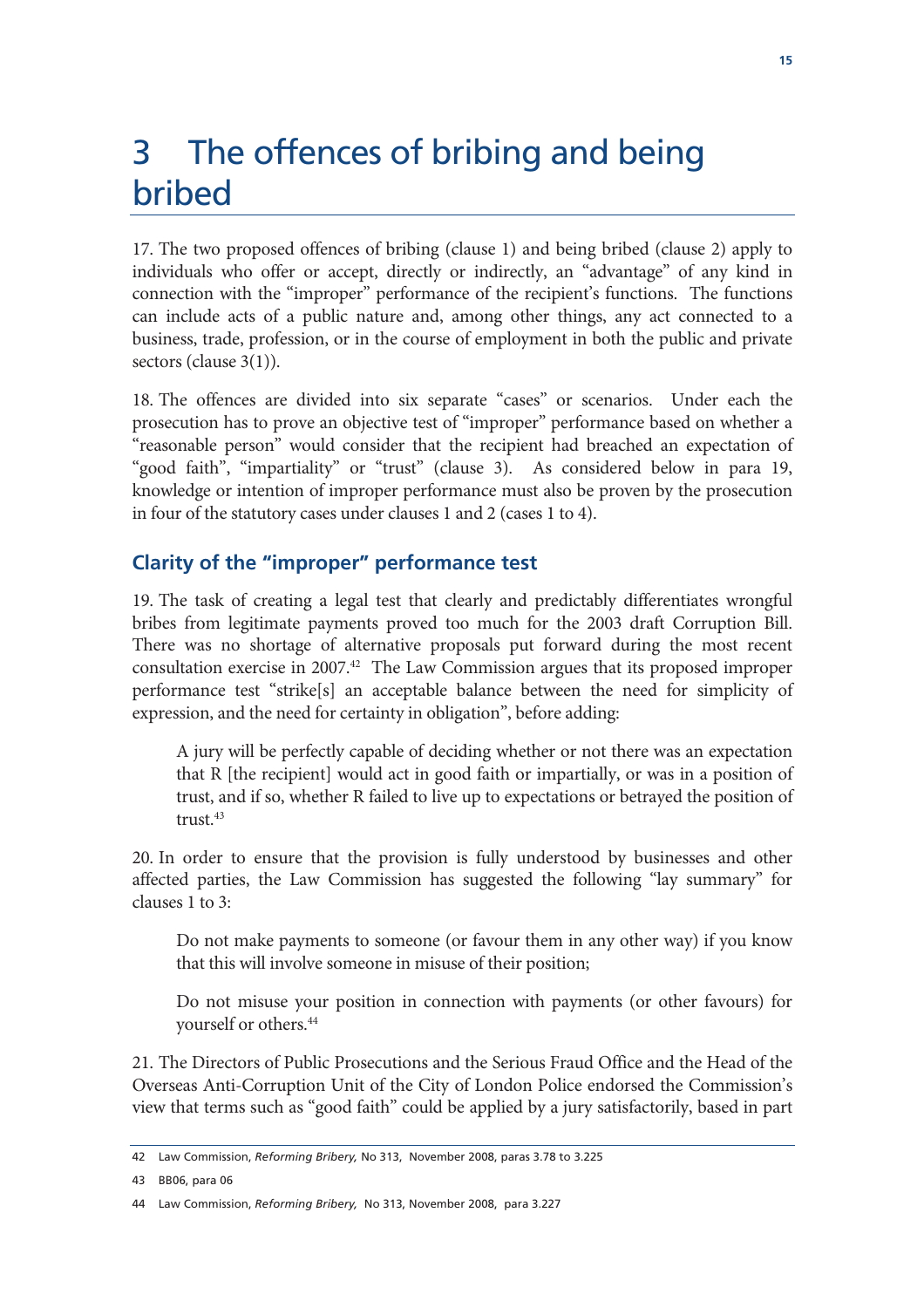on their experience that juries had not found it difficult to apply tests framed in similar language under the Fraud Act 2006.<sup>45</sup> The law firm, DLA Piper, also stated that it did not anticipate difficulty in explaining the proposed offences to businesses that would then need to comply with the law.<sup>46</sup> Particularly strong support was offered by Dimitri Vlassis, Chief, Crimes Convention Section in the Division for Treaty Affairs at the United Nations, and Colin Nicholls QC of Three Raymond Buildings who considered that the use of a test involving good faith, impartiality and trust could become a model for bribery laws in other countries.47

22. On the other hand, relatively widespread concern about the workability of the test was expressed by business and some legal representatives. For instance, both the Confederation of British Industry and the International Chamber of Commerce (UK) viewed it as "unrealistic" to expect businesses to adopt a "quasi-judicial role" by stepping into the shoes of a "reasonable person" under the draft Bill's objective test.<sup>48</sup> Professor Horder sought to counter this argument by emphasising that this is precisely what businesses are already required to do when assessing potential liability for negligence or gross negligence.<sup>49</sup>

23. The main objection to the new provision, however, centred on the terms used in clause 3, including the potential vagueness of "good faith", "impartiality" and "trust". The Law Commission decided against giving these terms a strict legal meaning, having been influenced by representations from the senior judiciary that these should not be linked to their civil law equivalents.50 Lawrence Hammond of Thales UK, among others, called for the clarification of the terms, either on the face of the Bill or through guidance:

[I]f those particular concepts are not to have their civil law meanings and connotations the question is what meanings do they have […] One thing that businesses want is to stay out of the courts and therefore clarity of their obligations in advance [is important].<sup>51</sup>

24. Professor Horder argued that clauses 1 to 3 used "ordinary English words" which a jury should be trusted to apply with "common sense", although he considered that additional guidance could be issued about their meaning.52 Jeremy Cole of the law firm Lovells did not agree that the language was clear, and stated that the "over-complicated" and "distracting sub-tests" should be removed, leaving an unqualified test of "improper" performance:

These terms [such as "good faith", "impartiality", etc] seem to serve the function of glosses on the core question of whether the function was performed properly. As such, they add little and introduce scope for confusion. If a judge feels that the

46 BB20

51 Q327

<sup>45</sup> Q369 (Keir Starmer QC); Q369 (Richard Alderman); Q369 (Detective Chief Superintendent Steve Head)

<sup>47</sup> BB56, para 1.14;

<sup>48</sup> BB03, paras 34 to 36; BB7, para 9

<sup>49</sup> Q10

<sup>50</sup> Law Commission, *Reforming* Bribery, No 313, November 2008, paras 3.88 to 3.98

<sup>52</sup> BB06, para 2;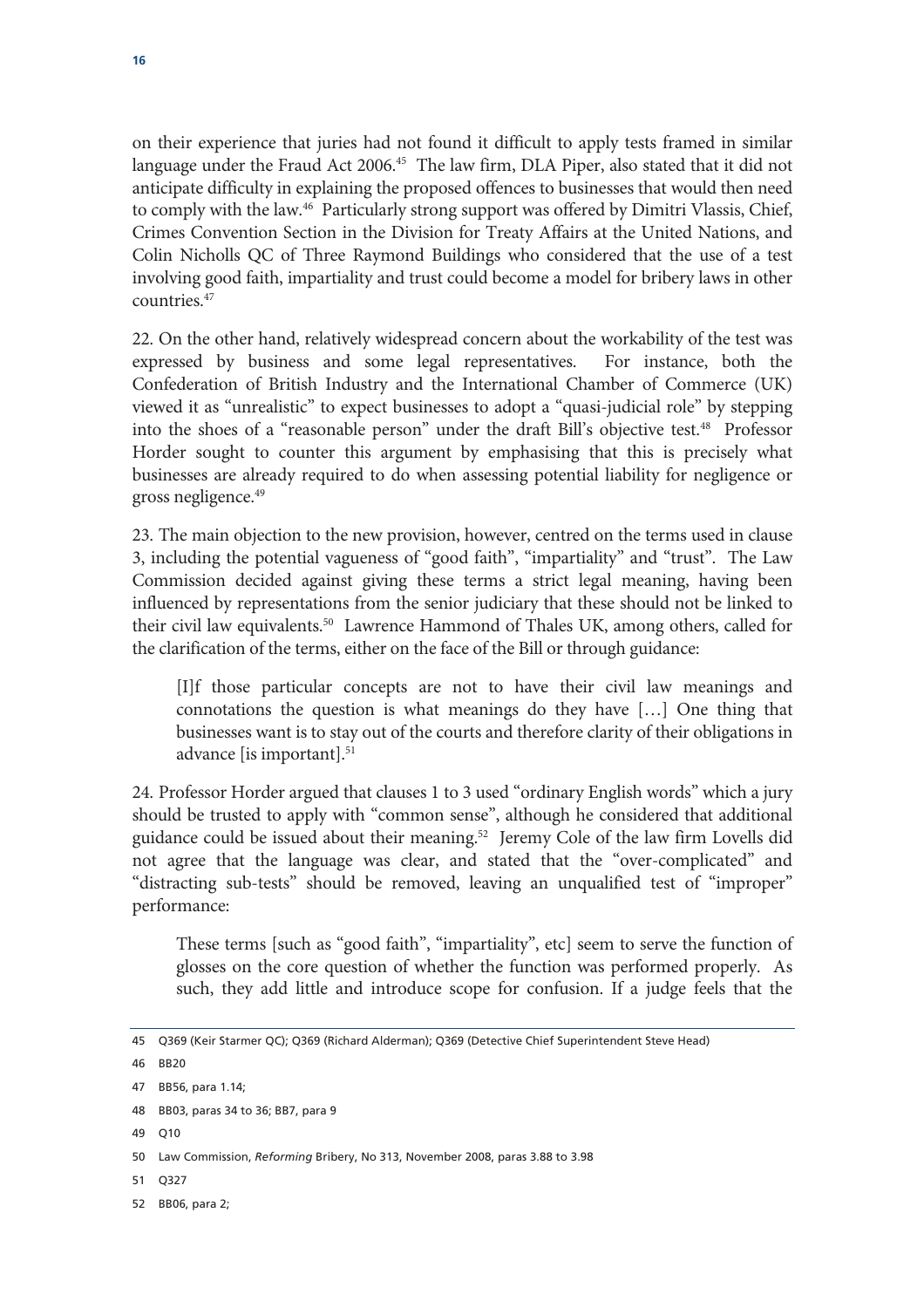particular case being tried would be more easily understood by the jury if a term such as 'good faith' were used in summing up, then that judge would be free to use it. A judge should not be forced to explain, nor should a jury be forced to consider, every case in those terms.53

25. The benefits of using an unqualified test were doubted by Professor Horder, who stated that it increased the risk of uncertainty and inconsistency:

For a start, too few cases are litigated in the higher courts for such a policy to get off the ground; and in any event, this is not an appropriate area for piecemeal common law development.<sup>54</sup>

He also rejected the alternative of adding detailed "stipulative definitions" to provide greater certainty on the grounds that this would risk making the law too complex, rigid and potentially subject to argument about unforeseen gaps.<sup>55</sup>

26. The Confederation of British Industry was joined by the International Chamber of Commerce (UK), among others, in calling for an amendment to clarify that "all the circumstances" can be taken into account when assessing the expectations of a reasonable person:

We believe that [the] situation would be significantly improved if Clause 3, subclause 8, had the phrase 'in all the circumstances' added. It would therefore read, 'For the purposes of this section, the test of what is expected is a test of what a reasonable person would expect in all the circumstances'. This would ensure that evidence pertaining to all the circumstances would be admissible & it would avoid the criminalisation of activity that was a genuine mistake or misunderstanding, or where the activity involves bona fide corporate hospitality or promotion.<sup>56</sup>

27. We also considered the alternative of retaining the current legal term "corruptly" as the test to differentiate between bribes and legitimate payments. The Director of Public Prosecutions stated that the test had worked adequately in practice, although he noted that the small number of cases and a wide range of charging options might have masked potential difficulties associated with this test.<sup>57</sup> Professor Horder accepted that "corruptly" had the attraction of simplicity, but stated that it was a "very vague term" the meaning of which had been subject to inconsistent decisions.<sup>58</sup> In particular, the Law Commission concluded that a "lack of clarity surrounding this critical adverb weakens the effective application of the [current] law".<sup>59</sup> Colin Nicholls QC and Bond, the UK membership body for non-governmental organisations working in international development, expressed their preference for the approach taken in the draft Bill.<sup>60</sup>

58  $010$ 

<sup>53</sup> BB39, para 1.4

<sup>54</sup> BB06, para 2

<sup>55</sup> Q10

<sup>56</sup> BB46, para 4; BB23

<sup>57</sup> BB48; Q370 (Keir Starmer QC)

<sup>59</sup> BB06, para 2; Law Commission, *Reforming Bribery*, No 313, November 2008, para 2.33

<sup>60</sup> BB56; Q76 (Colin Nicholls QC); BB33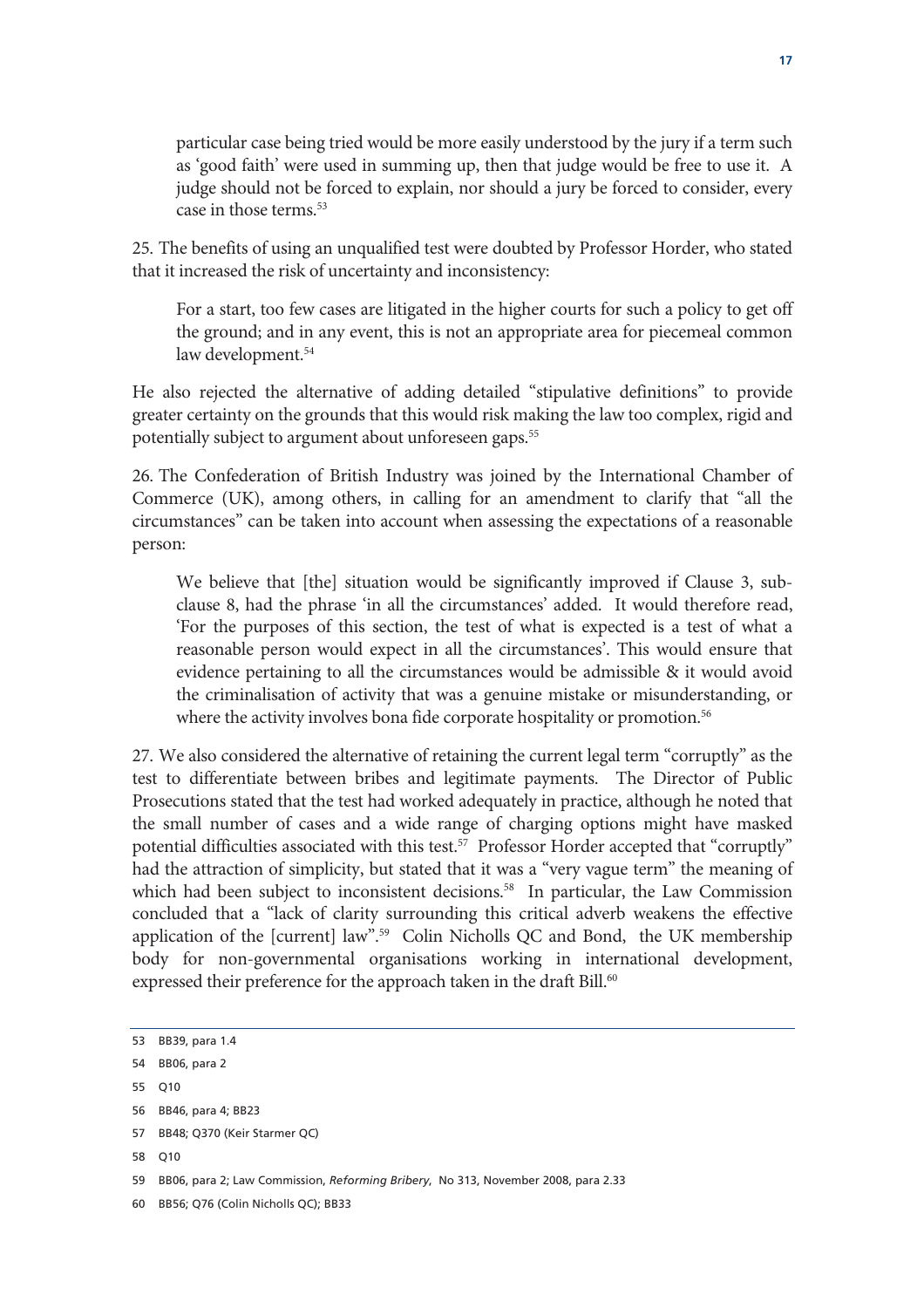28. Jeremy Carver of Transparency International UK emphasised that the Law Commission's proposals represented the outcome of years of compromise on differing views over the best way forward. He was sceptical whether, in view of this, it would be prudent to introduce significant amendments.<sup>61</sup> We note that no witness pressed for the Bill to be abandoned in favour of starting again. The improper performance model also gained widespread support during the consultation process and, according to Professor Horder, broadly reflects the law in several other countries including France, Germany and Italy.<sup>62</sup> The concept of an advantage being "undue" or "improper" is itself rooted in various international agreements, including the OECD and UN conventions.<sup>63</sup>

### **Scope of "improper" performance**

29. It is important that the draft Bill, like any criminal legislation, does not catch conduct that in common acceptance should not be viewed as criminal. Equally, it must not leave any gap which allows a plainly wrongful act to remain outside the criminal law.

### *(a) Too broad?*

30. The Law Commission's proposals are intended to avoid catching simple breaches of contract or minor tortuous wrongs.<sup>64</sup> While the Law Commission acknowledged that there will remain "grey areas", it considered that appropriate outcomes would be achieved by the "improper" performance test. For example:

- Paying a security guard a higher salary to leave their existing job in order to work for a competitor might amount to the tort of wrongful interference with contractual relations, but would not in the Law Commission's view be a bribe because there would be no breach of impartiality or trust;
- Paying a security guard to turn a blind eye while a theft takes place would also amount to the tort of wrongful interference with contractual relations, but would amount to a bribe because there would be a breach of a position of trust.

31. We considered the scenario of a senior banker being asked by a rival bank to induce his or her trading team to join that rival in return for increased remuneration, including whether or not this would breach an expectation of good faith. James Maton of the UK Anti-Corruption Forum agreed that it would be caught by the offence and stated that this illustrated the potential for the draft Bill to criminalise acts that are "best dealt with in the civil courts".65 While the same potential was acknowledged by Monty Raphael of the law firm Peters and Peters, he also observed that it is difficult for offences to apply satisfactorily to every type of "conduct or delinquency".<sup>66</sup> He considered that prosecutorial discretion

<sup>61</sup> Q521

<sup>62</sup> BB15; Q510 (Nicola Bonucci; William Yiu Wah Loo)

<sup>63</sup> UNCAC, Articles 5, 15 and 16; OECD Convention, Article 1

<sup>64</sup> A "tortious" wrong refers to any form of civil liability under the law of tort, including wrongful interference with contractual relations. See the Law Commission, *Reforming Bribery*, No 313, November 2008, paras 3.158 to 3.161; No 185, paras 5.32 to 5.35

<sup>65</sup> Q265

<sup>66</sup> Q349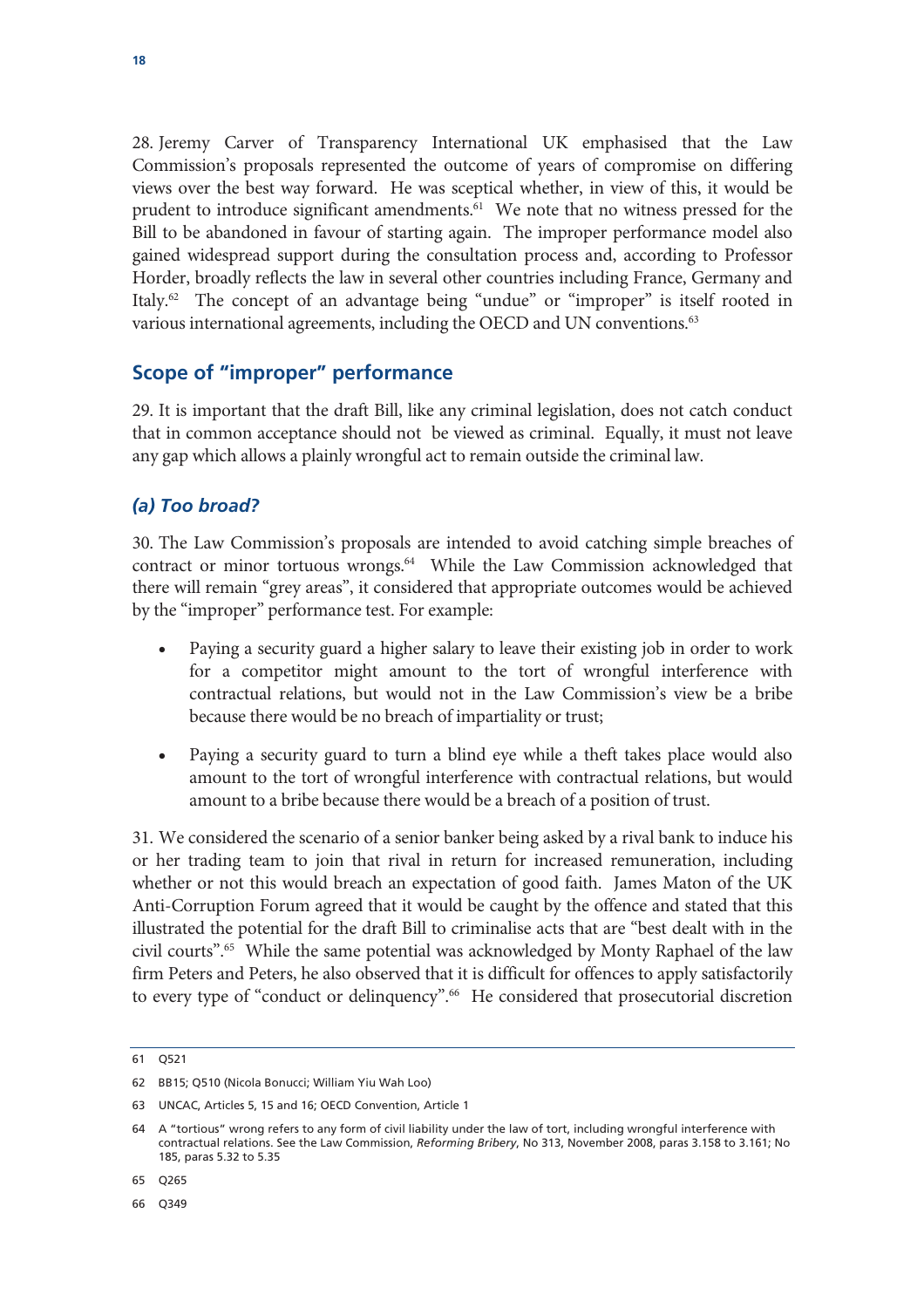should be relied upon to ensure that criminal charges were pursued only where appropriate.<sup>67</sup>

32. Professor Horder noted that such concerns could be addressed by the insertion of a "for guidance" provision in the draft Bill, as follows:

'In relation to "improper performance", a person shall not be found guilty under clauses x to x simply in virtue of having committed a wrong in civil law'; or, less pointedly,

'In relation to "improper performance" the jury should be directed to take into account whether the defendant's acts amounted to no more than a civil wrong.'68

He did not, however, consider that inserting such a provision would be particularly helpful, given his view that the main solution to the potential problem was to trust the "collective common sense of judges and jurors".<sup>69</sup> On the specific example of the senior banker, he stated that whether such an action would be caught by the Bill's provisions would depend on the circumstances:

If the other firm has said simply, 'look, there will be advantages for all of you in coming here in salary terms', then I don't see a jury finding bribery, or even a judge leaving a case for the jury to consider.

However, it is certainly possible – and not in my view wrong – for the jury to have a harder look if the banker has received a specific secret commission to persuade his or her fellow traders to switch firms. In principle, is it wrong for the judge/jury to consider that a genuine candidate for bribery? I don't believe that it is.70

#### *(b) Too narrow?*

33. There are examples of gaps in the current law that would be addressed under the draft Bill. For instance, we note the position of Parliament itself in our chapter on parliamentary privilege. We heard arguments, however, that two scenarios in particular would not be covered by the draft Bill:

- A member of the public who is paid to vote for a particular candidate during an election may not be subject to an expectation of good faith, impartiality or trust;<sup>71</sup>
- An agreement between two Boards of Directors to divide up market share between themselves may also not give rise to an expectation of good faith, impartiality or trust.

34. The Law Commission stated that these kinds of issue would be caught by other (more appropriate) criminal offences forming part of competition or electoral law.72 Professor

<sup>67</sup> Q349; Q351

<sup>68</sup> BB12, para 2

<sup>69</sup> BB12, para 2

<sup>70</sup> BB12, para 1

<sup>71</sup> Law Commission, *Reforming* Bribery, No 313, November 2008, para C17

<sup>72</sup> BB06, para 4; Law Commission, *Reforming Bribery,* No 313, November 2008, para C17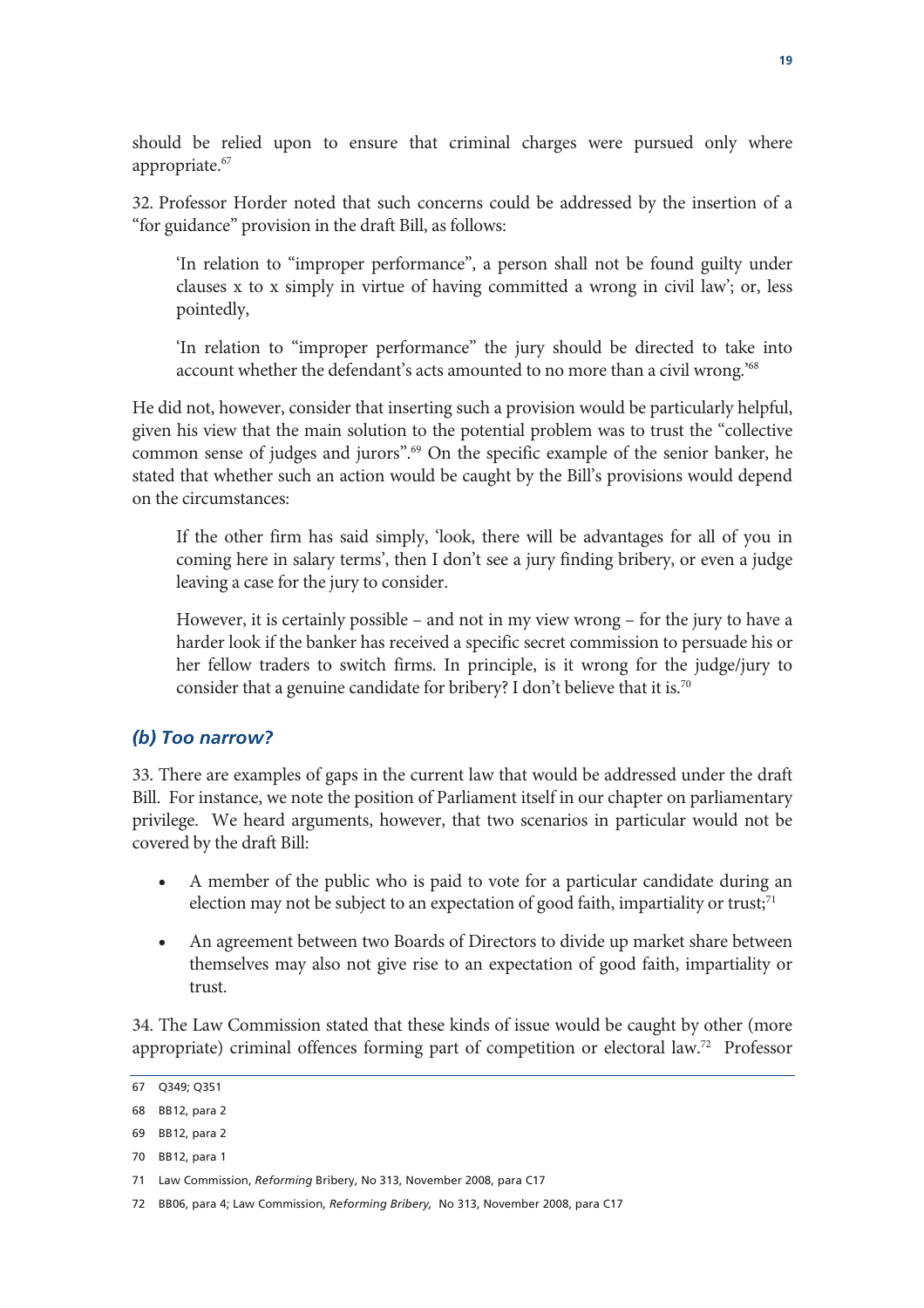Horder argued that there were therefore no remaining gaps, provided that the draft Bill was seen as one part of the wider range of offences available to prosecutors.<sup>73</sup> Several witnesses agreed, including the Director of Public Prosecutions.<sup>74</sup> (We note in particular the overlap between bribery and conspiracy to defraud).

### **"Improper" performance: our view**

35. **We endorse the "improper" performance test that has been developed by the Law Commission to distinguish bribes from legitimate conduct under the two proposed offences of bribing (clause 1) and being bribed (clause 2). In particular, the reliance on a reasonable person's expectation of "good faith", "impartiality" and "trust" represents a careful balance between simplicity, certainty and effectiveness. It also takes into account the approach adopted in other countries and international anti-bribery conventions.** 

36. **We do not consider that the proposals in the draft Bill, taken together with existing criminal offences, will leave any gaps in the law. We do, however, acknowledge the concern that conduct which ought to be viewed as a civil wrong may, in future, be criminalised. The limited time for completing our inquiry has prevented us from exploring possible solutions to this problem, although we note the potential for developing an effective "avoidance of doubt" provision. The Government must address this issue before introducing the Bill into Parliament in order to minimise the need for reliance on prosecutorial discretion and maximise certainty for all those who will be asked to comply with, and enforce, the new law.** 

### **Cultural differences**

37. A discrete, but important, issue concerns the circumstances in which different cultural practices can be taken into account under the "reasonable person's" expectation of good faith, impartiality and trust. In particular, the standards of conduct in the United Kingdom and European Union are not "universally recognised".75 The draft Bill avoids these challenges to a great extent by adopting an alternative test in relation to the bribery of foreign public officials under clause 4, addressed below (in chapter 4). However the offences under clauses 1 to 3 will apply to acts abroad within the private sector and (potentially) acts in the public sector, including attempts to influence candidates standing for public office overseas.<sup>76</sup>

38. The Law Commission has stated that individuals should not be able to escape conviction simply because their otherwise criminal conduct amounts to a tolerated practice abroad.<sup>77</sup> On the other hand it accepts that some cultural norms, including the extent to which one country entertains more lavishly than another, should be taken into account as part of the test of whether an expectation of good faith, impartiality or trust has been

- 76 Q15
- 77 Q22

<sup>73</sup> Q53; Law Commission, *Reforming Bribery*, No 313, November 2008, para C17

<sup>74</sup> Q107 (Professor Wells); BB39, para 2; BB51

<sup>75</sup> Law Commission, *Reforming Bribery* , No 313, November 2008, para 5.99 citing HM Council of Circuit Judges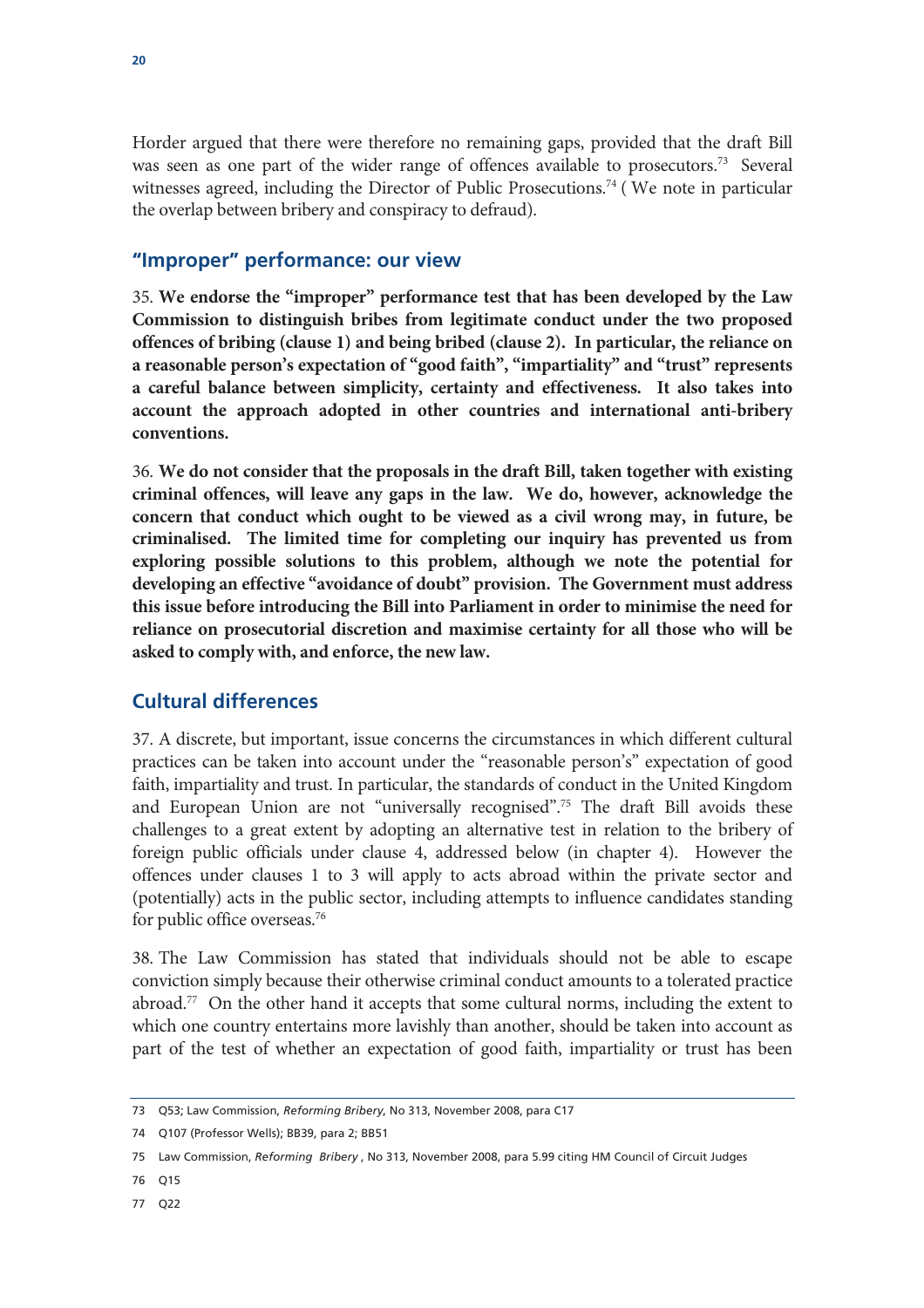breached.78 This leaves a difficult dividing line to be drawn. The Director of the Serious Fraud Office anticipated that expert evidence on local practices and conditions would routinely be called as part of this exercise.<sup>79</sup> We note that this could substantially increase the cost and complexity of a trial.

39. Colin Nicholls QC warned that taking account of cultural differences could lead to "gaps" emerging in the law.<sup>80</sup> Concerns of this kind led Monty Raphael to draw an analogy with a "single criminality" approach under which a British juror would apply British standards irrespective of the cultural context in which the offence took place. $81$  The Director of Public Prosecutions stated that he was "slightly uncomfortable with it being an English or British test". He favoured an approach based on the emerging "international law of accepted behaviour" or a test that at least took account of "some factors" which differ between countries:

I would approach it on the basis that it is a test which is not tied to the local conditions where the function is exercised. It is objective in the sense that it is outside those local conditions. That allows some regard to be had to the sorts of approaches there are around the world.82

40. The Law Commission stated that one possibility was requiring juries to apply the standards of a "person of moral integrity". It nonetheless accepted that the issue would need to be addressed, through the development of guidelines for juries.<sup>83</sup> Continuing uncertainty over the approach of the draft Bill to this issue led Jeremy Cole to propose the provision of an explanatory note spelling out the test to be adopted. For the same reason Professor Wells suggested that it might be desirable to add an "avoidance of doubt" provision on the face of the Bill.<sup>84</sup>

41. **While we accept that it may occasionally be appropriate to consider cultural variations on issues such as hospitality, a careful line needs to be drawn. The draft Bill must in general prevent individuals from relying on local customs to justify corrupt practices, otherwise its effectiveness will be seriously undermined. We see merit in the Law Commission's proposal that jurors should apply the standards of a "person of moral integrity". Nevertheless, the evidence that we received revealed continuing uncertainties over what this would mean in practice. The Government should clarify its intended approach to the important and difficult matter of cultural variations before the Bill is introduced.** 

#### **Knowledge and intention: clause 2**

42. The active bribery offence (clause 1) requires an individual to know or intend that the recipient has improperly performed, or will improperly perform, their functions. With the

<sup>78</sup> Law Commission, *Reforming Bribery*, No 313, November 2008, para 3.116

<sup>79</sup> Q379 (Keir Starmer QC)

<sup>80</sup> Q85

<sup>81</sup> Q357

<sup>82</sup> Q376 (Keir Starmer QC)

<sup>83</sup> Law Commission, *Reforming Bribery,* No 313, Novembeer 2008, paras 3.178 to 3.179

<sup>84</sup> Q93; BB39, para 1.1(c)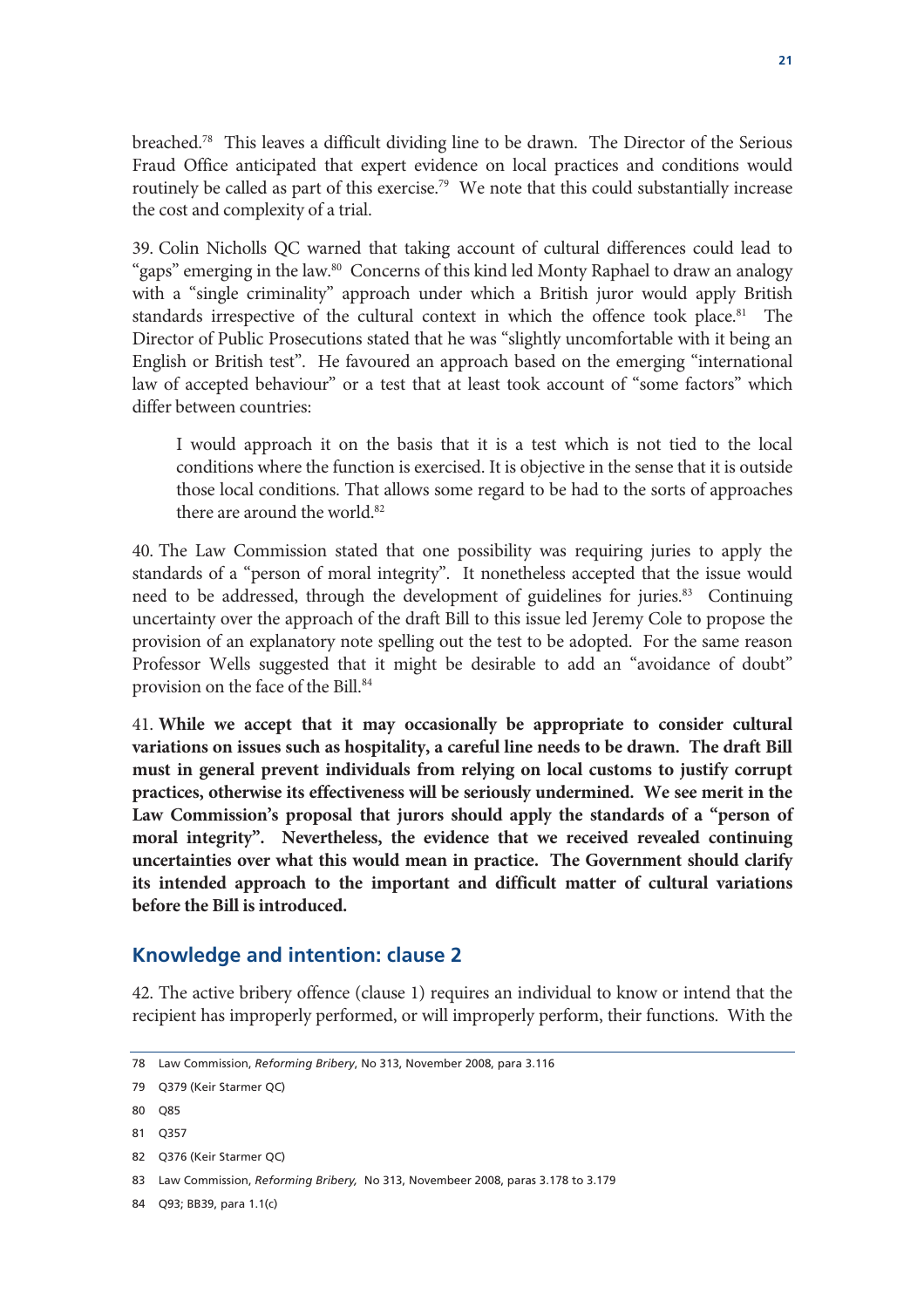exception of case 3, there is no requirement for knowledge or intention under the passive bribery offence (clause 2, cases 4 to 6). This has the effect that a recipient can be convicted of being bribed under clause 2 based on an objective assessment of their fault, but without proof of subjective wrongdoing.

43. A number of witnesses described clause 2 (cases 4 to 6) as an "absolute" or strict liability offence, which they viewed as being inconsistent with the seriousness of a bribery conviction.85 In particular, Clifford Chance highlighted that it risked catching individuals for an act which "may flow from a misunderstanding, or a mistake […] rather than from any criminal intent" and was therefore potentially non-compliant with human rights legislation.<sup>86</sup> Similarly, Louise Delahunty of Simmons and Simmons stated that the lack of intention in cases 4 to 6 offended "basic principles" and set a potentially dangerous precedent.87

44. Proof of knowledge or intention (under cases 4 to 6) was regarded as "superfluous" by Professor Horder. He noted that a strong majority of those who responded on this issue as part of the Law Commission's consultation were in favour of the approach taken by the draft bill:

[I]t is vital that companies know what they can and cannot do, in seeking to secure business from other companies and from Governments. In that regard, as I said to the Committee, P's [i.e. the payer's] acting on an intention that R [i.e. the recipient] should behave improperly provides the 'line in the sand' that must not be crossed.

However, when it comes to R's conduct, matters are different because R is occupying a role (customs officer; judge, European sales manager, managing director; security guard etc) which is partly defined by its good faith, or trust, or impartiality requirements. That has the following consequence.

To insist that the prosecution prove that R knew that he or she was not meant to depart from these obligations is a bit like asking the prosecution to show, in a case where a nurse has stolen from a patient, that the nurse was aware that it was a breach of trust in the nurse-patient relationship to steal from patients. To require proof of that would be superfluous.<sup>88</sup>

The Secretary of State for Justice described it as "wholly improbable" that an individual could improperly perform their functions without knowledge or intention. He joined Professor Horder in stating that prosecutorial discretion and broad sentencing powers could be used to prevent injustice if such an "exceptional" situation should arise.<sup>89</sup>

45. The Attorney General agreed.<sup>90</sup> She also emphasised that this approach was an important part of changing the culture in which taking a bribe is seen as acceptable.<sup>91</sup> As Monty Raphael of Peters and Peters stated:

90 BB60

<sup>85</sup> BB03, para 39 (International Chamber of Commerce (UK)); BB07, para 8 (Confederation of British Industry)

<sup>86</sup> BB05, para 12

<sup>87</sup> BB05, para 12; Q344

<sup>88</sup> BB12, para 3

<sup>89</sup> Q566 (Jack Straw MP); BB12 (Professor Horder)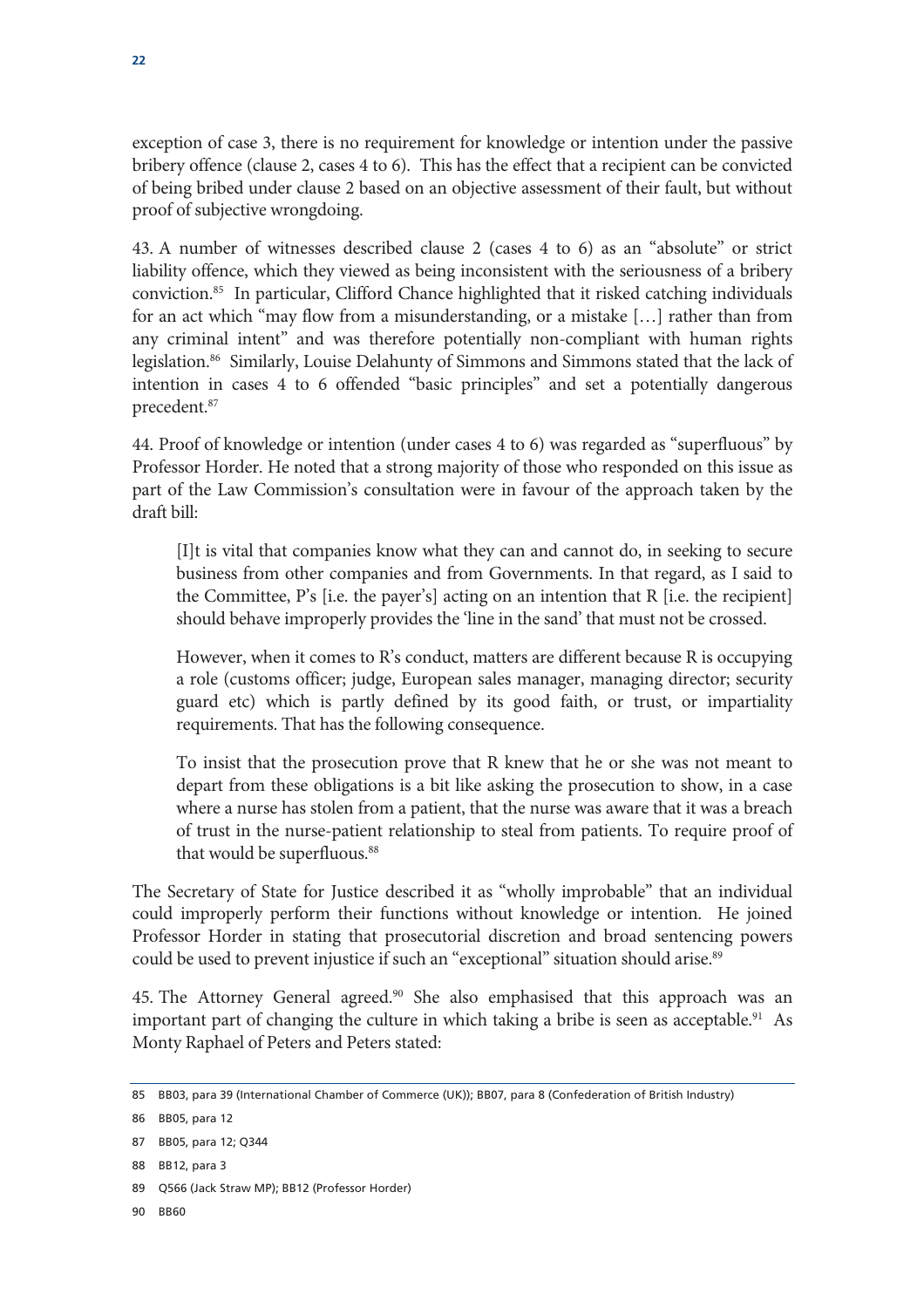[I]t is meant to deter people, either public officials or those in a position of trust, fiduciary positions, from holding their hands out. This is meant to [make people] think twice before they ask [for] or receive anything […] I do not see the harm in that.92

46. **On balance we support the provisions in the draft Bill that enable a person to be convicted of being bribed (clause 2) without proof of knowledge or intention, notwithstanding that subjective fault should ordinarily be required by the criminal law. This policy forms an important part of changing the culture in which taking a bribe is viewed as acceptable. In particular, we think that it should encourage anyone who is expected to act in good faith, impartially or under a position of trust, to think twice before accepting an advantage for their personal gain.** 

### **Overlapping offences**

47. The criminal law includes a wide range of offences that are likely to overlap with the proposed bribery offences under the draft Bill. These include:

- The common law offences of misconduct in public office and conspiracy to defraud;
- Dishonesty offences under the Theft and Fraud Acts;
- Corruption at elections under the Political Parties, Elections and Referendums Act 2000 and the Representation of the People Act 1983, including its offence of bribery  $(s.113)$ ;
- The sale of honours under the Honours (Prevention of Abuses) Act 1925.

48. The Law Commission decided to concentrate on developing new proposals for bribery rather than undertaking a broader rationalisation of the law. It stated that some degree of overlap with other offences was "unavoidable" and best resolved by prosecutors deciding on the appropriate charge before commencing criminal proceedings.<sup>93</sup> Several witnesses agreed with this approach, dwelling in particular on the benefit of retaining some narrowly focused offences and on the danger that any more ambitious project for reform would result in delay.<sup>94</sup>

49. The Public Administration Select Committee urged us, however, to consider whether the Honours (Prevention of Abuses) 1925 represented a particularly ripe candidate for consolidation.95 This was in light of the Law Commission's assessment that the draft Bill's offences were "sufficiently broad" to catch the 1925 Act's offences.<sup>96</sup> Professor Horder

-

95 BB17

<sup>91</sup> Q674: This is not contradicted by the need for intention under case 3 of clause 2. The purpose of case 3 is to fill the vacuum that would otherwise exist under cases 4 to 6 in circumstances where the recipient accepted an advantage while intending (but not proceeding) to improperly perform their functions.

<sup>92</sup> Q348

<sup>93</sup> Law Commission, *Reforming Bribery,* No 313, November 2008, HC35; see also pp5-12 and 179-189

<sup>94</sup> For example see BB51

<sup>96</sup> Law Commission, *Reforming Bribery,* No 313, November 2008, para C32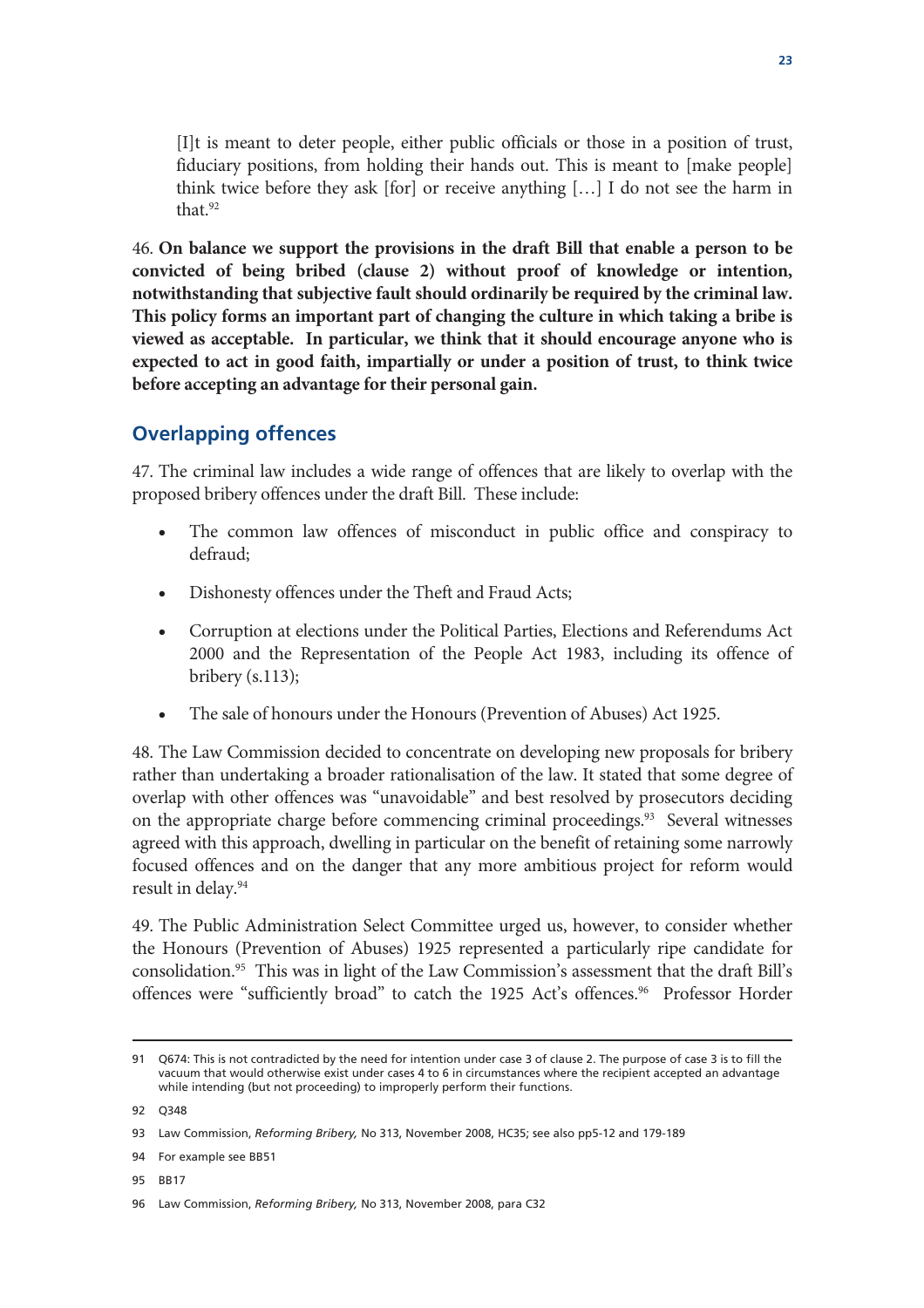accepted that there might be potential to repeal the 1925 Act but only, if at all, once some time had passed "to see if, indeed, other legislation is now necessary". He stated that the Act could be reviewed in due course by the Law Commission's Statute Law Repeals Division.<sup>97</sup>

50. **Once the operation of a Bribery Act has become established, the Government should ask the Law Commission to review the Honours (Prevention of Abuses) Act 1925 to determine whether it remains necessary in light of the new offences.**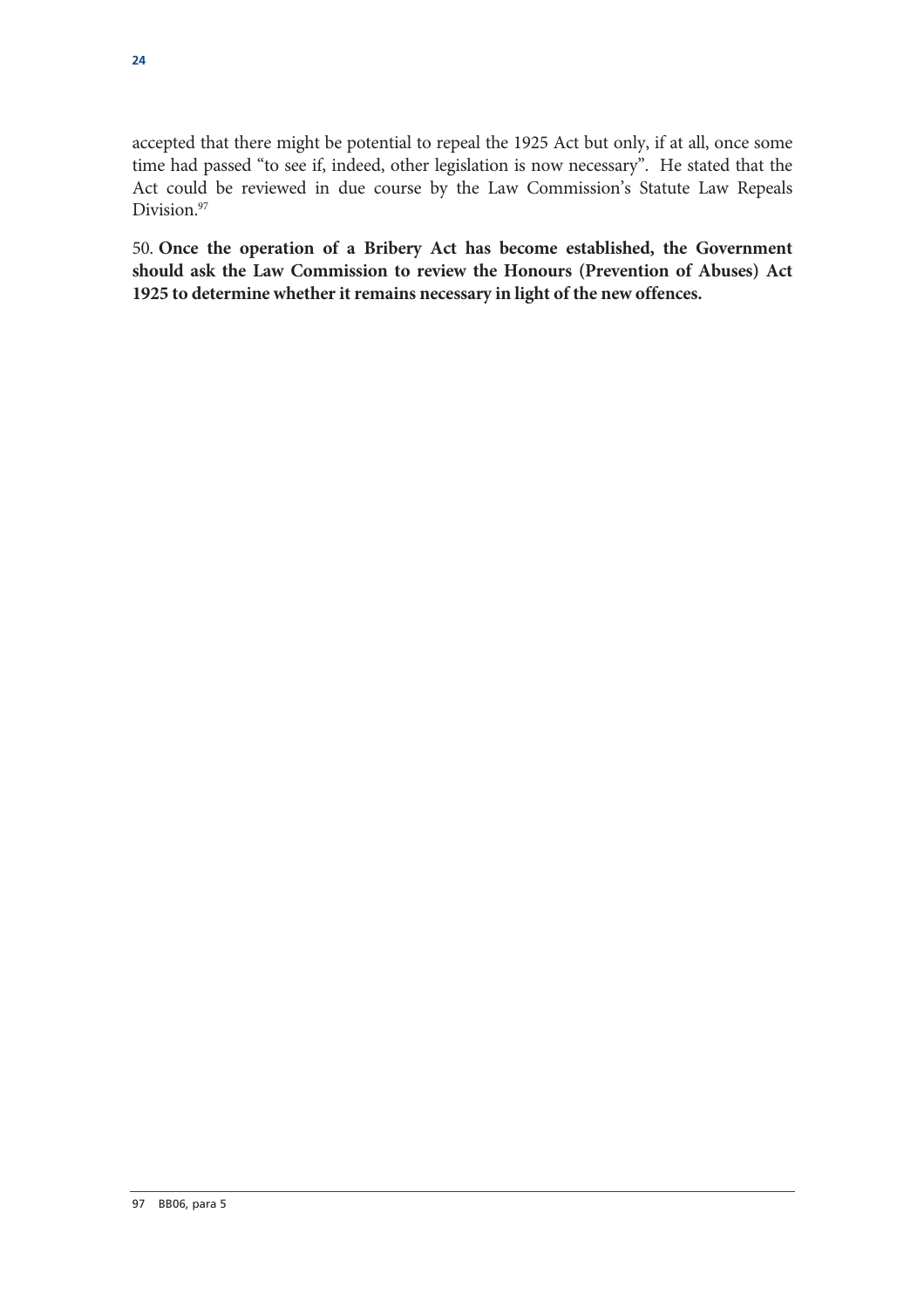# 4 Bribery of foreign public officials

51. Clause 4 introduces a specific offence of bribing foreign public officials. This is absent from the current law, which subsumes this form of bribery within the general criminal offences. There has been universal support for the inclusion of a specific offence, particularly in view of the UK's obligations under the OECD Convention.<sup>98</sup> The text of Article 1 of the Convention reads as follows:

The Offence of Bribery of Foreign Public Officials

1. Each Party shall take such measures as may be necessary to establish that it is a criminal offence under its law for any person intentionally to offer, promise or give any undue pecuniary or other advantage, whether directly or through intermediaries, to a foreign public official, for that official or for a third party, in order that the official act or refrain from acting in relation to the performance of official duties, in order to obtain or retain business or other improper advantage in the conduct of international business.

2. Each Party shall take any measures necessary to establish that complicity in, including incitement, aiding and abetting, or authorisation of an act of bribery of a foreign public official shall be a criminal offence. Attempt and conspiracy to bribe a foreign public official shall be criminal offences to the same extent as attempt and conspiracy to bribe a public official of that Party.

In broad terms, clause 4 would make it an offence to provide any advantage to a foreign official with the intention of influencing them in order to obtain or retain business, except where the advantage was "legitimately due".

### **"Legitimately due"**

52. An advantage is legitimately due under clause 4(3): "if, and only if, the law applicable to F [i.e. the official] permits or requires F to accept it". In other words, it would be an offence unless the local law applying to the foreign official permitted the advantage to be received by him or her.

53. Several concerns were expressed about this test. They included the practical difficulties arising from juries being asked to reach decisions in accordance with a foreign law. For instance, the Director of Public Prosecutions stated that it would introduce a "heavy evidential burden". The International Chamber of Commerce (UK) added:

There must be considerable doubt whether an English jury – or indeed an English court – is a suitable instrument for deciding in a criminal case what a foreign law [provides].<sup>99</sup>

<sup>98</sup> We note that clause 1 and clause 4 overlap in any situation where a bribe is paid to a foreign public official. We also note that encouraging, assisting or attempting to commit an offence under the draft Bill would also be a secondary offence under the Serious Crime Act 2007, among other provisions.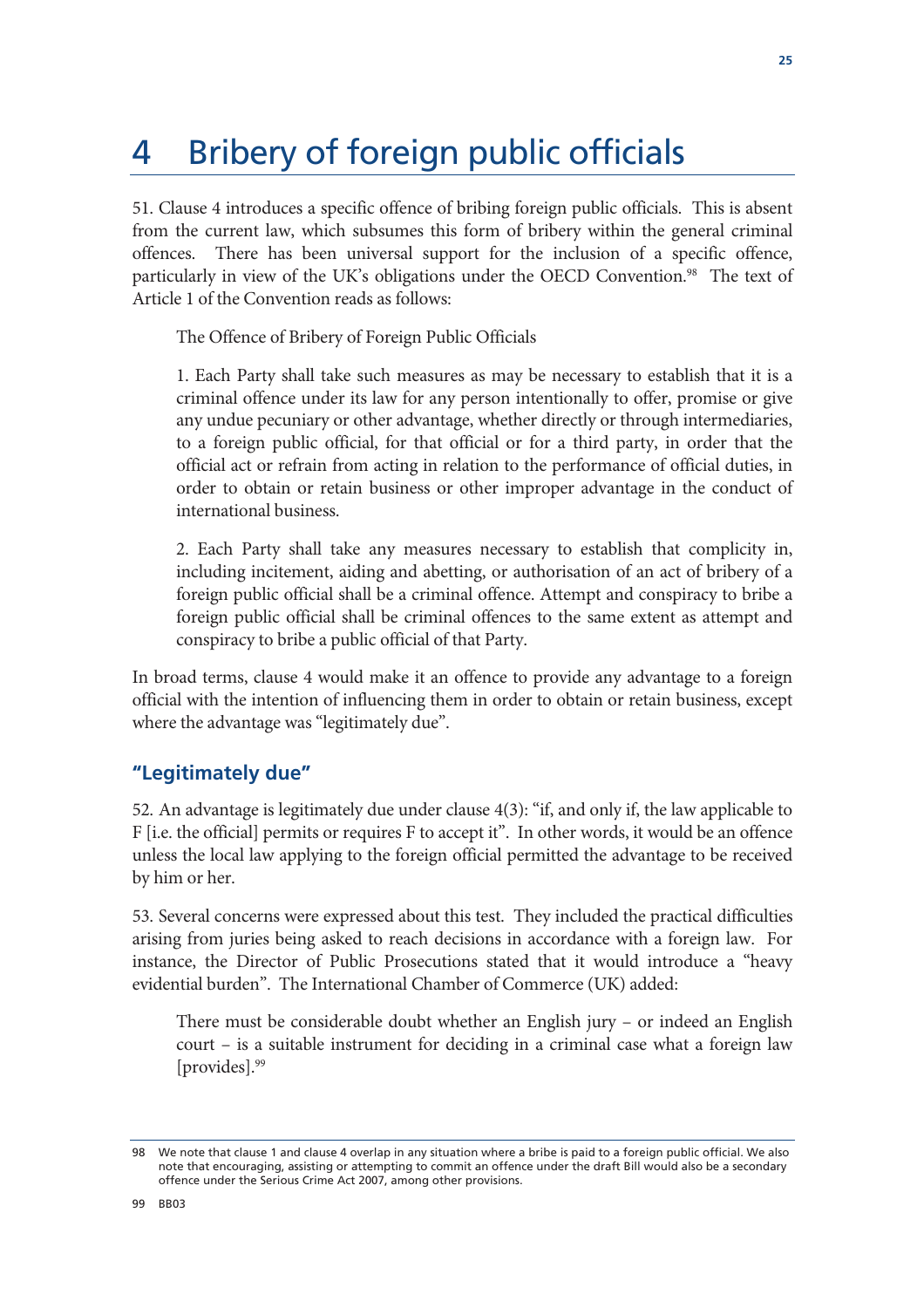**26**

54. The unqualified reference to the "law" was also viewed by many as unhelpfully vague. The Director of Public Prosecutions called for the Bill to "spell out" its meaning, while the OECD and a number of lawyers questioned whether it risked leaving loopholes that were open to abuse, including:

- Bribes that are authorised as part of an enforceable contract;<sup>100</sup>
- Occasions when the law is silent about whether a particular practice is prohibited or permitted, particularly under the tradition of common law countries where legal permission is generally assumed unless expressly withdrawn;<sup>101</sup> and
- Scope for defendants being able to rely on cultural norms and practices, which the legitimately due test had been intended to prevent.<sup>102</sup>

55. A solution that was suggested by many witnesses was to amend clause 4 by introducing a "written law" test in line with the commentary on the OECD Convention. This defines the written law as including statutes, regulations and case law, while excluding local custom or tolerance.<sup>103</sup> It is plain that the Law Commission intended the "law" to be given this meaning and the Attorney General believed that the courts would interpret it in that way.104 Jeremy Cole of Lovells stated:

A 'written law' test not only excludes such arguments [as the risk of cultural norms being admissible] but provides businesses with far greater certainty.<sup>105</sup>

56. A small number of witnesses favoured removing the legitimately due test altogether. For instance, the OECD's Legal Director, Nicola Bonucci, stated that he knew of no law that permitted public officials to accept an advantage above their salary; that only five out of 38 states which are parties to the OECD Convention had included a specific written law exemption; and never to his knowledge had the exception been raised during proceedings. His personal view was that the test was "useless" and best removed.<sup>106</sup> Jeremy Carver of Transparency International UK agreed, particularly given concerns that "special laws" can be passed and hidden including directions in a centralised state, although we note that the OECD's Working Group discourages recognition of laws that have not been "publicly endorsed".107

57. A larger number of witnesses opposed abandoning the legitimately due test. For instance, Professor Horder stated that it represented a narrow but important qualification, broadly in line with the approach of most OECD states. On this point he cited a leading commentator, Professor Zerbes, in support.108 While accepting that the exception might

- 105 BB39, para 4.4
- 106 Q478; Q487
- 107 Q530; BB31, para 32

<sup>100</sup> Qq484, 487; BB03; BB56 , para A6 and 2.15

<sup>101</sup> Qq 478, 487, 20; BB31, para 31

<sup>102</sup> BB39, para 4.4

<sup>103</sup> BB31; Q478

<sup>104</sup> Qq 30, 675

<sup>108</sup> BB21: "Most of the signatory states have indeed implemented the [OECD] Convention to the effect that payments or other benefits which are made in conformity with a strict legal basis are not criminalised" citing Professor Zerbes in *The OECD Convention on Bribery: A Commentary,* 2007 Ed. M.Pieth, L.Low and P.Cullen, pp104-5.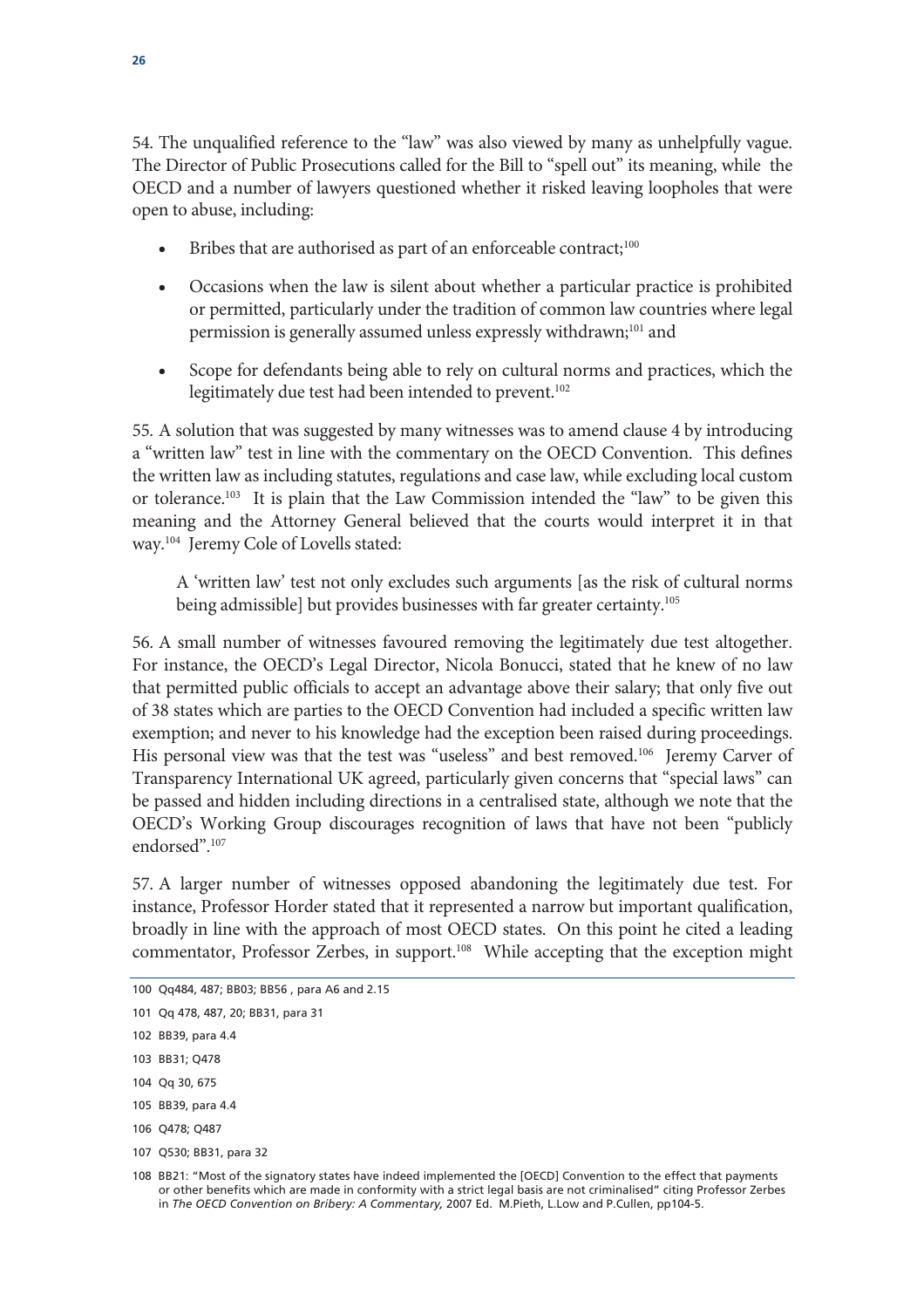have limited use in practice, Professor Horder considered it necessary to respect states' "legislative freedom of action" and to avoid "gold-plating" the law.109

58. Professor Horder also maintained that dropping "legitimately due" would remove the fault element from the offence and would therefore risk non-compliance with the presumption of innocence under Article 6(2) of the European Convention on Human Rights.110 In a similar vein, the Attorney General called for its retention as a clear test that distinguishes bribes from legitimate advantages.<sup>111</sup> Louise Delahunty was concerned that dropping this test might turn the offence in clause 4 into a "strict liability offence".112

59. A small number of examples were provided of the kind of situations in which a written law exception might apply. For instance, the Secretary of State for Justice referred to "offset" or "planning gain" scenarios under which a company pays for infrastructure projects (such as building schools or hospitals) as part of a wider commercial agreement.<sup>113</sup> Professor Horder noted that this is "the kind of practice which, if permitted by law, we would think absolutely appropriate and the right way to match up doing business and actually doing good".<sup>114</sup>

60. The US Department of Justice drew our attention to one case that it had been asked to advise upon in relation to the equivalent "written law" test under the Foreign Corrupt Practices Act. It concerned a company that had been required to provide technical and management training to officials under a Pakistani law as part of a joint venture with the Pakistan government.<sup>115</sup> The Department of Justice authorised training to be given to officials up to the value of \$250,000 per year. Nicola Bonucci stated that public officials may not benefit personally under a legitimate "offset" and therefore no issue would arise.116 The OECD Secretariat acknowledged, however, that any offset which incidentally benefitted an official alongside other members of the public was likely to meet the Working Group's approval if permitted by a written law.<sup>117</sup>

61. Professor Horder also drew attention to the possibility of foreign laws permitting "standard fees or tariffs" to be paid directly to public officials, rather than into a general fund, including to officials such as notaries.<sup>118</sup> The Confederation of British Industry offered additional examples of conduct that risked, in its view, being wrongfully criminalised if the legitimately due test were removed.119 Monty Raphael of Peters and

<sup>109</sup> BB21

<sup>110</sup> BB21

<sup>111</sup> Q677 (Baroness Scotland of Asthal)

<sup>112</sup> BB40, para 5.1

<sup>113</sup> Qq 568, 569 (Jack Straw MP)

<sup>114</sup> Q26

<sup>115</sup> BB57, para 11

<sup>116</sup> Q493; see also Q490

<sup>117</sup> BB31, para 55

<sup>118</sup> BB21

<sup>119</sup> BB46, para 17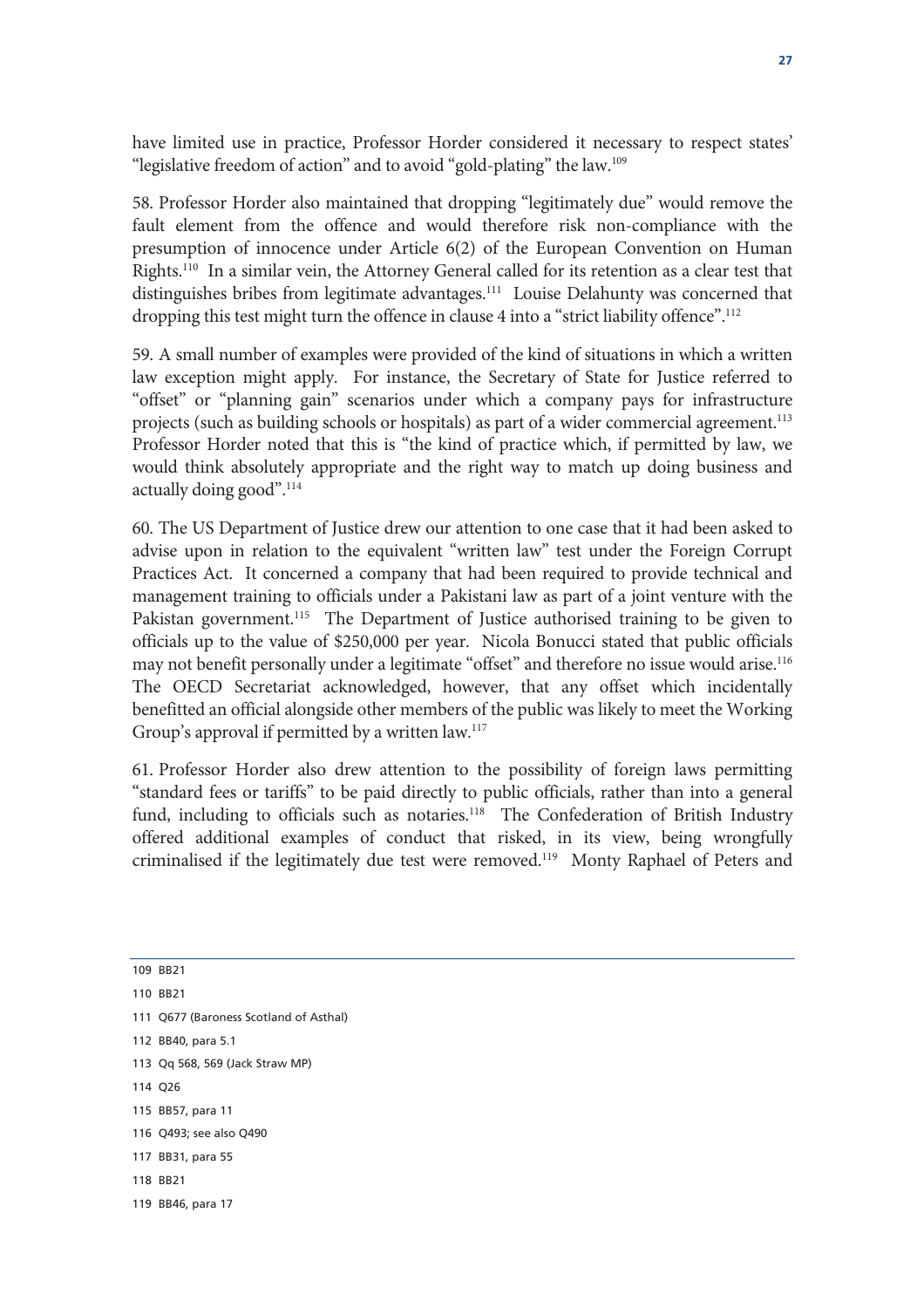Peters also favoured retaining the test for the "very few cases" where it could be made out.120

62. Another alternative was proposed by The Corner House. It recommended that "legitimately due" should be replaced with a more flexible approach that took into account the legitimacy of the advantage that is conferred rather than focusing on its strict legality under a local law. For this purpose The Corner House recommended using the term "improper", which would build on clauses 1 to 3 and fall in line with the use of this term under the UN and OECD Conventions.121 The aim was to ensure that giving an official a justifiable advantage (such as modest and proportionate corporate hospitality, as addressed in chapter 7 below) would not be criminalised. For similar reasons the International Chamber of Commerce (UK) called for the terms "undue" (as used in the OECD Convention) or "corruptly" (as used in the US Foreign Corrupt Practices Act) to be included in the draft Bill, but in addition to the "legitimately due" test.<sup>122</sup>

63. These proposals were opposed by Professor Horder and the Attorney General. In particular, these broad terms were viewed as risking the effectiveness of clause 4 and as increasing the scope for taking cultural norms into account.<sup>123</sup> Jeremy Cole of Lovells also opposed the use of broad terms to exempt "all permutations of payments that are made in international commerce" on the grounds that their use risked causing more harm than good by broadening the narrow gateway established by a written law test.<sup>124</sup>

64. **The proposed offence of bribing foreign public officials (clause 4) represents an important step in putting the United Kingdom's compliance with its international obligations beyond doubt. To ensure that this goal is achieved, we recommend that the reference in clause 4 to the "law" be replaced with a reference to the "written law", meaning statutes, regulations and case law. This amendment should remove the potential for loopholes to emerge, while providing greater certainty to prosecutors, jurors and businesses alike. It should also provide an appropriately narrow gateway restricting the circumstances in which advantages can legitimately be provided to foreign public officials.** 

### **A "reasonable belief" defence**

65. The Law Commission originally proposed a defence for any person who mistakenly, but reasonably, believed that a foreign public official was required or permitted to accept an advantage under the official's local law.125 The Government decided not to include this defence in the draft bill.

66. Professor Horder stressed that he understood the Government's decision, but noted rare examples under the legal system of England and Wales in which mistake of the law

<sup>120</sup> BB51

<sup>121</sup> The OECD considered the use of the term "improper" or "undue" to be acceptable but cautioned against any further qualification using terms such as "good faith", "impartiality" etc, due to concerns that this may render it narrower than its Convention: BB31, para 46

<sup>122</sup> BB36

<sup>123</sup> BB21

<sup>124</sup> BB39, para 4.18

<sup>125</sup> Law Commission, *Reforming Bribery*, No. 313, November 2008, paras 7.22-7.49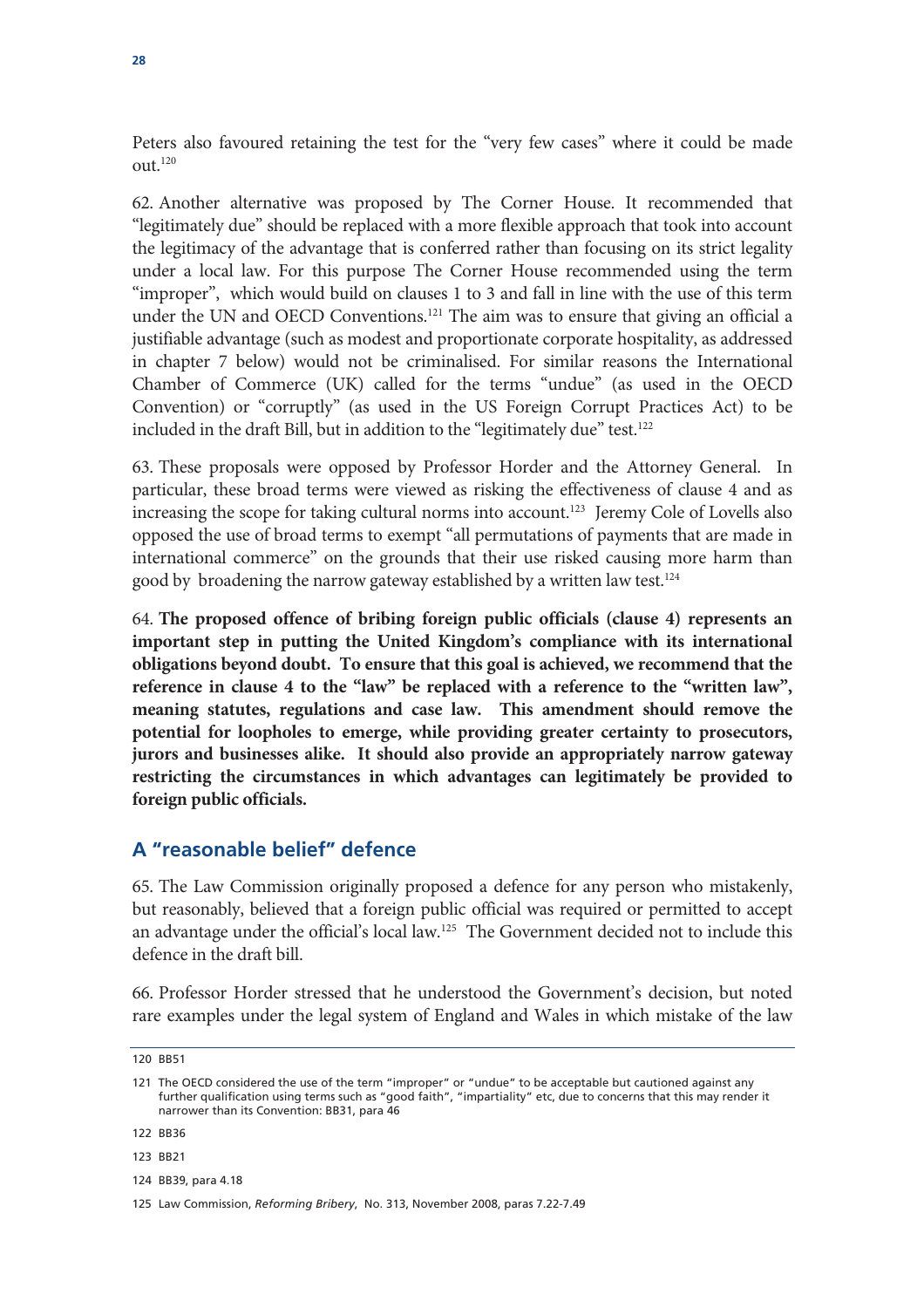can operate as a defence. He also stated that mistake of a foreign law may legitimately be treated in a different way to a mistake of domestic law, before adding:

[I]n practice this defence would not be run very often, but when it was run it [would be] perfectly reasonable for a firm to say, 'Well, look, the biggest law firm in the world has given us this advice that it is perfectly lawful to make this payment, what can we do? We can only rely on that'. That is important because we are talking about convicting someone of a pretty serious offence. The taint of corruption is pretty significant.<sup>126</sup>

67. Many business and legal representatives agreed. For instance, the law firm Herbert Smith stated that a dearth of legal authorities in some countries can lead to advice being heavily qualified, leaving quick decisions to be made on a "best guess" basis:

We fail to see why public policy should require that individual's actions be criminalised and for the individual to then to rely on a prosecutor's discretion, on whether with hindsight, the public interest requires a prosecution.<sup>127</sup>

68. Although the Director of Public Prosecutions accepted that prosecutorial discretion offered a "workable" solution given that genuine mistakes and misunderstandings are factors under the Code for Crown Prosecutors, he preferred the option of adding a statutory defence in the interests of "transparency and accountability".<sup>128</sup> Clifford Chance also stated that prosecutorial discretion offered little comfort to firms which faced a legal duty to file reports under money laundering legislation.<sup>129</sup> The International Chamber of Commerce (UK) suggested that the defence might be a helpful addition to the "written law" test, since juries are "much more suited to find whether a reasonable attempt to ascertain foreign law had been made rather than to decide upon the law itself".130

69. The Government's decision to drop the defence followed objections from the OECD. Its Working Group considered that such a defence would be open to abuse and would contradict the general stance of the UK legal system, under which mistake of the law is no excuse.<sup>131</sup> The OECD's Legal Director, Nicola Bonucci, highlighted the danger of abuse by stating "it is not difficult […] to get bad legal advice if you want it.".132

70. The Secretary of State for Justice stated that removing the defence represented the "correct balance" between being fair to defendants and providing "so many rabbit holes" that they could unduly escape conviction.<sup>133</sup> He emphasised that prosecutorial discretion and the good sense of jurors could be trusted to ensure that genuine mistakes were not punished by conviction. Several witnesses agreed, including Transparency International UK, The Corner House and Monty Raphael, who stated:

- 132 Q501
- 133 Q576

<sup>126</sup> Q56

<sup>127</sup> BB49, para 13

<sup>128</sup> Q394; Q400; Q401 (Keir Starmer QC)

<sup>129</sup> BB05, para 25

<sup>130</sup> BB03, para 13

<sup>131</sup> OECD Phase 2 *bis* report, above, para 62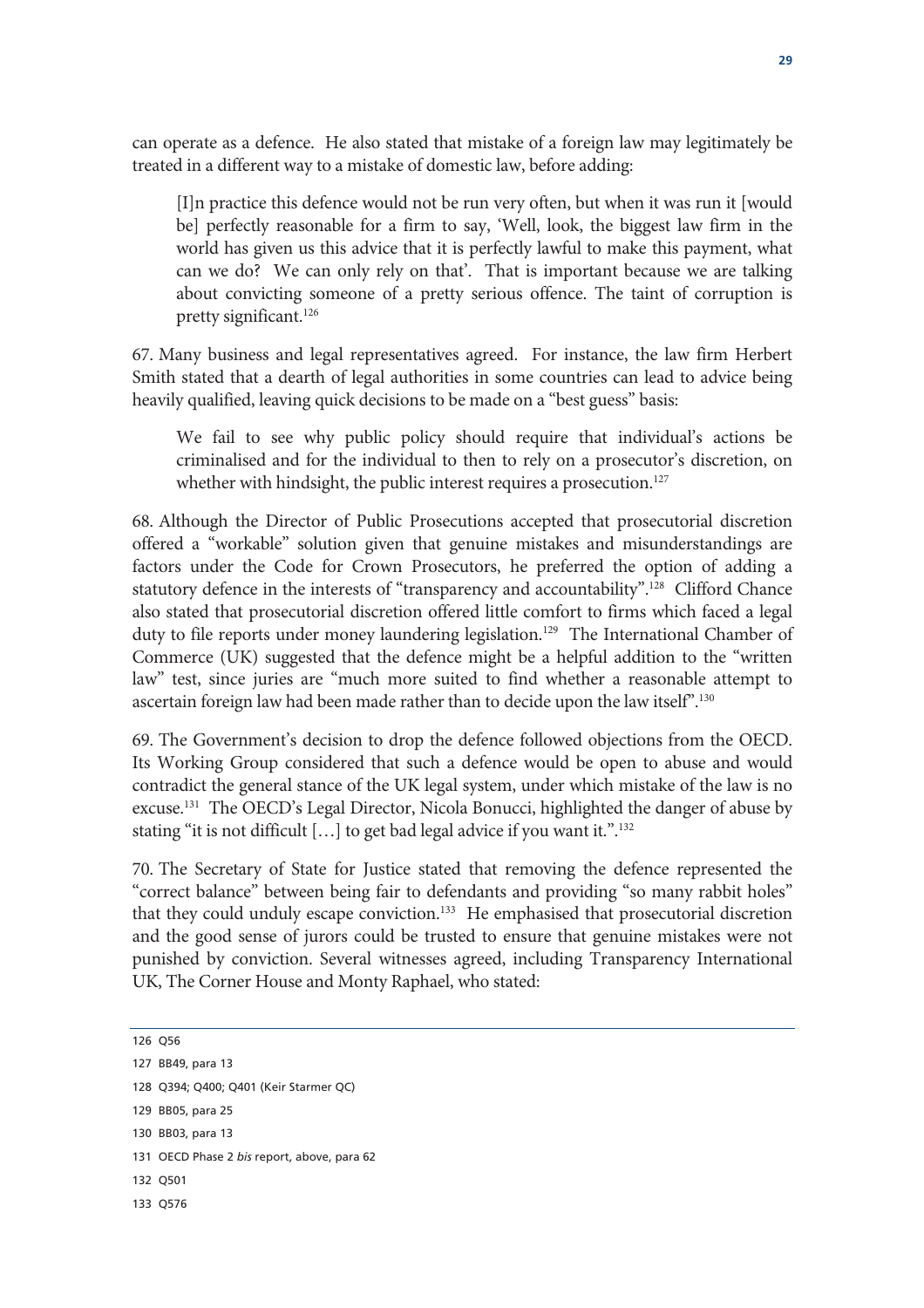[A] responsible corporation doing business overseas will always if it is in any doubt, and there will be very few occasions when it can be left in any doubt as to whether what is being asked for is a bribe, will seek local legal advice. Where they have sought local advice and the instructions have been good, the advice has been unambiguous and they have followed the advice to the letter, it is inconceivable that they will be prosecuted.134

71. **The Law Commission's proposal for a "reasonable belief" defence raises a range of difficult and competing interests. We are, in particular, sensitive to the challenges faced by those who conduct business under unfamiliar laws abroad. But we also appreciate the concerns of those who view the defence as inconsistent with the United Kingdom's international obligations and the policy aims of the draft Bill. On balance, we support the Government's decision to reject the defence.**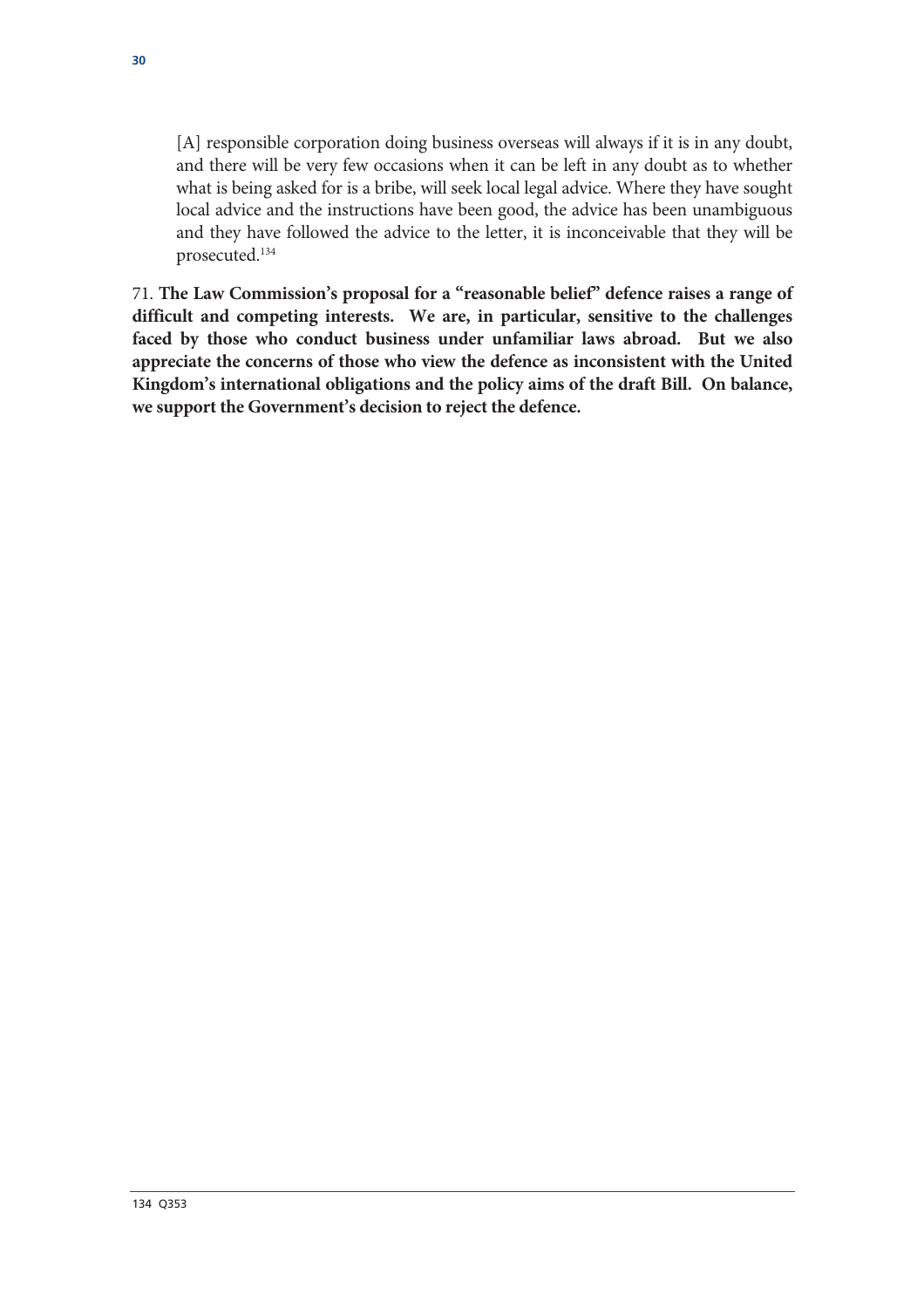# 5 Negligent failure by organisations

72. Clauses 5 and 6 propose a new offence for companies and partnerships that negligently fail to prevent bribery by persons who are performing services on their behalf. At present, a company can only be convicted under corporate liability principles where a senior officer who is its "controlling mind" is responsible for key elements of the offence (under what is known as the "identification" doctrine). The Director of Public Prosecutions described it as "almost impossible" to prosecute successfully under this principle.135 It has attracted criticism from the OECD's Working Group for not being "effective, proportionate and dissuasive".<sup>136</sup>

73. Some surprise was expressed by the business community at clauses 5 and 6, since the Law Commission had initially decided not to pursue these proposals pending its ongoing review of the way that companies are held accountable under the criminal law as a whole. However, the Law Commission reversed its decision in light of the Woolf Committee's conclusion that boards of directors must take an active role in preventing bribery. It also followed the recommendations of the Serious Fraud Office, which highlighted the need to tackle corporate liability given its view that bribes are most often paid in order to benefit a commercial organisation.137

74. Under the proposed offence a "responsible person" must be found negligent for failing to prevent an act of bribery. Clause 5(3) defines a responsible person to be anyone (other than the briber) whose "functions" included preventing bribes being paid in connection with the business. The draft Bill treats any "senior officer" as the responsible person where no-one else has been allocated this function. Significantly, a defence is available where "adequate procedures" were in place to prevent bribery (clause 5(4)).

#### **Too complex and narrow?**

75. Several witnesses were concerned by what they viewed as an uncomfortable relationship between negligence (as a fault element) and adequate procedures (as a defence), asking whether this artificially separated out two versions of the same thing.<sup>138</sup> Professor Horder accepted that in most cases the two issues will merge, but favoured separate steps to create a balance "whereby a company would not be liable when its systems were perfectly adequate but there was a failure solely by an individual". He gave the example of an isolated failure by a "responsible person" who had been "tempted by an offer from a rival company to go and join them and so is not paying proper attention".139

76. A more sustained criticism related to the need to prove fault on the part of an individual within the company, rather than focusing on the company's collective failure to maintain adequate procedures. In particular, Professor Wells listed the steps that this

<sup>135</sup> BB16, para 9

<sup>136</sup> OECD Phase 2 *bis* report, above, para 92

<sup>137</sup> Response of the Serious Fraud Office to the Law Commission Consultation paper No 185, *Reforming Bribery,* cited in the OECD Phase 2 *bis* report, above, para 75

<sup>138</sup> For instance BB05, para 36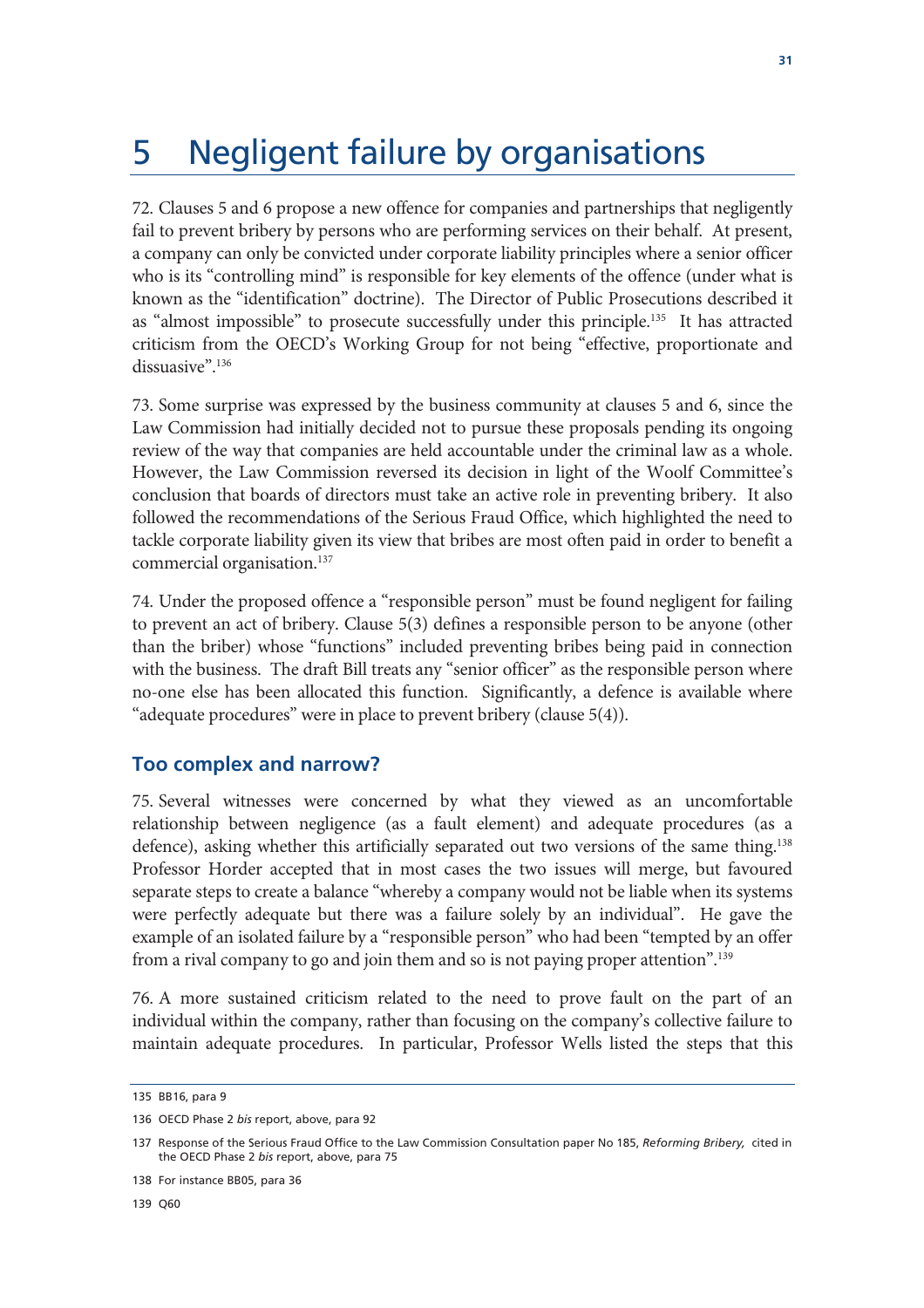approach entailed (proving bribery, identifying a responsible person, proving they were negligent, and then countering an adequate procedures defence), before describing clause 5 as a "narrow and complex solution to a pressing problem".140 Monty Raphael of Peters and Peters was also concerned that linking "negligence" to a specific individual unfairly risked the introduction of a variable standard:

the test can differ between individuals and a more qualified person may be judged more harshly on the basis that they would be expected to operate at a higher level of diligence.<sup>141</sup>

77. PricewaterhouseCoopers noted that references in the draft Bill to a "responsible person" could be given a wide range of meanings, both broad and narrow. For instance, it questioned whether a general obligation placed on every line manager, or even on every employee, to be vigilant for evidence of wrongdoing risked making every member of staff a responsible person: "we recommend more clarity here, perhaps distinguishing between explicitly assigned responsibilities (carrying a more onerous duty of care) and implicitly defined responsibilities (carrying a less onerous duty of care)".<sup>142</sup>

78. We considered a number of alternatives put forward by Professor Wells, in particular removing the need to prove a responsible person's negligence, thus leaving the company strictly (or vicariously) liable for bribes paid on its behalf, subject to an adequate procedures defence.143 This was supported by a number of witnesses including Transparency International UK, officials from the OECD and also Professor Sullivan, who described clauses 5 and 6 as a "half-baked compromise".<sup>144</sup>

79. We were informed about a number of jurisdictions which impose corporate criminal liability in a way that is at least as strict as Professor Wells's proposal, including the United States, Australia, Switzerland, Finland, Italy and Austria.145 Examples were also provided of analogous strict liability offences under health and safety legislation and money laundering regulations.146

80. Under Professor Wells's proposal it would be necessary to reconsider the burden of proof in relation to the adequate procedures defence:

- The commercial organisation could be required to raise the defence as part of an "evidential" burden, but leave the "probative" burden on the prosecution to establish the inadequacy of the organisation's procedures beyond reasonable doubt;
- Alternatively, the commercial organisation could be required to raise the defence and also bear the "probative" burden of establishing the adequacy of procedures on the balance of probabilities.

<sup>140 &</sup>quot;Bribery: Corporate Liability under the Draft Bill 2009", 2009 Criminal Law Review 479; Q121

<sup>141</sup> BB51

<sup>142</sup> BB32

<sup>143 &</sup>quot;Bribery: Corporate Liability under the Draft Bill 2009", 2009 Criminal Law Review 479

<sup>144</sup> Ibid; Qq 113, 510; 536

<sup>145</sup> BB15; Qq 116, 510

<sup>146</sup> For instance BB15, para 1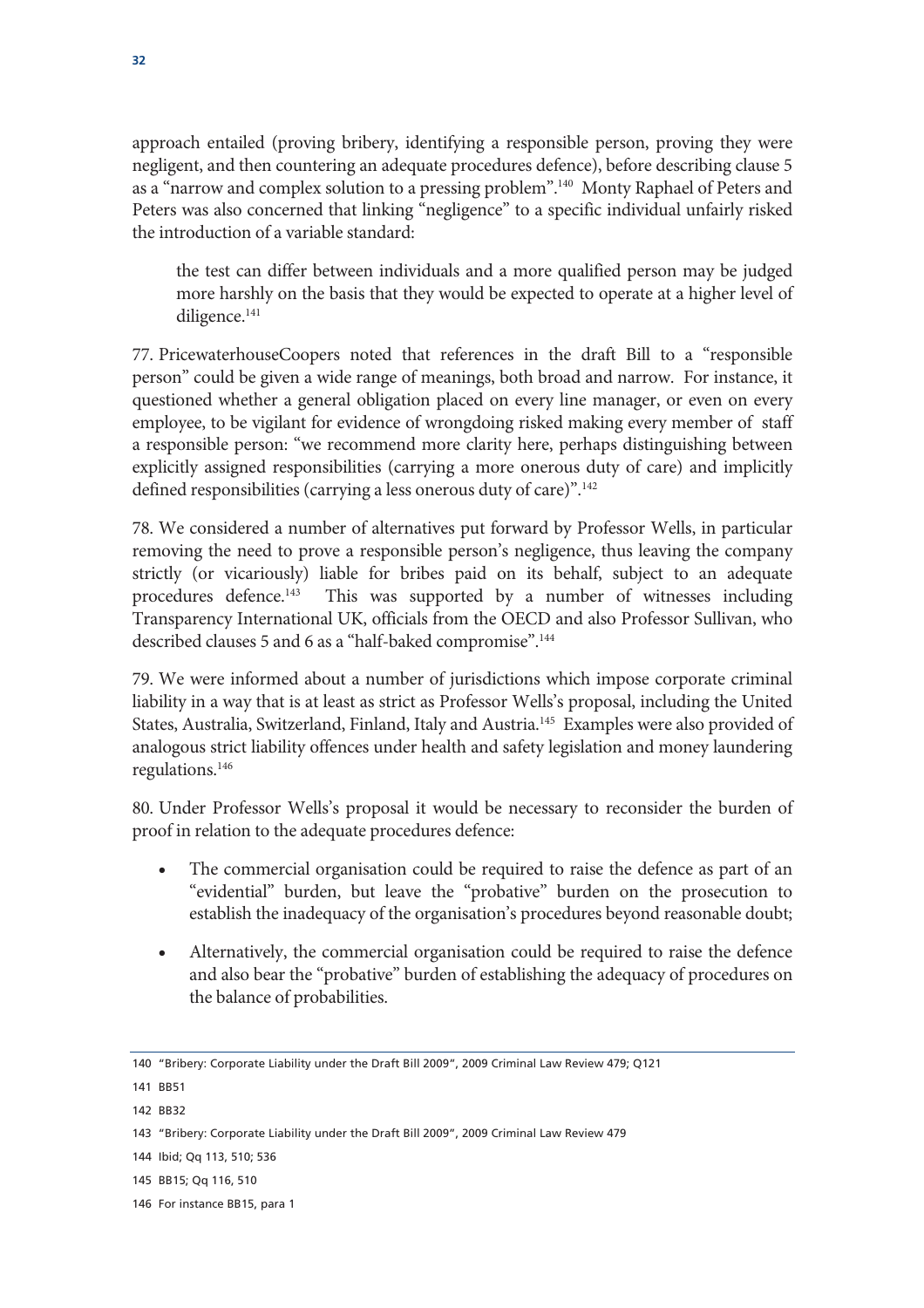81. Professor Wells described it as a "matter for debate", but both she and Colin Nicholls QC preferred the probative burden being placed on the organisation due to:

- The organisation's greater access to information about the anti-bribery procedures that it had in place; and
- the policy aims of the Conventions from which the offence is drawn.<sup>147</sup>

82. We were advised by the Joint Committee on Human Rights that a "reverse burden" of the type proposed by Professor Wells posed little risk of violating the presumption of innocence under Article 6(2) of the European Convention on Human Rights.<sup>148</sup> However, Louise Delahunty and Lawrence Hammond of BAE Systems considered it fairer to require the prosecution, rather than the organisation, to bear the probative burden, particularly as the Serious Fraud Office has the power to request information on the procedures that were in place.<sup>149</sup>

83. Professor Horder acknowledged the greater simplicity of dropping negligence as an element of the offence, but he did not believe that it would be fair to convict a company for the criminal act of its employee or agent without requiring the prosecution to prove that the company was itself at fault. He distinguished bribery as a "step up" in seriousness from any existing strict liability offence under health and safety or other legislation:

[It] is very different from attributing causal consequences, like earwigs in tins or deaths occurring on ships or wherever it may be, to a company [….] You can only fairly, in my view, connect a deliberate act of bribery by an employee or agent to a company via the company's own fault, if I could put it that way, or here we have got it as 'a responsible person or number of persons'.150

The Directors of the Serious Fraud Office and Crown Prosecution Service agreed, as did business representatives including the International Chamber of Commerce (UK).<sup>151</sup> Jeremy Cole of Lovells viewed the requirement to prove negligence as an important layer of protection for business, while questioning whether the benefits of Professor Wells's alternatives were overstated, given that "consideration of whether procedures were adequate will still lead to asking virtually the same questions".152

84. The Attorney General did not rule out the benefits of removing the need to prove negligence, but urged caution:

This Clause has to balance the concerns of business, who are facing potential criminal liability where none had existed before, against the wider public policy imperative of tackling bribery. It appears to me that the Clause as drafted strikes a satisfactory balance, but there may be other ways of achieving the same ends. The Committee mentions the possibility of a model based on vicarious liability with a due

- 148 BB61
- 149 Q539
- 150 Q64
- 151 Qq 181, 184 and 389
- 152 BB39, para 4.19

<sup>147</sup> Qq 116 to 120; BB56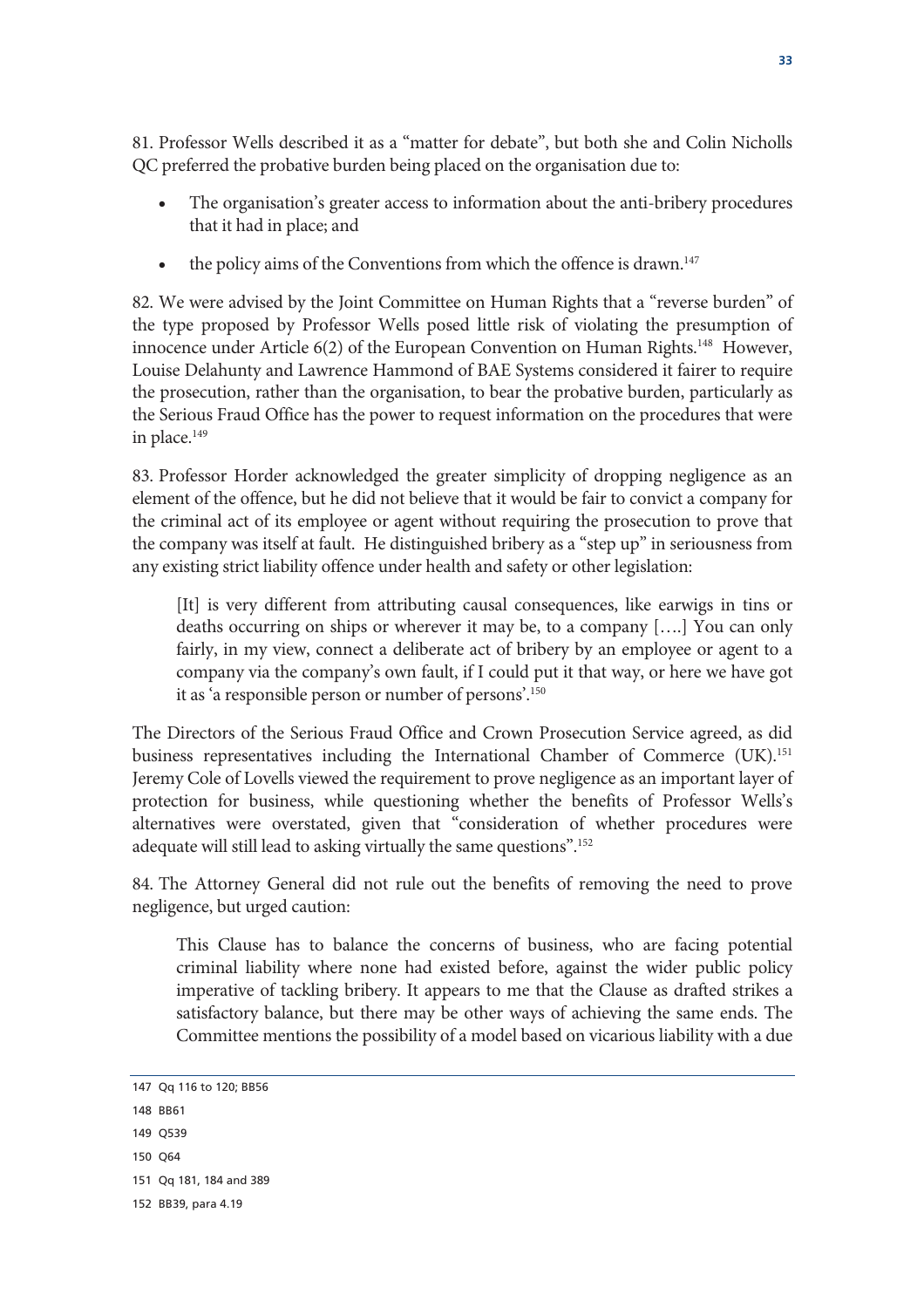diligence defence, which I think has been advocated by Professor Celia Wells. I do not have strong views on which approach is taken, but it may be thought unwise to depart to a significant extent from the general law on corporate liability by removing the need to prove fault on the part of the company, in advance of the findings of the Law Commission's review of the subject as a whole.<sup>153</sup>

85. For completeness, we note that the International Chamber of Commerce (UK), among others, was concerned that clause 5(1)'s test of being "negligent in failing to prevent" introduced an absolute obligation to stop bribery altogether. This raised an underlying fear that a company risked being punished for any bribe that slipped through the net, irrespective of the circumstances.<sup>154</sup> We note, however, the Law Commission's previous elaboration on the meaning of negligence:

a [responsible] person is negligent if he fails to exercise such care, skill and foresight as a reasonable man in his situation would exercise.155

This definition does not create an absolute obligation that will be breached automatically when a bribe is paid. On the contrary, it imposes an obligation on the responsible person(s) to take *reasonable* steps to prevent bribery. The Attorney General rejected calls to further define "negligence" on the basis that it is a "well-established concept" that could be applied "with the greatest degree of ease".<sup>156</sup>

#### **Gross negligence?**

86. There was broad agreement among business and some legal representatives that "negligence" represented an insufficiently high threshold for a bribery conviction. This led to calls for a test of "gross negligence", "recklessness" or both. For instance, a body that represents the General Counsel of leading companies, GC100, stated:

Unlimited fines and debarment from tendering for public contracts are real consequences of the new offence. As a basis for criminal liability, negligence is not generally sufficient to establish liability for serious offences. The only offence for which negligence is arguably sufficient is public nuisance, and the most recent corporate offence which is analogous is corporate manslaughter, where "gross negligence" is the required threshold […] The appropriate test in this case should be that of "gross negligence". This would apply where the standards of behaviour fall well below what could reasonably be expected, and is a more realistic test for an offence with such serious consequences.<sup>157</sup>

87. There was strong opposition to this proposal from non-business witnesses and others, including the Secretary of State for Justice, the Attorney General and the Director of the Serious Fraud Office. In particular, the Director of Public Prosecutions stated that it would "substantially reduce the incentive for companies to put in place stringent anti-bribery

<sup>153</sup> BB60

<sup>154</sup> BB03, para 19; BB07, para 20

<sup>155</sup> Law Commission, Consultation No 31, *The Mental Element in Crime*, 1970

<sup>156</sup> Q684 (Baroness Scotland of Asthal)

<sup>157</sup> BB10, para 2.3 (see also Appendix 3)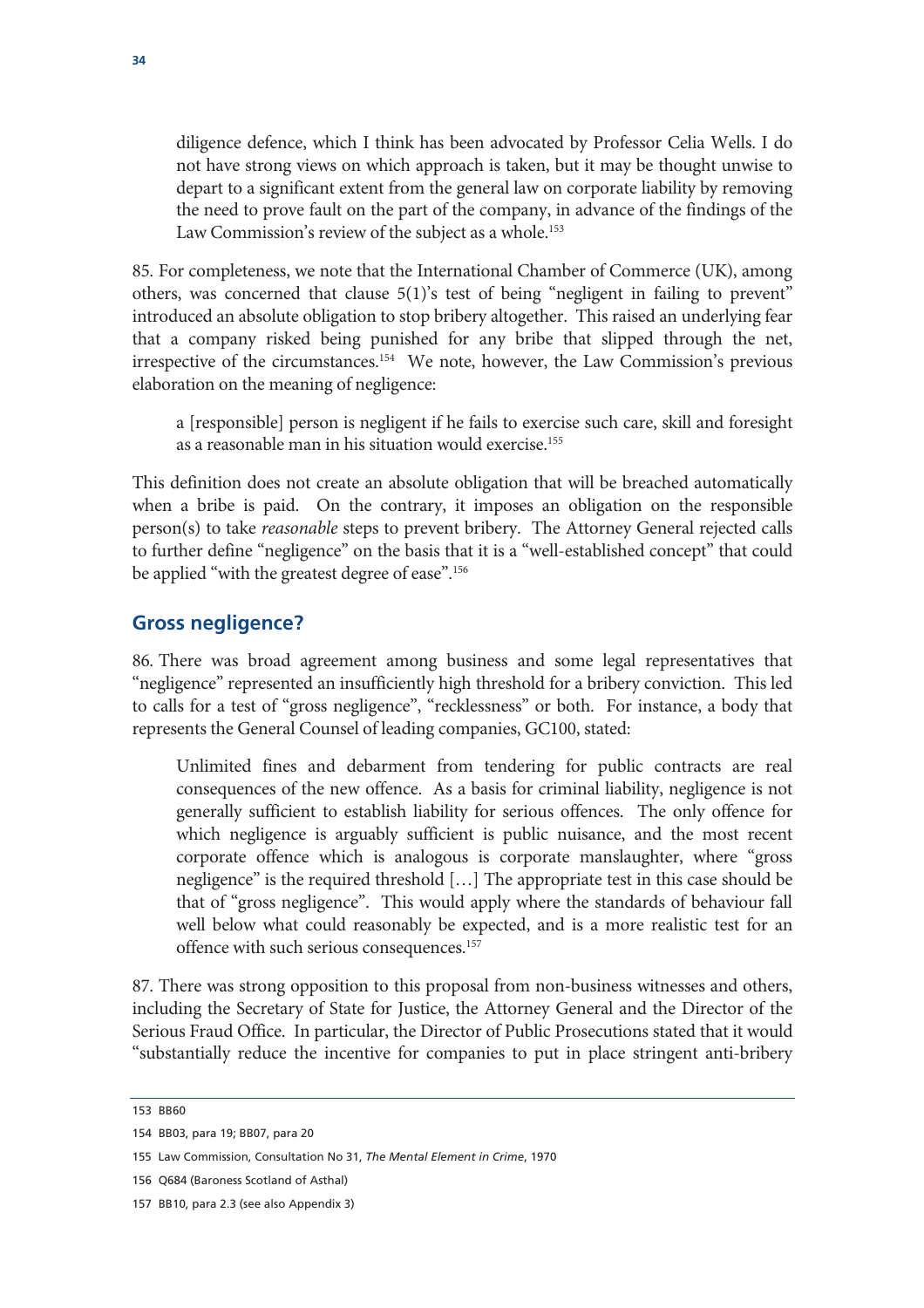procedures" while impeding prosecutions in a way that might "stifle, perhaps terminally, the policy intentions we understand to be behind the creation of the corporate liability provisions".158 We note that more can be done to ensure that fines are proportionate and debarment is non-mandatory, as addressed below.

#### **A civil regime?**

88. We considered the option of introducing a civil regulatory regime under which companies would be fined for failing to prevent bribery unless adequate procedures were in place. This would have left the development of criminal corporate liability to the Law Commission's broader review of the subject. It would also have been broadly analogous with the Financial Services Authority's power to penalise companies that breach its third regulatory principle, including by failing to prevent bribery:

A firm must take reasonable care to organise and control its affairs responsibly and effectively, with adequate risk management systems.<sup>159</sup>

We note, however, that a civil regime received little support during the Law Commission's consultation.160 Its critics stated that it would lack deterrence value and, in any event, would require a criminal offence to be available as a punishment of last resort.<sup>161</sup> The Ministry of Justice emphasised its potential cost, while Professor Horder was concerned that it would increase bureaucracy.<sup>162</sup> The OECD also warned against the conflicting message that would be sent through criminalising individuals but not companies.163 Monty Raphael stated that it would represent a "soft option" which would continue to leave a corrupt company in greater fear of the US Foreign Corrupt Practices Act than UK law.164 We also note that the European Commission has stated that civil or administrative penalties would be insufficient to comply with the UK's international obligations to the European Union.165

89. **We support the Government's proposals for a new offence that targets companies and partnerships which fail to prevent bribery by persons acting on their behalf. The current law has proven wholly ineffective and in need of reform. However, we are concerned by the focus on whether a "responsible person" was negligent, rather than on the collective failure of the company to ensure that adequate anti-bribery procedures were in place. In our view, clauses 5 and 6 introduce a narrow and complex solution to a pressing problem. We therefore recommend the removal of the need to prove negligence under clause 5(1)(c). While it would lead to the commercial organisation being strictly liable, subject to an adequate procedures defence, nevertheless we do not believe this would be unfair, particularly given the parallel with the approach taken in** 

<sup>158</sup> BB48, para 2

<sup>160</sup> Further information is available at http://fsahandbook.info/FSA/htm/handbook/PRIN/2/1

<sup>160</sup> Law Commission Consultation, *Reforming Bribery*, No 185, November 2008, para 6.70

<sup>161</sup> BB37; Q365

<sup>162</sup> Impact Assessment, p6; BB37

<sup>163</sup> BB59

<sup>164</sup> Q365

<sup>165</sup> European Commission's report on Article 9 of the Council Framework Decision 2003/568/JHA, 22 July 2003, COM (20076) 328, 18 June 2007, p111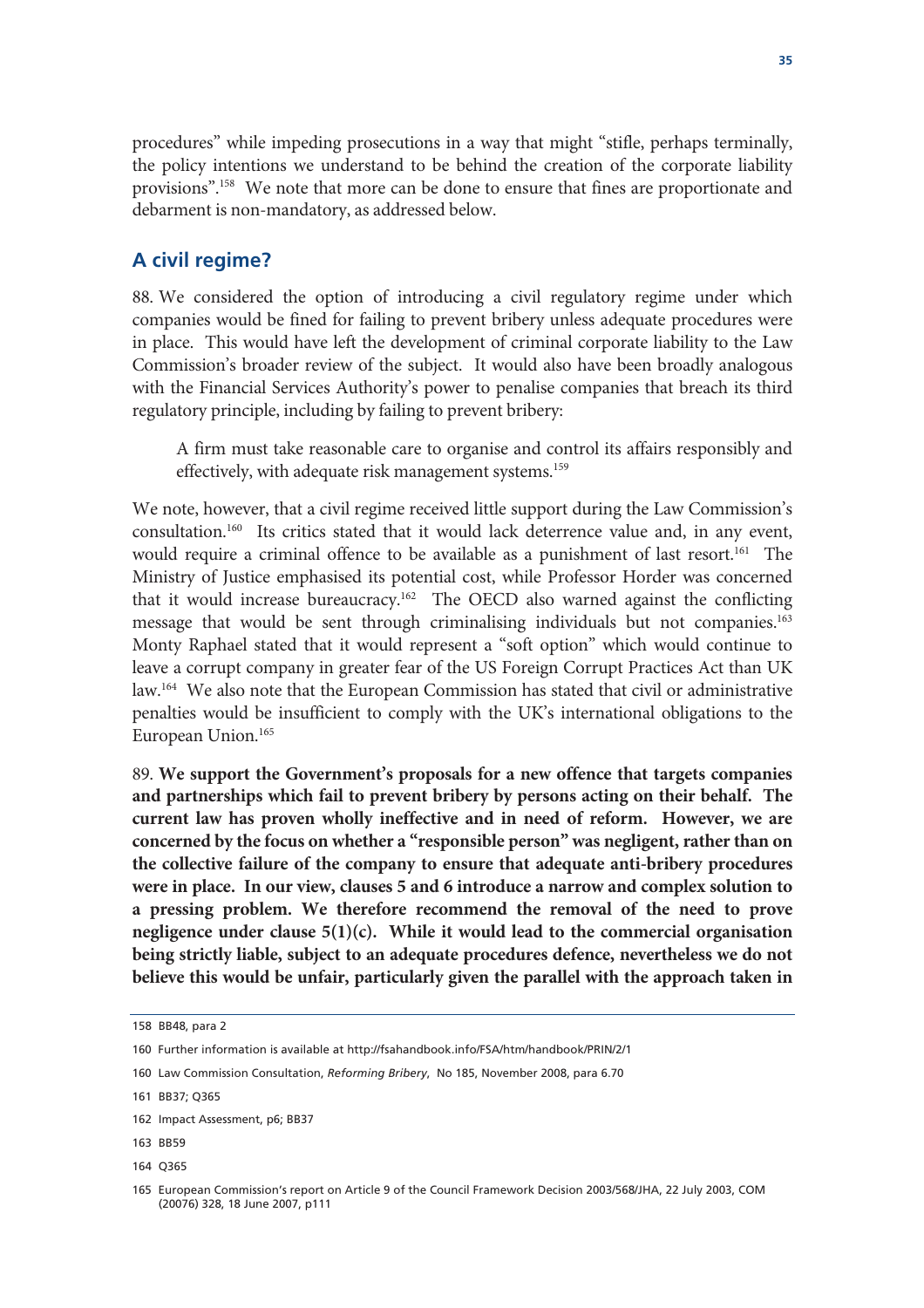**other leading countries. A commercial organisation is well placed to demonstrate the adequacy of its procedures, preferably on a probative burden of proof.**

90. **We do not accept the merits of increasing the threshold of the offence to "gross negligence" or the introduction of an alternative civil enforcement regime, since neither will satisfy the policy aims of the draft Bill.**

### **The "adequate procedures" defence**

### *(a) Meaning*

91. There was near-unanimous agreement in evidence that the meaning of "adequate procedures" in clause 5 will require amplification through guidance. For instance, Professor Horder stated:

The OECD were understandably anxious that there should be greater clarity over what would count as an 'adequate system' […] There is a case for saying that, even if it reaches the statute book, this clause should not be brought into force until some work has been done with the CBI, other business representatives, anti-corruption experts, and others, to hammer out some basic standards and procedures.<sup>166</sup>

92. The content and status of guidance is addressed more generally below, in Chapter 6. However, **we note two important points that emerged on the meaning of the phrase "adequate procedures" in clause 5:** 

- **First, it must be interpreted in a flexible and proportionate way depending on the size and resources of the company, alongside the ethical risks associated with the industry, geographical area and the types of transaction concerned.**
- **Second, it must depend on what a commercial organisation is doing in practice rather than in theory.**

93. As part of taking a flexible approach, it is clear that the impact on small businesses will need to be carefully reviewed.<sup>167</sup> Professor Horder warned about the "classic regulatory dead end" under which businesses are forced to "tick-box" without there being a clear link to the effectiveness of the measures concerned.<sup>168</sup> The Federation of Small Businesses called for this to be avoided through "clear and accessible" guidance on the practical steps to be taken:

Is it enough to merely have had a conversation with a colleague or to have factored certain proposals into a staff handbook or is there a need for a written and documented evidence trail? For small businesses, that obviously begins to get more difficult when you have only got a handful of employees and you are very tight for time and resources.<sup>169</sup>

<sup>166</sup> BB01, para 3

<sup>167</sup> Q171 (Rosina Robson, Federation of Small Busineses)

<sup>168</sup> BB01, para 3

<sup>169</sup> BB08, pp 1-3; Q207 (Rosina Robson)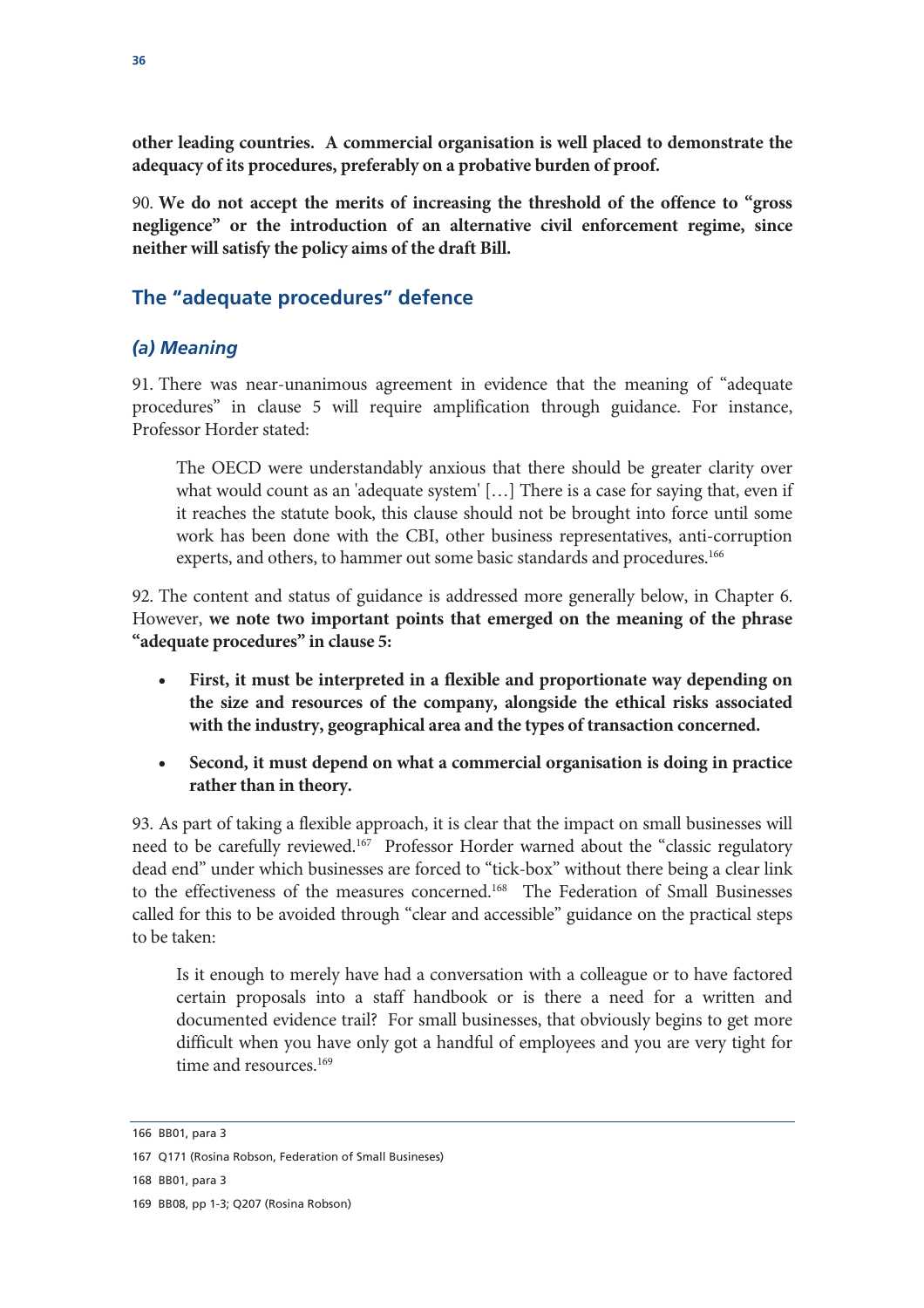In this respect, we note the "light-touch" approach endorsed by the Impact Assessment for small firms in low risk sectors where it may be sufficient to demonstrate that "anti-bribery principles have been fully communicated to its workforce".170 We return to the impact of clause 5 on commercial organisations later in this chapter.

#### *(b) Senior officers*

94. The adequate procedures defence is not available where a "senior officer" is negligent in their role as a responsible person (clause 5(5)). As the Law Commission explained:

The existence of this defence is an important limitation on liability for the offence. It shows that our concern is to direct the criminal law at companies that fail to make continuing and systematic efforts to ensure that active bribery is not committed on their behalf, even when the risk of that happening may be high. Our focus is not on ethically well-run companies which have made an error (albeit culpable) in a particular case leading to the commission of bribery by someone providing services on their behalf. However, the defence should not be available when the negligence that led to the failure to prevent bribery being committed was attributable to a director of the company (or equivalent person) him or herself.<sup>171</sup>

95. A good deal of criticism was directed at the lack of certainty about the meaning of "senior officer" which is defined to include any "director, manager, secretary or other similar officer of the body corporate" (clause 5(7)). The term "manager", in particular, has an uncertain meaning within the workplace. The UK Anti-Corruption Forum noted that it could include "quite junior" levels of employee.<sup>172</sup>

96. These concerns led the International Chamber of Commerce (UK), and others, to state that an expansive interpretation would lead to the defence being "robbed of any real content".<sup>173</sup> The same could be said to a lesser extent about the meaning of "secretary", which the Secretary of State for Justice confirmed is intended to be limited to the traditional notion of a senior-level "company secretary".174

97. Professor Horder highlighted the need for clarity, particularly given the different definition of "senior management" that is used under the Corporate Manslaughter and Corporate Homicide Act 2007: "It is not desirable for companies to have to grapple with many different understandings in law, for the purpose of different offences, of who is 'in charge'".175

98. Both Herbert Smith and Thales UK recommended that the draft Bill incorporate the definition of senior management that is used under corporate manslaughter legislation, namely:

<sup>170</sup> Impact Assessment, p9

<sup>171</sup> Law Commission, *Reforming Bribery,* No 313, November 2008, paras 6.6 to 6.7

<sup>172</sup> BB04, para 16(b)

<sup>173</sup> BB03, para 21

<sup>174</sup> Q615 (Jack Straw MP)

<sup>175</sup> BB06, para 9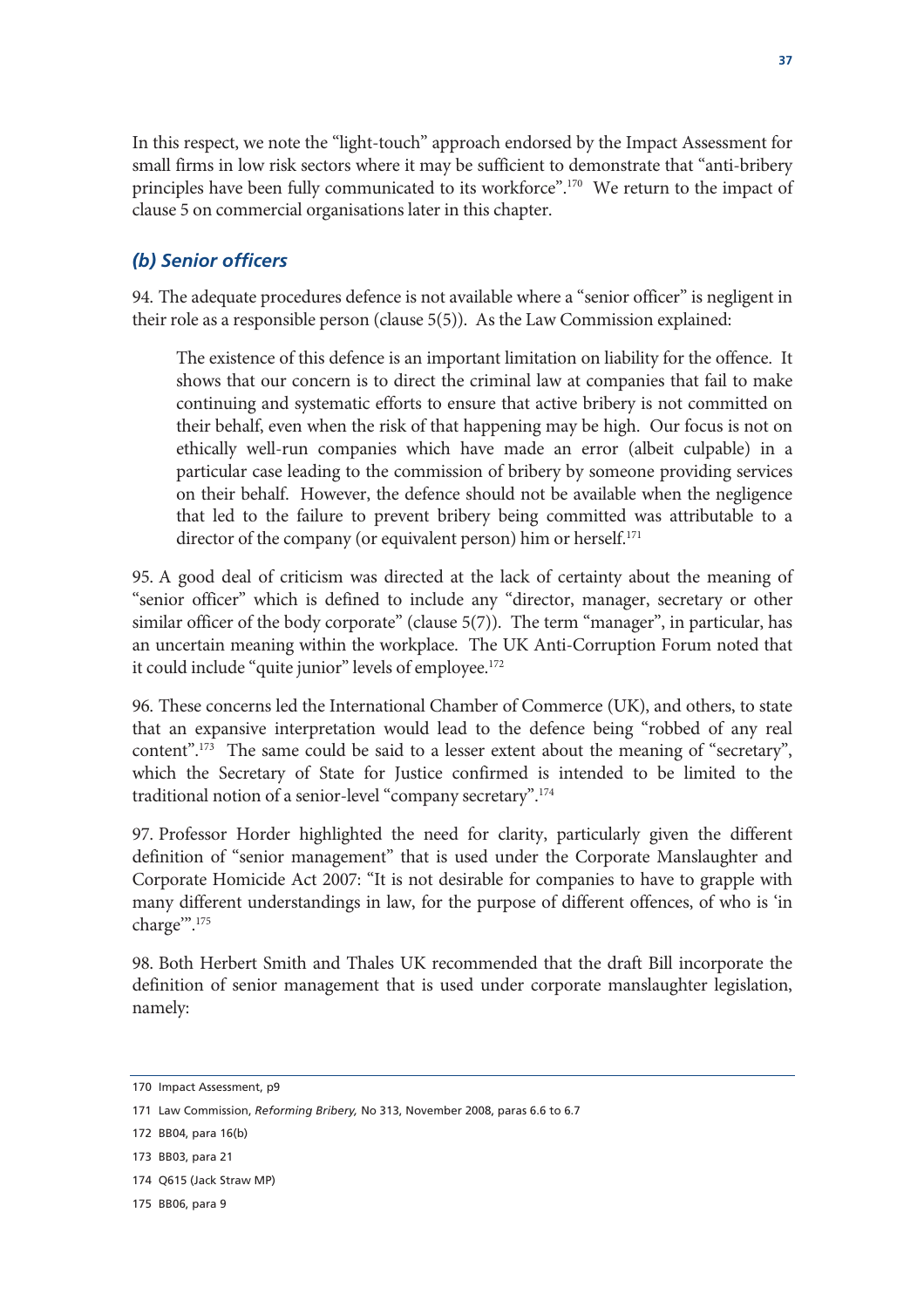'senior management', in relation to an organisation, means the persons who play significant roles in— (i) the making of decisions about how the whole or a substantial part of its activities are to be managed or organised, or (ii) the actual managing or organising of the whole or a substantial part of those activities (section  $1(4)$ ).<sup>176</sup>

The Secretary of State for Justice explained that the draft Bill's definition of "senior officer" was "lifted from the Fraud Act 2006 [… while t]he Corporate Manslaughter and Corporate Homicide Act has used a different approach. We need to think about it".<sup>177</sup>

99. Other witnesses called for the "senior officer" exception to be dropped rather than simply clarified, with the effect that negligence by a senior officer would be a matter to be considered as part of the adequate procedures defence. For instance, Clifford Chance stated that the exception risked creating a negative incentive to appoint lower level employees to the post of "responsible person" as a way of ensuring that the defence remained available. Several witnesses, including GC100, also commented that the senior officer exception worked in contradiction to the US Federal Sentencing Guidelines, which require high level personnel to be responsible for preventing bribery in order to qualify for sentencing credit.178 Herbert Smith, among others, argued that the exception served no useful purpose since a court would be unlikely to find the organisation's procedures to be adequate where a senior officer acted negligently in designing or implementing those procedures.<sup>179</sup>

100. Professor Horder rejected the idea that the exception created a negative incentive since senior officers who employ a "dog to bark […] must make sure the dog barks properly":180

Any Board that appointed someone to supervise, and then conveniently forgot all about the issue, would find themselves looking at a justified claim that they had failed to ensure truly adequate procedures were in place.<sup>181</sup>

This argument did not satisfy the law firm, DLA Piper:

As the draft currently stands, we seem to fall into a circular argument. If you do appoint a senior officer you lose the defence, if you don't appoint a senior officer the defence will still be available but you might then be guilty of not having 'adequate procedures' if you do not have a senior officer in charge. This tortuous clause appears to be an attempt to avoid imposing strict liability on a company where an employee or agent has paid a bribe but in doing so the requirements for the adequate procedures defence have become confusing to say the least.<sup>182</sup>

101. However, Professor Wells stated that the senior officer exception could be retained under her proposal for strict or vicarious liability by replacing clause 5(5) (which creates the exception) with an "avoidance of doubt" provision along the following lines: "For the

- 179 BB49
- 180 BB06, para 10
- 181 BB06, para 8
- 182 BB20

<sup>177</sup> Q330

<sup>177</sup> Q614 (Jack Straw MP)

<sup>178</sup> BB10; BB46, para 12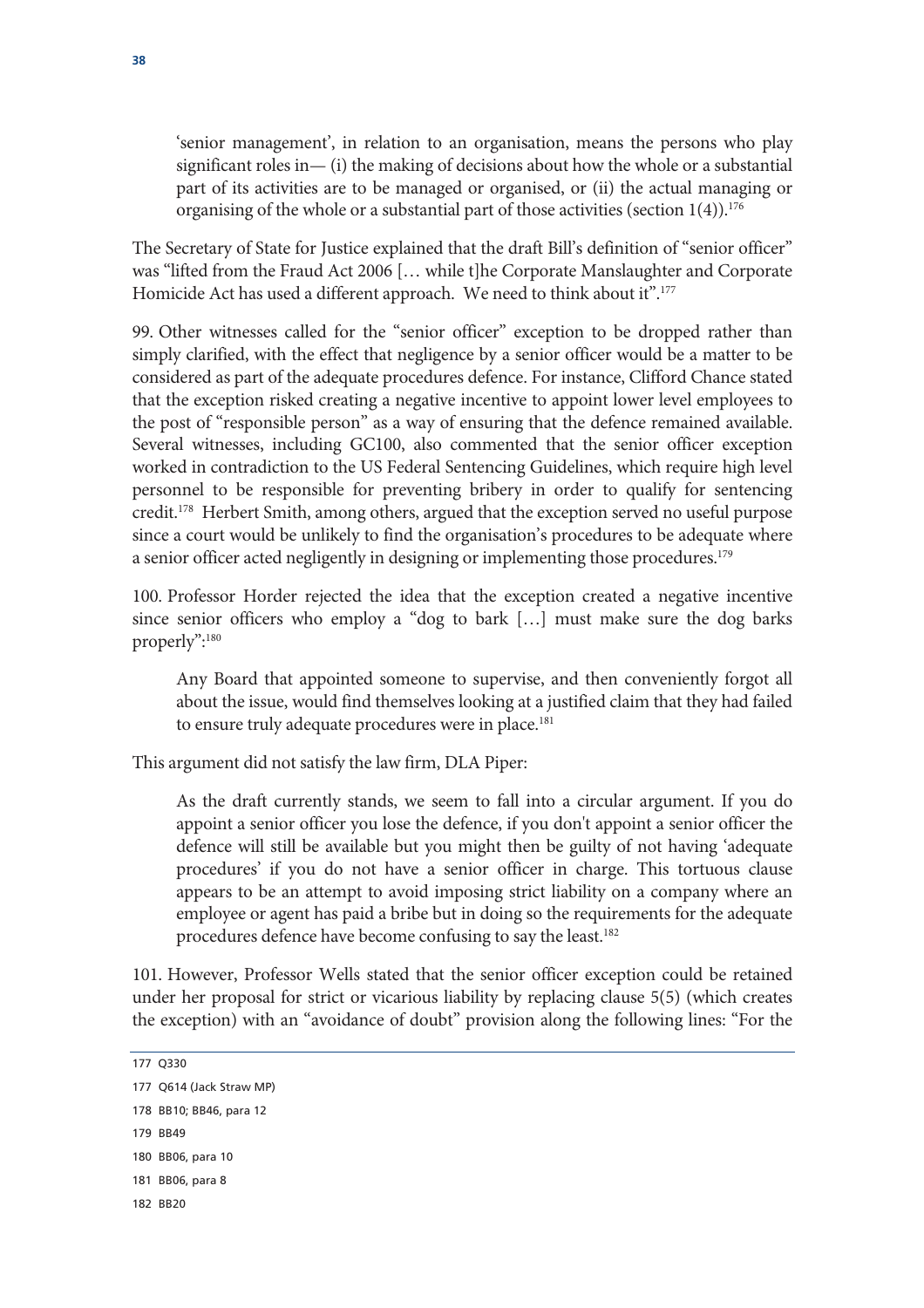avoidance of doubt, the defence of adequate procedures does not apply where the failure to prevent the offence is attributable to the negligence, neglect or fault of one or more senior officers".183

While accepting that this potentially re-introduces the complexity involved in proving negligence in any case involving a senior officer, she added:

[I]n many cases (those where the senior officers have not been at fault in relation to the specific bribe) the complexity will be removed altogether […and] it is hard to imagine that the procedures could be shown to be adequate where senior officers were negligent in the implementation or monitoring of any procedures. The avoidance of doubt clause puts that into concrete form to save lengthy and expensive legal argument.

Under Professor Wells's proposal it would, in essence, become a choice for the prosecution either to prove that a senior officer had been negligent (upon which the defence would not apply), or leave the issue to be resolved as part of the adequate procedures defence (under which any failure by a senior officer would then be relevant to the broader issue of "adequacy").

102. On a related point, the Federation of Small Businesses stated that many small companies would have no option other than to appoint a senior officer to be responsible for anti-bribery procedures. This was viewed as unfair, since small business would automatically be unable to rely on the defence given the senior officer exception.184 Professor Horder rejected this argument since "a small firm with no middle management must take responsibility for compliance at directorial level". He re-iterated the Law Commission's proposals that failure by senior management should be a bar to the defence being available.<sup>185</sup>

103. **The adequate procedures defence does not apply where a "senior officer" is negligent in performing their role as a responsible person by virtue of clause 5(5). It is hard to imagine any circumstances in which the procedures would be adequate where a senior officer was at fault. In line with our recommendation to remove the requirement to prove negligence, we further recommend that clause 5(5) be removed. This would leave the role that has been played by senior officers to be determined as part of the adequate procedures defence. It would also reflect difficulties identified in relation to the meaning of the term "senior officer".** 

#### **Subsidiaries, joint ventures and syndicates**

104. The new corporate offence applies only in relation to bribes paid by persons who are "performing services for or on behalf" of the commercial organisation and "in connection with" that organisation's business (clause  $5(1)$ ). An official at the Ministry of Justice has stated that "all the circumstances" would need to be considered to determine whether a subsidiary was acting on behalf of its parent, but that ownership alone would not be viewed

<sup>183</sup> BB22 184 BB08, para 2 185 BB01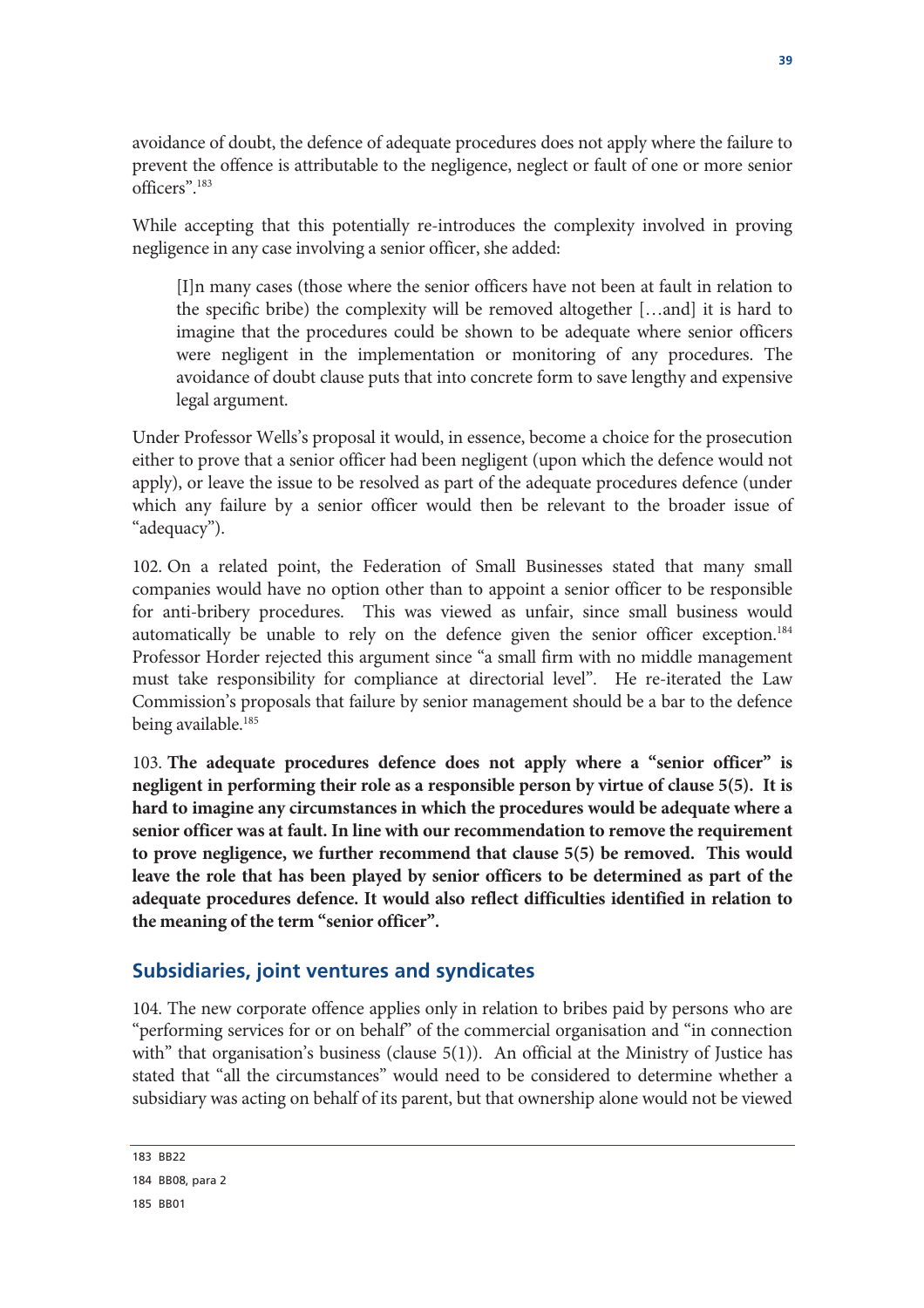as sufficient to mean that a subsidiary was performing services within clause  $5(1).^{186}$  This raises two issues. The first is whether the Government has adopted the correct approach by excluding subsidiaries from automatically being covered by the draft Bill. As James Maton of the UK Anti-Corruption Forum explained:

The difficulty is that there is a conflict between a feeling that it is wrong to have the holding company liable for the acts of foreign joint ventures, subsidiaries, or whatever they may be, in circumstances where there is no control over those activities and the conflicting view that the payment of bribes through subsidiaries is a relatively common way of meeting the payment of bribes, and that is the difficulty with those two competing problems. Not having some source of responsibility at head company level does potentially leave a very significant gap in the law and an obvious route for the payment of bribes.<sup>187</sup>

105. There are strongly held views on both sides of the line, with business representatives particularly keen to ensure that subsidiaries are not automatically being covered by the draft Bill, while academics and some enforcement agencies being equally keen to ensure that their omission does not lead to loopholes emerging.<sup>188</sup> The limited time that was available to complete our inquiry has prevented us from focusing on this issue in more detail. However, **we note that a parent company's liability for a subsidiary is one of the issues due to be considered as part of the Law Commission's general review of corporate criminal liability and we anticipate that the Law Commission's conclusions will valuably inform future debate on this difficult issue.** 

106. A second issue is whether the draft Bill achieves the Government's aim of excluding subsidiaries (among other legal entities) except where a subsidiary is actually performing services on the parent's behalf. Some witnesses considered that the draft Bill risked creating an automatic liability for subsidiaries, joint ventures and syndicates, notwithstanding the lack of control over the activities of those entities. Several amendments were proposed by witnesses, including to:

- Limit clause  $5(1)$  to cases where the commercial organisation "controls" the subsidiary, joint venture or syndicate under an ownership interest of 50% or more;<sup>189</sup>
- Limit clause 5(1) to cases where there is either "control" (as above) or "knowledge" of bribery;190
- Limit clause 5(1) so that a subsidiary is treated as performing services on behalf of its parent only in circumstances where the parent wholly owns the subsidiary; $191$
- Limit clause 5(1) so that a parent company will only be liable for its subsidiary where it pays a bribe in connection with a business that is being operated by the

<sup>186</sup> Q583 (Michael des Tombe)

<sup>187</sup> Q255

<sup>188</sup> BB03, paras 31 and 47 (iv); BB07, para 28; Q140, BB33, para 4.4; BB48, para 6, BB47, para 5

<sup>189</sup> BB23; BB39; BB15; BB19, para 6.5

<sup>190</sup> Q358

<sup>191</sup> BB15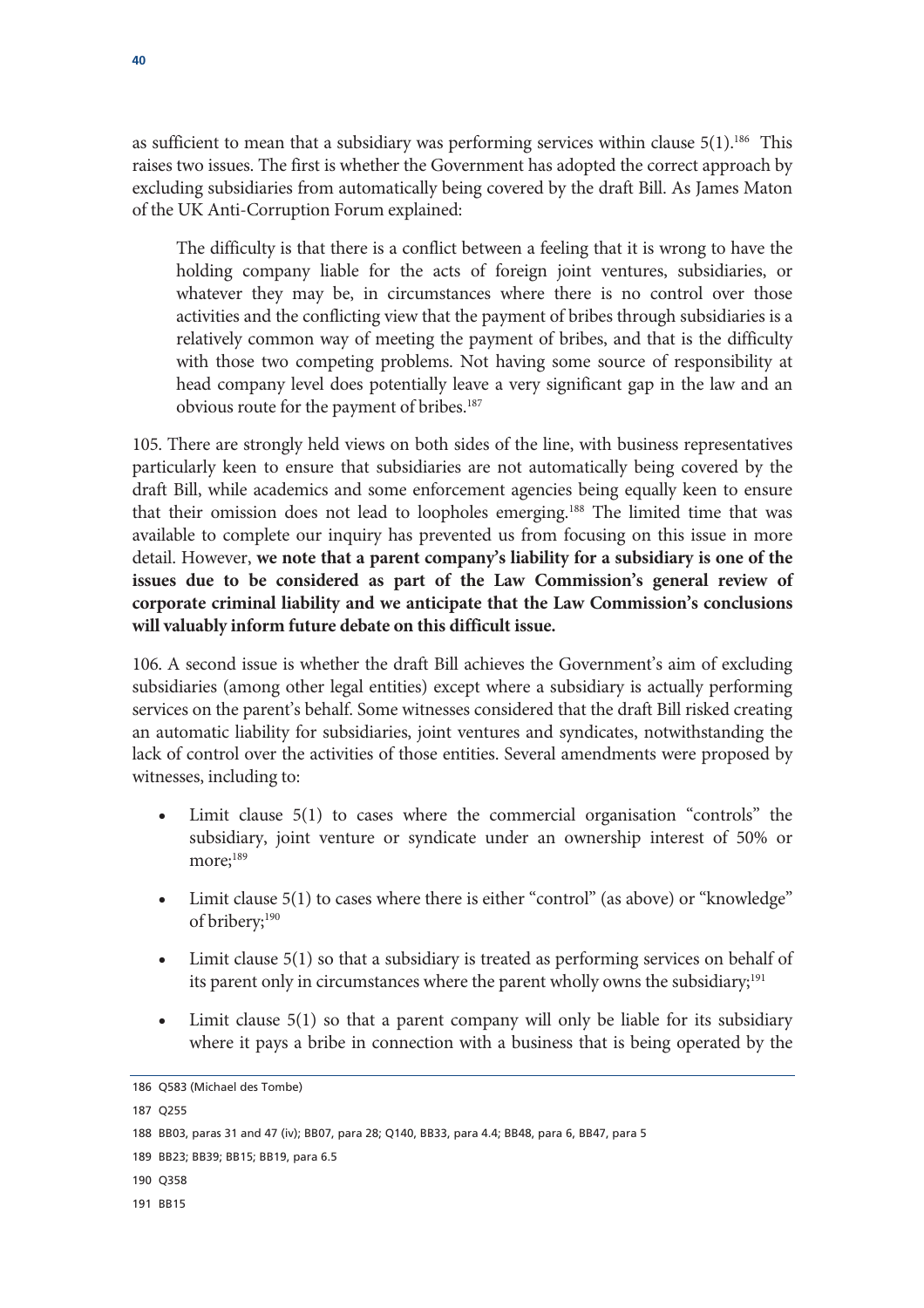parent company, rather than a business that is being operated by the subsidiary on its own behalf.<sup>192</sup>

107. Several witnesses viewed guidance as the appropriate solution, rather than an amendment to the Bill. For instance, James Maton of the UK Anti-Corruption Forum stated that what businesses need is certainty above all else and that therefore there should be "sensible guidelines, which describe in some detail what companies should be doing in relation to foreign subsidiaries and joint ventures, depending on their degree of control and the degree of shareholding in those companies".193 Clifford Chance agreed, and a Ministry of Justice official stated that the Government might consider this request.<sup>194</sup> We note that any of the proposals for an amendment, above, could effectively be achieved through suitable guidance to that effect. We therefore return to this issue in Chapter 6 below, on guidance.

<sup>192</sup> BB07, para 28;

<sup>193</sup> Q255; see also BB05, paras 34 to 35

<sup>194</sup> BB05, paras 34 to 35;Q538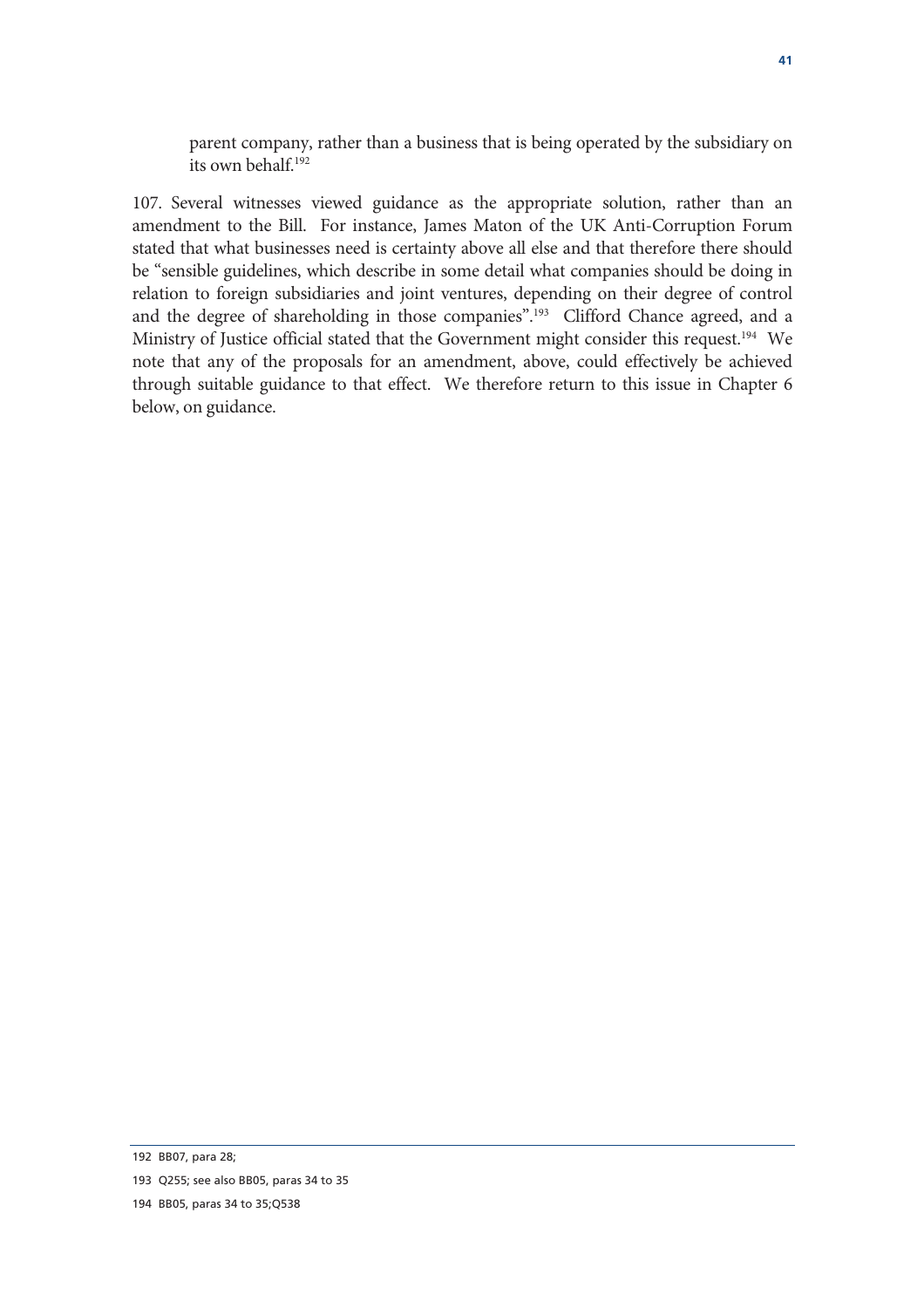## 6 Guidance

108. As we have noted above, there was widespread agreement that guidance will be needed on the provisions in the draft Bill. There was, however, less concensus over its status, content and delivery. We also note the distinction drawn by some witnesses between guidance on prosecution policy and guidance on compliance issues. We address this distinction below.

## **(a) Status**

109. A large number of private sector organisations already provide *informal* guidance and advice on tackling corruption. We benefited from receiving many helpful examples. Yet there was a widely shared concern that commercial organisations will lack certainty about what is expected from them under the draft Bill unless there is *official* guidance of some kind. For instance, Louise Delahunty of Simmons and Simmons noted the "plethora" of international sources of advice. She stated that Government was best placed to bring clarity to the situation.<sup>195</sup> The UK Anti-Corruption Forum added that it was costing companies large amounts of money to develop policies and seek advice on a fragmented basis.196

110. The Director of Public Prosecutions accepted that centrally issued guidance on prosecution policy could be prepared by prosecutors under the superintendence of the Attorney General. He anticipated that it would outline the approach that prosecutors would take under the proposed offences, while noting that no other department could provide guidance of this kind since it would undermine prosecutorial independence.197 BG Group Plc, in particular, endorsed the value of a clear statement on prosecutorial practice.198 There is clearly scope for this to be explored.

111. However, the Director of Public Prosecutions drew a clear distinction between prosecutorial practice and "compliance" issues such as the meaning of "adequate procedures". He considered that the second type of issue would be best addressed by informal industry-led guidance which prosecutors and juries would then take into account when deciding whether to charge or convict.<sup>199</sup>

112. The Director of Public Prosecutions was joined by the Attorney General and the Director of the Serious Fraud Office in calling for realism about what can be achieved through guidance in general, emphasising that no single document can cover every situation.<sup>200</sup> The prosecutors therefore favoured broad principles over detailed rules.<sup>201</sup> Although the Director of the Serious Fraud Office stated that prosecutors could discuss a lot with organisations about prosecution policy, he was sceptical about the introduction of

- 197 BB48, para 3
- 198 BB19
- 199 BB48, para 3(d)
- 200 BB60, Q414 (Richard Alderman)
- 201 BB48

<sup>195</sup> Q339

<sup>196</sup> Q248 (James Maton)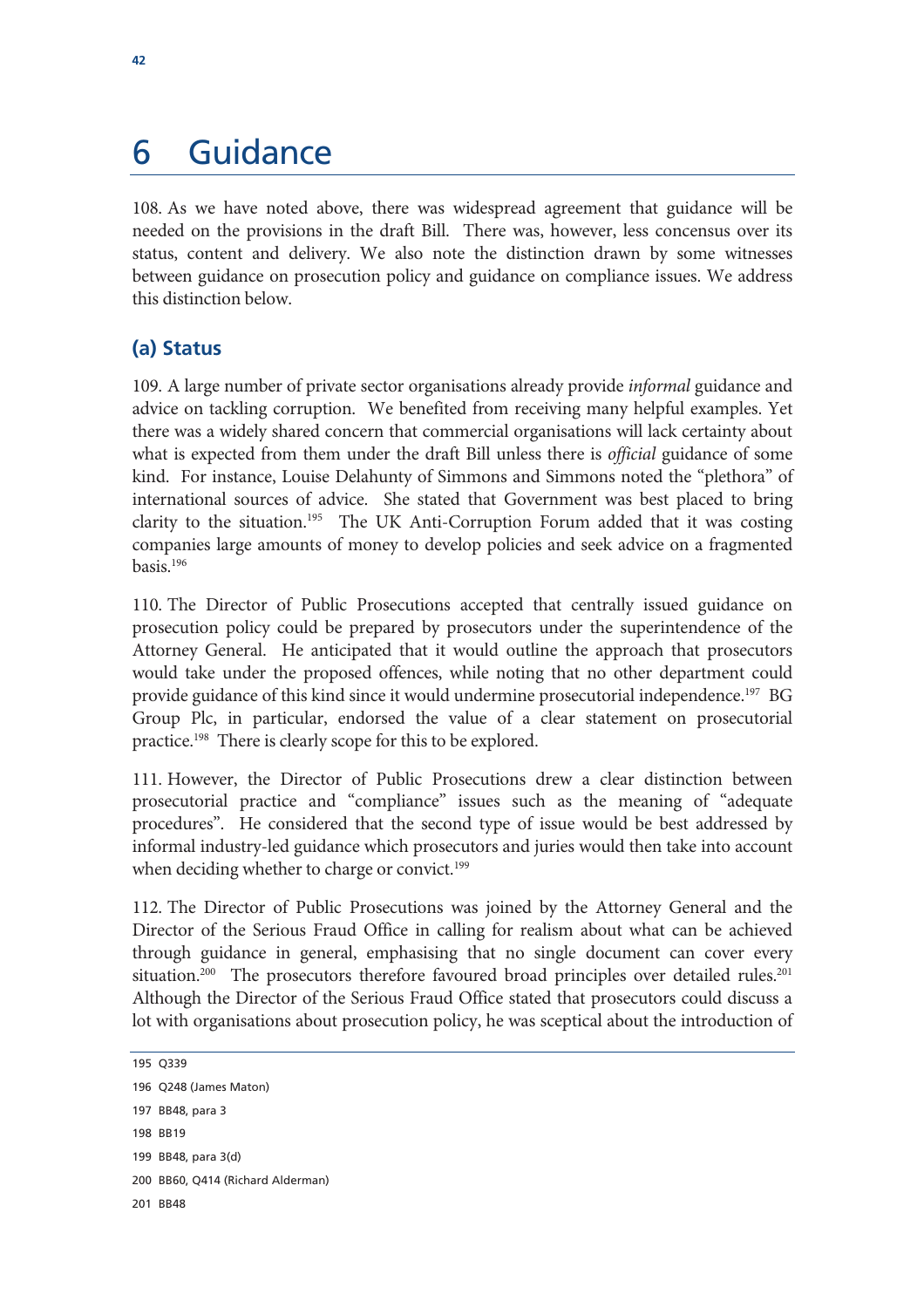official guidance more generally.<sup>202</sup> The Attorney General agreed.<sup>203</sup> Transparency International UK was also concerned about guidance becoming "a forum for the attempted erosion of the impact of the Bill".204

113. We were informed about the detailed official guidance that is prepared in the United States by the Department of Justice.<sup>205</sup> The Secretary of State for Justice drew a distinction between arrangements in the US where, in broad terms, the Attorney General's functions are combined with those of our Ministry of Justice.<sup>206</sup> In particular, we note that there is scope in the United States to enter into deferred prosecution agreements, non-prosecution agreements and also to approach sentencing and mitigation in a more flexible manner, including in relation to debarment, which we address below in Chapter  $11.^{207}$  The limited time available to carry out our inquiry has precluded us from exploring these differences in greater detail. While the UK may be moving in part towards a similar approach, we note the significant differences that remain. The Secretary of State for Justice stated:

I am very far from clear whether we as a department would publish guidance. There will be guidance published generally and people will write text books about this, guide books, and so on, but in terms of authoritative guidance […that] would be impossible for the Ministry of Justice. What I am willing to do […] is to talk to the Attorney as well as to business organisations about how we try and find a solution here. We have to be quite imaginative about this, and we have got to take in our traditions, but that is what I undertake to do.<sup>208</sup>

114. A number of witnesses suggested an intermediate approach under which professional bodies prepared guidance which was then given an official status through its recognition by the Government. The guidance would be admissible as evidence in relation to whether an offence had been committed. Herbert Smith stated that a similar approach has worked well under the Money Laundering Regulations, which provide that:

(2) In deciding whether a person has committed an offence under paragraph (1), the court must consider whether he followed any relevant guidance which was at the time—

- (a) issued by a supervisory authority or any other appropriate body;
- (b) approved by the Treasury; and

(c) published in a manner approved by the Treasury as suitable in their opinion to bring the guidance to the attention of persons likely to be affected by it.

| 202 Q414; BB47 |
|----------------|
| 203 BB60       |
| 204 Q528       |
| 205 BB57: BB19 |
| 206 0584       |
| 207 BB59       |
| 208 Q584       |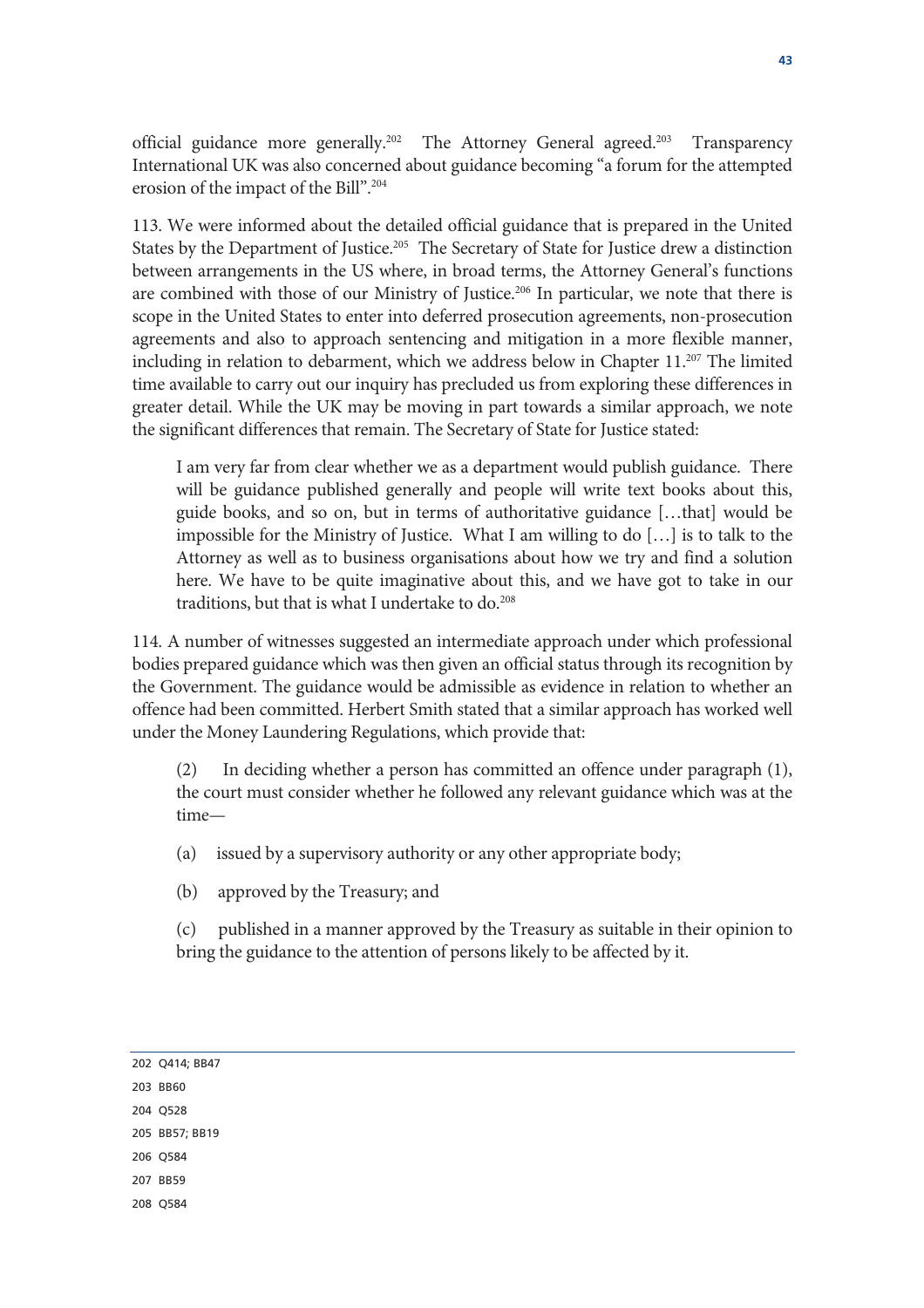(3) In paragraph (2), an "appropriate body" means any body which regulates or is representative of any trade, profession, business or employment carried on by the alleged offender.<sup>209</sup>

Louise Delahunty of Simmons and Simmons, among others, called for a similar provision to be added to the draft Bill. Herbert Smith believed it would "promote and publicise best practice [… and] ease the burden considerably on organisations trying to comply with the proposed legislation".210

115. On the other hand the prosecutors, including the Attorney General, argued that compliance guidance of this kind is best suited to heavily regulated areas such as money laundering, as opposed to bribery. However, we note that the Government's former Anti-Corruption Champion endorsed the "practical toolkit" developed by the defence sector to help small businesses implement its Common Industry Standards.<sup>211</sup>

116. PricewaterhouseCoopers, among others, recommend that guidance should be given a clear role in determining whether an offence had been committed without, in general, being mandatory.<sup>212</sup> Other witnesses suggested that guidance could be prepared (or authorised) by the Department of Business, Innovation and Skills, or by a new body equivalent to the Health and Safety Executive.<sup>213</sup>

117. **We support calls for official guidance to be prepared on key aspects of the draft Bill in the interests of promoting certainty. It would, in particular, help commercial organisations to stay within the law and remove the excuse from those who do not. We therefore recommend the introduction of a new clause giving the Government power to approve guidance prepared by appropriate bodies, in line with the model that already exists under the Money Laundering Regulations. We believe that this represents a workable solution that will build on the growing expertise within the private sector, while limiting the burden on Government.** 

### **(b) Content**

118. The meaning of "adequate procedures" was by far the most common issue on which witnesses called for official guidance. For instance, Lord Robertson stated: "guidance should accompany the Bill and should be seen as an important part of its interpretation, so there has to be some clear and authoritative guidance as to what constitutes 'adequate procedures'".214 It was also firmly backed by Professor Horder:

I would not be confident about letting this offence loose on the general public unless and until there has been adequate guidance agreed so that there is public confidence, business confidence in how this is going to work.215

```
209 BB49, paras 6-7 
210 BB49, para 6 
211 BB60 
212 BB32 
213 BB20 (DLA); Q248; Q327; BB40, para 1.7 
214 Q202 
215 Q67
```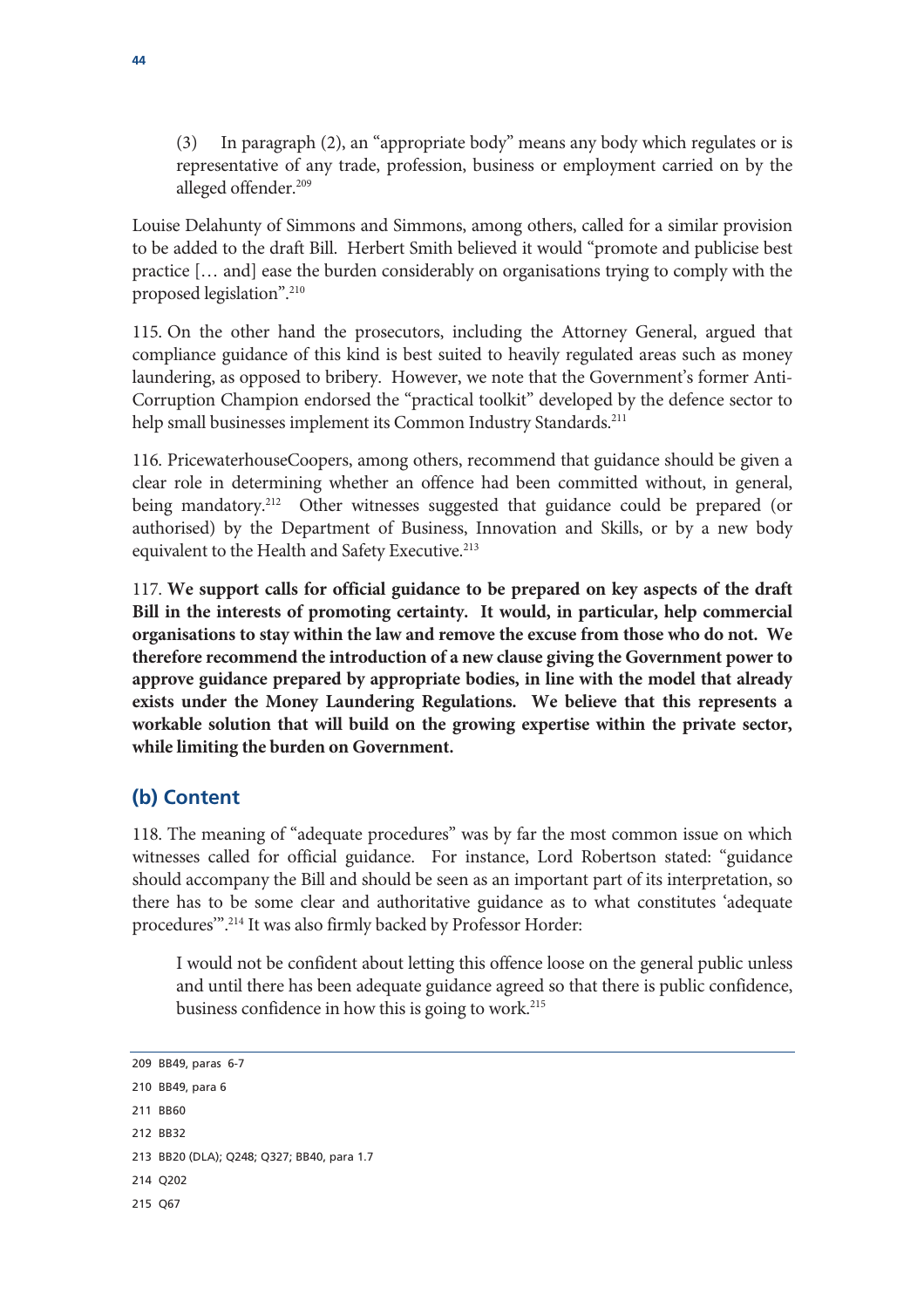119. The Director of the Serious Fraud Office stated that, at a minimum, such procedures should entail the creation of "a robust compliance tool kit to assess how successful the company has been in mitigating risk including":

• a clear statement of an anti-corruption programme fully and visibly supported at the highest levels in the company (what is prohibited behaviour, etc)

- a clear and personalised reporting structure from the CEO down to all managers
- a code of ethics
- principles that are applicable regardless of local laws or culture
- individual accountability
- a policy on gifts and hospitality and facilitation payments
- a policy on outside advisors/third parties, including vetting and due diligence
- training to enable staff to comment and input
- robust maintenance auditing/updating/evaluation/actions.

The wide range of private sector protocols that we received during our inquiry illustrated the ways in which these basic principles could be fleshed out in a flexible and practical way for business.<sup>216</sup>

120. More generally, the UK Anti-Corruption Forum reflected the broad range of views of our witnesses on the content of guidance when it stated:

What must it contain? What the components are for a proper compliance programme, what adequate procedures, systems and controls are, what is needed internally by way of training and so on, what is needed in relation to foreign subsidiaries and joint ventures, and it must deal with difficult issues, such as facilitation payments and hospitality.<sup>217</sup>

Other witnesses also raised a range of additional issues – for instance, the International Chamber of Commerce (UK) added the treatment of commercial agents to this list.218 We note that guidance is one of several issues that will require a co-ordinated response with the Scottish Executive and the Governments of the Overseas Territories and Crown Dependencies.

121. **Official guidance on how to comply with the provisions of the draft Bill should, at a minimum, cover the meaning of "adequate procedures". The process of sanctioning guidance should provide an opportunity for professional bodies to work alongside Government in identifying any further areas in which clarification is required. These could include, for instance, questions about the application of the draft Bill to subsidiaries, joint ventures and commercial agents.** 

<sup>216</sup> BB10; BB24; BB27; BB28; BB30; BB32; BB45; BB50

<sup>217</sup> Q248 (James Maton)

<sup>218</sup> Q176 (Andrew Berkeley)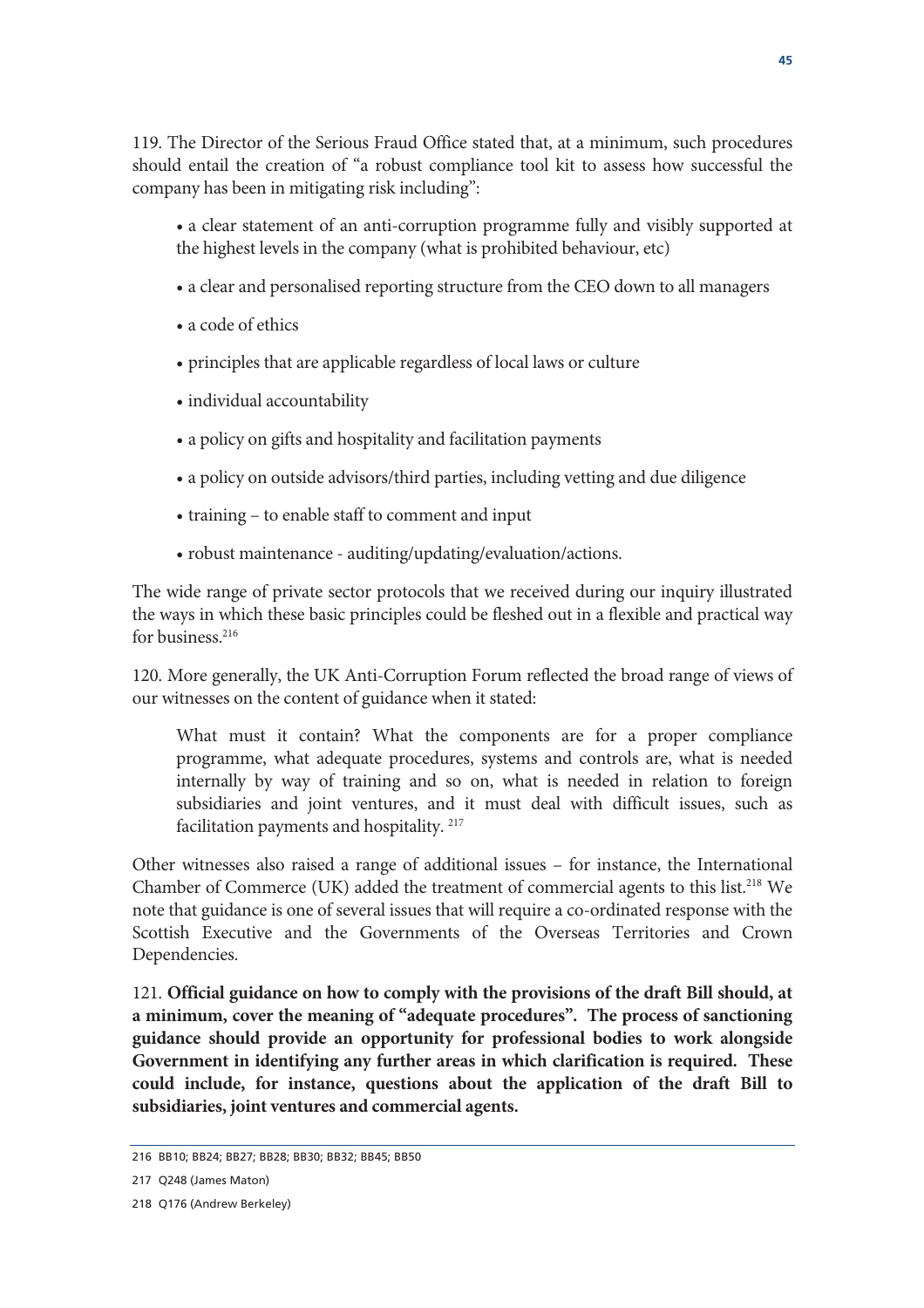### **(c) Timing**

122. There are competing interests over the timing of guidance. The Director of the Serious Fraud Office expressed his concern about protracted delays pending the preparation of "very detailed" protocols: "the important thing for investigators and prosecutors is to have the new offences which we can then implement".219 In contrast, the Confederation of British Industry and ThalesUK were keen for official guidance to be available before the new offences came into force.<sup>220</sup>

123. **There is no reason why the preparation of official guidance should delay the passage of a Bribery Bill. It should, however, be available for use before the offences come into force in order to give businesses time to prepare for its introduction.** 

## **(d) A formal advisory service?**

124. The Attorney General in the United States is required to provide an advisory service responding to requests about whether a proposed action will be lawful pursuant to the Foreign Corrupt Practices Act 1977. There is a rebuttable presumption that acting in accordance with the advice will mean that no offence has been committed. A number of witnesses called for an equivalent service to be included in the draft Bill.<sup>221</sup> For instance, Philip Bramwell of BAE Systems Plc stated:

This is of immense value to companies looking for certainty about how conduct would be treated and about the efficacy of their proposed approach to compliance. It is especially useful around mergers and acquisitions and new businesses that may have an uncertain history.<sup>222</sup>

125. The Director of the Serious Fraud Office stated that there are occasions when his office will discuss points of general principle with companies under its "policy of engagement", including in relation to proposed mergers, but he drew a clear line at providing a formal advisory service:

What we are not prepared to do – it would be quite inappropriate for investigators and prosecutors – would be for a company to come to us and say they are about to do business in such and such a country with such and such people.223

The Attorney General and the Director of Public Prosecutions agreed, noting the differences between the criminal justice systems in the United States and the United Kingdom which we identified above. Professor Wells viewed an advisory service as an "unnecessary public expense".<sup>224</sup>

126. Professor Horder offered tentative support to the idea of creating an independent body to provide an advisory service:

224 Q80

<sup>219</sup> Q414 (Richard Alderman)

<sup>220</sup> BB46 para 9; Q333 and 334;

<sup>221</sup> Q206 (Andrew Berkeley); BB19, para 6.3

<sup>222</sup> Q305

<sup>223</sup> Q399 (Richard Alderman)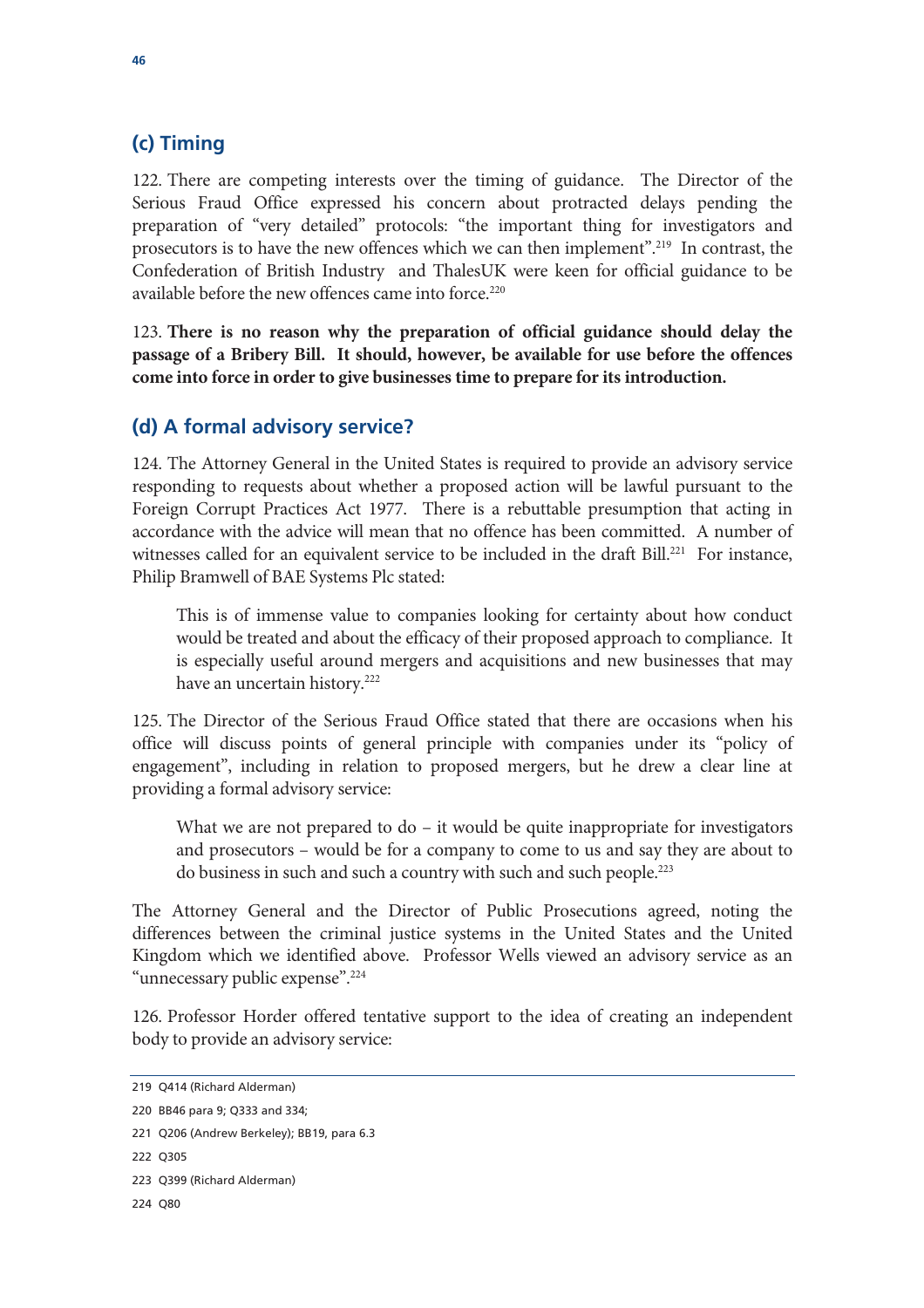[I]f I could start from a slightly different view, were we to have in this country an anti-bribery body, a commission, a semi-official body of some sort, charged with giving this kind of advice I could well see as being appropriate […] Were we to have somebody charged with giving advice of this kind I think that would be very much of benefit both publicly and to companies and would give them reassurance.<sup>225</sup>

127. We are aware of examples of this type of independent body, such as Hong Kong's Independent Commission Against Corruption (ICAC). In particular, the ICAC's Corruption Prevention Department created an Advisory Services Group in 1986 which has since advised over 3,000 private companies. The lack of time available to carry out our inquiry has prevented us from exploring this body in any detail, although we understand that its services are focused on compliance procedures aimed at minimising the risk of corruption rather than the risk of a prosecution arising from prospective action.<sup>226</sup> The Secretary of State for Justice stated that he could envisage non-Government bodies providing advice on compliance, but dismissed the potential for such a body to provide anything approaching the semi-binding advice obtained in the United States.<sup>227</sup> The Director of Public Prosecutions and the Attorney General were also concerned about an independent (but official) body advising on prosecutorial issues on the grounds that it would risk undermining the independence of prosecutors, who would ultimately need to take the final decision about whether to charge a company.228

128. The Director of the Serious Fraud Office, among others, also raised the potential resource implications of an advisory service: "there would be a natural temptation to seek advice on each transaction so as to show compliance with the adequate procedure. This would be unmanageable".229 The US Department of Justice was unable to provide information about the costs of providing its service, although we were informed that it receives fewer than five requests for an opinion in an average year<sup>230</sup>.

129. **We acknowledge that a formal advisory service similar to that provided in the United States and Hong Kong, could have great benefit. We note, however, that differences between our criminal justice systems prevent direct analogies being drawn and mean that it would in practice be difficult to establish such a service. We are therefore not persuaded that the Government should seek to establish an equivalent in the United Kingdom. We are particularly concerned about its potential impact on the independence of prosecutors.**

226 066

- 227 Q587 (Jack Straw MP)
- 228 BB48; BB60
- 229 BB47, para 4b
- 230 BB57, para 19

<sup>226</sup> Further information is available at http://www.icac.org.hk/en/checks\_and\_balances/ac/acc/index.html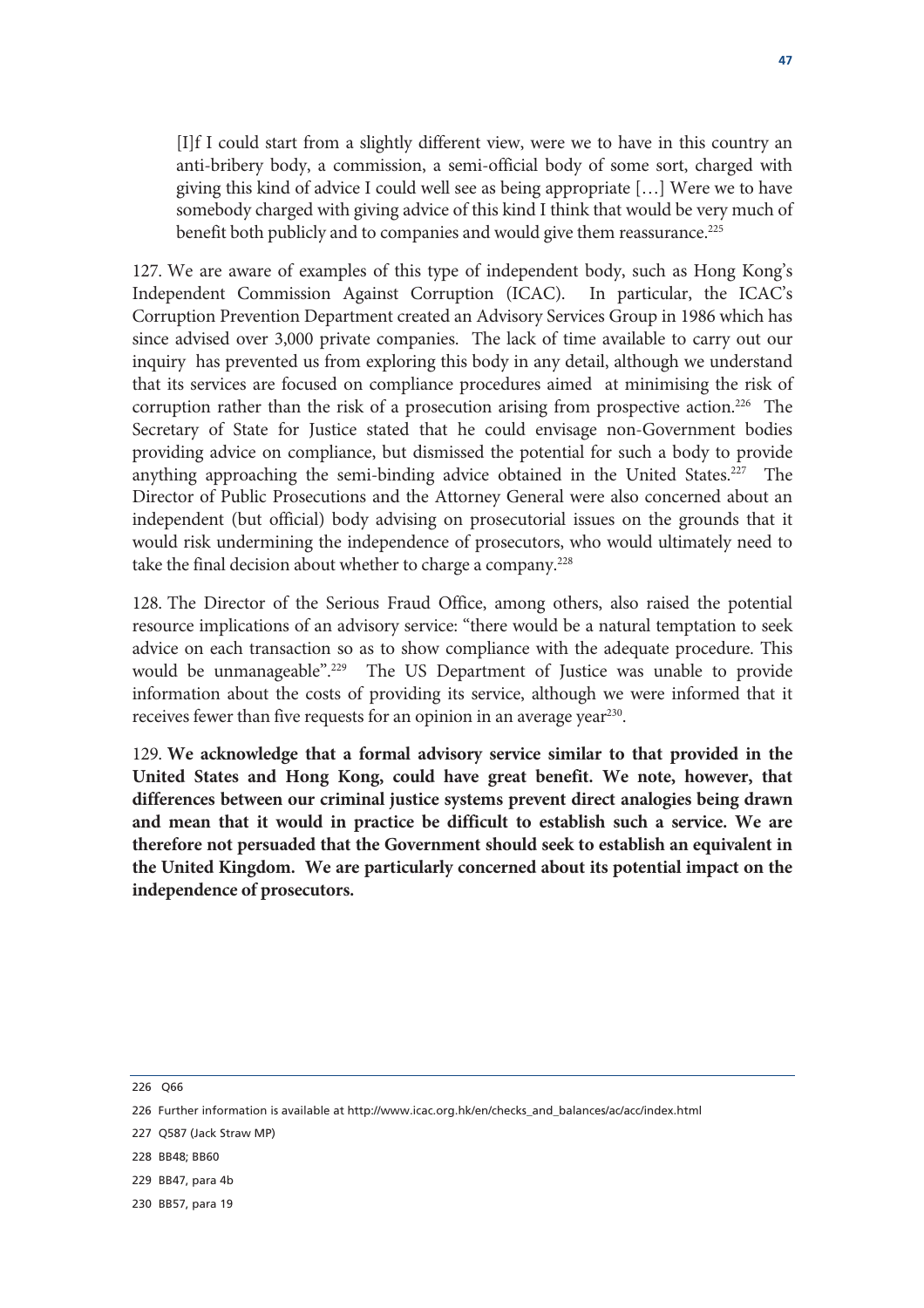## 7 Special Cases

#### **Facilitation payments**

130. A "facilitation payment" refers to the practice of paying a small sum of money to a public official (or other person) as a way of ensuring that they perform their duty, either more promptly or at all. This type of payment is illegal under the current law, but there is a general understanding that a prosecution is unlikely for an offence involving such small amounts of money. The position is different in the United States and several other OECD member states where anti-corruption legislation includes a specific exception or defence for small facilitation payments.

131. Under the provisions of the draft Bill, facilitation payments will usually continue to be illegal. This is because a facilitation payment is likely to be "improper" under the general offences, while not being "legitimately due" under the foreign official offence, at least in the absence of authorisation under a local written law.231 The law firm, Reynolds Porter Chamberlain, expressed "grave concerns" that UK business would be put at a competitive disadvantage compared to businesses from states – such as the US – where a legal exception was provided. It called for the draft Bill to include a defence similar to that in the US. It also noted that reliance on prosecutorial discretion caused difficulties for organisations with reporting obligations under the Proceeds of Crime Act 2002.<sup>232</sup> Several other witnesses agreed.<sup>233</sup>

132. A defence for facilitation payments was strongly opposed by Professor Wells on grounds of principle: "by including a specific defence there is a danger that they are endorsed as legitimate.[…] The message of the Bill that bribery is wrong would be diluted".234 Transparency International UK added: "it would be inconceivable that a Bill modernising and reforming the UK law on bribery should step backwards on this point".235

133. We also note information provided by the OECD Secretariat outlining the practical difficulties that have been encountered in those states that operate a defence for facilitation payments, rather than relying on prosecutorial discretion.<sup>236</sup> Professor Horder elaborated:

[W]e were troubled actually by the definition of this notion of what constitutes 'small' in certain contexts, what counts as a 'facilitation payment'. It seems like something ready made for litigation up and down the courts […] payments made by way of facilitation and so on will have to show up in a company's accounts somewhere and they must be in a position, at least, to say what those payments were. I think that that will, in the nature of things, keep so-called 'facilitation payments' in

- 234 BB15
- 235 BB54

<sup>231</sup> BB14

<sup>232</sup> BB34, para 3

<sup>233</sup> Q337 (Lawrence Hammond, Philip Bramwell); Q222 (Andrew Berkeley)

<sup>236</sup> BB31, paras 10-13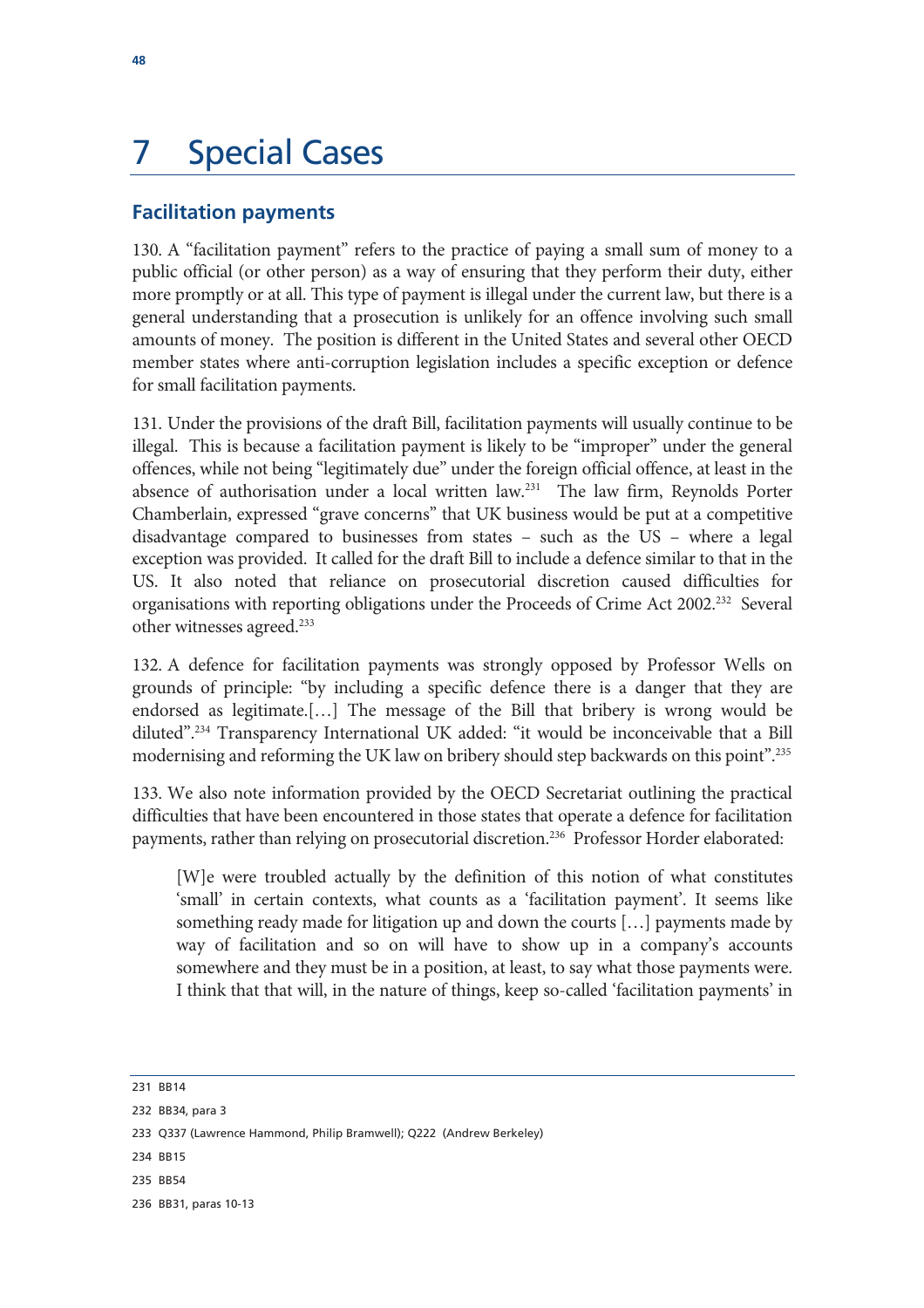check […] and we just carry on as we always have, only prosecuting where the public interest demands that you prosecute.<sup>237</sup>

134. There are undoubtedly difficult and unanswered dilemmas facing business, as Lord Robertson illustrated: "stevedores on the docks of a country say they will not unload your ship unless a payment is made to their union or to their corporate organisation, what do you do? You say, 'No. We will just let our ships lie there'[?]".238

135. These dilemmas were manifest in the fact that the UK Anti-Corruption Forum's members were unable to reach consensus on the approach that should be taken. While the Forum is strongly in favour of treating facilitation payments as an offence for acts within the UK, it noted the need for caution in the international arena:

It is an extraordinarily difficult problem and [… t]here is a range of opinion from those who feel that facilitation payments should be outlawed to those who feel that they should not be a matter for the criminal law […] Very often, the person who is paying the facilitation payment is, in effect, the victim of extortion and very often that is junior employees in quite difficult situations with traffic police or immigration officers, or whatever it may be.<sup>239</sup>

136. The Forum was united, however, in calling for the issue to be tackled "head-on": "whatever regime is put into place  $[\ldots]$  there need[s] to be certainty as to the circumstances in which they will be prosecuted and in which they will not, and detailed guidance is necessary".240 Transparency International UK stated that the best approach was for prosecutors to develop "sensible criteria" that could evolve in light of experience.241

137. Prosecutors were generally content with this approach. For instance, the Director of the Serious Fraud Office endorsed "prosecutorial discretion, backed by appropriate guidance":

Facilitation payments will be unlawful [… but] small facilitation payments are unlikely to concern the SFO unless they are part of a larger pattern (when, by definition, they would no longer be small facilitation payments) where their nature and scale has to be evaluated […] The SFO considers, like Lord Woolf and a number of UK corporates, that any facilitation is unjustifiable and should be removed because these payments cut across transparency and openness. They also render a corporate (and other corporates) more vulnerable to demands for larger bribes. They are a major contributor to the belief that bribery is a necessary part of business culture.<sup>242</sup>

138. **We agree with the Government that facilitation payments should continue to be criminalised. A specific defence risks legitimising corruption at the thin end of the wedge. At the same time we recognise that business needs clarity about the** 

<sup>237</sup> Q23 238 Q156 239 Q267 (James Maton) 240 Q267 ibid 241 BB54 242 BB14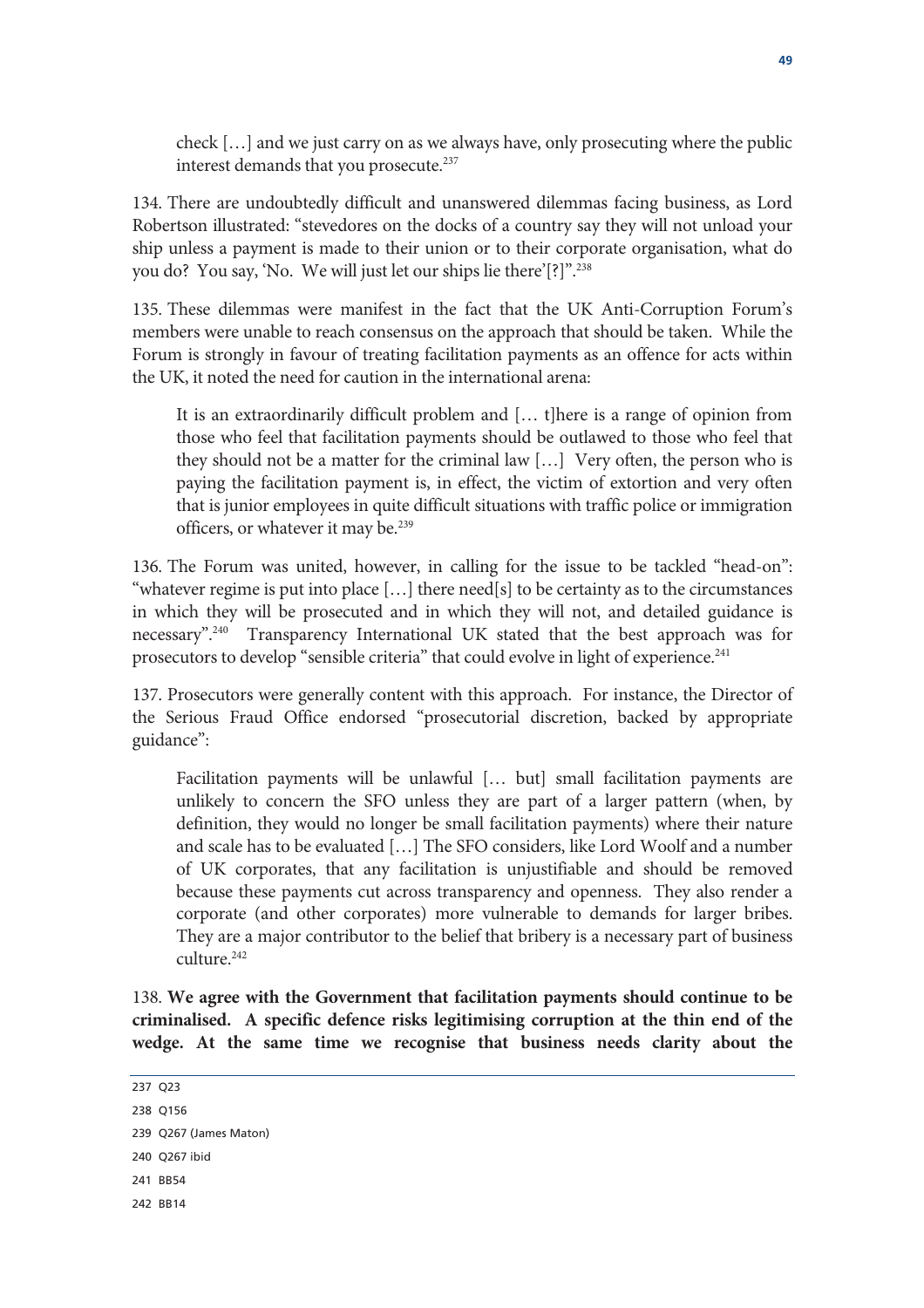**circumstances in which facilitation payments will be prosecuted, particularly given the difficult situations that can arise. Therefore the basic principles of prosecution policy, which we would expect to adhere firmly to the concept of proportionality, must be made clear. But we would not welcome guidance that was so detailed that it effectively introduced a defence into the law.** 

### **Corporate hospitality**

139. It is generally accepted that corporate hospitality is a legitimate part of doing business at home and abroad, provided that it remains within appropriate limits. The main offences draw those limits around whether or not there has been improper conduct, as outlined above. The Director of the Serious Fraud Office believed that this was a sensible approach, since "most routine and inexpensive hospitality would be unlikely to lead to a reasonable expectation of improper conduct. This would therefore not trigger the general offences".<sup>243</sup>

140. Professor Horder stated that there was an additional layer of protection under clause 1 since it requires proof that the person giving the hospitality intended the recipient to be improperly influenced. For instance, he illustrated the difference between holding a "getting to know you" session and buying someone a flat in Central London: the latter would show an intention to improperly influence someone, namely to gain a contract other than on the merits. The Director of the Serious Fraud Office added: "there is a quite clear distinction that I am sure juries will be able to make between inexpensive, modest hospitality offered to many and lavish hospitality that might be offered to a very small number of people in the hope of getting a contract".<sup>244</sup>

141. The situation is altogether different under clause 4 (bribery of foreign public officials) where the "improper" test is replaced with different criteria:

- First, an advantage must be offered or given to a foreign official;
- Second, there must be an intention a) to influence the official and b) to obtain or retain business; and
- Third, the advantage must not be permitted under the local written law applying to the official.

142. There was a difference of opinion about whether these criteria would routinely criminalise modest hospitality in light of the unlikelihood that a local written law would exist. For instance, the Director of the Serious Fraud Office stated that modest hospitality might fall outside the offence because there might be no intention to influence in these circumstances.245 Professor Horder, however, took a different view:

In clauses 1 and 2, it is always open to the provider to say that he or she did not, in providing hospitality etc, intend to induce the recipient to behave improperly. That line of argument is not open under clause 4, because the offence is 'influence' based not 'impropriety' based. Clearly, any hospitality may 'influence' a foreign public

<sup>245</sup> BB14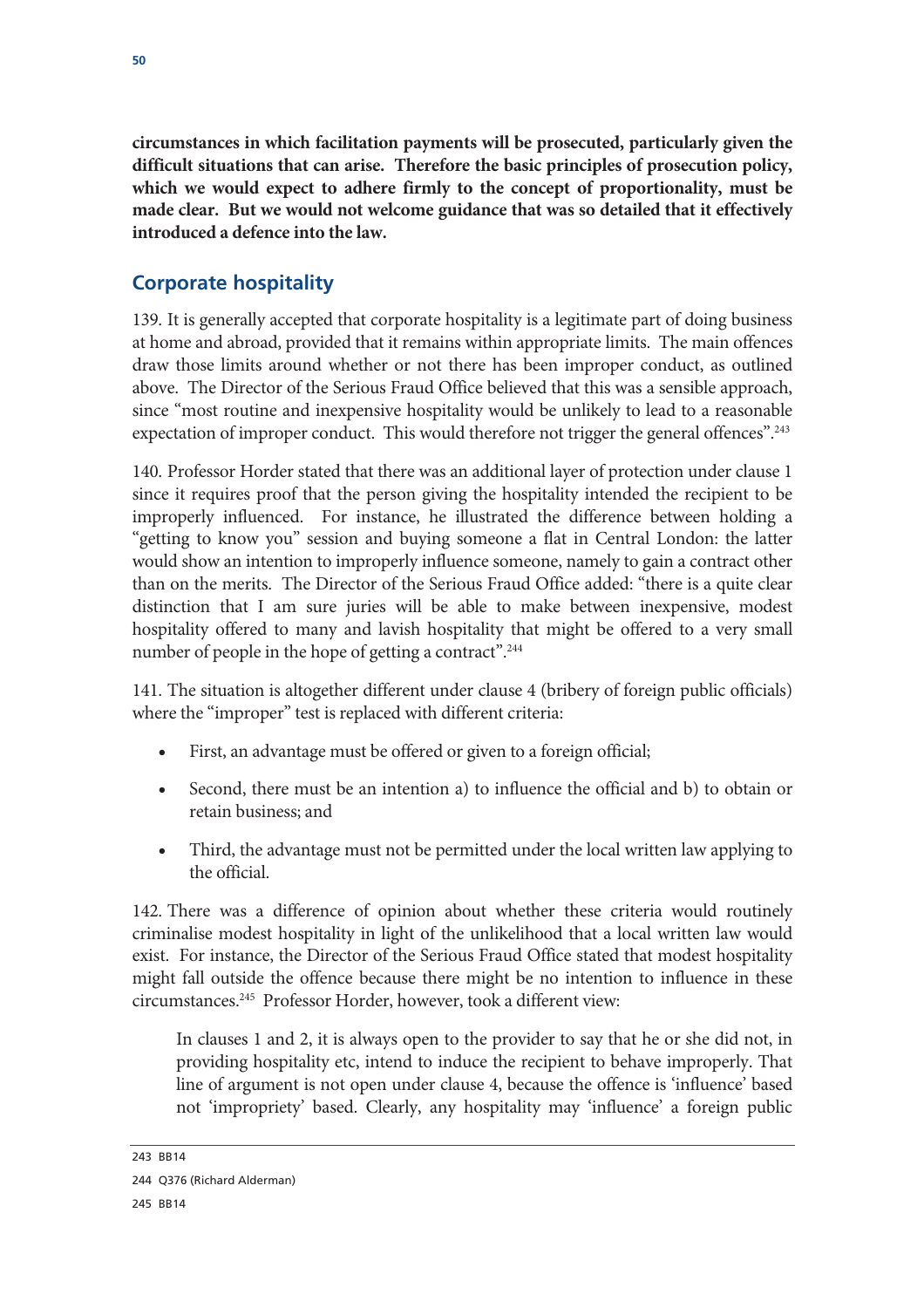official, often perfectly legitimately. An example would be when a hospitality showcasing event shows how much better organised and committed the relevant organisation is to provide goods and services etc., and the official is influenced by that.246

143. Following Professor Horder's analysis would mean that hospitality would be routinely caught by clause 4. He stated that this was not an "inherent weakness" in the design of the draft Bill given that prosecutorial discretion can differentiate the good from the bad:

There could not possibly be any public interest in prosecuting for bribery, when the influence secured over the official was perfectly proper. However, a company might have a hard time justifying taking officials on a foreign skiing trip, if the idea is simply to set out their wares and illustrate their reliability as a company. Even that example would be different if the company was a skiing equipment manufacturer seeking to secure a contract to supply an Alpine Army division, or the like.<sup>247</sup>

144. BG Group Plc told us that it is periodically required to meet the expenses of a foreign official visiting one of its plants or attending a technical training course. It called for greater certainty to be provided under clause 4 through a statutory defence for "reasonable and bona fide" expenses spent promoting or performing part of its business. A defence of this kind exists in the United States and in Canada.<sup>248</sup>

145. A statutory defence was viewed by Professor Horder as an "unworkable" solution:

Imposing a limit on corporate hospitality would be a very, very difficult, and probably unworkable, thing to do [... because] it all depends on the nature of what you are offering, what other people are doing, what you can afford. There are a very, very broad range of considerations […] so you would have to be very careful about how you set out that definition, I do not regard that as a very promising route to go down.249

146. As we noted in chapter 4 above, The Corner House and the International Chamber of Commerce (UK) both proposed the broader solution of adding the words "improper", "undue", or "corrupt" to clause 4 as a way of excluding legitimate hospitality and other conduct that they viewed as justifiable. This was opposed by the Attorney General, who favoured hospitality being addressed through prosecutors applying on the public interest test.250 It was also opposed by Professor Horder:

Might it not be said, then, that 'improperly' should be tacked on as an adverb after 'influence', so as to distinguish legitimate from illegitimate hospitality? [… T]he answer is 'no', because that would inevitably re-introduce questions about whether cultural norms and expectations can make a payment 'proper', and that is exactly the result that this offence is designed to prevent.<sup>251</sup>

251 BB21

<sup>246</sup> BB21

<sup>247</sup> Ibid

<sup>248</sup> BB31, paras 50-51

<sup>249</sup> Q41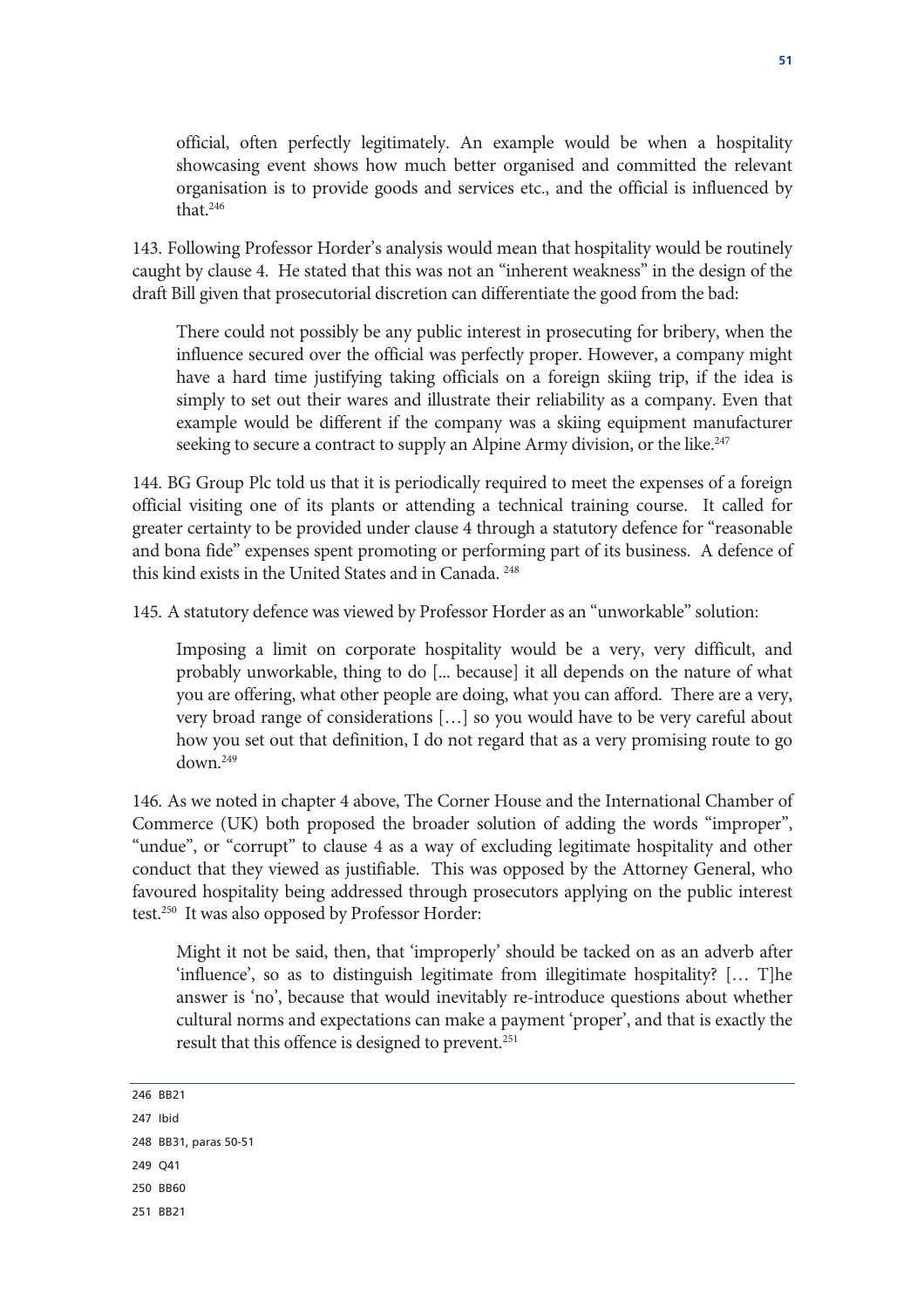147. **Corporate hospitality is a legitimate part of doing business at home and abroad, provided it remains within appropriate limits. The general offences impose an appropriate limit on this activity under the "improper" performance test. However, the main limit under clause 4 is based on prosecutorial discretion. We are content with this and call on the Government to reassure the business community that it does not risk facing prosecution for providing proportionate levels of hospitality as part of competing fairly in the international arena.** 

### **Offset**

148. "Offset" refers to the established practice of companies providing industrial, commercial or other economic benefits as part of winning a state-funded contract. For instance, an offset might require the company to build schools, improve the transport network or make a technology transfer. It is a particularly common feature of contracts in the defence industry, which led the Woolf Committee to conclude:

Offset represents a key area of ethical and reputational risk. Defence companies will often employ third party advisers to assist them in both the development of the Offset package as part of the procurement process and in the subsequent delivery of individual projects. This can expose the company to similar ethical and reputational risks regarding bribery and corruption as does the use of Advisers on the main contract. Offset contracts need to clearly demonstrate value for money if they are not to generate suspicions and allegations that their purpose is to hide a payment to a third party, and due diligence undertaken to ensure anyone involved in, or related to, the awarding of the main contract does not receive financial benefit from an Offset contract.252

149. A Ministry of Justice official stated that any offset arrangement that advantages particular individuals will be lawful under clauses 1 and 2 provided there is no issue of improper performance; and by analogy it would also be lawful under clause 4 provided it is permitted under a local law.253 However, the tougher issue which the Woolf Committee identified (and which businesses will have to resolve as part of maintaining "adequate procedures") is how to monitor whether the arrangements represent a genuine offset as opposed to the illegitimate siphoning of funds to a particular individual. As Lord Robertson stated:

It is not a coincidence that a lot of what is offered in terms of offset happens to be a factory in the prime minister's own constituency if they have a constituency-based system. These are grey areas that are very difficult to pin down. Stacks of money in a black plastic bag are relatively easy to deal with but offset programmes can be finessed in a way that is very difficult to see.<sup>254</sup>

150. Philip Bramwell of BAE Systems also made us aware of the difficulties posed by offset to companies, including those with significant levels of resource:

<sup>252</sup> Woolf Committee, *Business ethics, global companies and the defence industry*, May 2008, para 3.45

<sup>253</sup> Q601 (Michael des Tombe)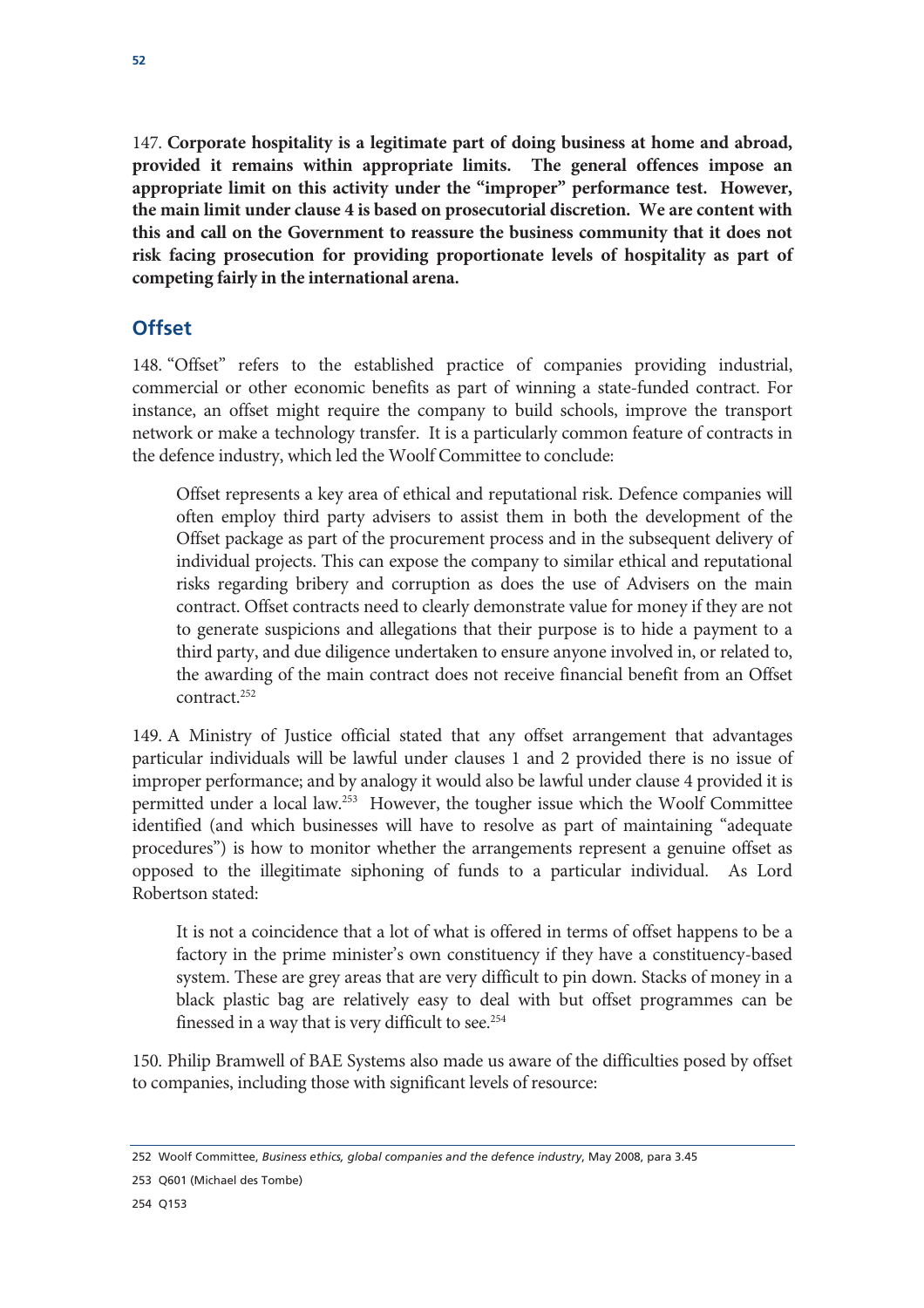[T]here are significant risks associated with offset because credits are awarded by government departments in return for work done. They may not be linear with the cost of the work. We are currently yet again revising thoroughly our offset processes and policies to ensure that we apply the same standards to offset as we do to business winning generally. I do not expect offset to decline, because it is a feature that government buyers of defence equipment wish to see and indeed stipulate in their contracts.255

151. We see merit in official guidance addressing "offset", given that it is one of the key ethical risks identified by the Woolf Committee, while recognising that it can have a proper place in commercial negotiation.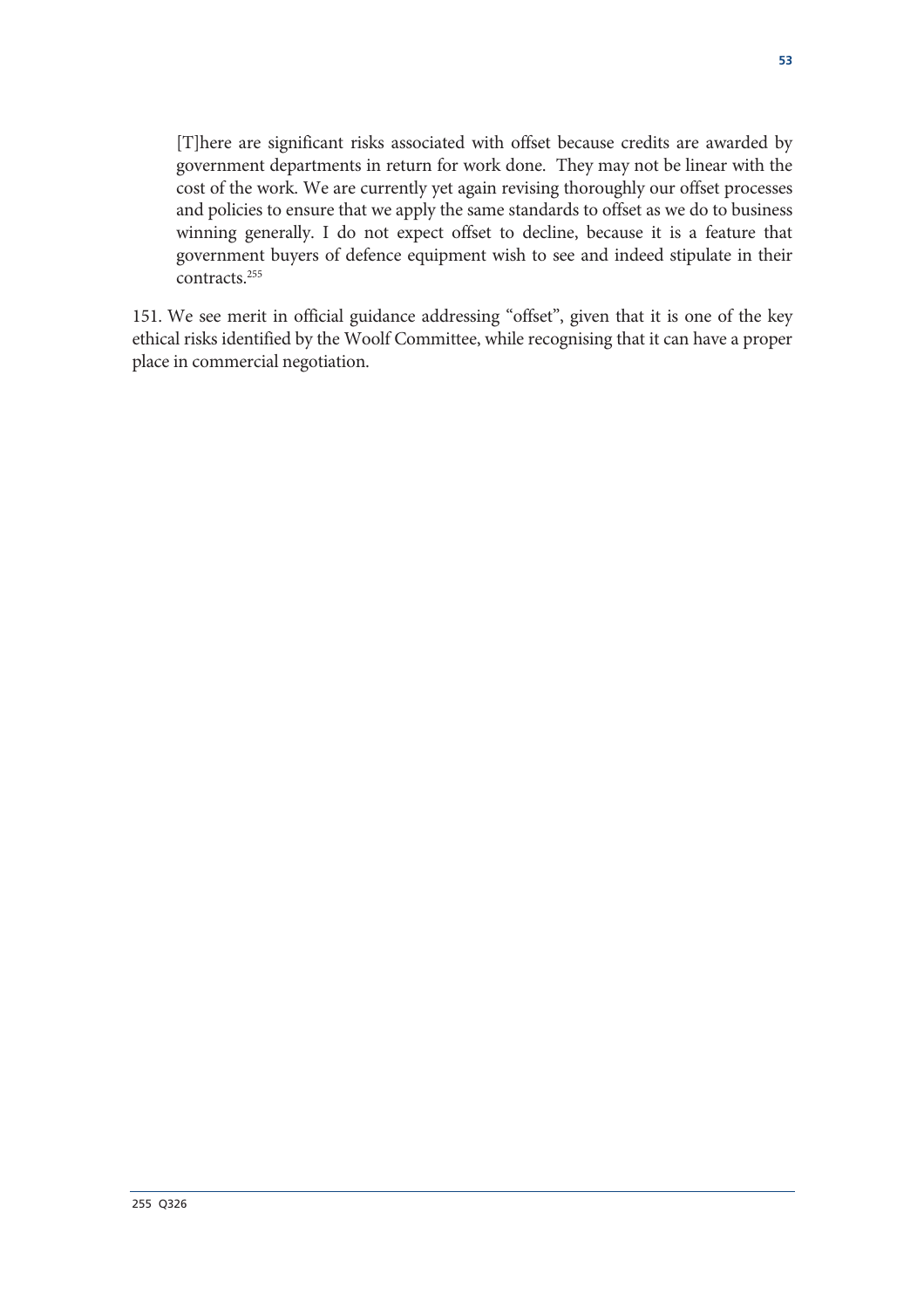## 8 Jurisdiction

#### **Individuals**

152. Under the current law, an individual of any nationality can be convicted of a bribery offence under the draft Bill where any of the relevant acts or omissions took place inside the UK. Where none of the relevant acts or omissions took place inside the UK, an individual can only be convicted of a bribery offence if they are a citizen, which for these purposes includes British Overseas citizens.256 **The draft Bill would extend the jurisdiction of the new offences to include actions by anyone who is "ordinarily resident" anywhere in the UK (clause 7(4)). We welcome this proposal, which ensures that individuals cannot live within the UK without being subject to the same criminal law as citizens.**

#### **Companies**

153. The jurisdiction of the new offence for commercial organisations that fail to prevent bribery includes any company (or partnership) that is incorporated (or formed) in England, Wales or Northern Ireland. It also includes any company or partnership that "carries on business, or part of a business" in any of those countries. This creates an ambitious and far-reaching jurisdictional test for the new offence. It has been welcomed by the OECD, among others: "such coverage is necessary, since foreign bribery is often committed by multinational enterprises that operate in multiple jurisdictions around the world".257

154. These provisions have, however, attracted criticism for creating jurisdiction over foreign companies without the need for this jurisdiction to be connected to the bribe other than through some (potentially unrelated) part of its business being carried out inside England, Wales or Northern Ireland. Herbert Smith cited the example of a French company paying a bribe in the far East, and stated:

These proposals extend the jurisdiction beyond that enjoyed even by the US authorities under the FCPA [Foreign Corrupt Practices Act]. We are not sure these consequences were intended and would consider that in the situation outlined above it should be a matter for the French Courts to take jurisdiction over.<sup>258</sup>

155. Professor Horder viewed the US as a "special case" that is justified in taking broad jurisdiction over its criminal law in view of its "political and legal power".259 He stated that the Government's proposal for broad jurisdiction under clause 5 was "reasonable" but he warned about the risk of "tit for tat legislation":<sup>260</sup>

<sup>256</sup> Anti-terrorism, Crime and Security Act 2001, s109

<sup>257</sup> BB31, para 5

<sup>259</sup> BB49

<sup>259</sup> BB06, para 7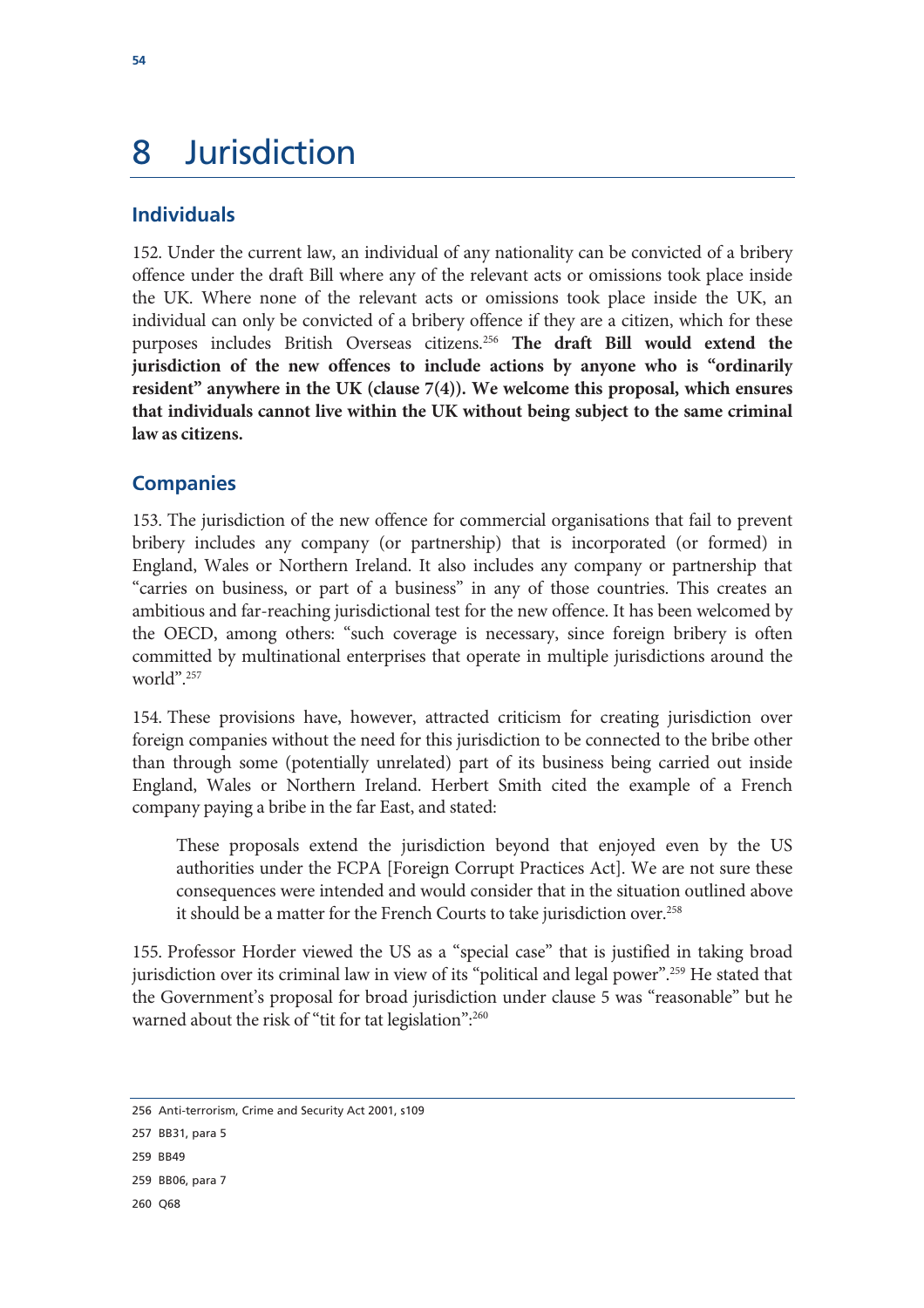[I]f we were to start taking jurisdiction over companies based in, say, tyrannical regimes, just because those companies did business here, what would be to stop those regimes using that as a justification for doing likewise vis-à-vis British companies? The result would be that British business people would be liable to find themselves arrested and imprisoned in those regimes […] We did not find that an attractive prospect, but the Government feels the risk ought to be shrugged off.261

156. Herbert Smith called for an amendment to narrow clause 5 so that it only applies to foreign companies when the bribe benefits that part of their business carried on in England, Wales or Northern Ireland.<sup>262</sup> However, the Director of the Serious Fraud Office viewed the wide jurisdictional reach of clause 5 as an important part of creating a level playing field internationally. Both he and the Director of Public Prosecutions emphasised the potential for resolving any clash in jurisdiction by entering prosecution agreements and liaising with foreign law enforcement agencies on an *ad hoc* basis. The Secretary of State for Justice agreed.<sup>263</sup> We also believe that this is an appropriate way to proceed.

157. However, **there are two matters that the Government must consider clarifying in relation to the jurisdiction of clause 5 prior to the Bill's introduction:** 

- **The meaning of "carries on a business" and "part of a business".** The Director of Public Prosecutions stated: "It is not clear on the face of the draft Bill what 'carries on business' means. We wonder whether a foreign body without a place of business in EWNI [England, Wales or Northern Ireland] would be a 'relevant commercial organisation'".264 We note that there are a variety of other legal terms that are already used to determine jurisdiction, such as the concept of "establishment" under the EC Regulation on Insolvency Proceedings 1346/2000.
- **The need to prove an offence under clauses 1, 2 or 4 as part of proving an offence under clause 5.** In particular, the policy aim of the draft Bill is to prevent a company being able to stay at arms length from corruption by using a commercial agent who operates outside the UK. The draft Bill aims to address this potential loophole through clause 7(5) which states that it does not matter where the acts took place for the purpose of establishing an offence under clause 5. However, it is unclear whether this overrides clause 5(2) which limits any offence under clauses 1, 2 and 4 to acts that take place within, or by a person connected to, England, Wales or Northern Ireland. We note the comments of the Director of Public Prosecutions and Lovells on this issue, which could be addressed by an appropriate amendment to the draft Bill.<sup>265</sup>

158. We also note that the OECD encourages the Government to consider extending jurisdiction to any company with its "seat" or principal place of business within the territory.266 This approach is taken in France, Greece, Italy and the US.267 The UK Anti-

261 BB06, para 7 262 BB49 263 Q606 (Jack Straw MP) 264 BB48 265 BB48, para 5; BB39, paras 4.28 to 4.29 266 BB31, para 4 267 BB31, para 4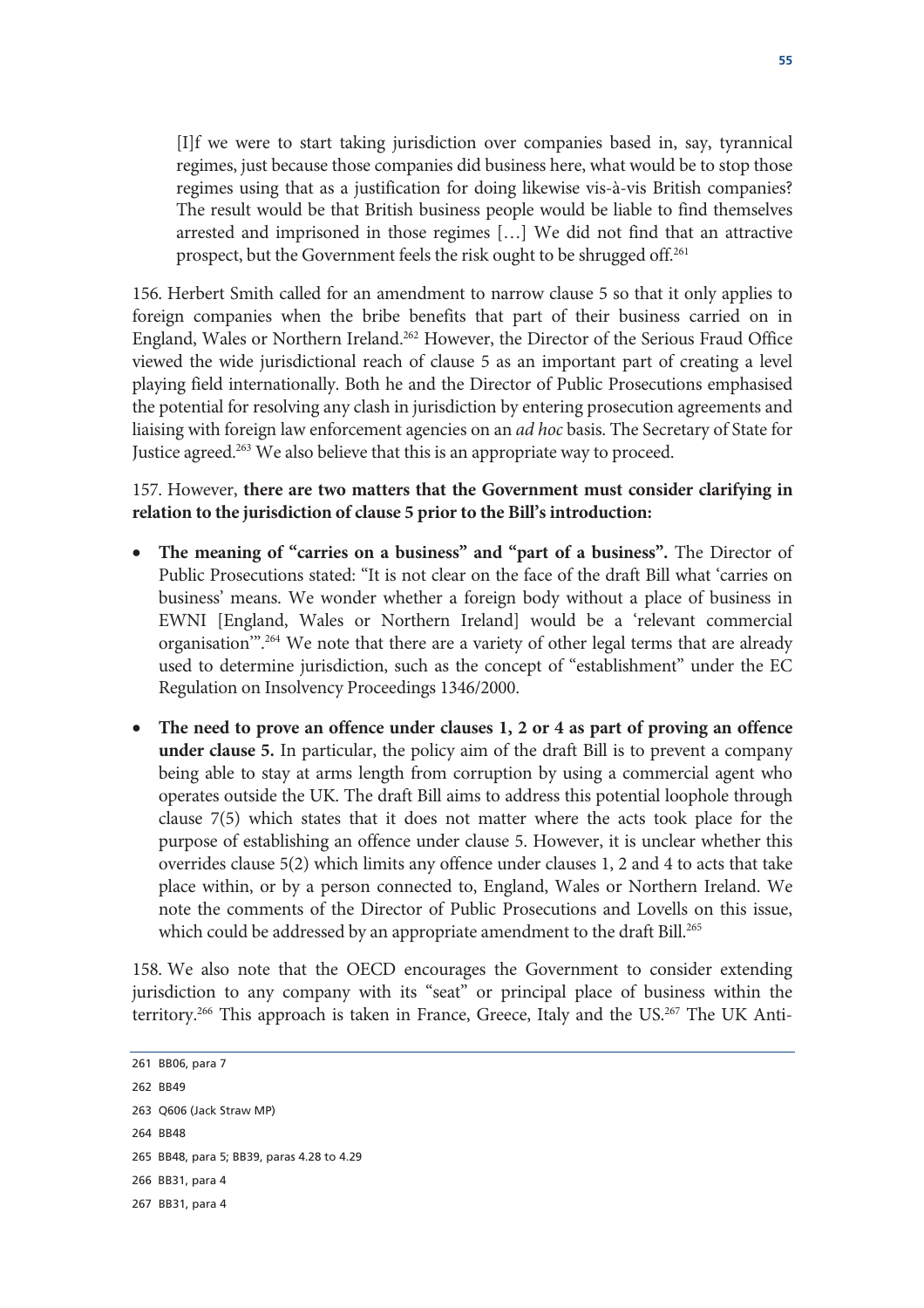Corruption Forum also called for the jurisdiction to extend to any company that is listed on a stock exchange inside the UK, or which has received public funds from the UK through the Department for International Development or otherwise, or which negligently failed to prevent bribery where one or more steps took place inside the jurisdiction.<sup>268</sup>

159. **We note that a range of options has been proposed for extending the jurisdiction of clause 5, and anticipate that the Law Commission's review of corporate criminal liability will valuably inform the Government's consideration of them.**

### **Overseas Territories and Crown Dependencies**

160. The draft Bill takes nationality jurisdiction over individuals who are British Overseas citizens (clause 7(4)), but not companies that are incorporated in an Overseas Territory or a Crown Dependency. This reflects a difference that exists under the current law.<sup>269</sup> The OECD has previously urged the UK to extend the draft Bill to include companies incorporated in those territories, such as the Cayman Islands, the British Virgin Islands, Bermuda and Gibraltar. Bond, the UK membership body for non-governmental organisations working in international development, believes that the lack of provision in relation to such companies represents a "major loophole" given that a significant number of parent companies are based in those territories.

161. Professor Horder stated that the UK cannot force those territories to accept any law made by Parliament, though additional pressure could be applied to bring a territory's law into line with the UK. The Secretary of State for Justice added:

Whilst we are responsible for the overseas relations of the Crown Dependencies and also for those of the British Overseas Territories, neither the British Overseas Territories nor the Crown Dependencies are part of the United Kingdom.[…] We would only legislate in respect of the Crown Dependencies where their government systems had broken down. I am perfectly clear that the Crown Dependencies, when and if we have legislation on the statute book, will go ahead and implement equivalent legislation. That normally happens and I will be very strongly encouraging them to do so. There is a similar but not exactly the same situation with the British Overseas Territories. Again it is a matter for them, although if governance is breaking down – and there is a case in point at the moment – we can seek to impose direct rule.<sup>270</sup>

162. **We hope that the Government will succeed in its aim of ensuring that Crown Dependencies and British Overseas Territories bring their laws into line with the proposals in the draft Bill, including clause 5. The size and significance of the corporate community in some of those jurisdictions makes this a task that should be pursued vigorously.** 

<sup>268</sup> BB04, para 20

<sup>269</sup> Anti-terrorism, Crime and Security Act 2001, s109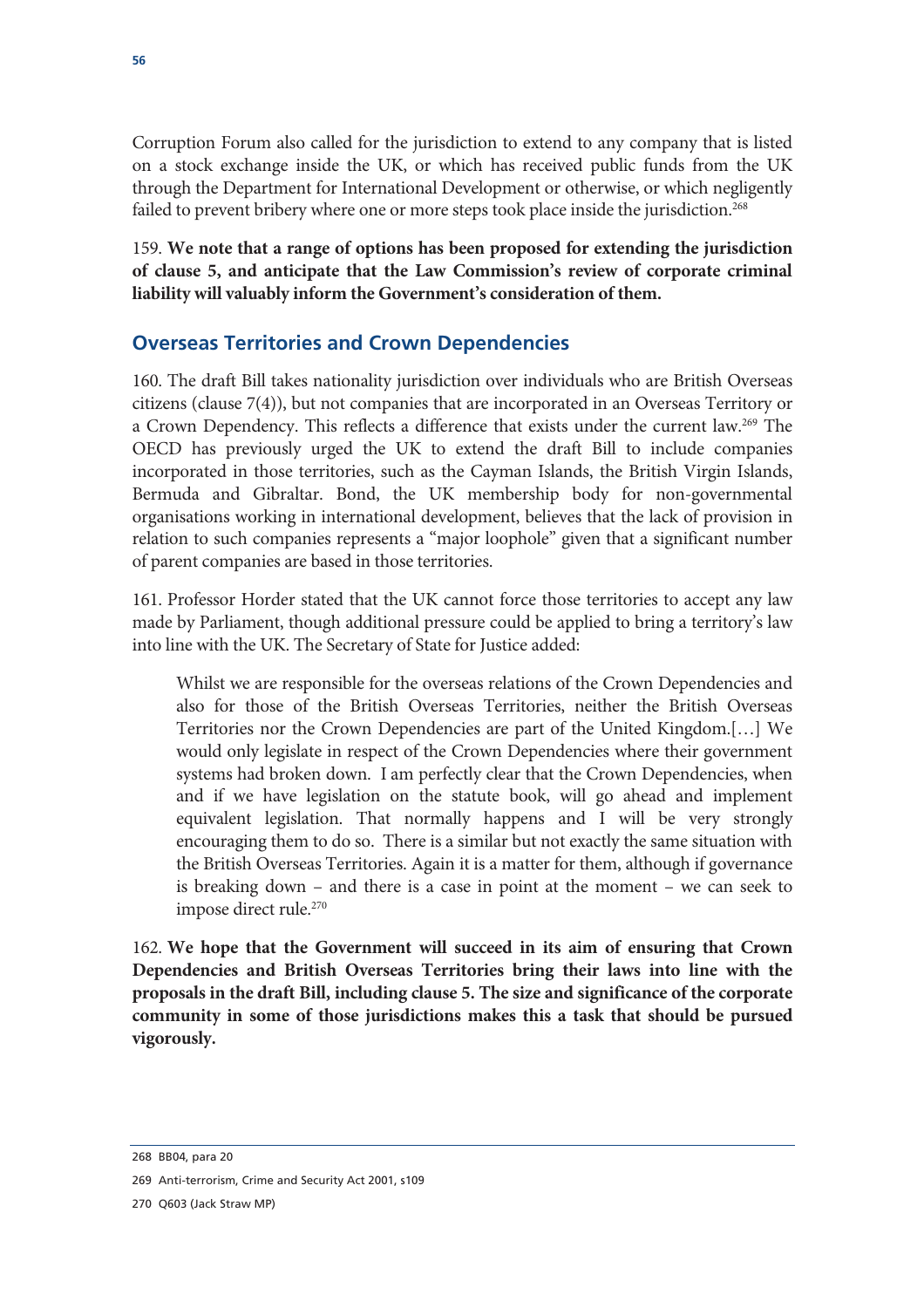### **Scotland**

163. We noted in the introduction to our report that the extent of the draft Bill is largely limited to England, Wales and Northern Ireland. There are, however, some provisions which apply to the UK in its entirety. This creates at least one anomaly in relation to the draft Bill's jurisdictional reach. In particular, the offences under clauses 1, 2 and 4 apply to companies incorporated anywhere in the UK, while clause 5 only applies to companies incorporated in England, Wales or Northern Ireland. Herbert Smith states: "a Scottish company incorporated in Scotland but which does not do business in whole or in part in England and Wales or Northern Ireland, could not be guilty of an offence under clause 5, but could however be guilty of an offence under clauses 1, 2 or 4, regardless of whether or not there is any connection to England or Wales".271 The Government should work with the Scottish Executive to ensure that no such anomaly finds its way into the statute books.

164. **We are surprised that the Government has not reached an agreement with the Scottish Executive about the approach to be taken, given the length of time that the draft Bill has been subject to consultation and the importance of meeting the UK's international obligations, and we urge that this be brought to a conclusion without further delay.**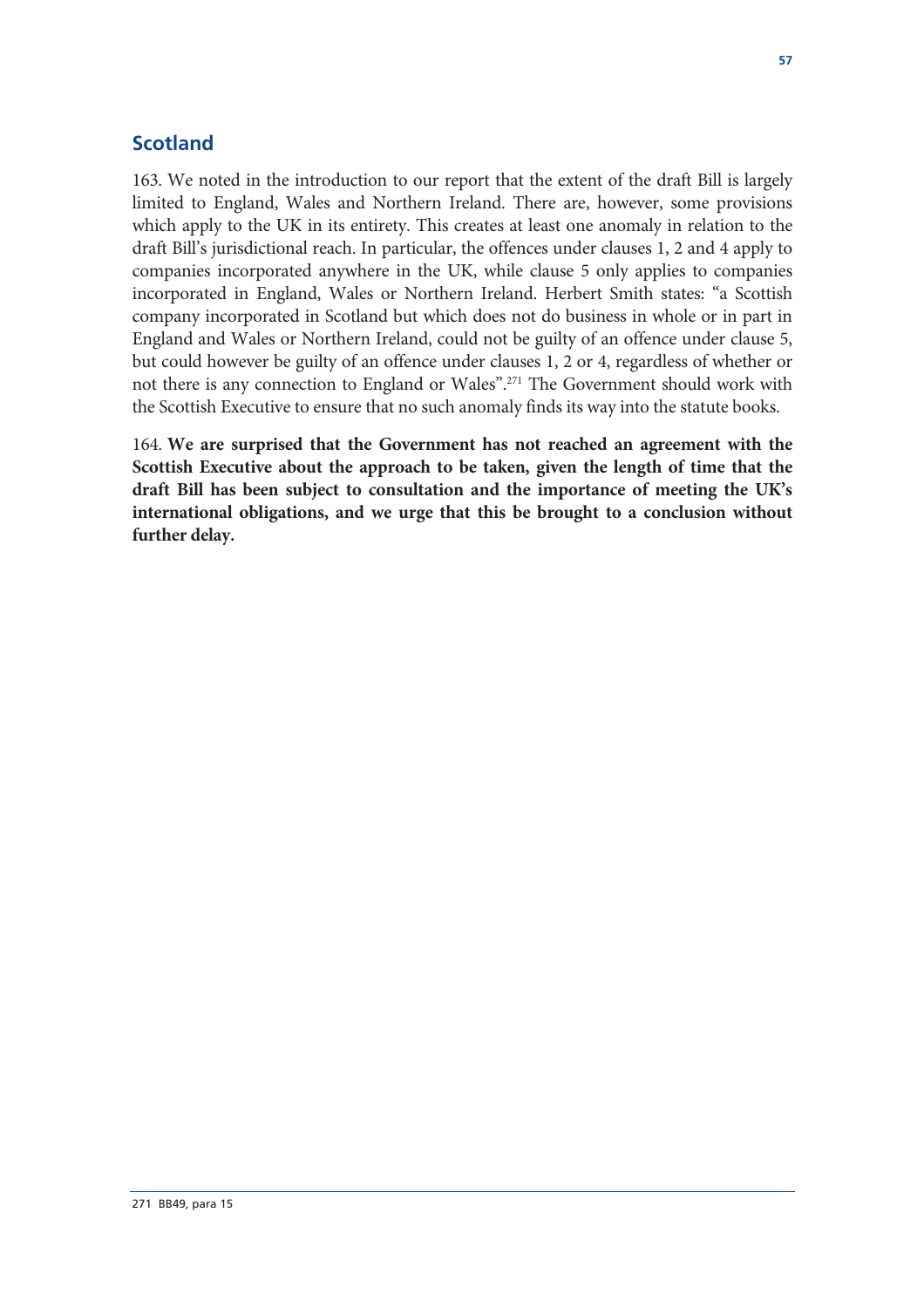## 9 The Attorney General

#### **Powers of consent**

165. Clause 10 would remove the requirement to obtain the consent of the Attorney General before commencing criminal proceedings for a statutory bribery offence. In its place there would be a requirement to obtain the consent of the Director of the Crown Prosecution Service, the Serious Fraud Office, or Revenue and Customs Prosecutions. This reflects requests made by the OECD's Working Group and the Council of Europe's monitoring body, GRECO, which view the Attorney General as being too close to the political heart of Government to provide the independence offered by the Directors.<sup>272</sup> The proposal is strongly endorsed by The Corner House and Transparency International UK, among others.<sup>273</sup>

166. The Government's decision to include clause 10 in the draft Bill represents a small piece of a much wider debate on the reform of the Office of the Attorney General. In particular, the Attorney published a consultation paper on the future of her role in July 2007 following the launch of the Government's Green Paper: *The Governance of Britain.*<sup>274</sup> It raised complex constitutional questions concerning her core functions as:

- Legal advisor to the Government;
- Minister with superintendence for the prosecuting authorities and shared responsibility for criminal justice policy; and
- Guardian of the public interest.

167. Detailed legislative proposals were subsequently published as part of the draft Constitutional Renewal Bill in March 2008. Among them were proposals to transfer consent from the Attorney General to the Directors in relation to a wide range of offences, including the current statutory bribery offences.<sup>275</sup> Those proposals set out the same aim as clause 10 of the draft Bill but in a more comprehensive way. In particular, the 2008 draft Bill included proposals to reform of one of the Attorney General's most significant powers, the non-statutory power of direction that enables the Attorney to intervene in any prosecutorial decision taken by a prosecuting authority.

168. This power strongly divides opinion over the correct balance to be achieved between prosecutorial independence and parliamentary accountability. Those who favour its restriction or removal highlight the fact that it has not been used in recent years and that it is not universally acknowledged to exist. The power is, however, viewed by past Attorneys General, among others, as a "nuclear option" of last resort where a fundamental difference of opinion might have arisen on a matter of great importance. The draft Constitutional Renewal Bill proposed formalising the power of direction by reducing it to statute, but also

<sup>272</sup> The Group of States Against Corruption (GRECO); BB38; OECD Phase 2 bis report, above, paras 119-129

<sup>273</sup> BB55; Q539 and Q541

<sup>274</sup> Ministry of Justice, *The Governance of Britain*, Cm 7170, July 2007; *The Governance of Britain – A Consultation on the Role of the Attorney General* (Cm 7192), July 2007

<sup>275</sup> Constitutional Renewal Bill, Cm 7342-11, clause 7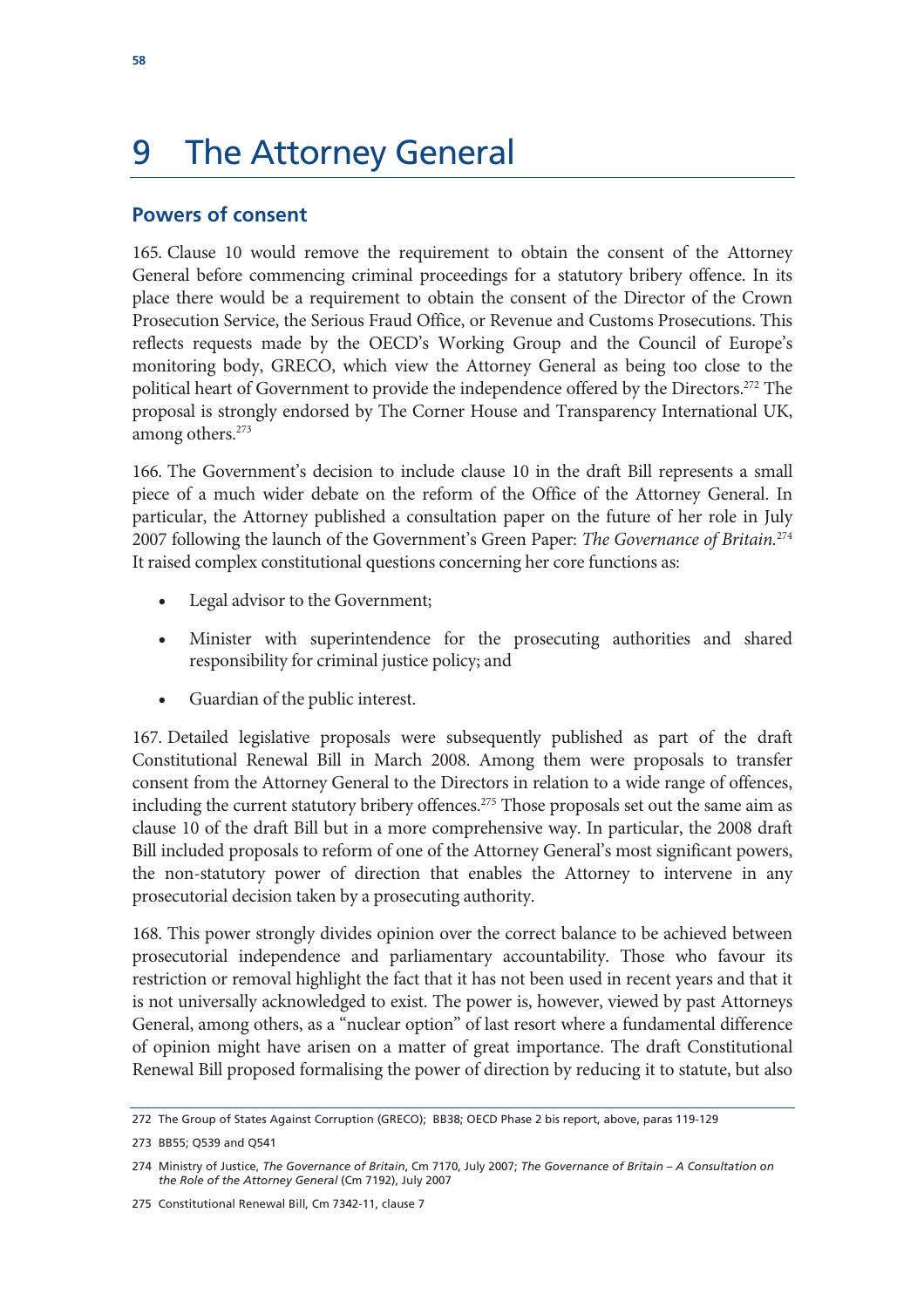narrowing it by restricting directions to any case where the Attorney General considered its use to be necessary to safeguard national security.

169. Views on the proposals in the draft Constitutional Renewal Bill were mixed. The House of Commons Justice Committee broadly welcomed the proposed amendments to the powers of consent and direction, while calling for more radical reform of the Attorney General's advisory role.276 The Joint Committee on the draft Constitutional Renewal Bill was also content with the transfer of consent (akin to clause 10 of the draft Bribery Bill), but only in circumstances where the power of direction remained untouched and unrestricted:

We sympathise with the Government's concern to ensure operational independence for the prosecutorial authorities, but we are not convinced that removing the Attorney General's power to give a prosecution direction is an appropriate route for achieving this. We were impressed by the strength of the evidence we received that the "nuclear option" of being able to stop a prosecution must be retained, and that the most appropriate person to exercise it is the Attorney General, as she is directly accountable for its exercise to Parliament. Removing this power would mean that the Attorney would have responsibility without power.<sup>277</sup>

170. We asked the Attorney General whether clause 10 of the draft Bill risked undermining parliamentary accountability by leaving her responsible for prosecutorial decisions but without the power to intervene. She did not agree, given her general powers of superintendence and her ongoing preparation of a future protocol that will formalise the Attorney General's relationship with the prosecutorial Directors.<sup>278</sup> We further questioned whether powers of superintendence would still suffice if the power of direction was lost or restricted. The Attorney General acknowledged the strength of opinion on both sides over this issue. She stated her view that powers of direction were no longer necessary in view of the proposed protocol, before adding:

It is important to remember that the draft Bribery Bill contains no provision in this regard. Should the draft Bill in its current form become law, the consent function in relation to bribery cases will pass from me to the prosecuting authorities, but my power of direction will remain unchanged. It appears to me that the power of direction and the wider constitutional position of the Attorney General should be addressed in the context of the draft Constitutional Renewal Bill, rather than this Bill.279

171. **The Attorney General's powers of consent and direction raise complex constitutional issues that lie at the heart of ensuring parliamentary accountability for the criminal justice system. We agree with the Government that the power of direction should remain in place without being reformed by the draft Bribery Bill. Since this** 

<sup>276</sup> House of Commons Justice Select Committee, *Draft Constitutional Renewal Bill, (provisions relating to the Attorney General),* Session 2007-08, HC 698, paras 41 to 52

<sup>277</sup> Joint Committee on the draft Constitutional Renewal Bill, HC 551/HL 166, July 2008, para 114

<sup>278</sup> Qq 626-629 (Baroness Scotland of Asthal)

<sup>279</sup> BB60. At the time the Committee conducted its Inquiry it was expected that the Government would publish detailed proposals for reforming the Office of the Attorney General in the Constitutional Renewal Bill. Following the conclusion of our Inquiry, the Government published the Constitutional Reform and Governance Bill which did not contain any such proposals.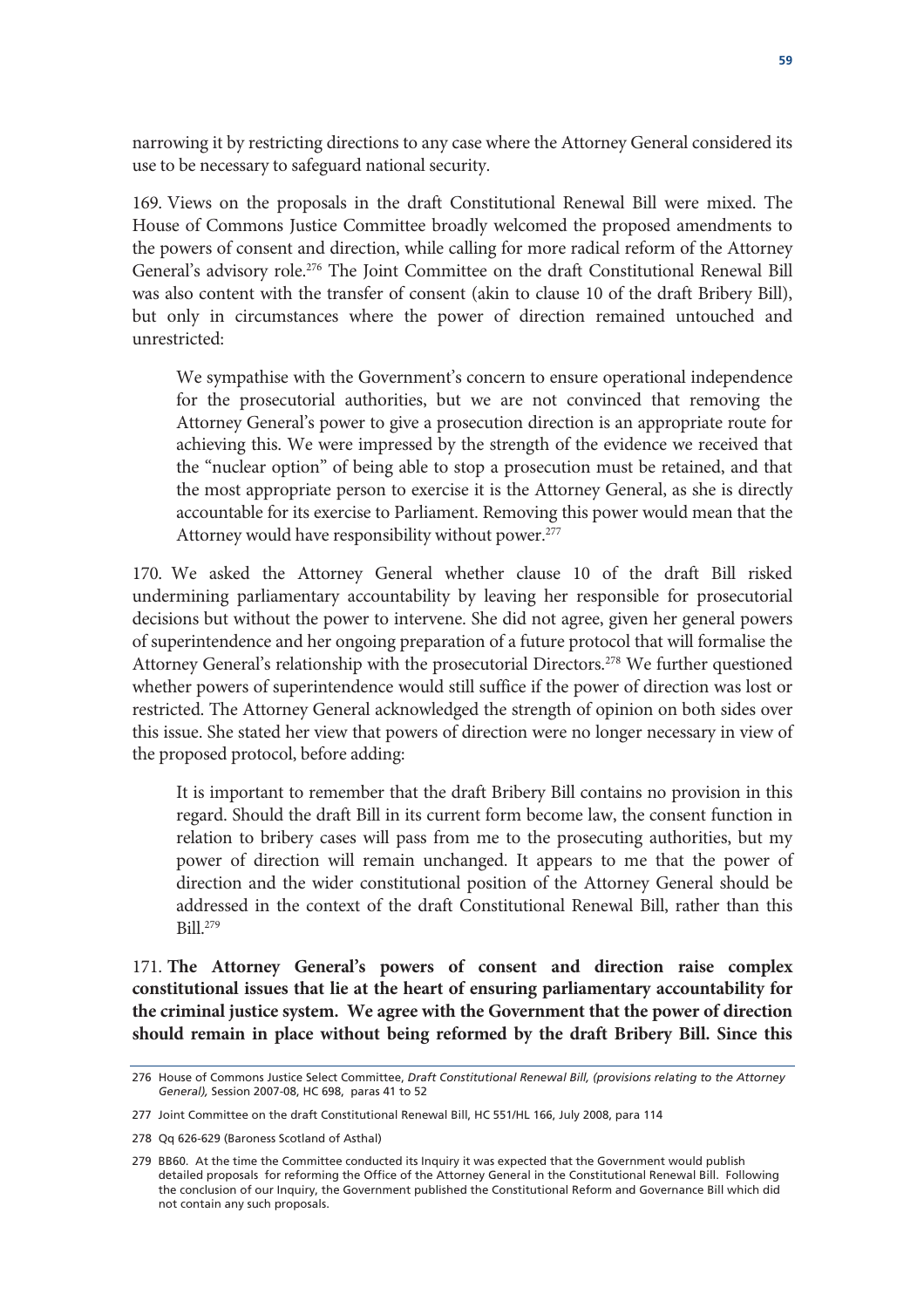**power will remain in place, we are satisfied that the power of consent should be transferred from the Attorney General to the Directors of the prosecuting authorities (clause 10). Any broader reform of the Attorney General's Office, including her power of direction, must await comprehensive proposals being pursued in the future.** 

### **Powers of delegation**

172. Without reaching a firm conclusion on the draft Bill's proposal to transfer consent, we note that there is potential under clause 10 for any prosecutorial decision to be delegated from the Director of the prosecuting agency to a lower level employee or prosecutor. These decisions would currently be taken by the Attorney General or Solicitor General personally. The decisions are few in number and have the potential to raise issues of considerable complexity and sensitivity.

173. The Confederation of British Industry called for the draft Bill to include a restriction preventing delegation to anyone other than a "senior official": "we believe that delegation of consent to a specific person, persons of a specified description or related to specified circumstances in sub-clause 3 should only be made to someone of sufficient seniority".280 The Attorney General stated that prosecutors require a degree of flexibility, but also noted:

These issues are very important, so one would expect that, if the matter were to be taken by a Director or the DPP or otherwise, there would be an appropriate degree of seniority in taking that decision.<sup>281</sup>

In her view, the best way to restrict the inappropriate delegation of powers of consent would be through the forthcoming prosecutors' protocol. The Attorney General stated that the protocol could include an express limit on delegation to "nominated and identified individuals" only.282

174. **Any transfer of consent from the Attorney General to the Directors of the prosecuting authorities should limit the Directors' power to delegate their role in relation to bribery cases to senior postholders who are nominated and identified under the protocol for prosecutors.** 

175. On a separate note, we draw attention to section 53 of the Serious Crime Act 2007 which requires the Attorney General's consent prior to commencing proceedings in certain circumstances where there is an international element to the offence. The transfer of consent to the Directors under clause 10 does not extend to amending the 2007 Act, which would lead to an inconsistency under the draft Bill. The Director of Public Prosecutions described it as an "anomaly" which the Secretary of State for Justice stated would be addressed either under the draft Bill or under the forthcoming Constitutional Renewal Bill.

176. **The transfer of consent to the Directors under clause 10 of the draft Bill does not extend to amending section 53 of the Serious Crime Act 2007, leading to an inconsistency in the draft Bill. We recommend that the Government address this anomaly in the forthcoming Bribery Bill**.

<sup>280</sup> BB07, para 31

<sup>281</sup> Q626 (Baroness Scotland of Asthal)

<sup>282</sup> Q636 (Baroness Scotland of Asthal)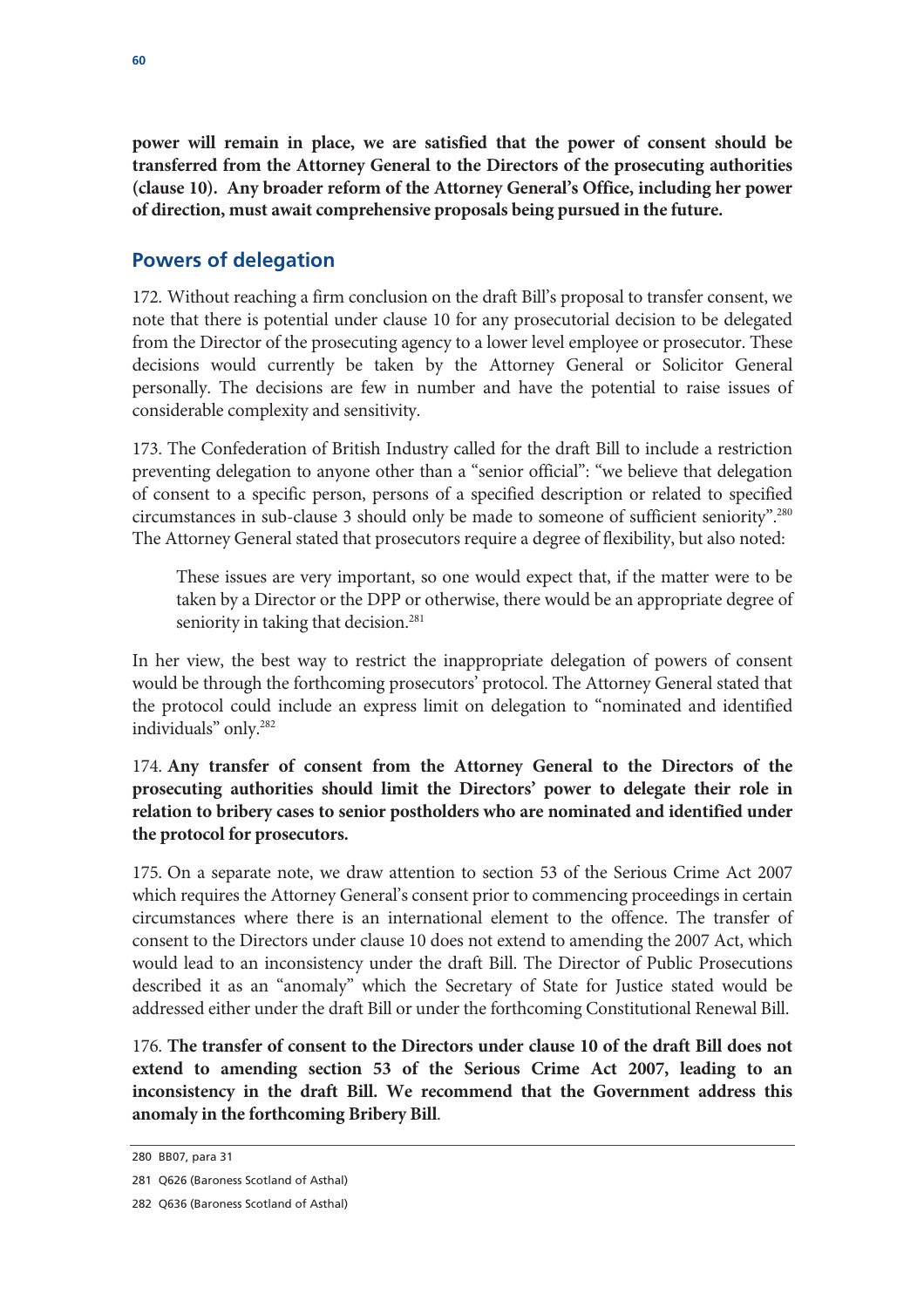# 10 Article 5, OECD Convention

177. Article 5 of the OECD Convention states: "Investigation and prosecution of the bribery of a foreign public official […] shall not be influenced by considerations of national economic interest, the potential effect upon relations with another State or the identity of the natural or legal persons involved".<sup>283</sup>

178. The OECD's Working Group has been highly critical of the UK's failure to give Article 5 an adequate status under domestic law, stating that "it must apply with full force and effect in [the domestic] sphere, both as a practical and legal matter".<sup>284</sup> It has stopped short of calling for Article 5 to be enshrined in primary legislation but its Secretariat asked the Government to "clarify the status of Article 5 of the Convention in domestic law and to ensure that it applies effectively to all investigators and prosecutors at all stages of a foreign bribery case".<sup>285</sup>

179. Whenever it arose, Article 5 was discussed in the shadow of the judicial review proceedings concerning the decision of the then Director of the Serious Fraud Office to halt an investigation into BAE Systems Plc over the Al Yamamah defence contracts. The Divisional Court held that the Director had failed to protect the rule of law by succumbing to a threat made by a Saudi official that intelligence sharing arrangements would be withdrawn unless the investigation was abandoned<sup>286</sup>. The House of Lords reversed this decision on the grounds that the Director was entitled to base his decision on the threat to public safety that would arise by continuing the investigation.<sup>287</sup>

180. The pressure group that brought the application for judicial review, The Corner House, described Article 5 as "completely unenforceable".<sup>288</sup> It stated that nothing less than giving it full legislative status would prevent the Government from "abusing national security to close down embarrassing situations":

[P]rimary legislation would allow the courts to decide on the meaning of Article 5 and not leave interpretation of Treaty obligations to a prosecutor or, indeed, to the executive. It is really important that the courts should be able to have a say in the interpretation of those particular clauses.<sup>289</sup>

181. The Attorney General stated that the more appropriate way of giving effect to Article 5 would be by means of its inclusion under a code or protocols applying to all prosecutors:

[I]t is something which the DPP [i.e. Director of Public Prosecutions] has already included in the [Crown Prosecutors'] guidelines. Also, there is of course every

<sup>283</sup> Available at http://www.oecd.org/dataoecd/4/18/38028044.pdf

<sup>284</sup> Phase *2 Bis* report, para 108

<sup>285</sup> BB31, para 21

<sup>291 [2008]</sup> EWCH 714 (Admin)

<sup>287 [2008]</sup> UKHL 60

<sup>288</sup> BB13, para 12

<sup>289</sup> Q542 and Q544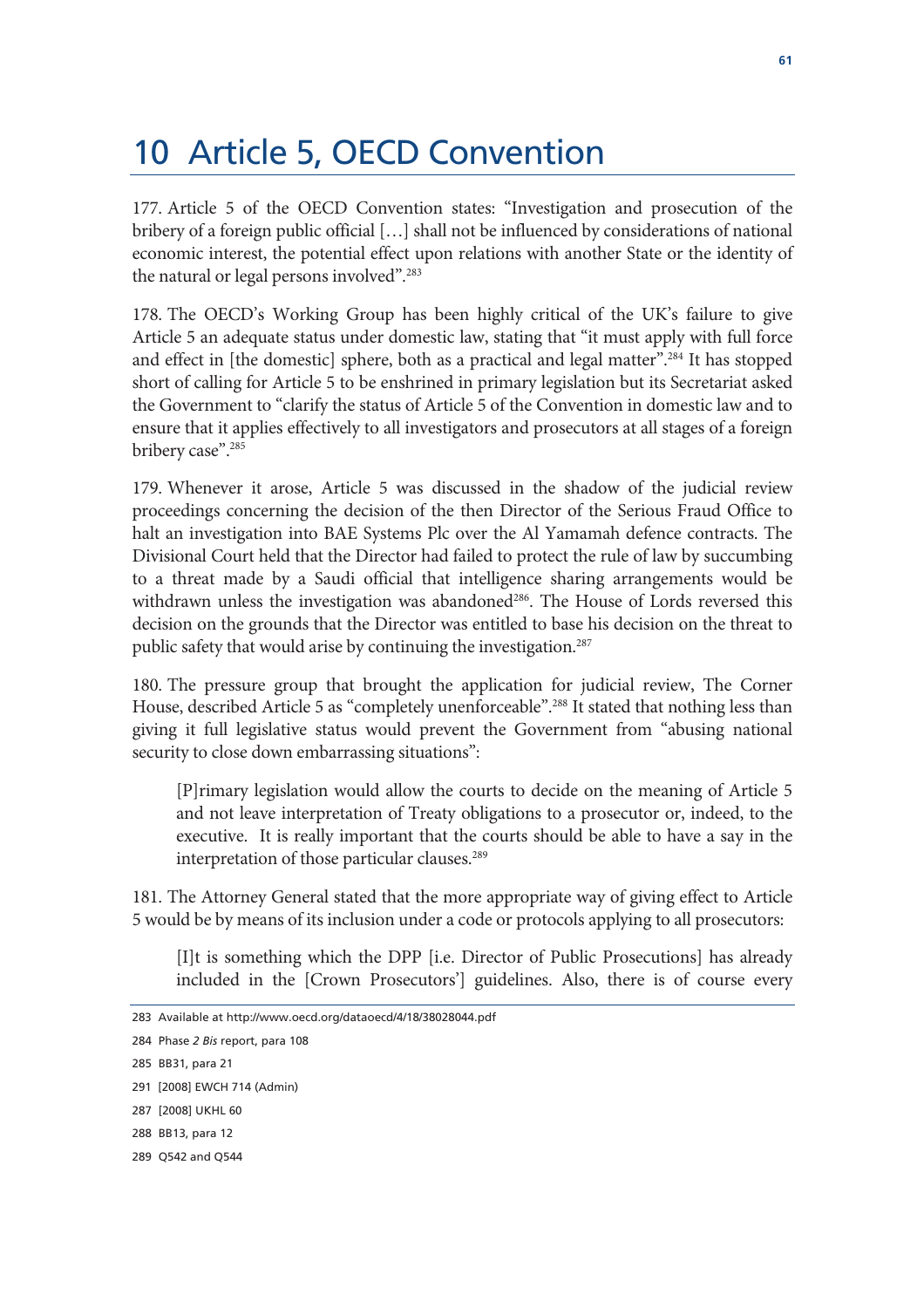possibility that, in the guidance that I give through the Attorney General's guidelines, this is something that could be highlighted too, but it is important to remember that Article 5 has purchase not just on these issues, but generally in the work that a prosecutor will do, and we do think that putting it in the prosecutorial guidelines is the correct place for Article 5 to sit.<sup>290</sup>

182. Jeremy Carver of Transparency International (UK) agreed: "What I do want to see, which ought to be quite sufficient, is that the code of practice for prosecutors firmly and unequivocally recognises Article 5 as a necessary element of the decision when they exercise their discretion. That way they can be properly tested by the courts".291

183. **Article 5 of the Organisation for Economic Co-operation and Development's Convention must, at a minimum, be enshrined in guidelines applying to all prosecutors. Confidence in the criminal justice system will be undermined unless this important principle is both protected and respected. We recommend that the Attorney General take the earliest opportunity to ensure that this happens.**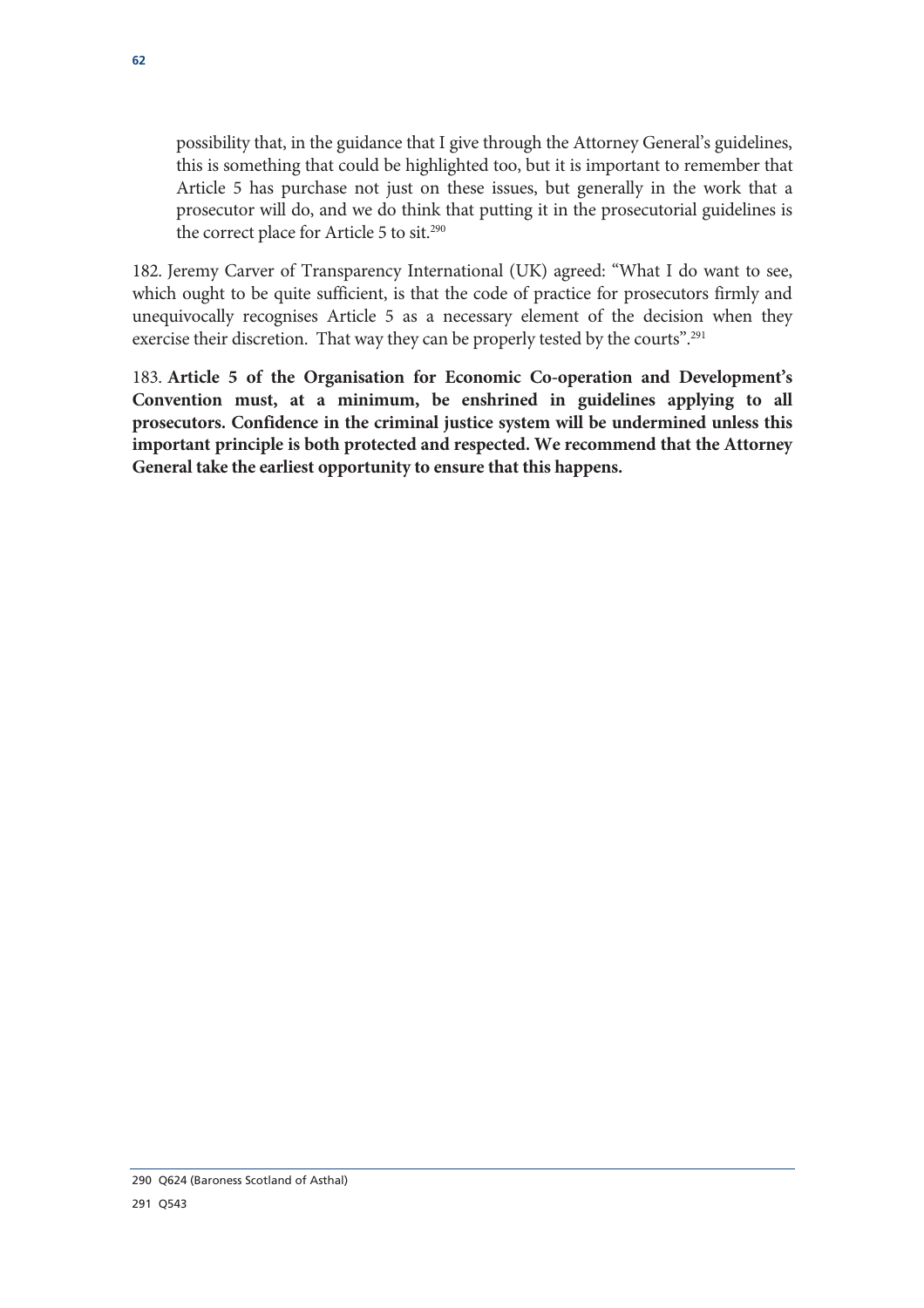## 11 Penalties

184. Clause 11 introduces the following penalties:

- A maximum ten year sentence of imprisonment for individuals who commit an offence under clauses 1 (bribing), 2 (being bribed) and 4 (bribing a foreign public official); and
- An unlimited fine for any company or partnership that is convicted of an offence under clause 5 (negligently failing to prevent bribery).

### **Unlimited fine**

185. The explanatory notes that accompany the draft Bill do not explain the way in which the unlimited fine will be assessed. This has caused significant concern amongst the members of GC100, who call for clarification on "the way in which the Courts should approach the level of the fine i.e. would they be referable to turnover, the value of the contract, the profit, the quantum of the bribe or some other criterion<sup>[?]"292</sup> The Confederation of British Industry states that the fine should be assessed in a way that is proportionate and "based on turnover of the business so that small businesses are not unfairly penalised".293

#### **Confiscation**

186. A bribery conviction under the draft Bill triggers the court's power to impose a confiscation or civil recovery order under the Proceeds of Crime Act 2002. These powers can be used to recover all the proceeds of a crime, which can have a particularly punitive effect in relation to bribery offences. Take for example an individual who makes a buyout offer worth £15 million to a company's shareholders, and who pays a bribe of £50,000 to a Chief Executive to secure their endorsement of the buyout. That individual risks losing the entire value of the company and its assets if he acquires it due to the bribe succeeding. That is, the penalty for paying a bribe of £50,000 could be as high as £15 million.

187. The 2003 Joint Committee on the draft Corruption Bill considered a similar example and concluded: "both Houses may wish to consider whether this [penalty] is wrong in principle and whether it would be a violation of the First Protocol to the ECHR". 294 The Ministry of Justice stated that the courts could be relied upon not to operate confiscation powers in a way that contravenes human rights legislation. However, GC100 re-iterated the importance of the combined powers to fine and to confiscate being exercised in a way that remains "proportionate and reasonable".

<sup>292</sup> BB10, para 2.4

<sup>293</sup> BB08, p3

<sup>295</sup> Draft Corruption Bill, HL 157, HC 705, July 2003, para 161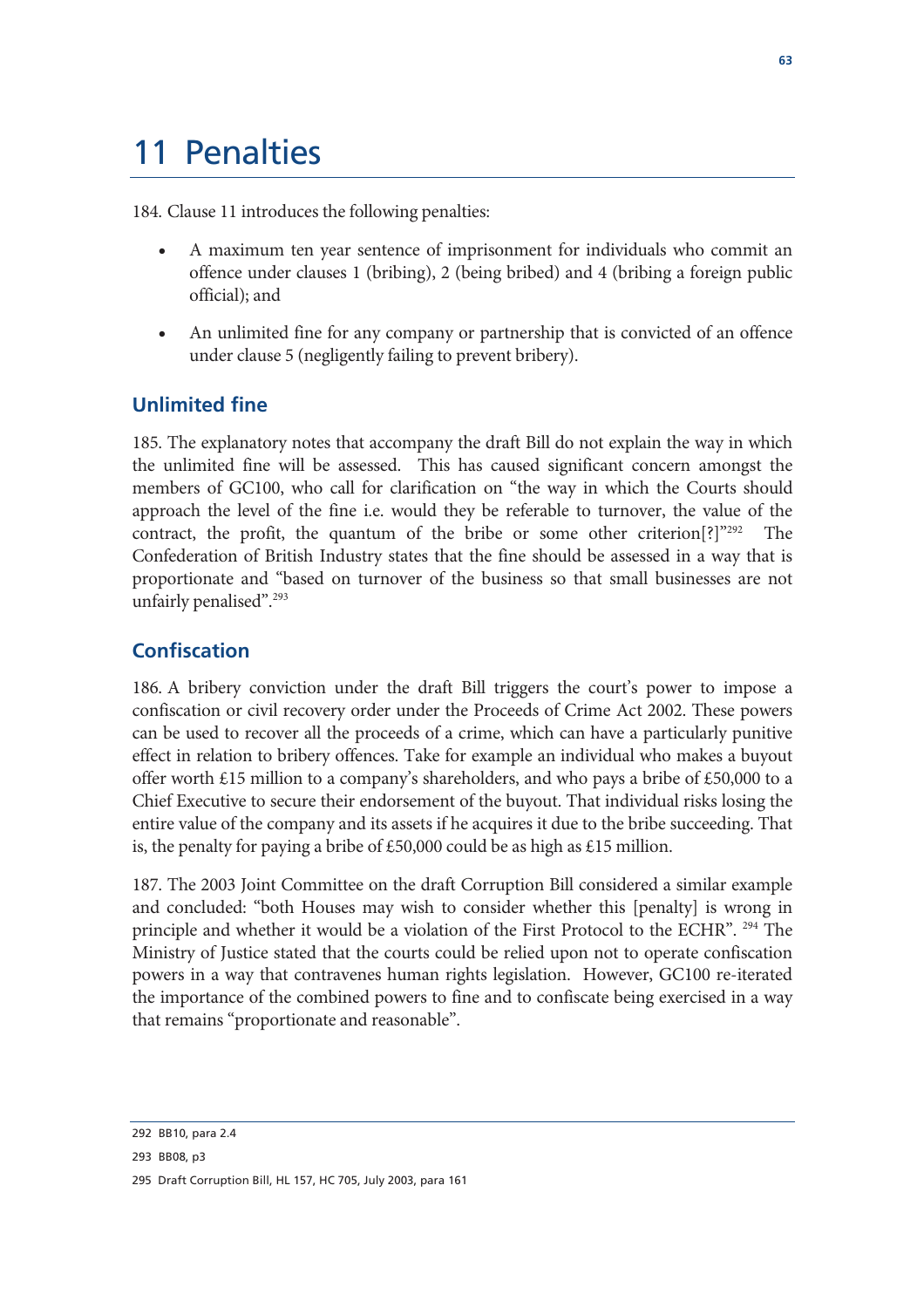#### **Debarment**

188. Under the Public Contracts Regulations 2006 (which give effect in the UK to EU law) a company will be automatically and perpetually debarred from competing for public contracts where it is convicted of a corruption offence. While debarment can be an effective penalty in appropriate circumstances, the rigid policy that is imposed by the Regulation creates problems. For instance, GC100 stated that the penalty risks being disproportionate since neither the seriousness of the offence nor any mitigating factors can be taken into account.<sup>295</sup> The consequences of debarment can be severe, as Jeremy Cole of Lovells explained:

Some of these businesses survive on [public sector] procurement work. If they get a criminal conviction, their business could collapse overnight.296

189. GC100 further states that there is no scope for "self cleansing" under the Regulation, which means that a company might face debarment for acts that took place many years in the past.<sup>297</sup> We note that debarment is discretionary in the United States and that there is a process for "self-cleansing" to remove the skeleton from a corporation's cupboard. This is established by Presidential Direction and Executive Order No 12549 and 12689. In particular, suspension and debarment determinations are made by the Suspending Official of the relevant government agency subject to consulting a Department of Justice prosecutor.298 No such discretion exists in UK law.

190. A broader impact concerns the Serious Fraud Office's intention to encourage companies to self-report bribery with the aim of accepting a civil recovery order in place of a criminal conviction.<sup>299</sup> The recent conviction of Mabey & Johnson Ltd reflects this policy beginning to work.<sup>300</sup> However, Jeremy Cole of Lovells and the UK Anti-Corruption Forum doubted whether any company would self-report in circumstances where it faced perpetual debarment in the event that the prosecutor decided to pursue criminal proceedings:

[… the company] will have no incentive to undertake internal audit and co-operate with the authorities. On the contrary, it may be encouraged to conceal the offence […] corruption will be driven underground, when preventing corruption is best achieved by bringing it out into the open.<sup>301</sup>

191. The Secretary of State for Justice acknowledged the problems posed by debarment and told us that he would look into ways of addressing the issue. The UK Anti-Corruption Forum stated that short-term options included finding ways of limiting debarment to a short period of time. We note that clause 23(2) of the Regulation can be used to side-step debarment where the relevant public body considers there to be "overriding requirements",

299 BB14

301 BB04; Q339

<sup>295</sup> BB10

<sup>296</sup> Q339

<sup>297</sup> BB10

<sup>298</sup> BB57, para 15

<sup>300</sup> Further information is available at http://www.sfo.gov.uk/news/prout/pr\_630.asp?id=630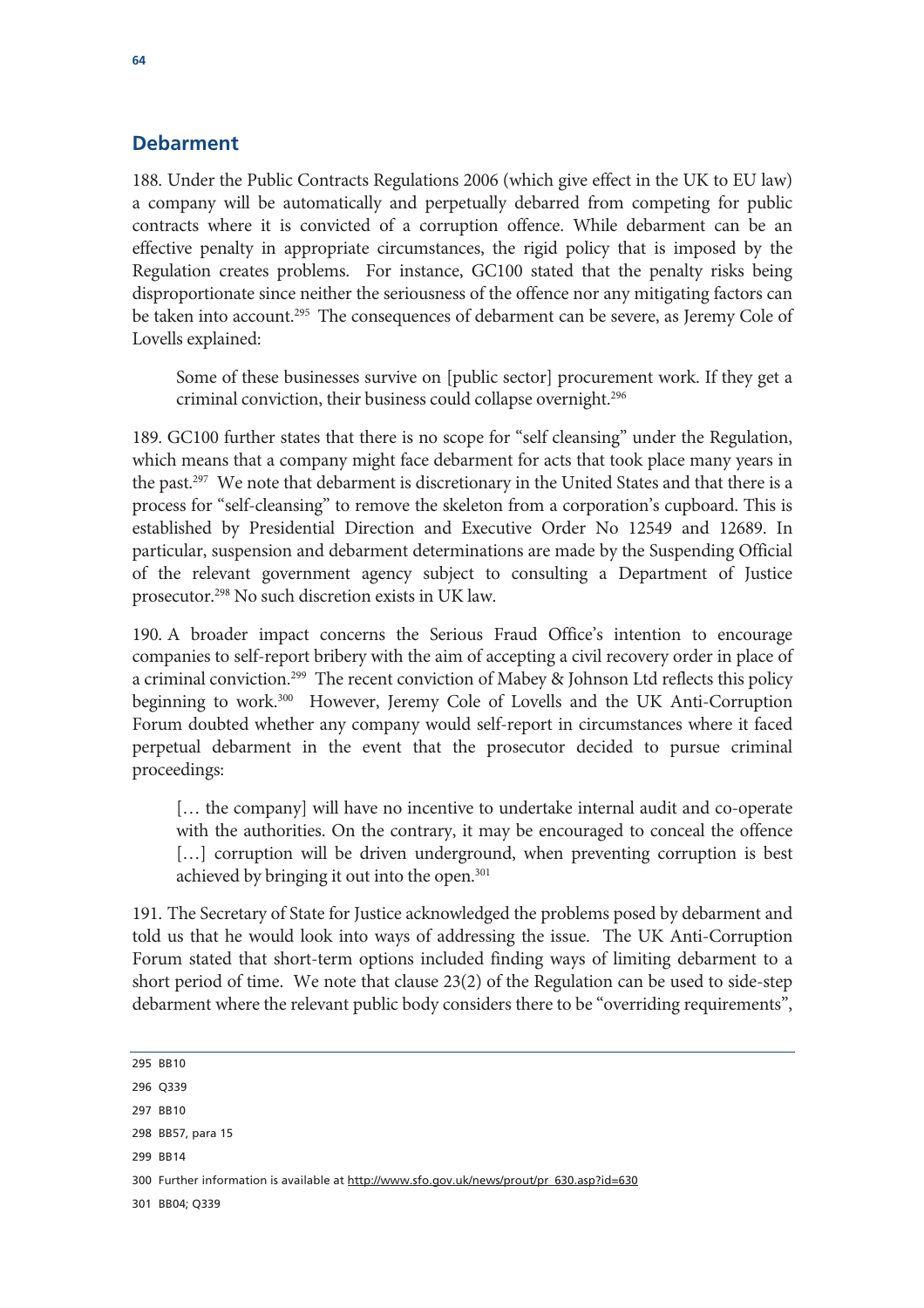although we question whether this can be used to adequate effect. The Forum stated that, in the medium to long term "we need a proper European debarment regime which works and which takes account of the severity of the offence and mitigating circumstances, and that could only be agreed at the European level".<sup>302</sup>

## **Other penalties**

192. **We support the penalties available under the draft Bill, including the power to impose unlimited fines on companies and a maximum ten year sentence of imprisonment for individuals. The draft Bill must have teeth. However, the Government must:** 

- **Clarify the way in which the unlimited fine will be assessed;**
- **Ensure that civil powers of confiscation and recovery will operate in a way that is proportionate and reasonable; and**
- **Take action at a European level to prevent companies being automatically and perpetually debarred following a conviction, while exploring shorter-term measures to prevent disproportionate penalties being imposed in the meantime. The Government must ensure that the UK reaches a position where debarment is discretionary, if self-reporting is to work effectively in practice.**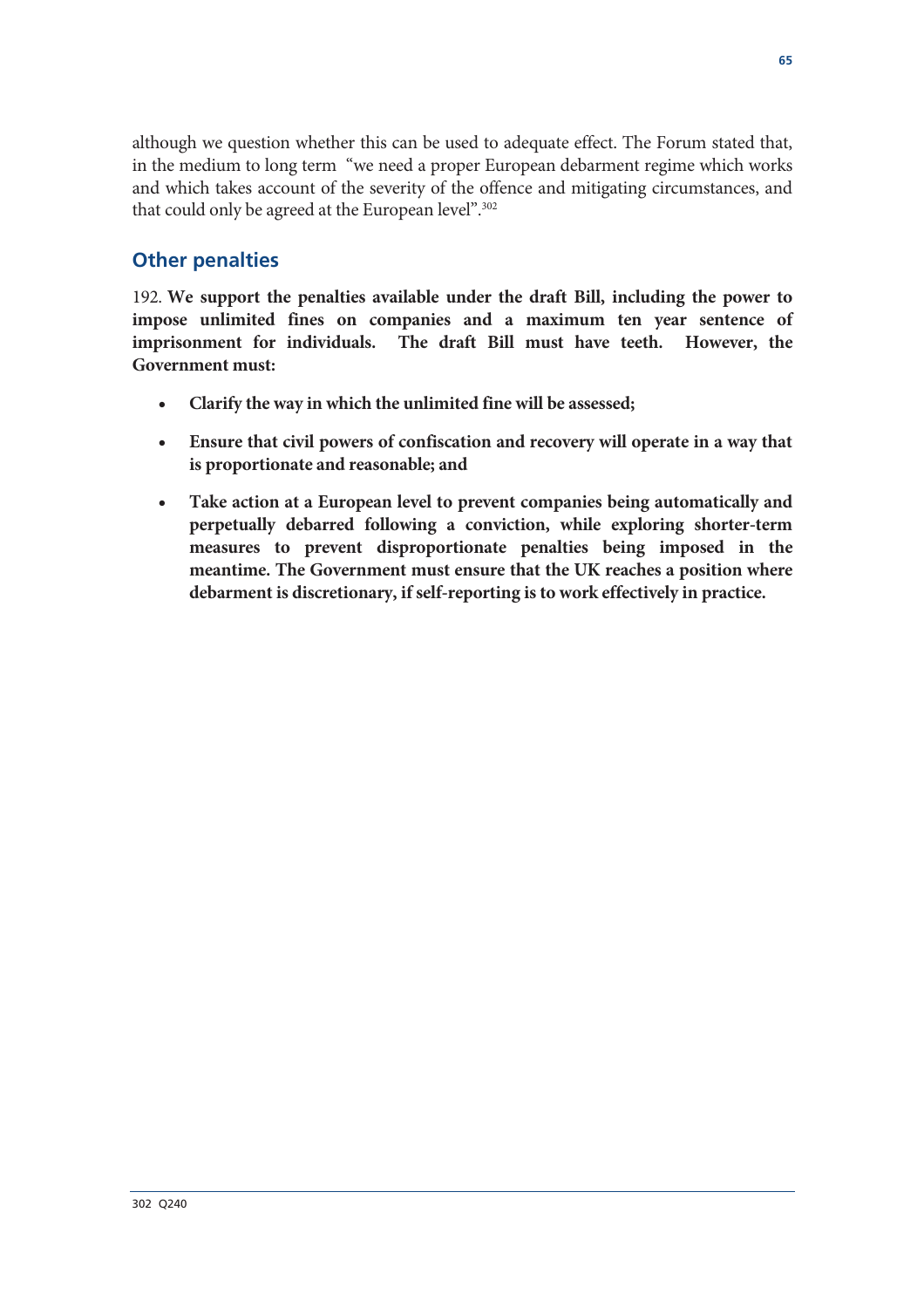## 12 The Security Services

193. Clauses 13 and 14 would give the Secretary of State power to prior-authorise acts of bribery by the Security Service (known as MI5), the Secret Intelligence Service ( known as MI6), and Government Communications Headquarters (GCHQ) where "necessary" for the proper discharge of their functions, either within the United Kingdom or overseas.<sup>303</sup> The Secretary of State must be satisfied that "satisfactory arrangements" are in place to monitor the disclosure of information and any subsequent acts that take place. We note that the power of authorisation would not extend to bribery of foreign public officials under clause 4, or to any equivalent offence under clause 1.

194. The proposal is based in large part on the Secretary of State's existing power to authorise the Secret Intelligence Service to commit criminal offences and civil wrongs of any kind under the Intelligence Services Act 1994. The key differences are that:

- The Security Service and GCHQ would for the first time be able to gain an authorisation to bribe;
- The Secret Intelligence Service would be in the same position as present, except that the 1994 Act would be narrowed to remove the power to bribe foreign public officials; and
- The 1994 Act is limited to acts overseas while the draft Bill applies to acts anywhere.

195. The Secretary of State for Justice justified the proposal by reference to the increased scrutiny of the security services:

the intelligence and security agencies now are the subject of a very high degree of statutory control, they are statutory bodies and their work is then subject to detailed invigilation by the various commissioners who are all retired members of the senior judiciary, and they have staff as well. So you have got the Surveillance Commissioner, the Intelligence Service Commissioner and the Intercept Commissioner looking at various aspects of their work and, for example, in terms of the Intercept Commissioner, crawling over warrants and checking whether they were authorised properly, and so on, and going back to the role of the Secretary of State if the Commissioner feels that they have not been.<sup>304</sup>

We received little evidence to support this change, other than from the police and the Serious Fraud Office. Neither of these organisations considered that they needed similar powers of authorisation themselves.305

196. We did, however, hear objections to this proposal on legal and principled grounds. For instance, we were told by the OECD's Legal Director, Nicola Bonucci, that these provisions may represent the only law in the world sanctioning bribery, which Jeremy

304 Q592 305 BB14; BB58

<sup>303</sup> The Secretary of State must also ensure that no action goes beyond what is "necessary" and "reasonable" in the circumstances: clause 13(6)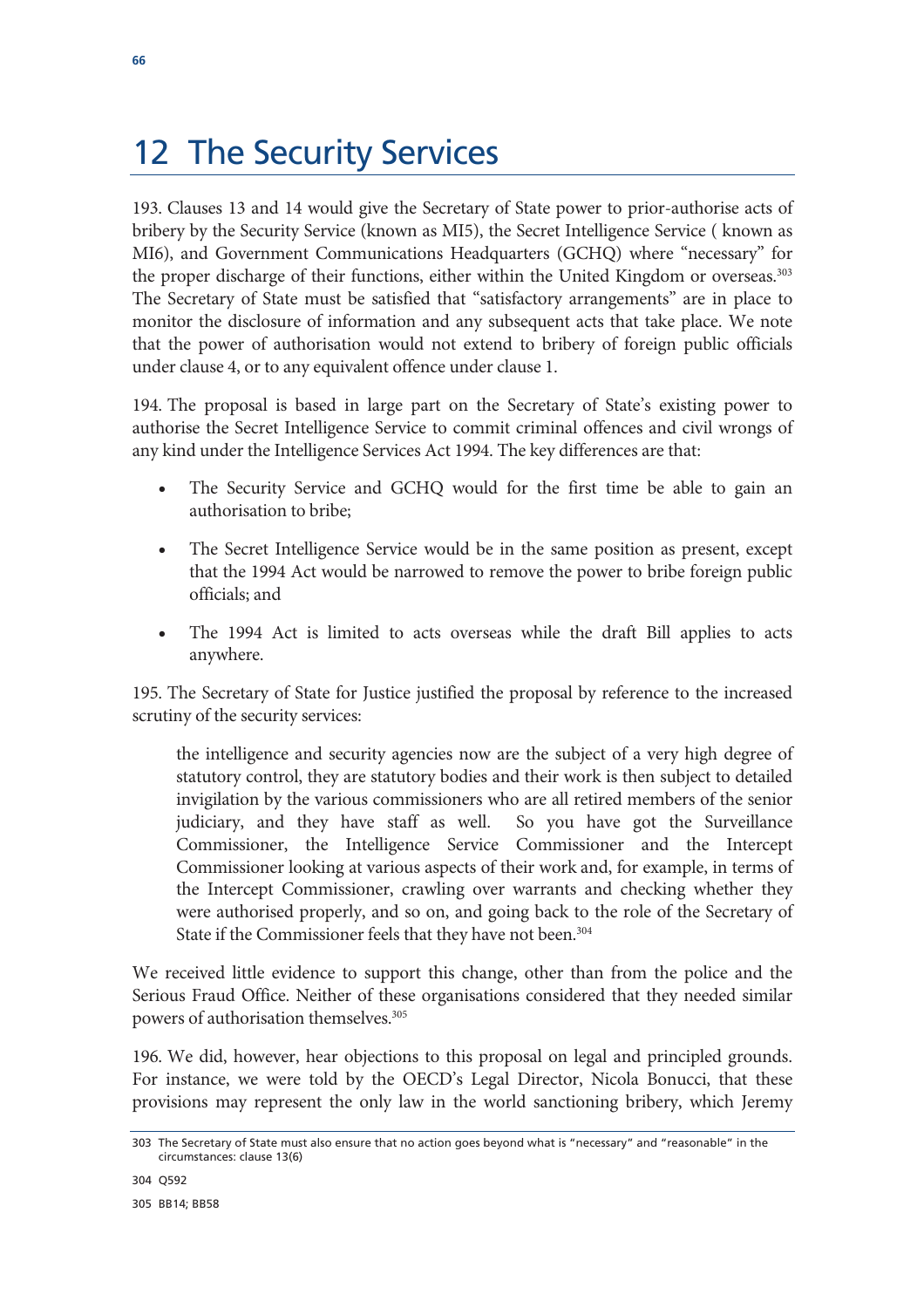Carver of Transparency International UK described as a "very impressive" reason to drop clauses 13 and 14 from the draft Bill.306

197. Further, in 2003, the Joint Committee on the draft Corruption Bill reviewed a similar power which it viewed as potentially non-compliant with the UK's international obligations.307 The basis for the Joint Committee's concern can be summarised in broad terms as follows:

- None of the Conventions on bribery include an *express* exemption that permits bribery by security services;
- Any statutory power that is introduced to authorise acts of bribery must therefore be based on an *implied* exemption to the UK's international obligations;
- An implied exception is likely to be limited to protecting national security and fighting serious crime;
- The statutory functions of the security services include, but also go beyond, these two purposes, namely by including a third purpose of protecting the UK's economic interests;
- Any authorisation to bribe in the UK's economic interests therefore risks noncompliance with the UK's international obligations.

198. The 2003 Joint Committee called for the Government to reconsider its options, including the potential for narrowing the power of authorisation so that it excluded any act of bribery in pursuance of the UK's economic interests (i.e. by limiting the power to protecting national security or fighting serious crime).<sup>308</sup> The Government has not taken up this option, which the Secretary of State for Justice dismissed in oral evidence:

the coverage of this clause matches the functions of the Intelligence and Security Agencies and I think it would be very curious if, through this Bill, we sought to restrict the activities of the agencies more narrowly than that which has been provided in the primary legislation by Parliament.<sup>309</sup>

199. The Government has decided to take the alternative route of excluding bribery of foreign public officials from the 1994 Act and from the draft Bill's power of authorisation. This removes any risk of non-compliance with the OECD Convention, since that convention is limited to bribery of this kind. It does not, however, reduce the risk of noncompliance under the UK's broader convention obligations to the United Nations, the Council of Europe and the European Union.

200. The Attorney General emphasised that she could only offer an initial view, but she concluded that clause 13 would comply with the UK's convention obligations without imposing a restriction of the type proposed by the 2003 Joint Committee:

<sup>306</sup> Q527

<sup>307</sup> First Report of the Joint Committee on the Draft Corruption Bill, Session 2002-03, HL 157/HC 705, paras 140-154

<sup>308</sup> Above, para 154

<sup>309</sup> Q592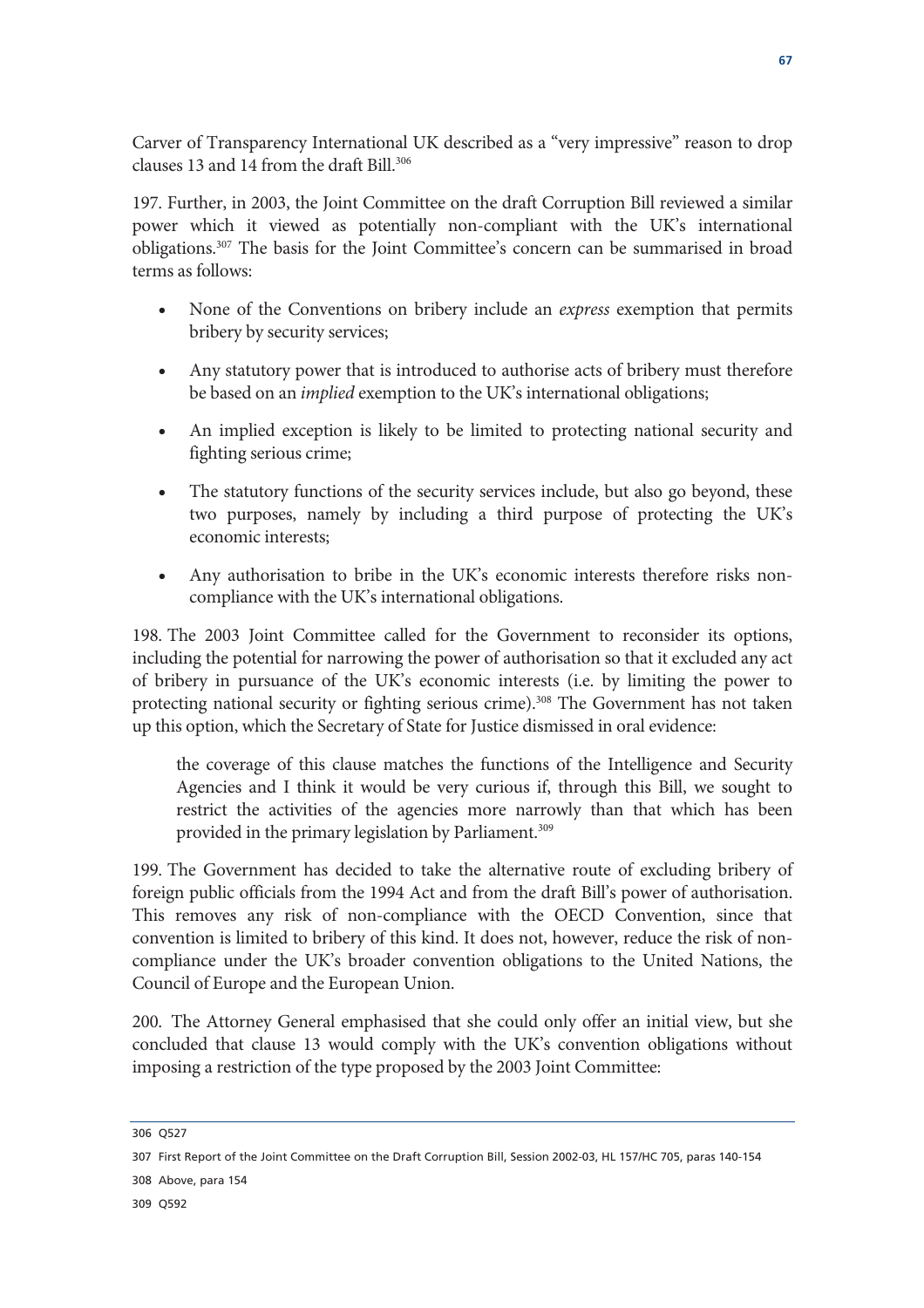I do appreciate the concern that an exemption for the intelligence services that is applicable to activities intended to protect the country's economic interests, and not just to safeguard national security and combat serious crime, may be incompatible with these instruments

[... however] I do not see Clause 13 as being inconsistent with the principles or provisions of these instruments. Taken with Clause 14, it contains several important safeguards – only necessary and reasonable action can be authorised, the authorisation must be given by the Secretary of State personally or (in cases of urgency) by a senior official, and authorisations are time-limited. It should also be remembered that our intelligence services, unlike those of many other countries, are regulated by statute, accountable to Parliament, and subject to external scrutiny by independent Commissioners.<sup>310</sup>

201. Dimitri Vlassis of the United Nations disagreed. He noted the potential for an implied exception in limited circumstances but offered his view that clause 13 would not comply with the United Nations' Convention. We did not receive specific evidence on this issue from the Council of Europe or the European Union, but similar issues potentially arise.<sup>311</sup>

202. Transparency International UK told us that any decision to pursue these proposals should be taken through a more appropriate piece of legislation:

While we welcome the Government's openness in acknowledging that bribery may be used by the security services, we have the gravest doubts as to whether any worthwhile long-term national interest is served. If the security services can make a case for such an 'opt-out', they should present it for appropriate parliamentary scrutiny; and it should form no part of any general law of bribery.<sup>312</sup>

203. **We heard no persuasive evidence of a need for the domestic intelligence agencies to be granted an authorisation to bribe. Neither are we persuaded that this draft Bill is the appropriate vehicle to extend the security services' powers to contravene the criminal law. Finally, we note continuing doubt about whether clause 13 complies with the United Kingdom's international obligations, despite the fact that this issue was raised as long ago as 2003. For all these reasons we recommend that the Government remove clauses 13 and 14.**

<sup>310</sup> BB60

<sup>311</sup> Council of Europe Criminal Law Convention on Corruption, together with its Additional Protocol; European Union Convention on the fight against corruption involving officials of the European Communities or officials of member states of the European Union; Council of Europe Civil Law Convention on Corruption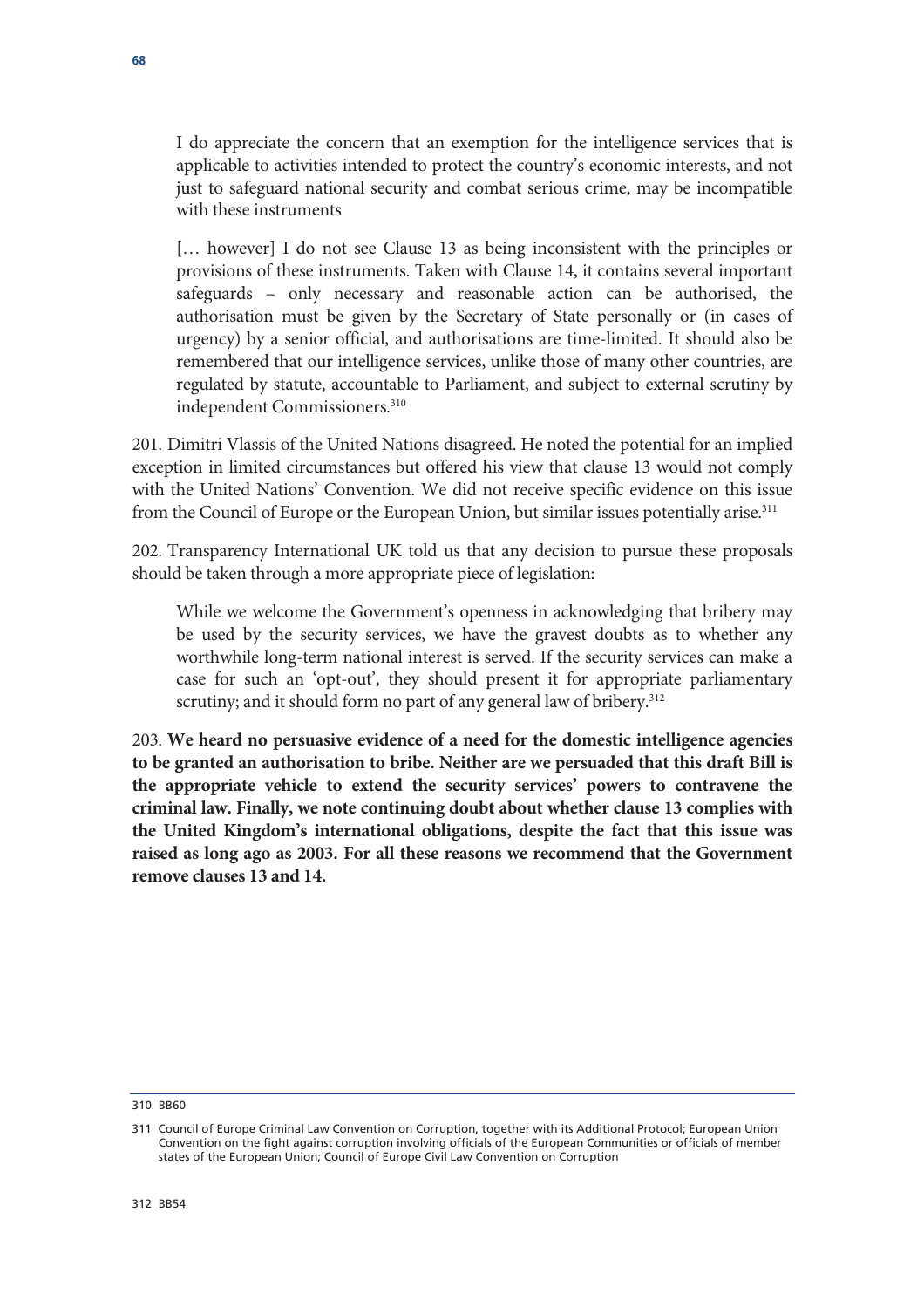# 13 Privilege

## **Background**

204. Parliamentary privilege is an expression of the principle that Parliament has the right to control all aspects of its own affairs. Just as, once an Act has been passed, its interpretation and application is properly left to the courts, so the courts do not seek to interfere in the parliamentary proceedings by which a law is enacted. Free speech within Parliament is one of the protections offered by privilege. This is set out in Article IX of the Bill of Rights 1689, which states that "freedom of speech and debates or proceedings in Parliament ought not to be impeached or questioned in any court or place out of Parliament".

205. Unlike in some continental jurisdictions where privilege attaches to Members themselves, in this country Article IX of the Bill of Rights represents a collective privilege for Parliament and is not intended to protect Members from the criminal law. As a result of historical accident, however, Members are exempted from the current statutory corruption offences. This is because neither the House of Commons nor the House of Lords is a public body for the purposes of the Public Bodies Corrupt Practices Act 1889 or the Prevention of Corruption Act 1906. By contrast, the common law of bribery has been generally held to apply to Members of Parliament, following a decision by Buckley J in relation to allegations of corruption against a Member, Harry Greenway, in 1992 (although this decision was not tested on appeal). The draft Bribery Bill rectifies this anomaly by applying the proposed bribery offences to Members.

### 206. **Under the provisions of the draft Bribery Bill, Members of both Houses of Parliament can be convicted of bribery. This is entirely proper: bribery is a very serious offence and Members should be subject to the same criminal laws as everyone else.**

207. There is some concern, however, that convictions for bribery might nonetheless be prevented where there is a need for the prosecution to rely on evidence in the form of parliamentary proceedings, which are protected by privilege. In a debate on the Parliamentary Standards Bill, introduced into the House of Commons on 23 June 2009, the Secretary of State for Justice told a Committee of the Whole House that "there is a general acceptance that prosecuting a Member of Parliament for bribery will necessitate a carveout of elements of the Bill of Rights".<sup>313</sup> This is a position that is supported by the Council of Europe's Group of States against Corruption (GRECO), which notes in written evidence that "the only issue that appears to exist is Article 9 of the Bill of Rights, which prevents evidence being given in court that questions proceedings in Westminster [… we therefore] recommended that corruption offences be exempted from the application of Article 9 of the Bill of Rights".<sup>314</sup> Clause 15 of the draft Bill attempts to remove any evidential difficulty by waiving the protections of privilege afforded to Members of Parliament who are accused or co-accused of bribery offences. This would mean that proceedings in Parliament relating the "words or conduct" of accused or co-accused Members could be used as evidence in court.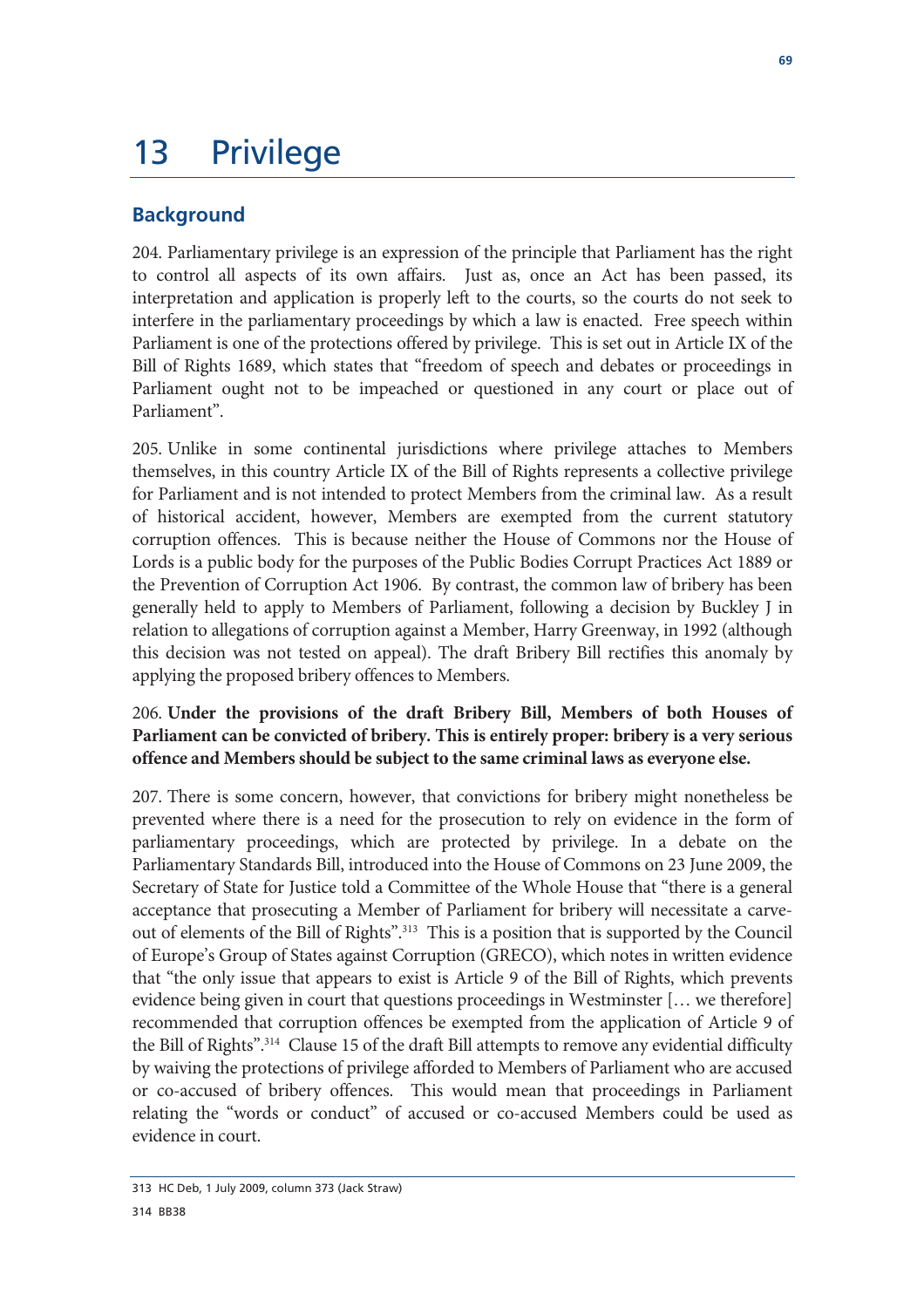208. No precise definition of a "proceeding in Parliament" exists. Since, by virtue of its inclusion in the Bill of Rights the term is part of statute law, it is the courts which interpret its meaning with reference to particular cases. It is generally taken to include debates on the floor of the House and evidence taken by select committees, but there are many grey areas, including, for example, correspondence between Members and others.<sup>315</sup>

209. In a well-known case in the United States, *US v Brewster*, a distinction was made between the taking of a bribe, which was not held to be a proceeding in Parliament, and the act that the bribe was intended to influence, namely: "it is the taking of the bribe, and not the performance of any illicit compact that is the criminal act under the statute. The speech or debate Clause interposes no obstacle to this type of prosecution. The guilty act is the acceptance of the bribe, and that is complete without performance".<sup>316</sup> The same point was made to us in oral evidence by the Clerk of the House of Commons, who referred us to evidence given in 2003 by the then Director of Prosecutions to the Joint Committee on the draft Corruption Bill: "'saying things about people is not evidence; facts are evidence".<sup>317</sup> Similarly, in evidence to the Commons Justice Select Committee, Speaker's Counsel said that "I think it is true to say in the law on corruption in this country you do not have to prove that the corrupt design was carried out, you simply have to show it was entered into. As far as corruption is concerned I would have thought in many cases it simply is not necessary – it is nice for the prosecution but it is not necessary – to adduce evidence of what happened in the proceedings".<sup>318</sup> Nevertheless, we acknowledge concerns that privilege could in some circumstances prevent the prosecution from relying on evidence which may be relevant to determining whether a Member of either House has attempted to alter the course of proceedings in Parliament in return for payment or other advantage.

210. Reference to things said in Parliament is not entirely precluded by Article IX. There is a theoretical distinction to be drawn between the simple citation of a debate or other parliamentary proceeding in court, which would be allowed, and the attempt to question or impeach it, which would not be. However, in practice this distinction is difficult to maintain since material cited by one party in court is likely to be questioned by the opposing party.

## **Evidence of need for legislation on privilege**

211. Like the 2003 Joint Committee on the draft Corruption Bill before us, we endeavoured to test the accuracy of the claim that waiving privilege would be "necessary" in order to facilitate prosecutions in some bribery cases.<sup>319</sup> The 2003 Joint Committee observed that:

The Committee has received little evidence that any MPs and peers have avoided prosecution for corruption either because of their status or because parliamentary proceedings cannot be questioned in court. As the Joint Committee on Parliamentary Privilege noted in 1999, "there are very few instances of corruption

<sup>315</sup> Erskine May, *Parliamentary Practice*, 23rd Edition, p110

<sup>316</sup> HL157, HC705 (2002-03), Ev 45, DCB 11, para 26 (*United States v. Brewster*, 506 F.2d. 62 (D.C.Cir.1974))

<sup>317</sup> Q457, HL157, HC705 (2002-03), Q112 (Sir David Calvert-Smith)

<sup>318</sup> House of Commons Justice Select Committee, Seventh Report, Session 2008-09, Constitutional Reform and Renewal: Parliamentary Standards Bill, HC791, Q22 (Michael Carpenter)

<sup>319</sup> HC Deb, 1 July 2009, column 373 (Jack Straw MP)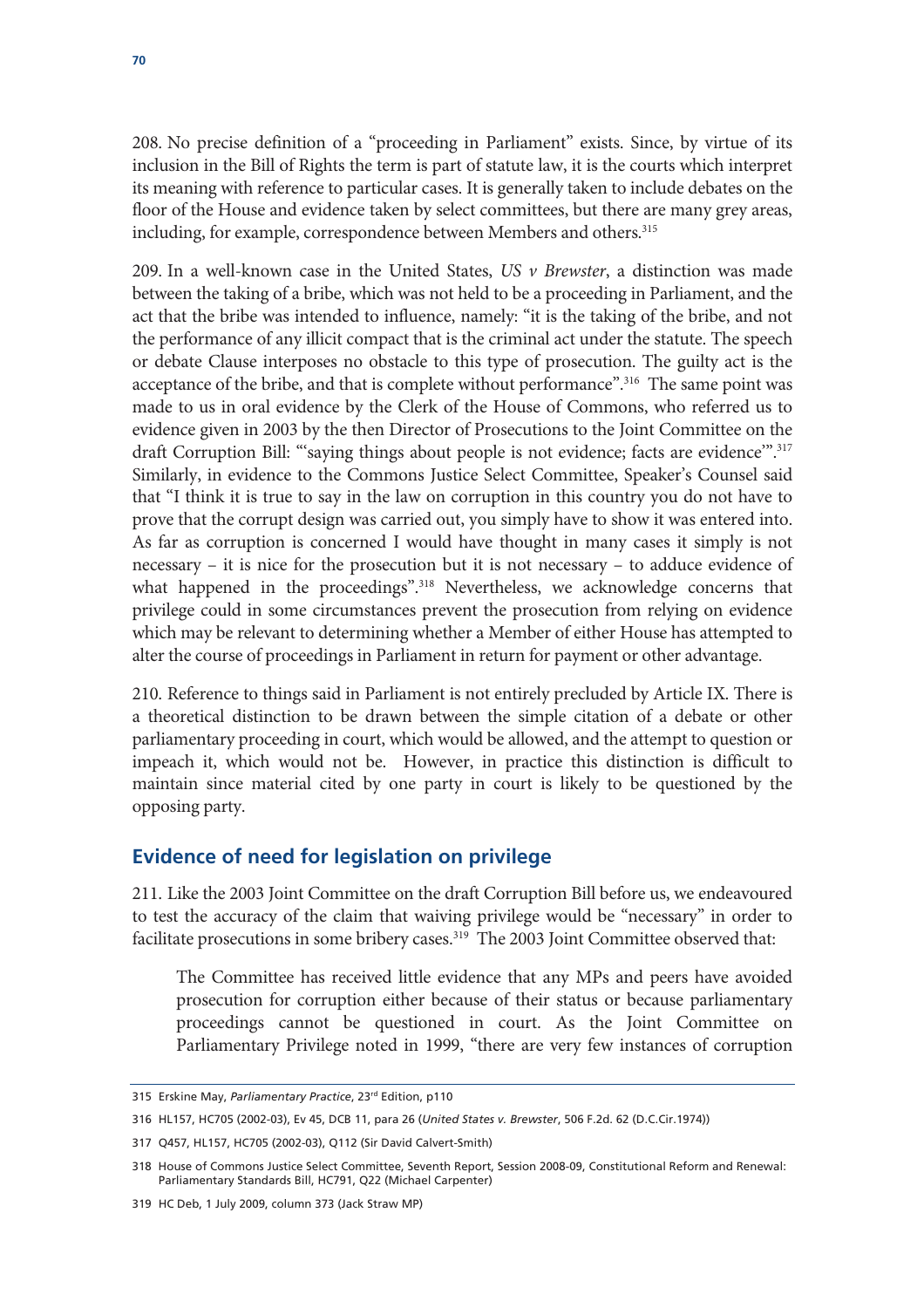involving Members of Parliament". The Attorney General could not identify any occasions in which MPs or peers have escaped prosecution because of the provisions of Article IX of the Bill of Rights 1689. We have been told there have been very few cases in other comparable jurisdictions.320

This point was reiterated in oral evidence to us by the Clerk of the House of Commons and by the Attorney General, who told us that "there has been no recent case of an MP or a peer seeking to behave in a way that was sanctionable with parliamentary privilege being an impediment to pursuing those issues".<sup>321</sup>

212. It is far from clear that privilege has proved to be an impediment to conviction even in cases where it has been cited as such. Earlier this year the police announced that they would not launch a full investigation into a serious complaint against four Peers, which arose out of allegations made in the *Sunday Times* on 25 January 2009 following a 'sting' operation by undercover journalists. One of two reasons cited for this was that "there are very clear difficulties in gathering and adducing evidence in these circumstances in the context of Parliamentary Privilege".322 In written evidence the Clerk of the Parliaments states that "none of the peers offered themselves to table amendments, or engage in any activities which would be covered by parliamentary privilege [...] parliamentary privilege had little or no bearing on the case. It is difficult to see either how parliamentary privilege could have impeded a police investigation, or how clause 15 of the Draft Bill would have assisted such an investigation or any subsequent prosecution".<sup>323</sup>

213. A Ministry of Justice official raised the perceived lack of demand for parliamentary proceedings to be used as evidence in court to justify the inclusion of clause 15 in the draft bill, saying that "we think it is going to be the very rare circumstance in which we will actually need to lift parliamentary privilege. On that basis we think the very narrow lifting is justified, because it is unlikely to happen".<sup>324</sup> Similarly, in written evidence to us, the Joint Committee on Human Rights notes that "in the light of the limited number of cases where bribery might be alleged, in our view, the limited impact on privilege is likely to be proportionate to the beneficial impact of these proposals on public conduct, including the conduct of MPs and Peers".325

214. The opposite argument can be made on the same grounds, namely that because no occasion on which there was a need to rely on proceedings in Parliament to secure a conviction has been identified, no case can be made for setting aside parliamentary privilege. In 2003 a former Clerk of the House of Commons compared a similar provision in the draft Corruption Bill to using "a mighty sledgehammer to crack an almost invisible nut".326

322 See the Metropolitan Police statement at

323 BB11

325 BB61

<sup>320</sup> HL157, HC 705 (2002-03), para 105

<sup>321</sup> Qq 446 and 649

http://cms.met.police.uk/news/major\_operational\_announcements/mps\_statement\_re\_lords\_allegations.

<sup>324</sup> Q612

<sup>326</sup> HL157, HC 705 (2002-03), Q234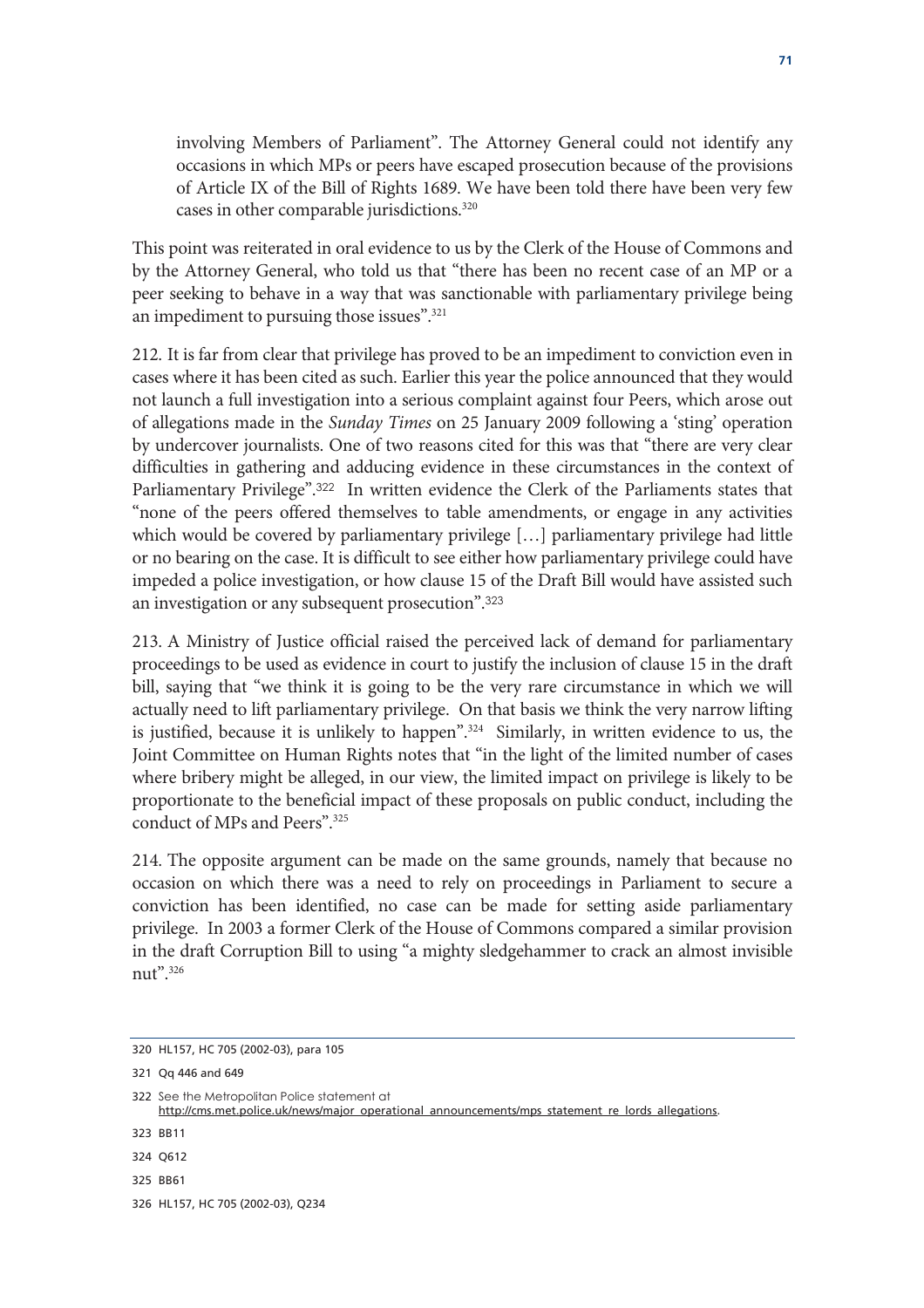#### **The public interest test**

215. The different conclusions reached by witnesses on the question of need rely on differing calibrations of a public interest test which attempts to weigh the benefits to the public at large of free speech in Parliament against the need to secure convictions of the corrupt. This test was considered in 1999 by a Joint Committee on Parliamentary Privilege, which concluded that a "minimal encroachment" on parliamentary privilege was appropriate to address the "serious and insidious" offence of bribery.<sup>327</sup> In oral evidence to us, the Clerk of the Parliaments said that, in his view, "the balance comes down in favour of allowing proceedings to take place in accordance with clause  $15$ ".<sup>328</sup> The same conclusion was reached in 2003 by the Joint Committee on the draft Corruption Bill.

216. The need to regain and retain public confidence in the integrity of Parliament is one of the factors cited by witnesses who have reached the above view. The 2003 Joint Committee noted that "Parliament should be aware of the implications of legislating in ways which make it appear as though the only place where one could lawfully act in corrupt ways is in the Houses of Parliament".<sup>329</sup> The Attorney General told us that "public confidence is of the utmost importance if we are going to be able to have a democratic system which people respect. It would be a very difficult thing indeed if […] there was evidence which [was] available which might assist in a significant way a prosecution, but, because of parliamentary privilege, we were debarred from using it".330

217. The term "privilege" implies a benefit to Members of Parliament that is unavailable to everyone else. In fact, as the Clerk of the House of Commons explained to the Commons Justice Select Committee, privilege is intended as a protection for the wider public:

the main reason why privilege is important is what, on the continent, is called 'functional immunity'. Parliaments have to be free, and members have to be free, to debate things without fear that matters that they might raise on behalf of their constituents might then be challengeable in the courts. […] If there was not that freedom, Parliament could not really function effectively.<sup>331</sup>

He used this as the basis for arguing that clause 15 of the draft bill should be excluded. Similarly, in a debate in the Commons on the Parliamentary Standards Bill, Gerald Howarth MP said that:

If we understand the significance of parliamentary sovereignty and the public do not, and we knowingly impair it, we will damage hugely the interests of our constituents and our ability to serve them. It is nothing to do with protecting us, but with safeguarding the fundamental rights of the British people and our powers in this place to represent them. We must not allow the Bill to impair that fundamental principle. If we do so, we do grave damage to our constituents.<sup>332</sup>

<sup>327</sup> First Report of the Joint Committee on Parliamentary Privilege, Session 1998-99, HL 43, HC 214, para 167

<sup>328</sup> Q451

<sup>329</sup> HL157, HC 05 (2002-03), para 118

<sup>330</sup> Q649

<sup>331</sup> House of Commons Justice Select Committee, Seventh Report, Session 2008-09, *Constitutional Reform and Renewal: Parliamentary Standards Bill*, HC791, Q2 (Dr Malcolm Jack)

<sup>332</sup> HC Deb, 1 July, Column 345 (Gerald Howarth MP)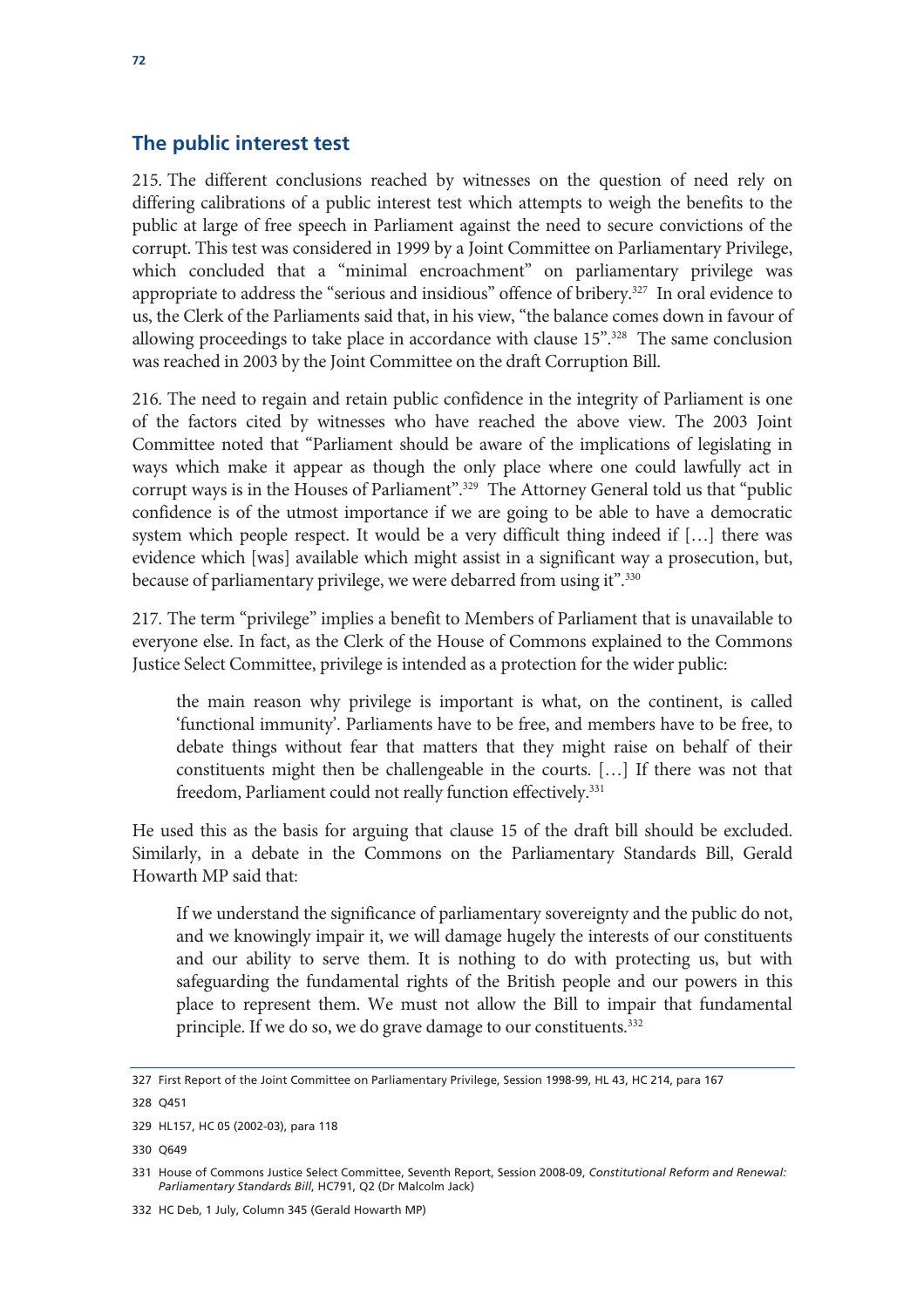218. Some witnesses have argued that even the removal of privilege in certain specified cases will have a disproportionately inhibitive effect on all parliamentary proceedings. In evidence to the 2003 Joint Committee on the draft Corruption Bill, Sir William Mackay said that if "the motives of a Member of either House in making a speech in the Chamber came under scrutiny in a court, […] Members not under suspicion might find their motives challenged. Such a prospect could have the most chilling effect on every speech every Member of both Houses might make".<sup>333</sup> Jacqy Sharpe, Principal Clerk of the Table Office in the House of Commons made the same point in relation to witnesses appearing before select committees: "in what witnesses say before Parliament they do deserve protection so that they can feel they can say freely what they believe and know that they will not have any legal consequences of that".<sup>334</sup> The Clerk of the House of Commons told the Commons Justice Select Committee that the "chilling effect" of a privilege waiver would also "hamper the ability of House officials to give advice to Members".<sup>335</sup> It is important to note here that none of these witnesses questioned the seriousness of bribery offences, or the need to secure convictions of the corrupt. Rather, they were concerned that the measures proposed were disproportionate to the hypothetical evidential problem in relation to the new offences.

#### **The compromise in 2003**

219. On this matter views on both sides are frequently expressed in very strong terms although, as the Secretary of State pointed out, "these issues are not black and white: they are matters of judgement".<sup>336</sup> The 2003 Joint Committee on the draft Corruption Bill attempted to balance competing public interests by recommending that, whilst privilege should be waived in relation to Members who were defendants or co-defendants in corruption cases, "the balance of public interest" meant that privilege should remain intact in relation to other Members and witnesses.<sup>337</sup> This position was supported by the Liaison Committee in the House of Commons, which was concerned to protect the rights of witnesses before select committees in particular. The Government eventually decided in favour of the Joint Committee's recommendation and clause 15 of the current draft Bill applies the waiver of privilege only in the case of a Member who is a defendant or codefendant in a bribery case. Proceedings in Parliament relating to witnesses and other Members would retain the protection of privilege.

220. Whilst we understand the delicate balancing act which led to the compromise recommended by the 2003 Joint Committee, narrowing the waiver of privilege in the manner that it suggested would have two undesirable consequences:

a) There would be an imbalance between the treatment of accused Members on the one hand and other Members and witnesses on the other. Whereas the words of an accused witness spoken before a select committee could not be used as evidence against them,

336 Q608

<sup>333</sup> HL157, HC 705 (2002-03), Ev 44, para 19

<sup>334</sup> Q455

<sup>335</sup> House of Commons Justice Select Committee, Seventh Report, Session 2008-09, Constitutional Reform and Renewal: Parliamentary Standards Bill, HC791, Ev 12

<sup>337</sup> HL157, HC 705 (2002-03), para 135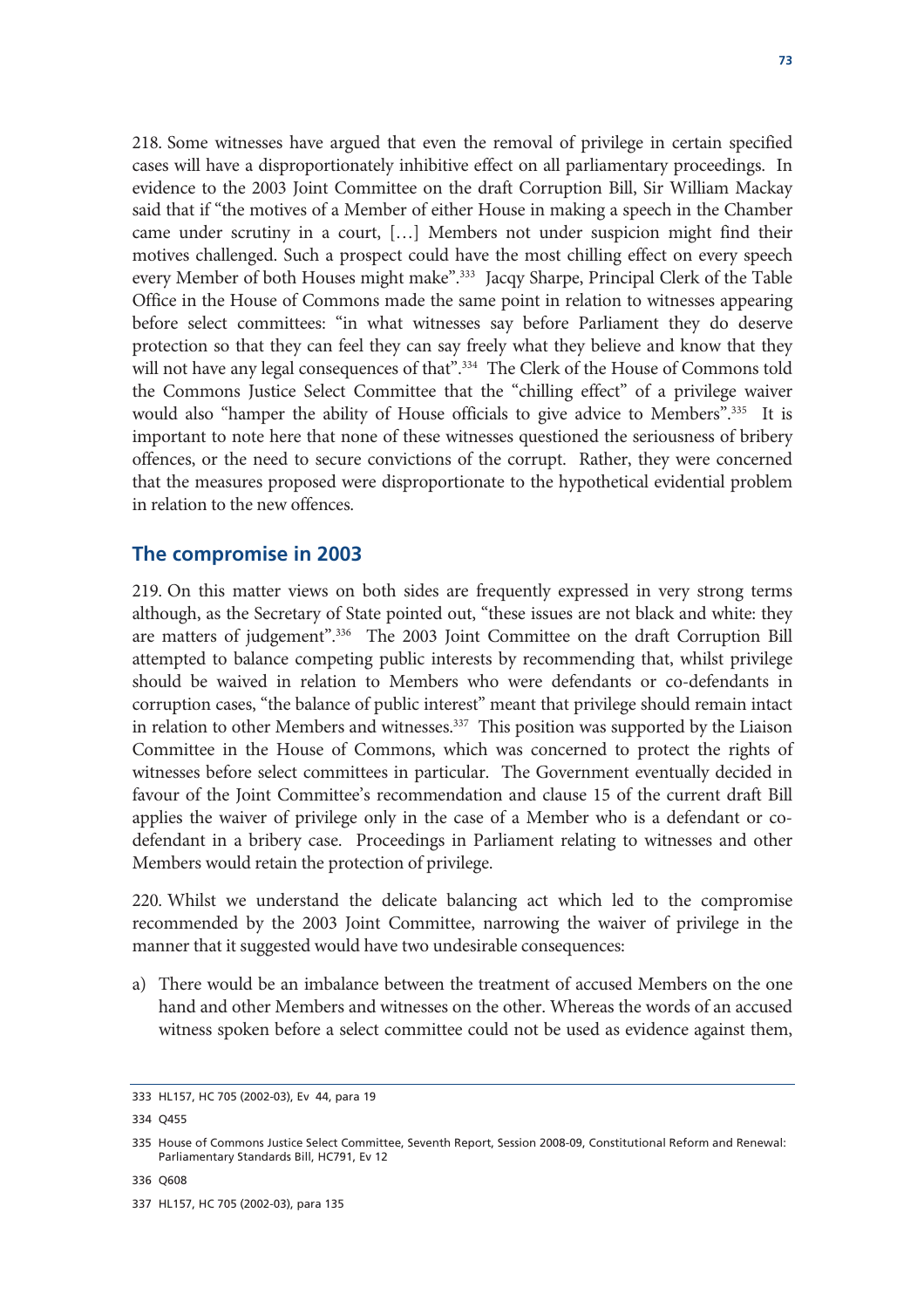the words of an accused Member could be. Thus clause 15 may not remove all the evidential problems that any removal of privilege undertakes to address.

b) Accused Members would be unable to rely on the words of other Members or witnesses spoken during proceedings, even if they were exculpatory. We sought advice on whether this constituted a breach of Article 6 of the European Convention on Human Rights which states that "everyone is entitled to a fair and public hearing" and goes on to declare that it is one of the minimum rights of the accused "to examine or have examined witnesses against him and to obtain the attendance and examination of witnesses on his behalf under the same conditions as witnesses against him". The Joint Committee on Human Rights told us that, in its view, "there is a significant risk that breaches of Article 6 ECHR could arise as a result of the operation of clause 15".338

221. The Attorney General suggested that the possibility of an unfair trial was an issue which could be addressed by means of prosecutorial discretion or, if it was too late for that, "it would be open to the court to stop the case as an abuse of process".339 We do not consider that it is satisfactory for a law to be enacted in the knowledge that it could give rise to breaches of Article 6 of the European Convention on Human Rights with the discretion of prosecutors as main safety net. This conclusion leaves open two options: the removal of clause 15 from the draft bill or its widening, to allow proceedings in relation to any Member or witness to be used as evidence in bribery cases.

## **The case for consistency**

222. During the course of our proceedings, the Government introduced its Parliamentary Standards Bill into the Commons. Clause 10 of the bill as introduced made provision to waive privilege in relation to the work of a new Independent Parliamentary Standards Authority, the work of a Commissioner for Parliamentary Investigations or specific legal proceedings against any Member of the House of Commons, as follows:

#### **10 Proceedings in Parliament**

No enactment or rule of law which prevents proceedings in Parliament being impeached or questioned in any court or place out of Parliament is to prevent—

(a) the IPSA from carrying out any of its functions;

(b) the Commissioner from carrying out any of the Commissioner's functions;

(c) any evidence from being admissible in proceedings against a member of the House of Commons for an offence under section 9.340

<sup>338</sup> BB61

<sup>339</sup> BB60

<sup>340</sup> The numbering of the clause containing the offences has changed, following amendments to the Bill in the House of Commons.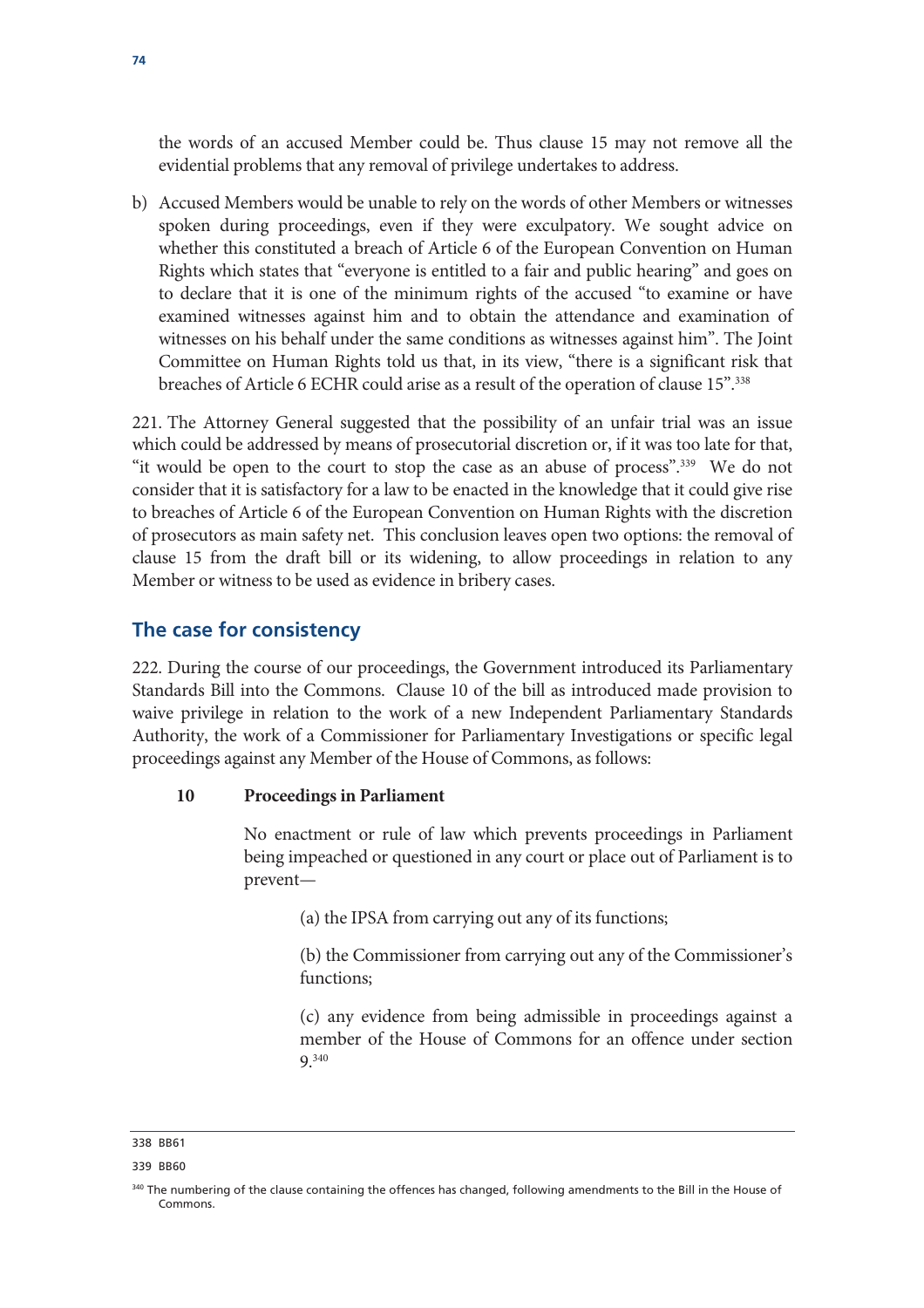No exception was made in the clause for proceedings in relation to a witness or nonaccused Member and, in that respect, the clause was more widely drawn than clause 15 of the draft Bribery Bill.

223. During debate in Commons Committee of the Whole House on the Parliamentary Standards Bill, the Secretary of State for Justice reminded the Committee of the need to consider clause 10 in the context of the provisions set out in clause 15 of the draft Bribery Bill.<sup>341</sup> The adoption of a consistent approach to the issue of parliamentary privilege across the statute is important because it reduces the potential for confusion, particularly on the part of Members and witnesses, who need to be clearly aware of their position in relation to Article IX of the Bill of Rights when they are participating in proceedings in Parliament. The "chilling" effect of a privilege waiver would be all the more pronounced were any uncertainty about the scope of the waiver to be introduced. Furthermore, by legislating inconsistently on the issue of privilege, Parliament would risk the unnecessarily broad erosion of constitutional principles by means of competing precedents. Although there have been several recent attempts to waive privilege in relation to specific offences, there are many offences for which no curtailment of privilege has yet been envisaged. Were clause 15 of the draft Bribery Bill to become law, courts would be able to use parliamentary proceedings in evidence for bribery offences but not for arguably equally serious fraud offences, to give one example.

224. **In view of the importance of the freedoms parliamentary privilege is designed to protect, we believe that attempts to legislate on this matter should be consistent with each other. Clause 15 of the draft bill is based on the conclusions of the Joint Committee on the Draft Corruption Bill in 2003, which was not the case with the Parliamentary Standards Bill as introduced in the Commons. Inconsistency risks confusion in the operation and application of the law and could bring about the unnecessarily broad erosion of fundamental constitutional principles by means of competing precedents. For this reason we believe it is unacceptable that the draft Bribery Bill should take a different approach to privilege from that taken in the Parliamentary Standards Bill, particularly as the two bills deal with overlapping areas of law.** 

225. On 1 July, a Committee of the Whole House in the Commons voted to remove clause 10 of the Parliamentary Standards Bill. It was subsequently omitted from the Parliamentary Standards Bill. Ministers have made clear they will respect the decision of the House. **In order to achieve consistency with the Parliamentary Standards Bill, we recommend that the Government leave out clause 15 of the draft Bribery Bill.**

226. It is clear that, even if the potential evidential problems posed by the existence of parliamentary privilege are not addressed in legislation on bribery and parliamentary standards there is a substantial body of opinion which demands that that they are addressed elsewhere. Both the 1999 and 2003 Joint Committees recommended the introduction of a separate Parliamentary Privileges Bill to provide a comprehensive code setting out the scope of privilege. This approach would avoid both the anomaly of parliamentary privilege being waived in the case of bribery but not of arguably equally insidious offences and the accidental undermining of the principle of privilege by means of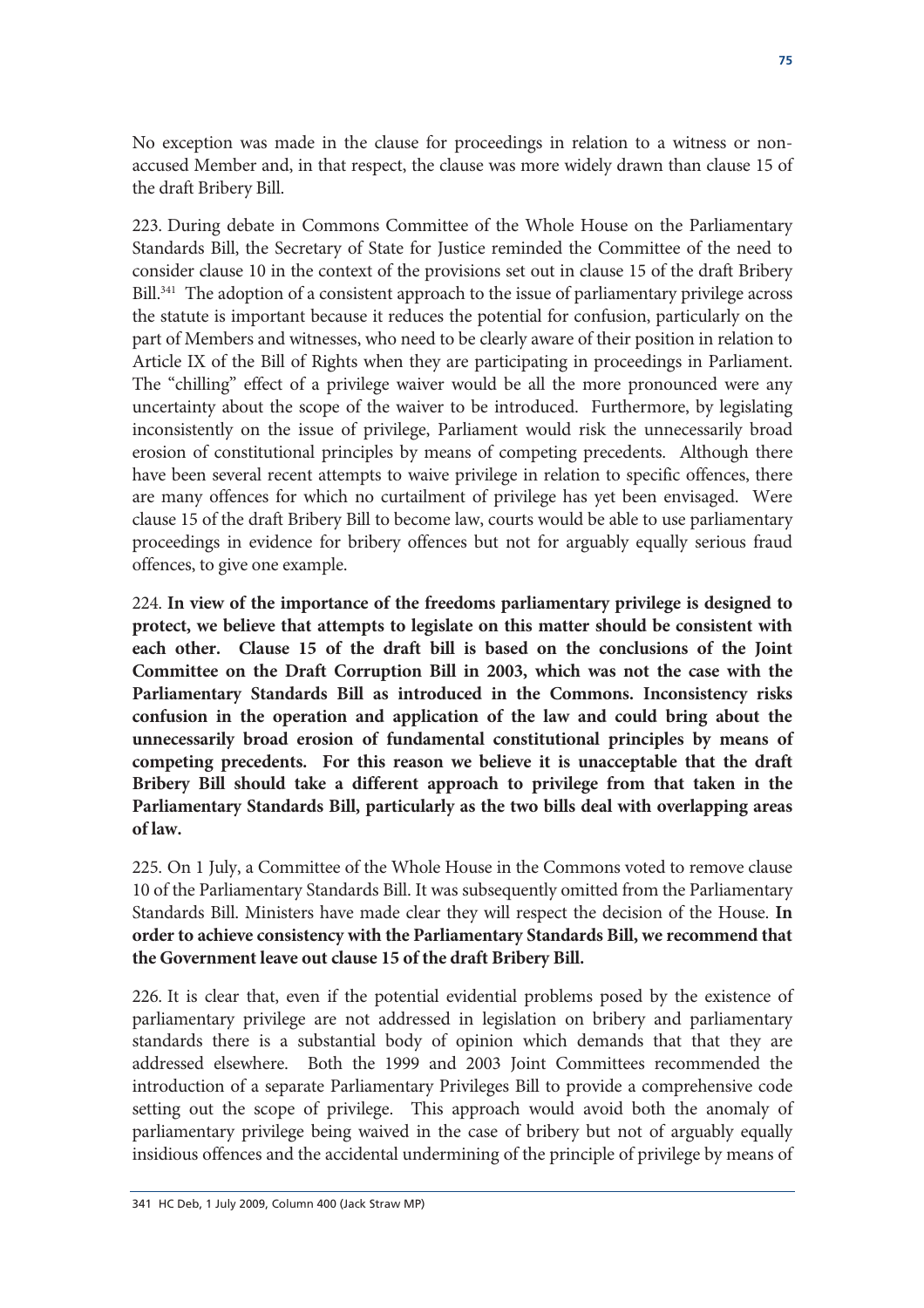its steady leaking away. The argument for such a Bill is made in written evidence by the Clerk of the House of Commons:

The experience of the Defamation Act of 1996, intended to address one perceived anomaly of parliamentary privilege, has led to others. The provision of Section 13 of the Act was later held to undermine the collective right of the House to immunity in respect of proceedings by allowing an individual Member to waive privilege. Other difficulties of a practical nature where more than one Member was involved led the Joint Committee to recommend repeal of the Section. Other encroachments on parliamentary privilege suggest that a piecemeal approach to defining and defending the Houses' legitimate right to function effectively is no longer sufficient.<sup>342</sup>

227. A precedent for a Parliamentary Privileges Act has existed in Australia since 1987. The Clerk of the House of Commons and the Clerk of the Parliaments supported the case for such legislation during our inquiry. In early July the Commons Justice Select Committee reported that "the evidence given on the merits of having a Parliamentary Privilege Act and consider that this is an appropriate time for this proposal to be further considered".343 The Secretary of State, on the other hand, told us that "we do not have a plan for a Parliamentary Privileges Bill", and the Ministry of Justice notes that the Australian Act is "not without its critics".344

228. **The issue of parliamentary privilege has arisen in relation to several pieces of legislation and draft legislation in recent years. Legislating in a piecemeal fashion risks undermining the important constitutional principles of parliamentary privilege without consciousness of the overall impact of doing so. This issue was examined in considerable detail by the 1999 Joint Committee on Parliamentary Privilege, which concluded that a Parliamentary Privileges Act was required. We believe that, should the Government deem it necessary, such an act would be the most appropriate place to address the potential evidential problems in relation to bribery offences.**

<sup>342</sup> BB09

<sup>343</sup> House of Commons Justice Select Committee, Seventh Report, Session 2008-09, Constitutional Reform and Renewal: Parliamentary Standards Bill, HC791, para 6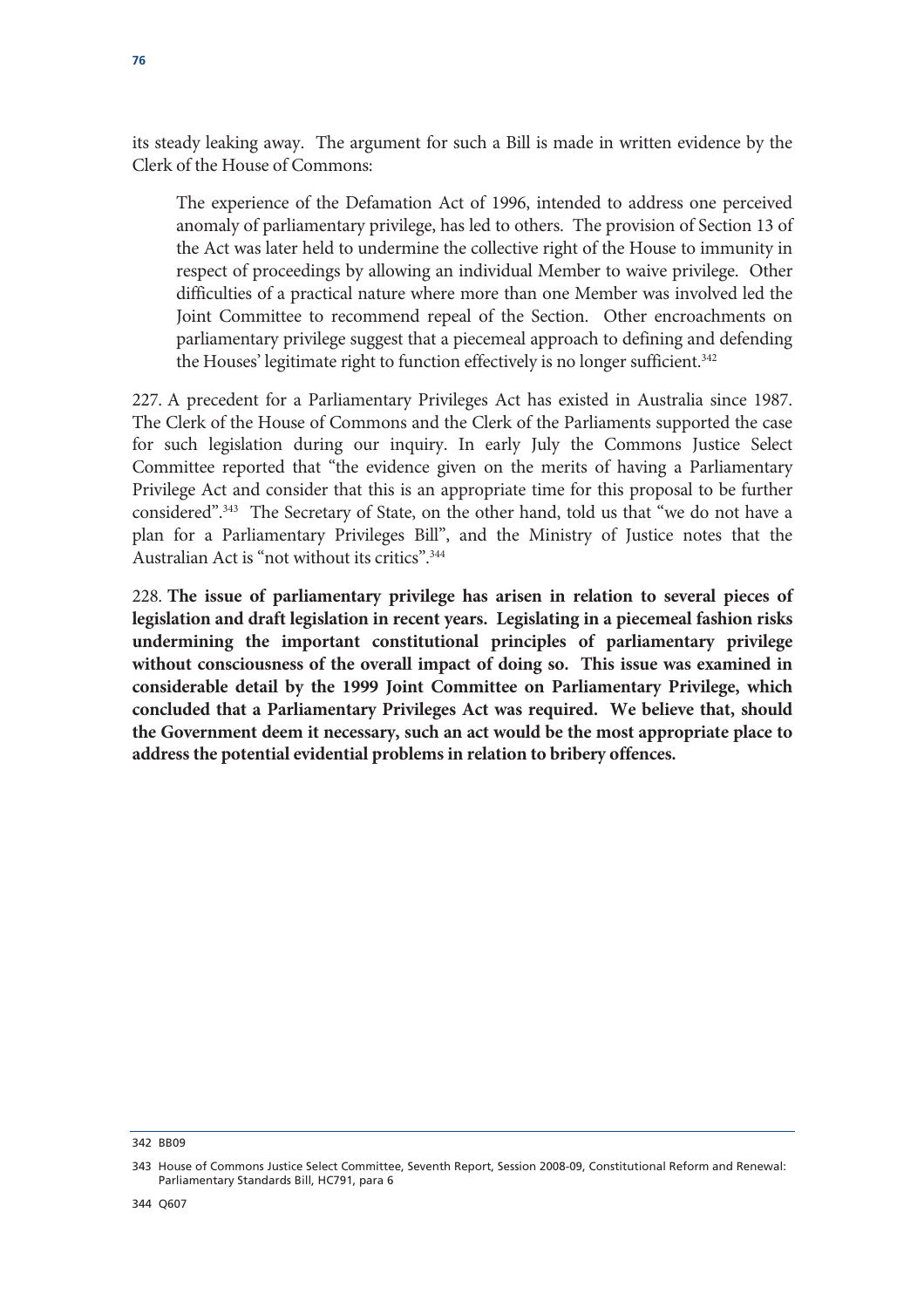## 14 Wider issues

#### **Enforcement and deterrence**

229. At the start of this report we argued that new legislation to combat bribery was long overdue and should be introduced as soon as possible. Not only would a Bribery Act enable the UK to meet its international obligations, it could also have a strong deterrent effect on companies and individuals who might otherwise have paid bribes. The legislation will only act as a deterrent, however, if those who bribe are convinced that their compliance with the law is being closely monitored and any offenders will be punished. Professor Horder told us that "this Bill will stand or fall, not necessarily perhaps by how it is phrased, but by whether or not, and the degree to which, it is enforced".345

230. Insofar as enforcement results in convictions for bribery, we attempted to establish whether a Bribery Act would be likely to generate additional prosecutions. The partial Impact Assessment produced to accompany the draft bill itself states that the Government envisages only 1.3 additional prosecutions per year for bribery offences as a result of any legislation enacted, although, as the analysis in Annex 1 shows, it is far from clear how these calculations were made. Global Witness commented in written evidence that this figure "suggests that the Bill will not act as a successful deterrent. Only properly enforced legislation will successfully disincentivise bribery".<sup>346</sup> Similarly, in oral evidence, Monty Raphael stated:

it does not appear that whoever drafted the impact statement feels it is going to have much of an impact because there are going to be so few additional prosecutions, so one wonders why it is there at all other than for some unworkable cosmetic purpose which is far from desirable.<sup>347</sup>

231. Evidence suggests that the disincentive effect on companies of the Foreign Corrupt Practices Act in the United States has been so marked because of the effective enforcement of the law by the authorities, leading to a substantial number of prosecutions.<sup>348</sup>

232. We accept, however, that an increase in the number of prosecutions for bribery would not necessarily be a good gauge of the success of legislation. Professor Horder suggested to us that the aim of the draft bill was not to raise conviction rates but to change corporate culture to ensure that bribery occurred less often:

we have tried, I think, to provide a set of provisions where in the existing system, as it is, the distribution of resources, the difficulty of proof and so on and so forth, this will actually meaningfully end in some better practice being adopted, but without a complete revolution.<sup>349</sup>

348 BB35

<sup>345</sup> Q37

<sup>346</sup> BB35

<sup>347</sup> Q364; See also Annex 1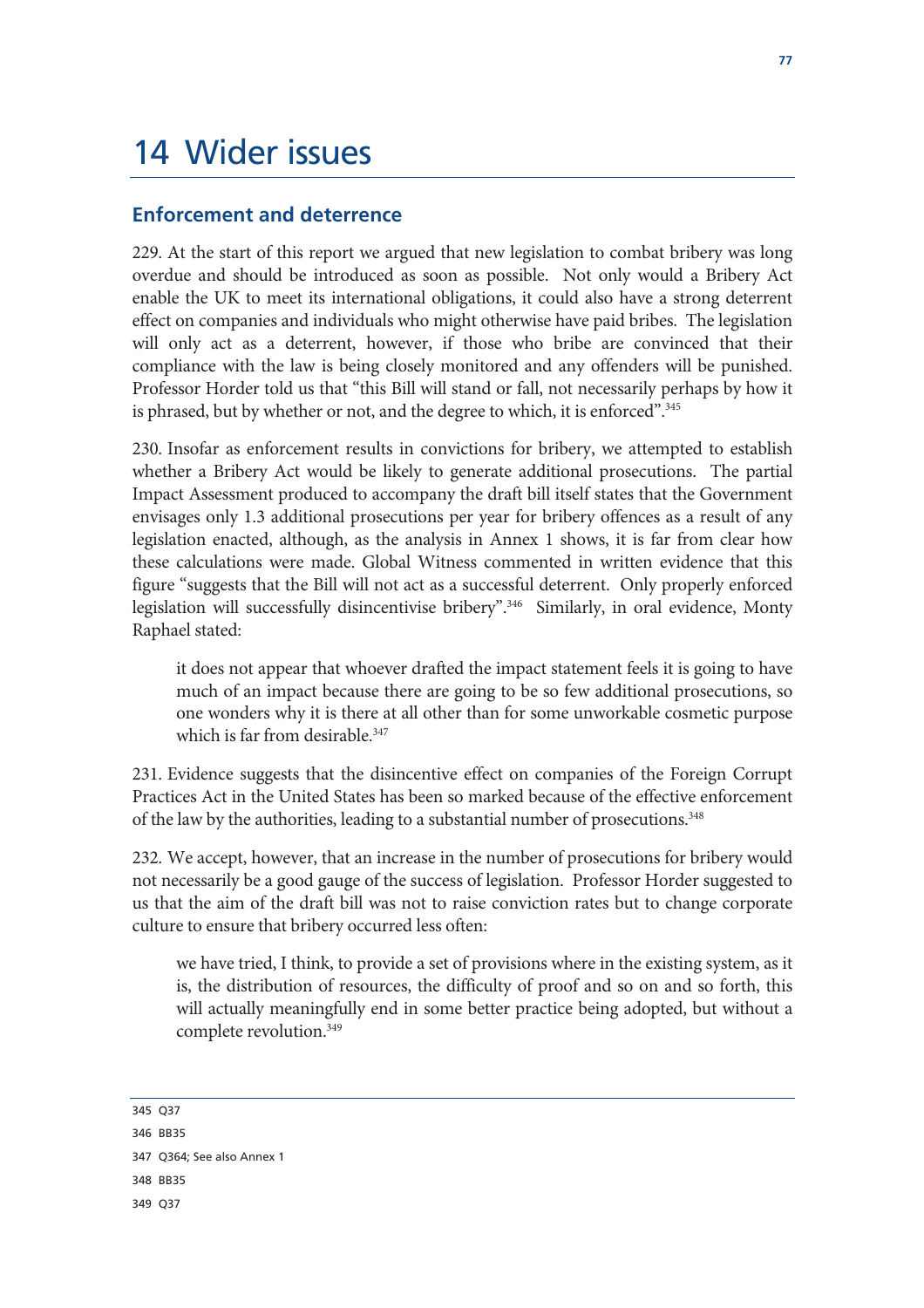This view was reiterated by the Secretary of State, who said: "I do not think one should measure the success of the legislation by whether there are scores and scores of prosecutions because, with a bit of luck, this legislation would have a strong deterrent and chilling effect, so it would change behaviour".<sup>350</sup>

233. Nonetheless, other witnesses did suggest that a lack of sufficient resources rather than the anticipation of a sudden cultural change may be responsible for the Government's modest estimate for the increase in prosecutions as a result of legislation. The Director of Public Prosecutions told us that "there would be an additional need for resources if there were significantly more investigations undertaken by the police as a result of these proposals".351 Similarly, the City of London Police Overseas Anti-Corruption Unit told us that "the level of resource, currently available, has been sufficient to obtain the results identified thus far" but noted that an intelligence assessment would be required to identify the level of additional resources needed to combat corruption overseas.<sup>352</sup> The Serious Fraud Office did not give us an indication of the level of additional resource needed, or of whether it was available, instead telling us that "the SFO is facing budget reductions in line with other departments. The challenge for us is to improve our efficiency so that we are able to deliver much more than before".<sup>353</sup>

234. At a speech to the 5<sup>th</sup> European Forum on Anti-Corruption, the Secretary of State said:

clearly, there needs to be a credible threat of successful investigations and prosecutions. To that end we have devoted £6 million to two anti-corruption teams in the Metropolitan Police, and have nearly doubled the size of the dedicated unit in the Serious Fraud Office.<sup>354</sup>

We are not clear on what that  $£6$  million will be spent if not to increase the number of additional prosecutions possible beyond 1.3 per year.

#### *Securing compliance*

235. However many prosecutions occur as a result of the proposed legislation, we accept the Government's view that the primary aim of a Bribery Act should be to deter companies from committing bribery in the first place. To make this happen resources need to be targeted not just at investigations and prosecutions but at the companies which are charged with ensuring their own compliance with the law. At the most basic level, this means generating sufficient publicity to make companies aware of their new responsibilities. Reynolds Porter Chamberlain told us that an Act arising from the draft Bill would need to be given wide publicity "to ensure that all UK businesses are aware of the need to prevent bribery and meet this regulatory burden".<sup>355</sup> The Government's partial Impact Assessment takes account of a one-off budget for "awareness raising" of  $£50,000.^{356}$  As the

350 Q560 351 BB16 352 BB58 353 BB14 354 Information on this conference can be found at http://www.americanconference.com/anticor\_fcpa/5th\_European\_Forum\_on\_Anti-Corruption.htm 355 BB34 356 Impact Assessment, p 2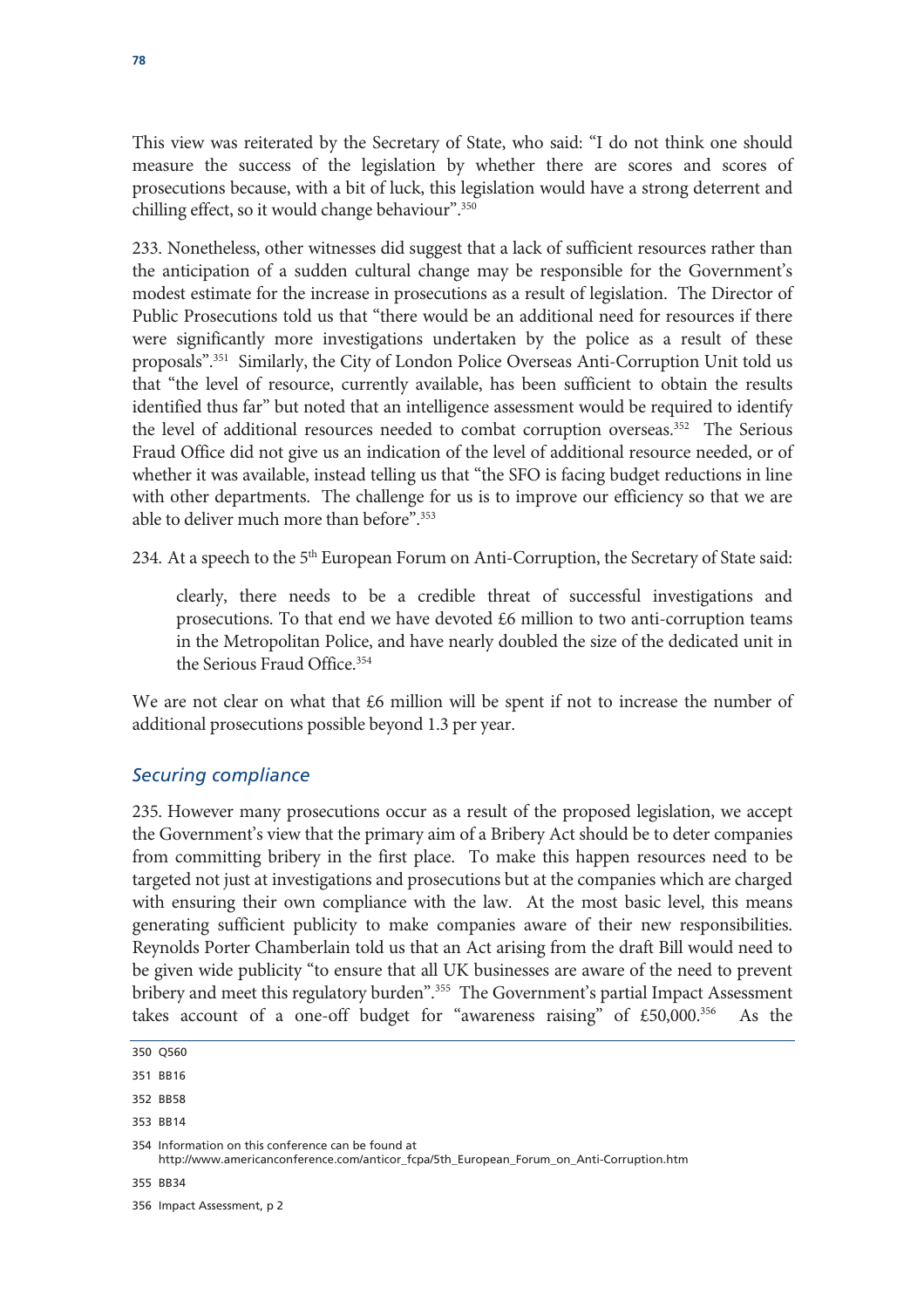Government has not provided any analysis to determine how this figure has been arrived at, we are unable to assess the sufficiency of this amount.<sup>357</sup> If, however, the primary aim of the legislation is to deter companies from bribing, it would be logical to publicise it as widely as possible within the business community. We think it unlikely that  $\text{\pounds}50,000$  would make a significant difference to levels of awareness in companies doing business in the UK.

236. It is not sufficient simply to ensure that companies are aware of their obligations with respect to legislation on bribery: compliance also needs to be monitored. The Government's partial Impact Assessment, however, states that the corporate offence set out in clauses 5 and 6 "does not prescribe any specific additional measures which a company must adopt and there will be no compliance monitoring process".<sup>358</sup> The Crown Prosecution Service told us that the lack of a significant increase in the number of prosecutions for bribery offences was "rather less because of shortcomings in the law […] than because of the difficulty in obtaining evidence in the first place".359 If difficulties in obtaining evidence are the main barrier to prosecution, it seems odd that the Government is not intending to monitor compliance with the law, since this would be one of the primary means by which offences could be identified, as well as systems corrected before any breach in the law occurred. Global Witness told us that the lack of monitoring meant that:

there is no obligation on companies to report bribes by their employees and no onus on the authorities to monitor whether or not companies' anti-bribery mechanisms are 'adequate' or not. Once again it seems that there is little incentive for compliance.<sup>360</sup>

237. **The Government's partial Impact Assessment suggests that bribery legislation would only result in an additional 1.3 prosecutions for bribery per year. This would be an indicator of success if it reflected vastly increased diligence and compliance on the part of companies. We would be troubled if this low estimate were better explained by a lack of resources available to enforce the legislation. We recommend that the Government prepare a complete Impact Assessment for any legislation that is subsequently introduced, including an assessment of the additional resources required for effective enforcement by way of publicity, monitoring of compliance and investigations. Without committing adequate resources to tackle bribery, the Government's legislation will not have the required deterrent effect.** 

238. **The Government's impact assessment should also include a fuller analysis of the damage caused by bribery to economic and social development, to democracy and the rule of law, to individual members of the community and to businesses themselves, particularly through the distortion of competition, the diversion of scarce resources to purchase inferior products, and the harm to personal and national reputations at home and abroad. These underlying economic and human costs, felt most directly and disproportionately by the poor, must not be overlooked.**

360 BB35

<sup>357</sup> See analysis of the Impact Assessment at Annex 1

<sup>358</sup> Impact Assessment, p 9

<sup>359</sup> BB16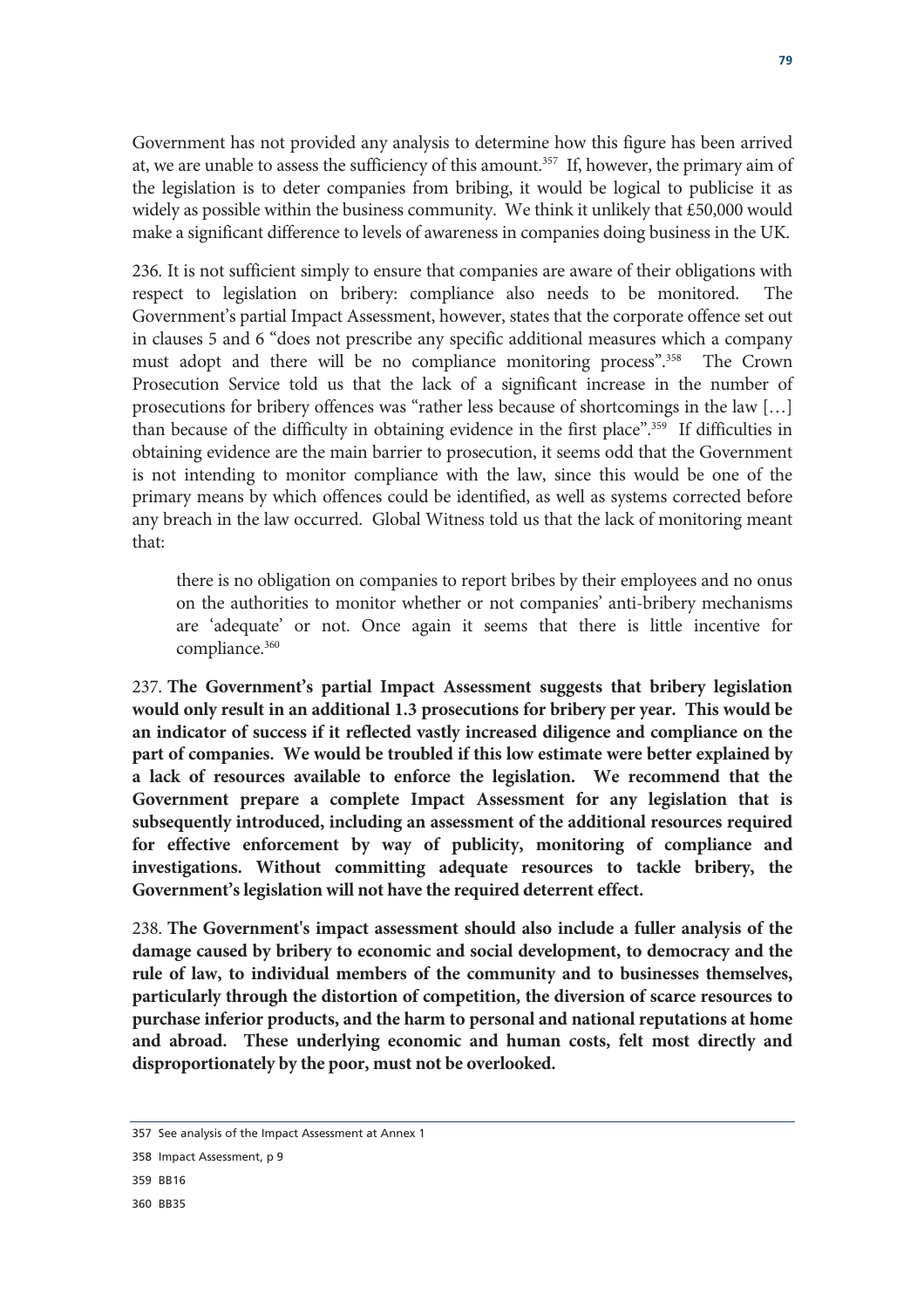#### **Impact on the private sector**

239. The draft Bribery Bill was published alongside a partial Impact Assessment. In a memorandum to the Committee, the Ministry of Justice explained that there was only a "limited opportunity" for the Government to prepare a detailed Impact Assessment and that the decision had been taken to "publish the proposals as draft legislation and to develop the impact assessment further once it was published".<sup>361</sup>

240. The House of Commons Scrutiny Unit prepared an analysis of the Government's Impact Assessment, which is published as Annex 1 to our report. The analysis identifies many areas in which the Assessment requires more work. Of these, the analysis of the impact of the legislation on businesses was identified by several witnesses as being particularly deficient. The Assessment states that the new corporate offence will result in additional public sector costs of approximately  $\pounds 2$  million per year, based on an additional 1.3 prosecutions and three additional confiscation proceedings brought by the Serious Fraud Office.<sup>362</sup> The Assessment also estimates additional private sector costs of approximately £3 million per year "for legal advice and possibly the preparation and communication of guidance to staff" before noting that "the impact on any individual company will depend in each case on the business sector, the degree to which it is engaged in high risk markets and the size of the company".<sup>363</sup> Nonetheless the Assessment also states that overall the draft Bill will have a positive impact on competition as bribery "distorts free and fair competition in the market" and "hurts honest companies".364

241. This analysis of the costs and benefits of the legislation was disputed by witnesses from the corporate sector. The Confederation of British Industry stated that "it is clear that the Impact Assessment very significantly under-estimates the cost and activity related to the operation of the draft bill".<sup>365</sup> Similarly, the International Chamber of Commerce (UK) told us that the costs set out by the Government were "wrong by many orders of magnitude", using recent litigation involving AON Ltd as a case study.<sup>366</sup> Guidance produced by the Defence Manufacturers' Association and the Society of British Aerospace Companies also highlights that "the costs of defending an allegation of corruption (even if not prosecuted) could be as much as  $£10m$ ".<sup>367</sup> The Federation of Small Businesses argued that "greater clarity is needed around the costs for small businesses in the [Ministry of Justice] impact assessment along with clear and more detailed information about the specific impact on small businesses".<sup>368</sup>

242. **The Government's partial Impact Assessment of the draft Bill leaves out much of the analysis needed to justify its conclusions and in particular takes only minimal account of the impact of the proposed legislation on the private sector. We recommend that the Government publishes a much more detailed Impact Assessment at the same** 

366 BB03

<sup>361</sup> BB43

<sup>362</sup> Impact Assessment, pp 7-8 and BB 14

<sup>363</sup> Impact Assessment, p 8

<sup>364</sup> Impact Assessment, pp 2-3

<sup>365</sup> BB07

<sup>367</sup> SBAC and DMA Guidance, p 6. This can be found at: http://www.sbac.co.uk/pages/83675783asp

<sup>368</sup> BB08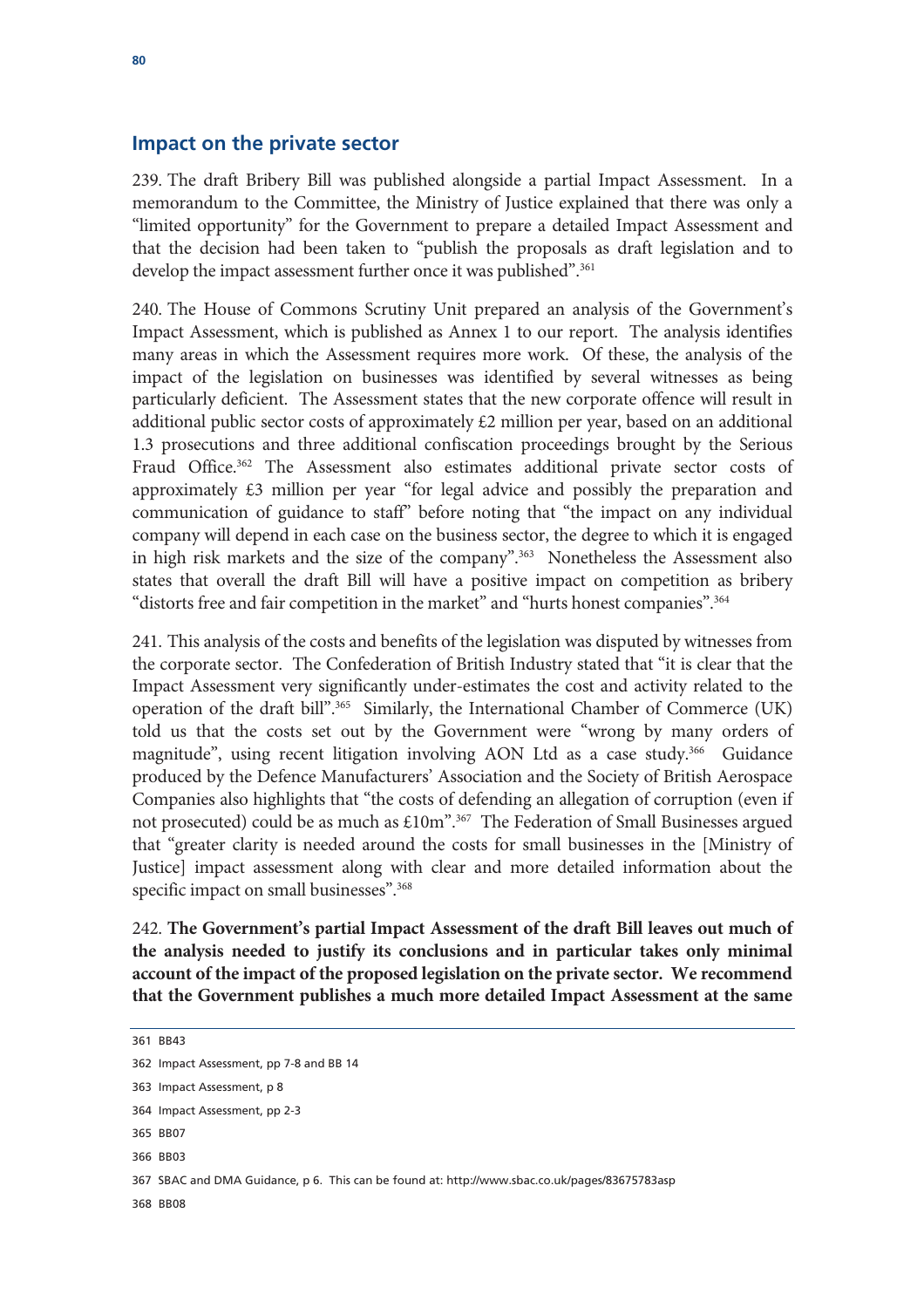**time that the Bill is introduced into Parliament, taking account of all the points raised in Annex 1 to this report and paying particular attention to the impact of the legislation on business, especially small businesses.**

## **Review**

243. The Government's partial Impact Assessment for the draft Bill states that there will be a review of the effectiveness of any resulting Act after a period of three to five years, in line with guidelines set out by the Cabinet Office and endorsed by the Liaison Committee of the House of Commons. Although the Federation of Small Businesses suggested that a review of the impact of the legislation on small businesses might be more appropriate after a period of two years, we are satisfied that the period set down by Government would allow a sufficient amount of time for the effect, if any, of the legislation to become apparent.<sup>369</sup>

244. We are, however, uncertain about how the effectiveness of the legislation will be measured, given the lack of appropriate indicators set out in the partial Impact Assessment and the Explanatory Notes that accompany the draft Bill. Given the Government's lack of emphasis on increasing the prosecution rate for bribery, it is difficult for us to assess what success would look like. **We welcome the commitment of the Government, set out in its partial Impact Assessment for the draft Bill, to review the impact of the legislation after a period of three to five years. We recommend, however, that in its revised Impact Assessment the Government generates a comprehensive set of performance indicators so that the criteria against which the legislation is being assessed are clearly understood.**

## **Time allocated for pre-legislative scrutiny**

245. The Cabinet Office's *Guide to Legislative Procedure* sets down a minimum period of three months for a pre-legislative scrutiny inquiry. The draft Bribery Bill was published on 25 March 2009 and, in the Orders of Reference set out for a Joint Committee appointed to consider the draft Bill, the Government set a reporting deadline of 21 July 2009. This would have allowed nearly four months for a Joint Committee to carry out its work: hardly a relaxed timetable, but one which nonetheless would have given the Committee adequate time to conduct thorough pre-legislative scrutiny of the draft bill.

246. Unfortunately, the business managers in both Houses took some considerable time to nominate Members to a Joint Committee, with Members only being nominated in the House of Lords on 11 May 2009. This left a bare ten weeks for us to meet for the first time; issue a call for evidence; agree a programme of witnesses; take oral evidence; consider written evidence; and agree a report. Nearly seven weeks were lost to the pre-legislative scrutiny process before the Joint Committee was even appointed. This repeats a pattern established in earlier years and commented on by the Commons Liaison Committee in its report on *The Work of Committees in 2007-08*:

[W]e welcome the fact that draft bills were published earlier in the 2007-08 session than has sometimes been the case in the past. It is however regrettable that, having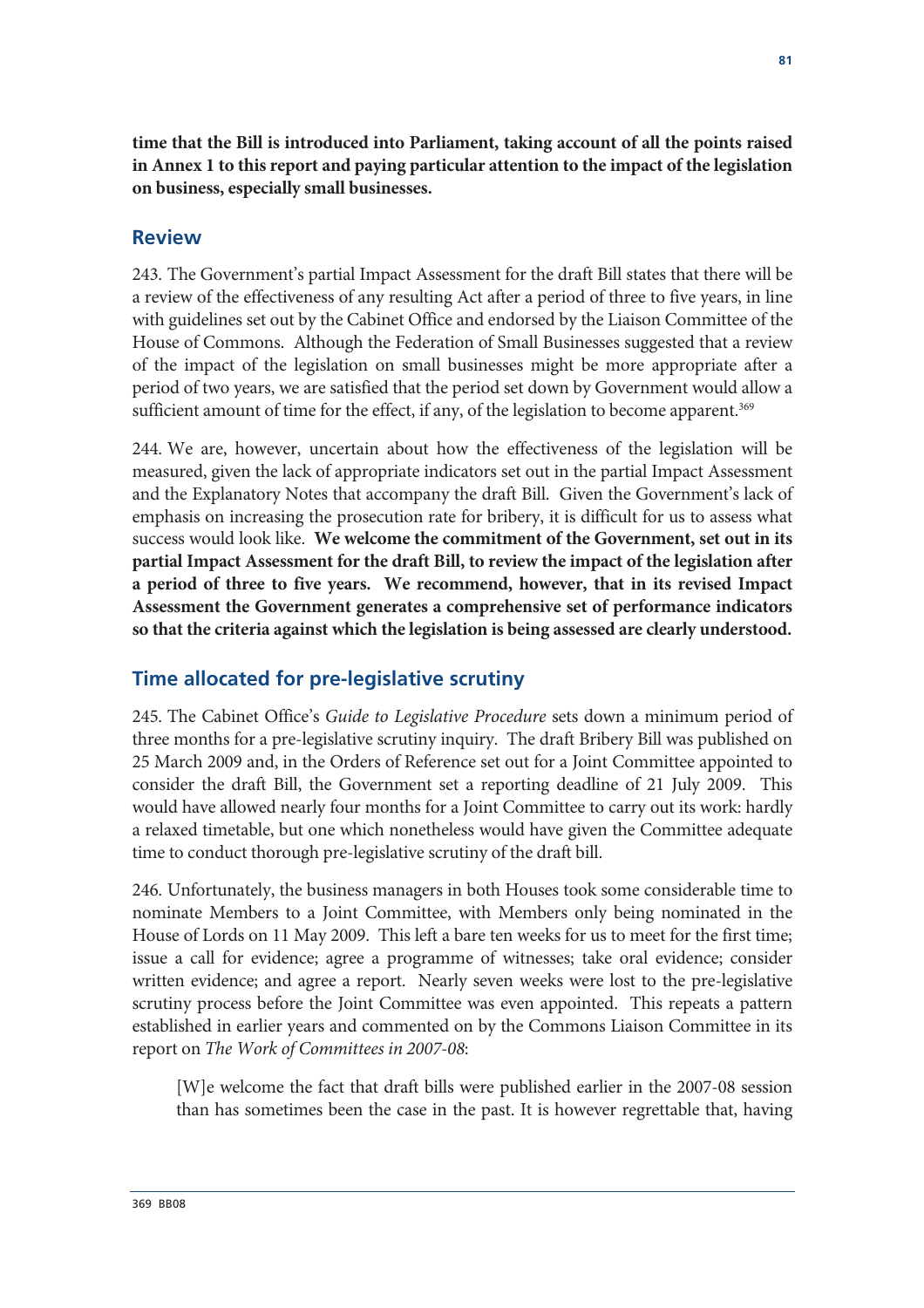succeeded in this aim, the process of appointing joint committees to examine them was held up in the 'usual channels'.<sup>370</sup>

247. **We regret that we were given a bare ten weeks to conduct pre-legislative scrutiny of this important draft Bill. We recommend that, in order to demonstrate its respect for the process, the Government ensure that future Joint Committees are established sufficiently promptly to allow for a minimum scrutiny period of twelve weeks from the first meeting of the committee appointed to undertake scrutiny.**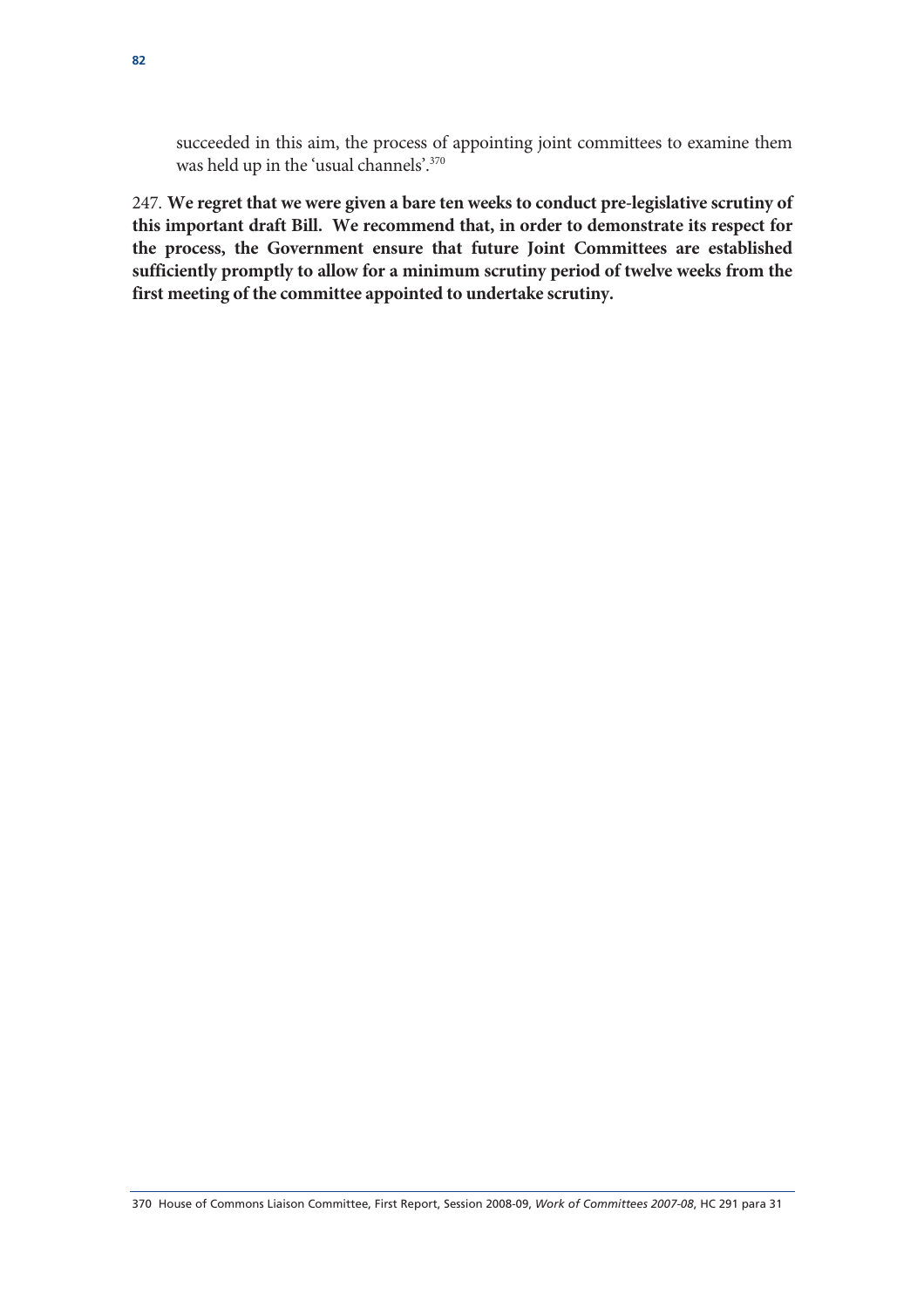## Conclusions and recommendations

#### **Background**

1. We welcome the draft Bribery Bill as an important opportunity to modernise the criminal law of bribery; this will assist in fulfilling the United Kingdom's international obligations more effectively. We urge the Government to introduce the Bill as soon as possible in view of its protracted and faltering history and to take full account of our recommendations (Paragraph 16)

#### **The offences of bribing and being bribed**

- 2. We endorse the "improper" performance test that has been developed by the Law Commission to distinguish bribes from legitimate conduct under the two proposed offences of bribing (clause 1) and being bribed (clause 2). In particular, the reliance on a reasonable person's expectation of "good faith", "impartiality" and "trust" represents a careful balance between simplicity, certainty and effectiveness. It also takes into account the approach adopted in other countries and international antibribery conventions. (Paragraph 35)
- 3. We do not consider that the proposals in the draft Bill, taken together with existing criminal offences, will leave any gaps in the law. We do, however, acknowledge the concern that conduct which ought to be viewed as a civil wrong may, in future, be criminalised. The limited time for completing our inquiry has prevented us from exploring possible solutions to this problem, although we note the potential for developing an effective "avoidance of doubt" provision. The Government must address this issue before introducing the Bill into Parliament in order to minimise the need for reliance on prosecutorial discretion and maximise certainty for all those who will be asked to comply with, and enforce, the new law. (Paragraph 36)
- 4. While we accept that it may occasionally be appropriate to consider cultural variations on issues such as hospitality, a careful line needs to be drawn. The draft Bill must in general prevent individuals from relying on local customs to justify corrupt practices, otherwise its effectiveness will be seriously undermined. We see merit in the Law Commission's proposal that jurors should apply the standards of a "person of moral integrity". Nevertheless, the evidence that we received revealed continuing uncertainties over what this would mean in practice. The Government should clarify its intended approach to the important and difficult matter of cultural variations before the Bill is introduced. (Paragraph 41)
- 5. On balance we support the provisions in the draft Bill that enable a person to be convicted of being bribed (clause 2) without proof of knowledge or intention, notwithstanding that subjective fault should ordinarily be required by the criminal law. This policy forms an important part of changing the culture in which taking a bribe is viewed as acceptable. In particular, we think that it should encourage anyone who is expected to act in good faith, impartially or under a position of trust, to think twice before accepting an advantage for their personal gain. (Paragraph 46)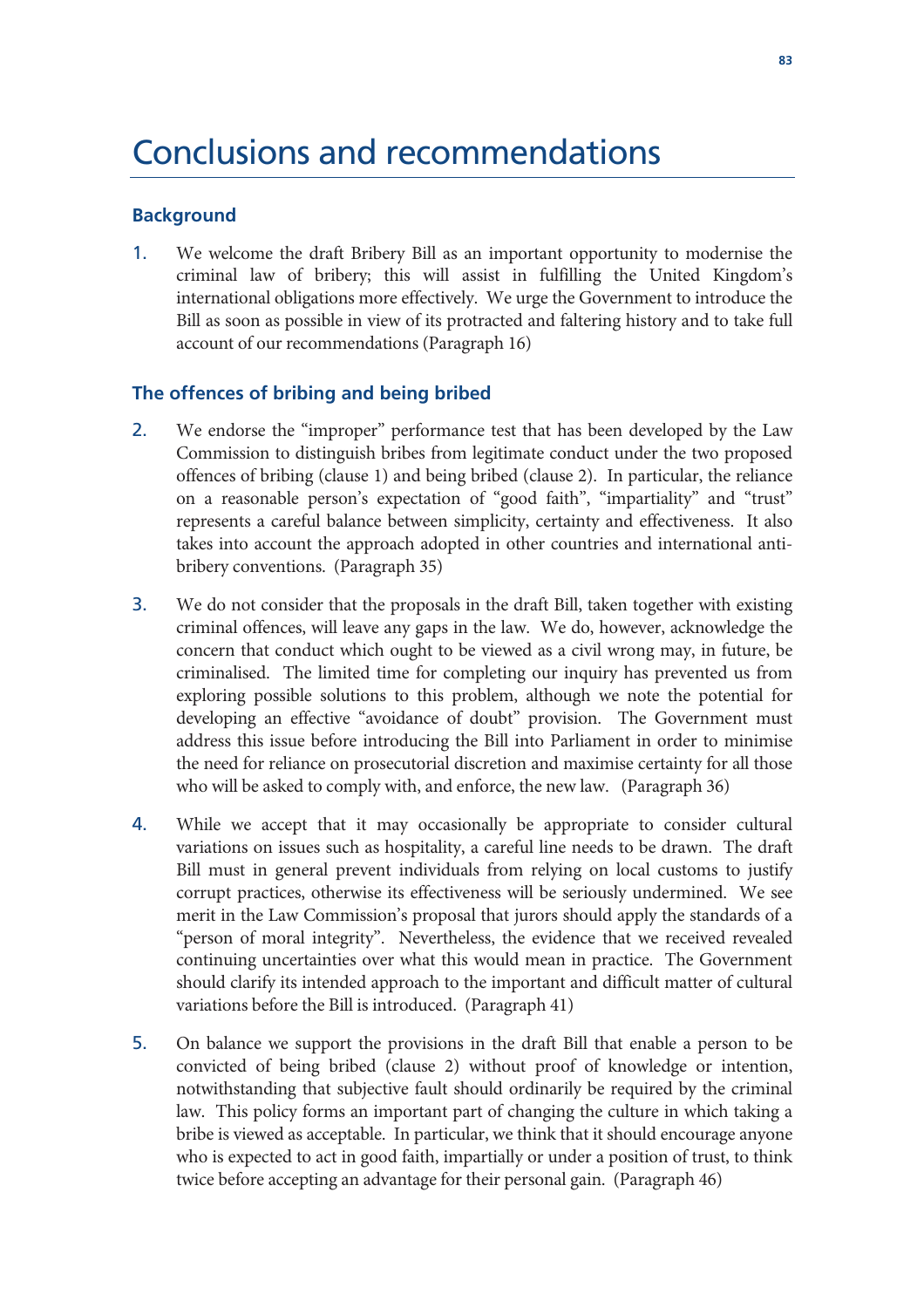6. Once the operation of a Bribery Act has become established, the Government should ask the Law Commission to review the Honours (Prevention of Abuses) Act 1925 to determine whether it remains necessary in light of the new offences. (Paragraph 50)

### **Bribery of foreign public officials**

- 7. The proposed offence of bribing foreign public officials (clause 4) represents an important step in putting the United Kingdom's compliance with its international obligations beyond doubt. To ensure that this goal is achieved, we recommend that the reference in clause 4 to the "law" be replaced with a reference to the "written law", meaning statutes, regulations and case law. This amendment should remove the potential for loopholes to emerge, while providing greater certainty to prosecutors, jurors and businesses alike. It should also provide an appropriately narrow gateway restricting the circumstances in which advantages can legitimately be provided to foreign public officials. (Paragraph 64)
- 8. The Law Commission's proposal for a "reasonable belief" defence raises a range of difficult and competing interests. We are, in particular, sensitive to the challenges faced by those who conduct business under unfamiliar laws abroad. But we also appreciate the concerns of those who view the defence as inconsistent with the United Kingdom's international obligations and the policy aims of the draft Bill. On balance, we support the Government's decision to reject the defence. (Paragraph 71)

#### **Negligent failure by organisations**

- 9. We support the Government's proposals for a new offence that targets companies and partnerships which fail to prevent bribery by persons acting on their behalf. The current law has proven wholly ineffective and in need of reform. However, we are concerned by the focus on whether a "responsible person" was negligent, rather than on the collective failure of the company to ensure that adequate anti-bribery procedures were in place. In our view, clauses 5 and 6 introduce a narrow and complex solution to a pressing problem. We therefore recommend the removal of the need to prove negligence under clause  $5(1)(c)$ . While it would lead to the commercial organisation being strictly liable, subject to an adequate procedures defence, nevertheless we do not believe this would be unfair, particularly given the parallel with the approach taken in other leading countries. A commercial organisation is well placed to demonstrate the adequacy of its procedures, preferably on a probative burden of proof. (Paragraph 89)
- 10. We do not accept the merits of increasing the threshold of the offence to "gross negligence" or the introduction of an alternative civil enforcement regime, since neither will satisfy the policy aims of the draft Bill. (Paragraph 90)
- 11. We note two important points that emerged on the meaning of the phrase "adequate procedures" in clause 5:
	- First, it must be interpreted in a flexible and proportionate way depending on the size and resources of the company, alongside the ethical risks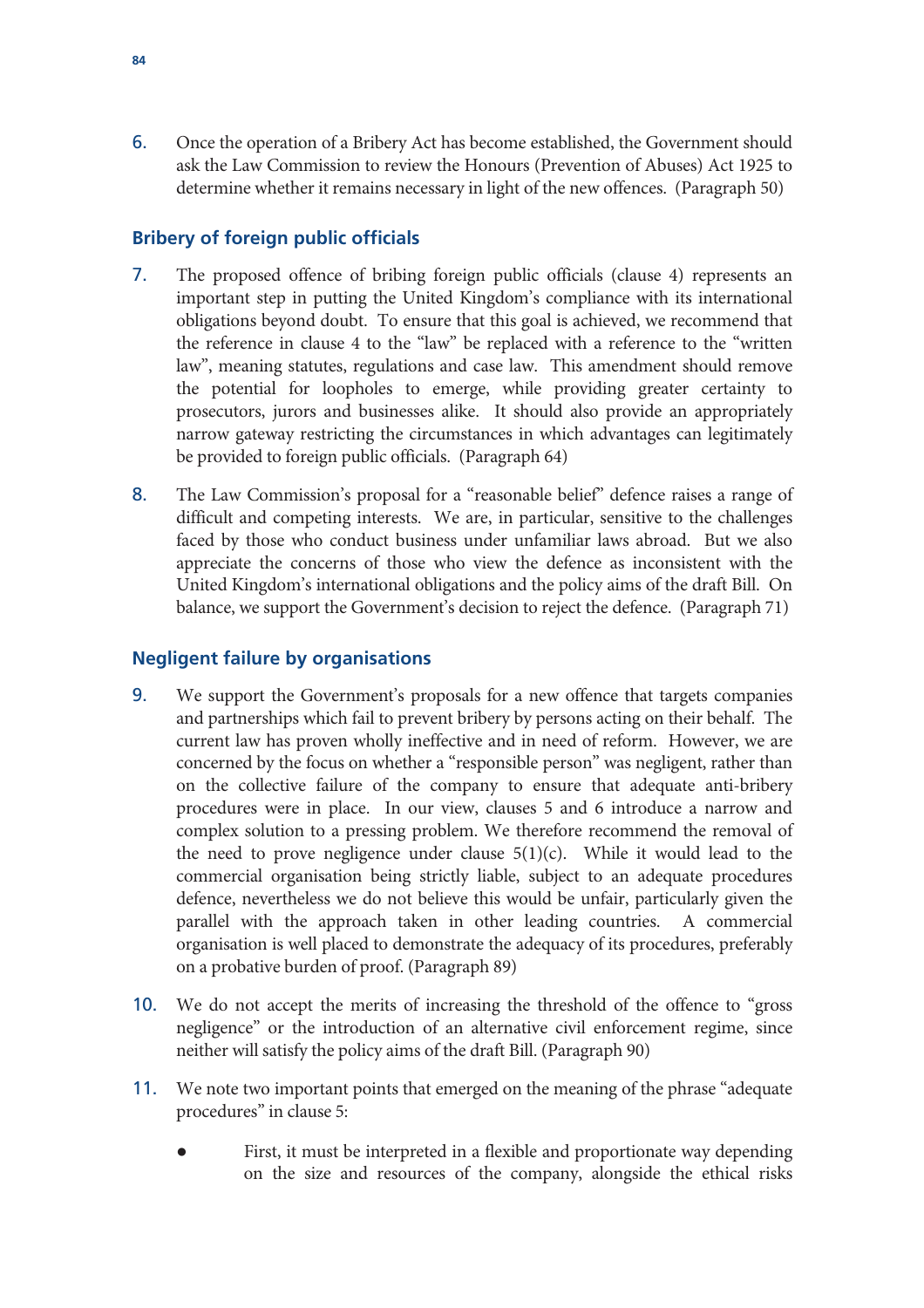associated with the industry, geographical area and the types of transaction concerned

- Second, it must depend on what a commercial organisation is doing in practice rather than in theory. (Paragraph 92)
- 12. The adequate procedures defence does not apply where a "senior officer" is negligent in performing their role as a responsible person by virtue of clause 5(5). It is hard to imagine any circumstances in which the procedures would be adequate where a senior officer was at fault. In line with our recommendation to remove the requirement to prove negligence, we further recommend that clause 5(5) be removed. This would leave the role that has been played by senior officers to be determined as part of the adequate procedures defence. It would also reflect difficulties identified in relation to the meaning of the term "senior officer". (Paragraph 103)
- 13. We note that a parent company's liability for a subsidiary is one of the issues due to be considered as part of the Law Commission's general review of corporate criminal liability and we anticipate that the Law Commission's conclusions will valuably inform future debate on this difficult issue. (Paragraph 105)

### **Guidance**

- 14. We support calls for official guidance to be prepared on key aspects of the draft Bill in the interests of promoting certainty. It would, in particular, help commercial organisations to stay within the law and remove the excuse from those who do not. We therefore recommend the introduction of a new clause giving the Government power to approve guidance prepared by appropriate bodies, in line with the model that already exists under the Money Laundering Regulations. We believe that this represents a workable solution that will build on the growing expertise within the private sector, while limiting the burden on Government. (Paragraph 117)
- 15. Official guidance on how to comply with the provisions of the draft Bill should, at a minimum, cover the meaning of "adequate procedures". The process of sanctioning guidance should provide an opportunity for professional bodies to work alongside Government in identifying any further areas in which clarification is required. These could include, for instance, questions about the application of the draft Bill to subsidiaries, joint ventures and commercial agents. (Paragraph 121)
- 16. There is no reason why the preparation of official guidance should delay the passage of a Bribery Bill. It should, however, be available for use before the offences come into force in order to give businesses time to prepare for its introduction. (Paragraph 123)
- 17. We acknowledge that a formal advisory service similar to that provided in the United States and Hong Kong, could have great benefit. We note, however, that differences between our criminal justice systems prevent direct analogies being drawn and mean that it would in practice be difficult to establish such a service. We are therefore not persuaded that the Government should seek to establish an equivalent in the United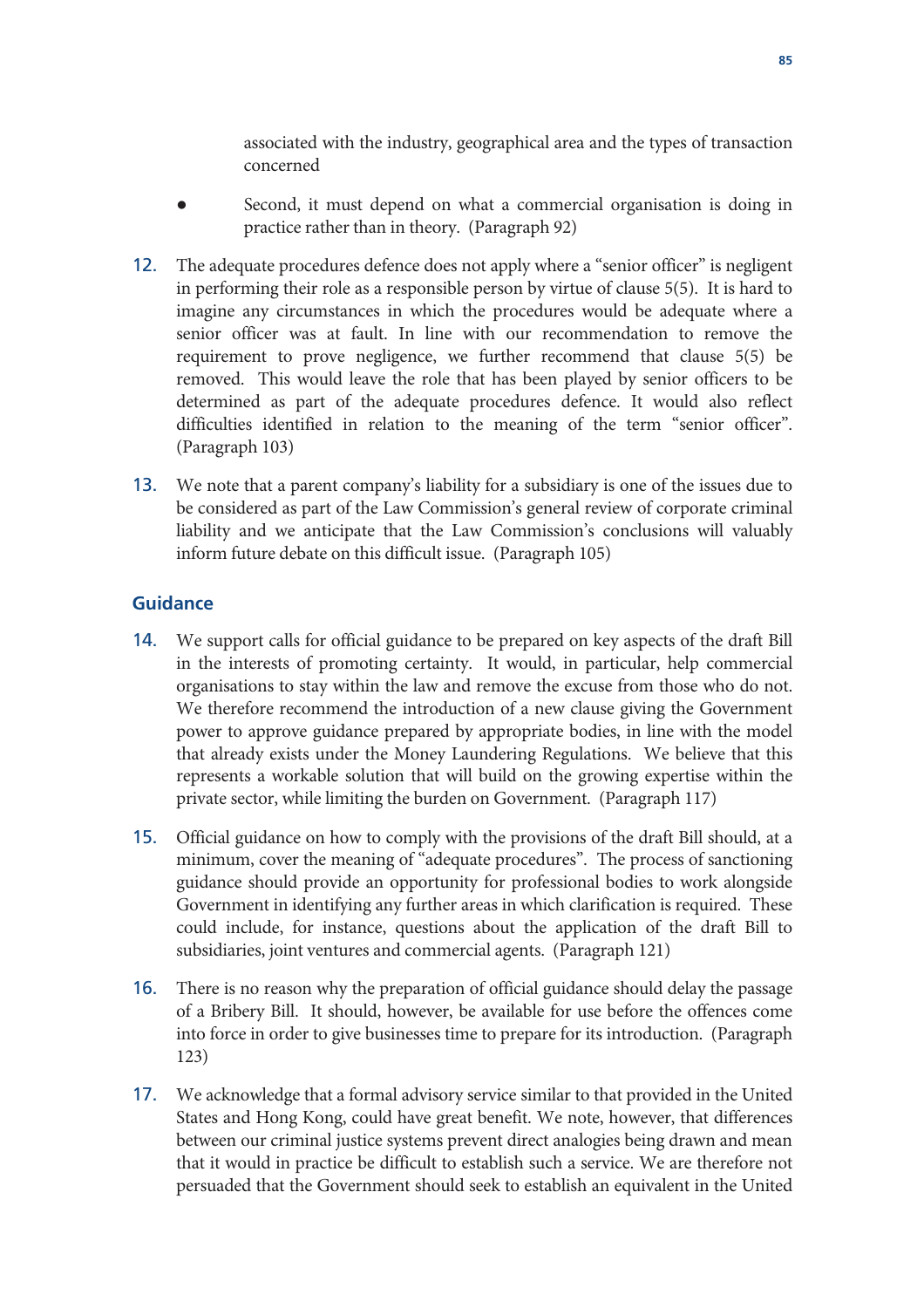Kingdom. We are particularly concerned about its potential impact on the independence of prosecutors. (Paragraph 129)

#### **Special cases**

- 18. We agree with the Government that facilitation payments should continue to be criminalised. A specific defence risks legitimising corruption at the thin end of the wedge. At the same time we recognise that business needs clarity about the circumstances in which facilitation payments will be prosecuted, particularly given the difficult situations that can arise. Therefore the basic principles of prosecution policy, which we would expect to adhere firmly to the concept of proportionality, must be made clear. But we would not welcome guidance that was so detailed that it effectively introduced a defence into the law. (Paragraph 138)
- 19. Corporate hospitality is a legitimate part of doing business at home and abroad, provided it remains within appropriate limits. The general offences impose an appropriate limit on this activity under the "improper" performance test. However, the main limit under clause 4 is based on prosecutorial discretion. We are content with this and call on the Government to reassure the business community that it does not risk facing prosecution for providing proportionate levels of hospitality as part of competing fairly in the international arena. (Paragraph 147)

### **Jurisdiction**

- 20. The draft Bill would extend the jurisdiction of the new offences to include actions by anyone who is "ordinarily resident" anywhere in the UK (clause 7(4)). We welcome this proposal, which ensures that individuals cannot live within the UK without being subject to the same criminal law as citizens. (Paragraph 152)
- 21. There are two matters that the Government must consider clarifying in relation to the jurisdiction of clause 5 prior to the Bill's introduction:
	- The meaning of "carries on a business" and "part of a business".
	- The need to prove an offence under clauses  $1, 2$  or  $4$  as part of proving an offence under clause 5. (Paragraph 157)
- 22. We note that a range of options has been proposed for extending the jurisdiction of clause 5, and anticipate that the Law Commission's review of corporate criminal liability will valuably inform the Government's consideration of them. (Paragraph 159)
- 23. We hope that the Government will succeed in its aim of ensuring that Crown Dependencies and British Overseas Territories bring their laws into line with the proposals in the draft Bill, including clause 5. The size and significance of the corporate community in some of those jurisdictions makes this a task that should be pursued vigorously. (Paragraph 162)
- 24. We are surprised that the Government has not reached an agreement with the Scottish Executive about the approach to be taken, given the length of time that the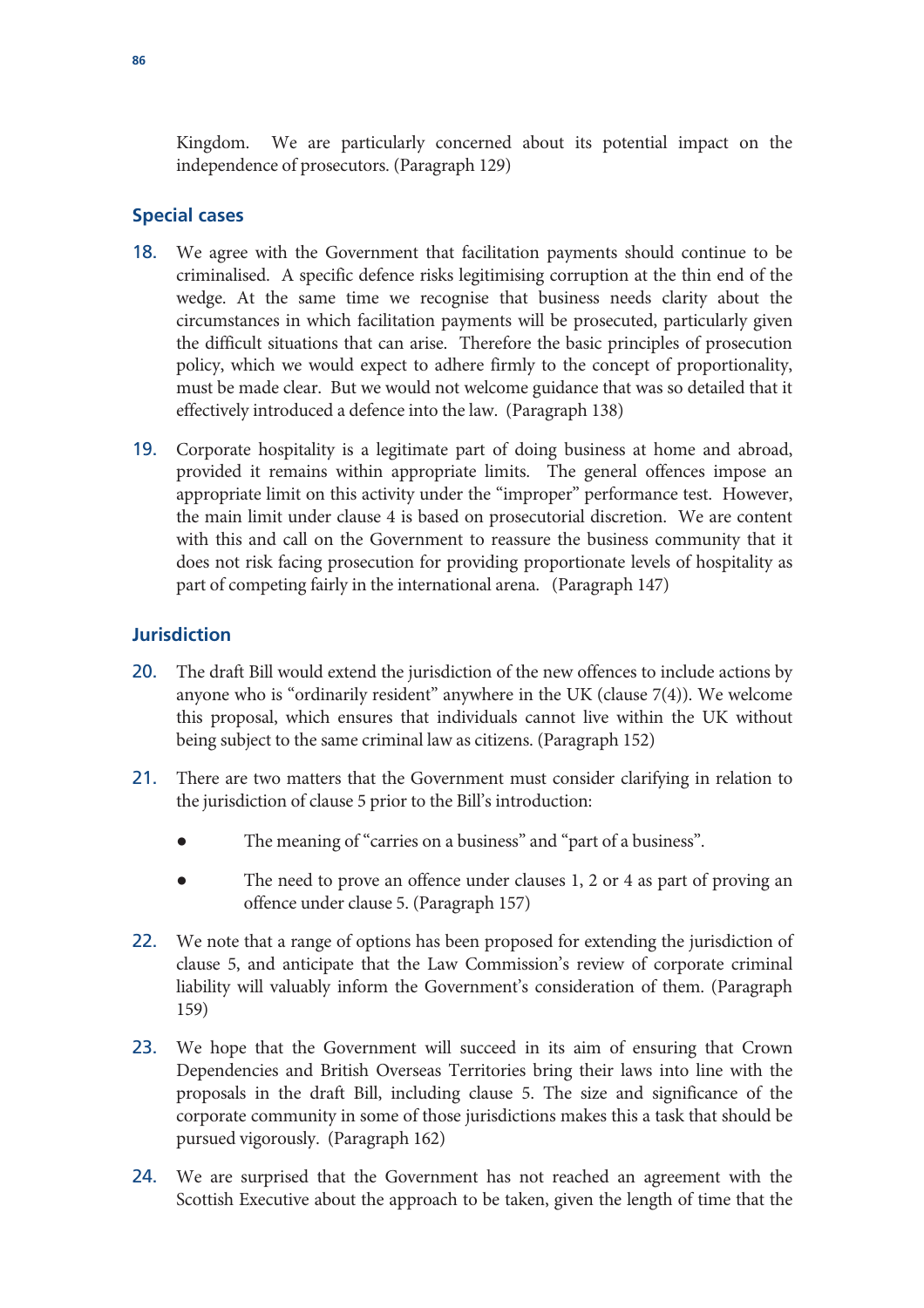draft Bill has been subject to consultation and the importance of meeting the UK's international obligations, and we urge that this be brought to a conclusion without further delay. (Paragraph 164)

#### **The Attorney General**

- 25. The Attorney General's powers of consent and direction raise complex constitutional issues that lie at the heart of ensuring parliamentary accountability for the criminal justice system. We agree with the Government that the power of direction should remain in place without being reformed by the draft Bribery Bill. Since this power will remain in place, we are satisfied that the power of consent should be transferred from the Attorney General to the Directors of the prosecuting authorities (clause 10). Any broader reform of the Attorney General's Office, including her power of direction, must await comprehensive proposals being pursued in the future. (Paragraph 171)
- 26. Any transfer of consent from the Attorney General to the Directors of the prosecuting authorities, or otherwise, should limit the Directors' power to delegate their role in relation to bribery cases to senior postholders who are nominated and identified under the protocol for prosecutors. We call on the Attorney General to implement this recommendation before any of the proposed offences enter into force. (Paragraph 174)
- 27. The transfer of consent to the Directors under clause 10 of the draft Bill does not extend to amending section 53 of the Serious Crime Act 2007, leading to an inconsistency in the draft Bill. We recommend that the Government address this anomaly in the forthcoming Bribery Bill (Paragraph 176)

## **Article 5, OECD Convention**

28. Article 5 of the Organisation for Economic Co-operation and Development's Convention must, at a minimum, be enshrined in guidelines applying to all prosecutors. Confidence in the criminal justice system will be undermined unless this important principle is both protected and respected. We recommend that the Attorney General take the earliest opportunity to ensure that this happens. (Paragraph 183)

#### **Penalties**

- 29. We support the penalties available under the draft Bill, including the power to impose unlimited fines on companies and a maximum ten year sentence of imprisonment for individuals. The draft Bill must have teeth. However, the Government must:
	- Clarify the way in which the unlimited fine will be assessed;
	- Ensure that civil powers of confiscation and recovery will operate in a way that is proportionate and reasonable; and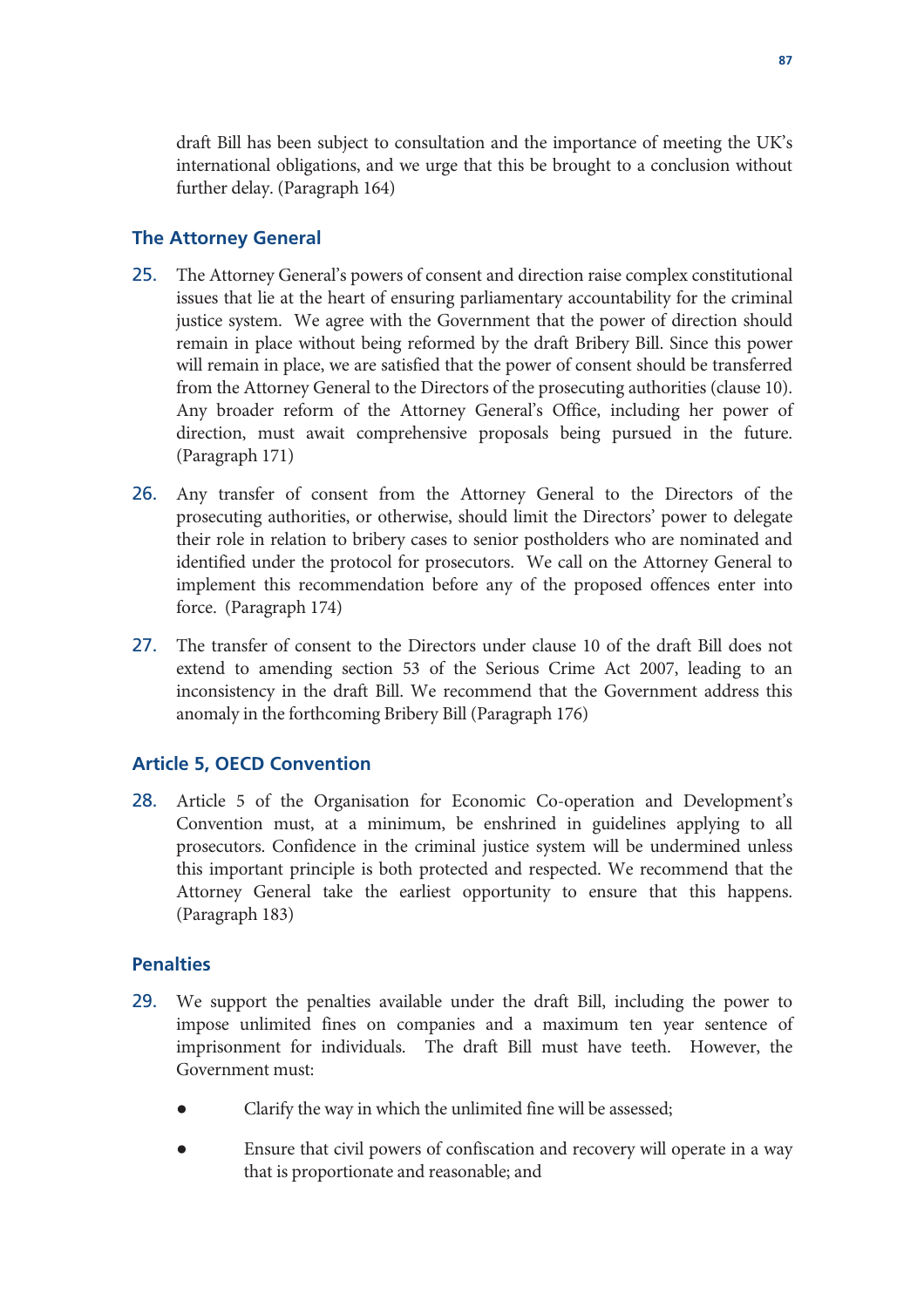Take action at a European level to prevent companies being automatically and perpetually debarred following a conviction, while exploring shorterterm measures to prevent disproportionate penalties being imposed in the meantime. The Government must ensure that the UK reaches a position where debarment is discretionary, if self-reporting is to work effectively in practice. (Paragraph 192)

#### **The Security Services**

30. We heard no persuasive evidence of a need for the domestic intelligence agencies to be granted an authorisation to bribe. Neither are we persuaded that this draft Bill is the appropriate vehicle to extend the security services' powers to contravene the criminal law. Finally, we note continuing doubt about whether clause 13 complies with the United Kingdom's international obligations, despite the fact that this issue was raised as long ago as 2003. For all these reasons we recommend that the Government remove clauses 13 and 14. (Paragraph 203)

#### **Privilege**

- 31. Under the provisions of the draft Bribery Bill, Members of both Houses of Parliament can be convicted of bribery. This is entirely proper: bribery is a very serious offence and Members should be subject to the same criminal laws as everyone else. (Paragraph 206)
- 32. In view of the importance of the freedoms parliamentary privilege is designed to protect, we believe that attempts to legislate on this matter should be consistent with each other. Clause 15 of the draft bill is based on the conclusions of the Joint Committee on the Draft Corruption Bill in 2003, which was not the case with the Parliamentary Standards Bill as introduced in the Commons. Inconsistency risks confusion in the operation and application of the law and could bring about the unnecessarily broad erosion of fundamental constitutional principles by means of competing precedents. For this reason we believe it is unacceptable that the draft Bribery Bill should take a different approach to privilege from that taken in the Parliamentary Standards Bill, particularly as the two bills deal with overlapping areas of law. (Paragraph 224)
- 33. In order to achieve consistency with the Parliamentary Standards Act 2009, we recommend that the Government leave out clause 15 of the draft Bribery Bill. (Paragraph 225)
- 34. The issue of parliamentary privilege has arisen in relation to several pieces of legislation and draft legislation in recent years. Legislating in a piecemeal fashion risks undermining the important constitutional principles of parliamentary privilege without consciousness of the overall impact of doing so. This issue was examined in considerable detail by the 1999 Joint Committee on Parliamentary Privilege, which concluded that a Parliamentary Privileges Act was required. We believe that, should the Government deem it necessary, such an act would be the most appropriate place to address the potential evidential problems in relation to bribery offences. (Paragraph 228)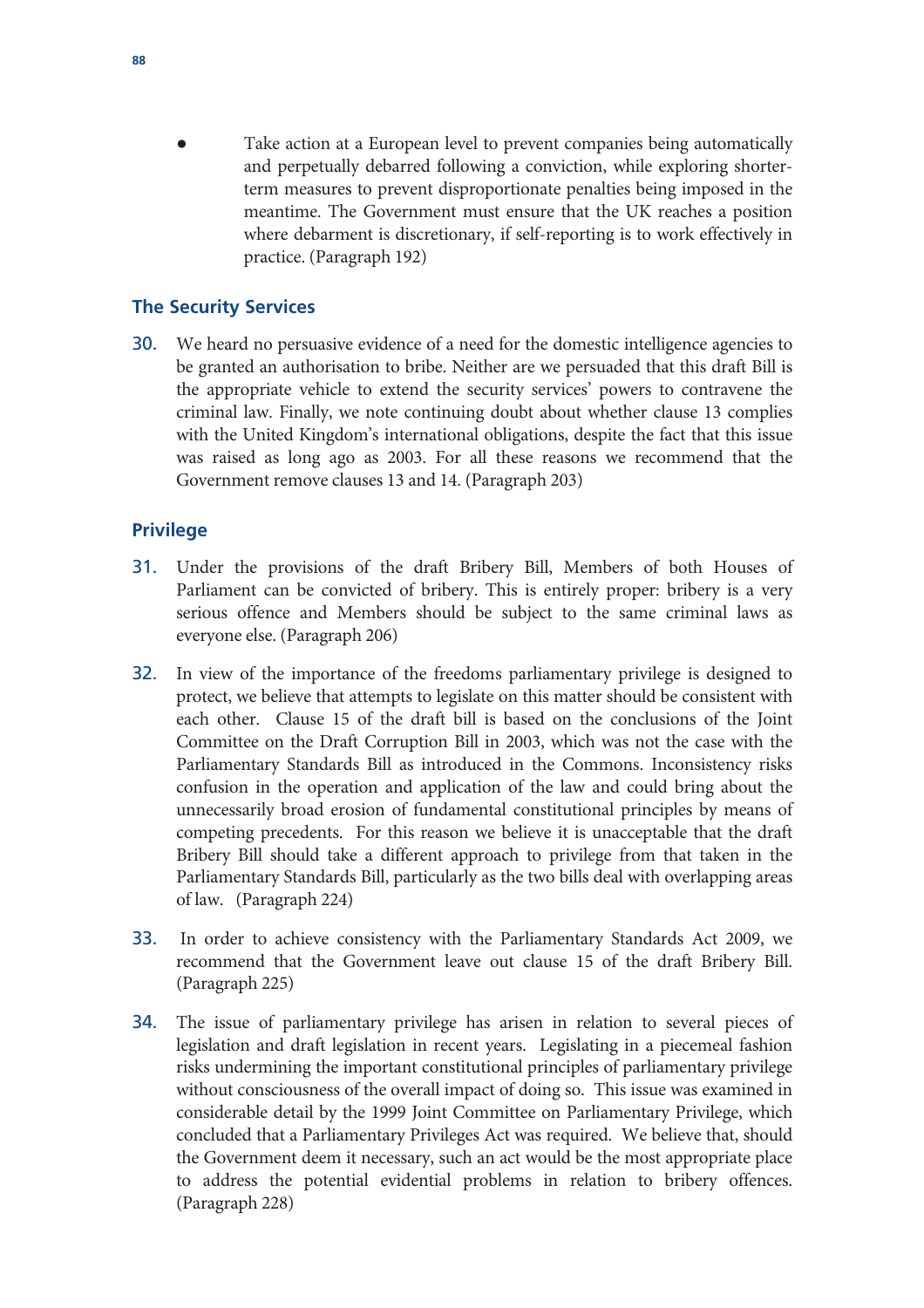#### **Wider issues**

- 35. The Government's partial Impact Assessment suggests that bribery legislation would only result in an additional 1.3 prosecutions for bribery per year. This would be an indicator of success if it reflected vastly increased diligence and compliance on the part of companies. We would be troubled if this low estimate were better explained by a lack of resources available to enforce the legislation. We recommend that the Government prepare a complete Impact Assessment for any legislation that is subsequently introduced, including an assessment of the additional resources required for effective enforcement by way of publicity, monitoring of compliance and investigations. Without committing adequate resources to tackle bribery, the Government's legislation will not have the required deterrent effect.. (Paragraph 237)
- 36. The Government's impact assessment should also include a fuller analysis of the damage caused by bribery to economic and social development, to democracy and the rule of law, to individual members of the community and to businesses themselves, particularly through the distortion of competition, the diversion of scarce resources to purchase inferior products, and the harm to personal and national reputations at home and abroad. These underlying economic and human costs, felt most directly and disproportionately by the poor, must not be overlooked. (Paragraph 238)
- 37. The Government's partial Impact Assessment of the draft Bill leaves out much of the analysis needed to justify its conclusions and in particular takes only minimal account of the impact of the proposed legislation on the private sector. We recommend that the Government publishes a much more detailed Impact Assessment at the same time that the Bill is introduced into Parliament, taking account of all the points raised in Annex 1 to this report and paying particular attention to the impact of the legislation on business, especially small businesses. (Paragraph 242)
- 38. We welcome the commitment of the Government, set out in its partial Impact Assessment for the draft Bill, to review the impact of the legislation after a period of three to five years. We recommend, however, that in its revised Impact Assessment the Government generates a comprehensive set of performance indicators so that the criteria against which the legislation is being assessed are clearly understood. (Paragraph 244)
- 39. We regret that we were given a bare ten weeks to conduct pre-legislative scrutiny of this important draft Bill. We recommend that, in order to demonstrate its respect for the process, the Government ensure that future Joint Committees are established sufficiently promptly to allow for a minimum scrutiny period of twelve weeks from the first meeting of the committee appointed to undertake scrutiny. (Paragraph 246)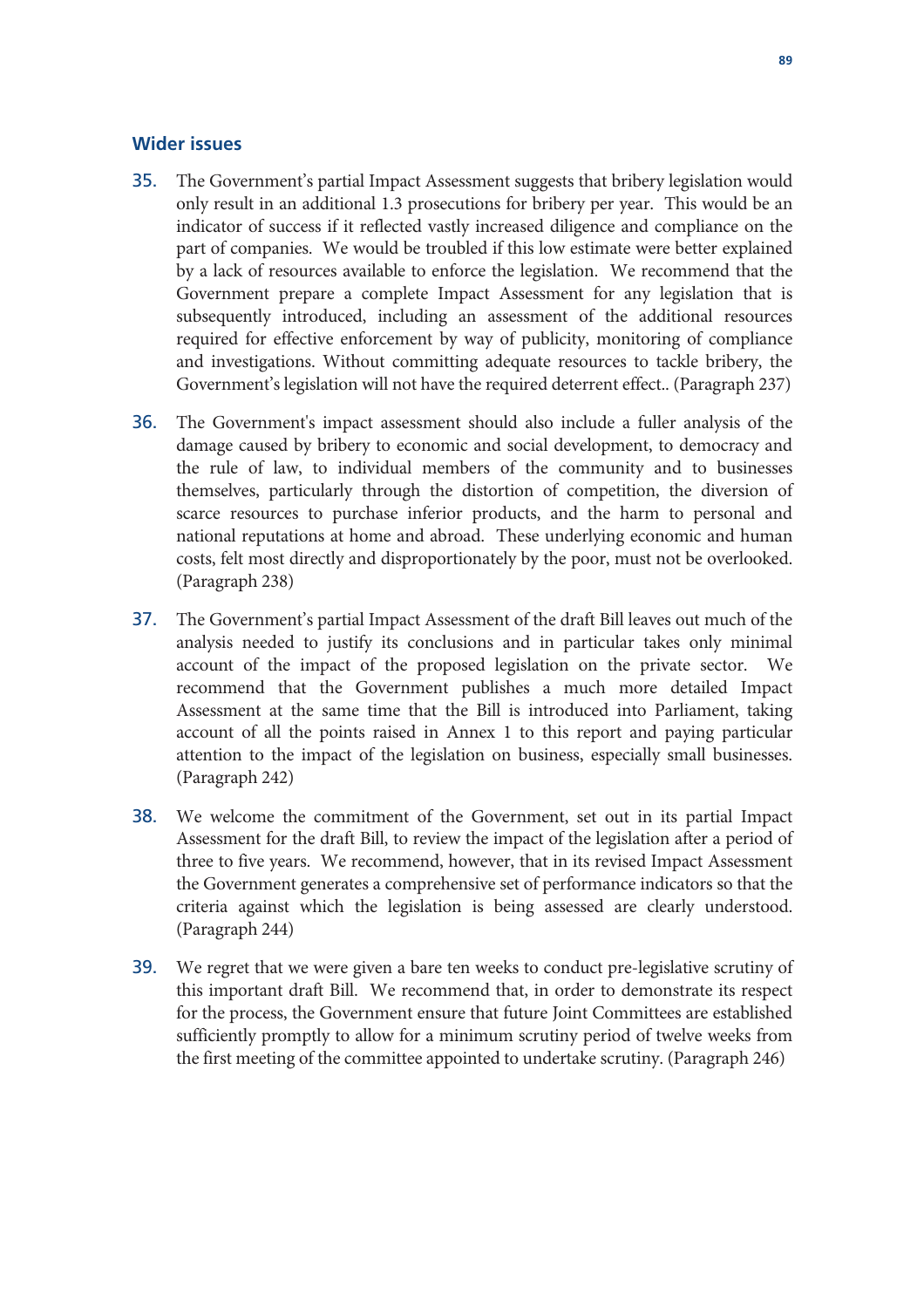# Annex 1

## **Review of the Draft Bribery Bill Impact Assessment by the House of Commons Scrutiny Unit**

## *Key points*

- A *partial* Impact Assessment (IA) has been provided. Further explanation is required as to why it is not complete;
- The average annual cost of the provisions of the draft Bill is estimated at  $\text{\pounds}4.1$  million, including £2.1 million to fund additional enforcement activities by the Serious Fraud Office (and others) and  $\pounds$ 2 million for additional private sector defence costs. This is based on an additional 1.3 criminal prosecutions and three extra civil recovery proceedings per year due to the draft Bill. The basis of these figures and cost estimates is insufficiently explained;
- There is no detailed explanation of the impact on the private sector beyond the estimated additional defence costs of £2 million. In particular:
	- The financial and practical impact on small and medium sized businesses arising due to the new corporate offence (i.e. negligently failing to prevent bribery) is not quantified;
	- A Competition Assessment was not undertaken as part of the IA, and there is no evidence supporting the Impact Assessment's statement that the draft Bill will improve the competitiveness of UK companies;
- There is a one-off budget for awareness training of £50,000. The intended use and sufficiency of this budget could be explored further;
- There will be no compliance monitoring process to assess private sector compliance with the new discrete corporate offence.

## *Introduction*

The House of Commons Scrutiny Unit provides specialist help to select committees and joint committees of both Houses, especially in the fields of financial and performance reporting and pre-legislative scrutiny of draft bills. For more information about its work, see www.parliament.uk/scrutiny. The Unit provides an analysis of impact assessments to assist committees with their scrutiny of draft bills.

The following review relates to the partial Impact Assessment produced by the Ministry of Justice (MoJ) in support of the draft Bribery Bill.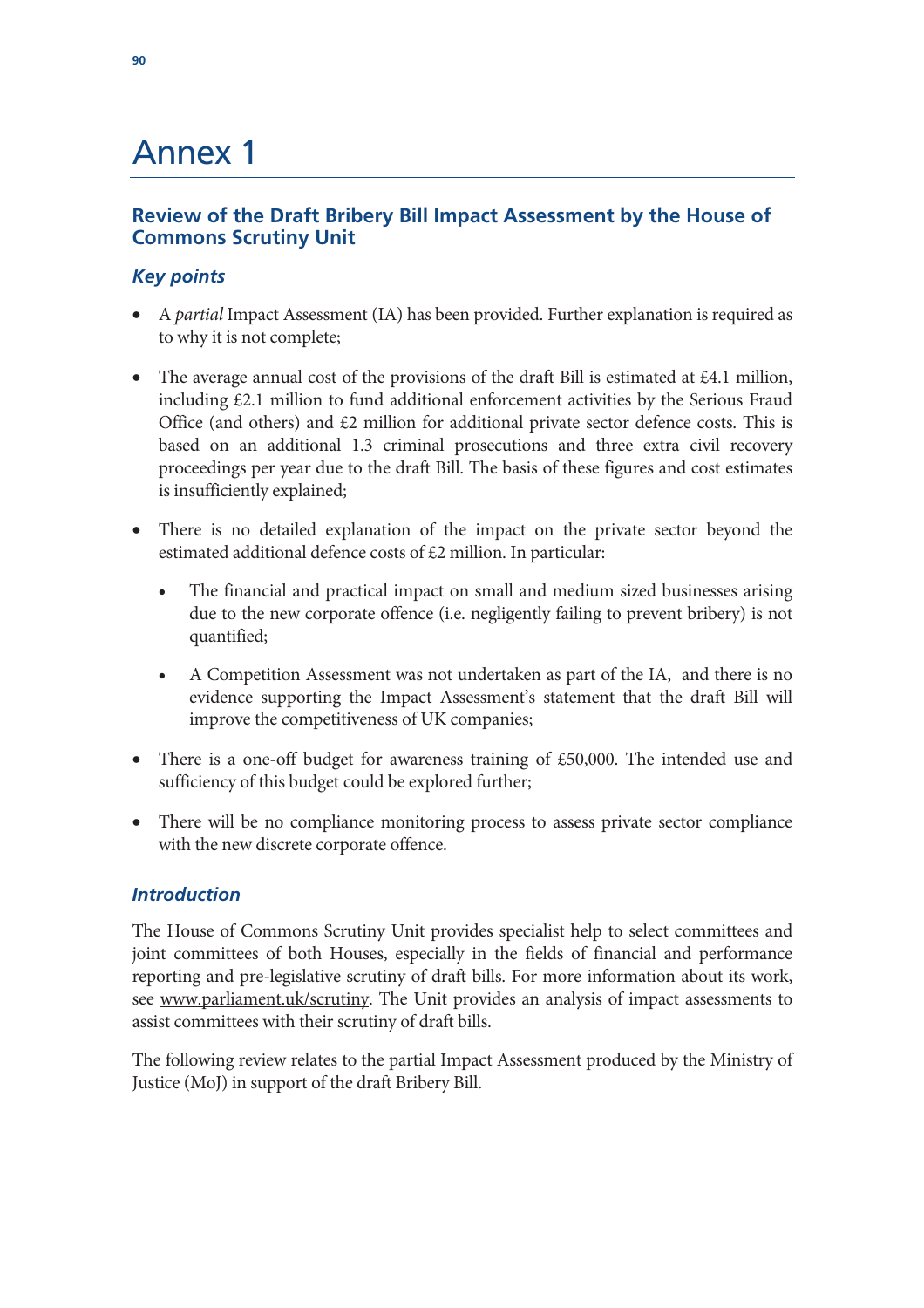#### *Analysis of the IA*

An IA provides a framework for departments to analyse the likely impacts of policy changes and draft bills, including a cost-benefit analysis. The MoJ estimates that the total annual cost of the provisions of the draft Bill is £4.13 million. However, it does not provide a range for this estimate. A one-off transitional cost of £50,000 is also anticipated for "awareness raising". No monetary benefits are estimated, although non-monetised benefits are highlighted by the MoJ ( $p2$ ). The related Equality Impact Assessment states that, based on a range of existing evidence, no equality issues have been identified associated with the implementation of the draft Bill.

Guidance by the Department for Business, Enterprise and Regulatory Reform (BERR) outlines a number of minimum requirements for an IA.<sup>371</sup> These include:

- the rationale for the proposal;
- details of the costs and benefits of the policy change;
- consideration of the options; and
- the consultation summary.

While a consultation summary is not provided in the IA for the draft Bill,<sup>372</sup> the structure of the IA broadly conforms to BERR guidance with major headings clearly set out.

However, the IA is short and only partial; the "Summary: Intervention & Options" page indicates that the IA is at the "draft implementation" stage. It is understood the Bill Team intend to send the Joint Committee a paper explaining why the IA is currently only partial; this will include information on ongoing work to assess the draft Bill's impact.<sup>373</sup>

The following sections examine the key issues identified by the Scrutiny Unit's analysis of the IA and draws out some aspects that the Joint Committee may wish to explore further, including suggestions for how the IA may be improved during pre-legislative scrutiny. Questions and suggestions the Joint Committee may wish to put to the Bill Team are in bold.

#### *IA Summary: Analysis and Evidence (p2)*

The average annual cost of  $\text{\pounds}4.13$  million (of which  $\text{\pounds}2$  million is private sector defence related) is calculated "on the basis of 1.3 additional prosecutions a year". However, **it is unclear:**

<sup>371</sup> Note: this analysis was prepared before the creation of the new Department for Business, Innovation and Skills. The guidance on Impact Assessments is available at: http://www.berr.gov.uk/files/file44544.pdf

<sup>372</sup> It is stated that this is because of the range of consultations previously carried out in relation to the reform of the law on bribery (p4). No further formal consultation process on the impact of the draft Bill is anticipated.

<sup>373</sup> This paper was subsequently received and is printed with the written evidence submitted to the Joint Committee as BB43.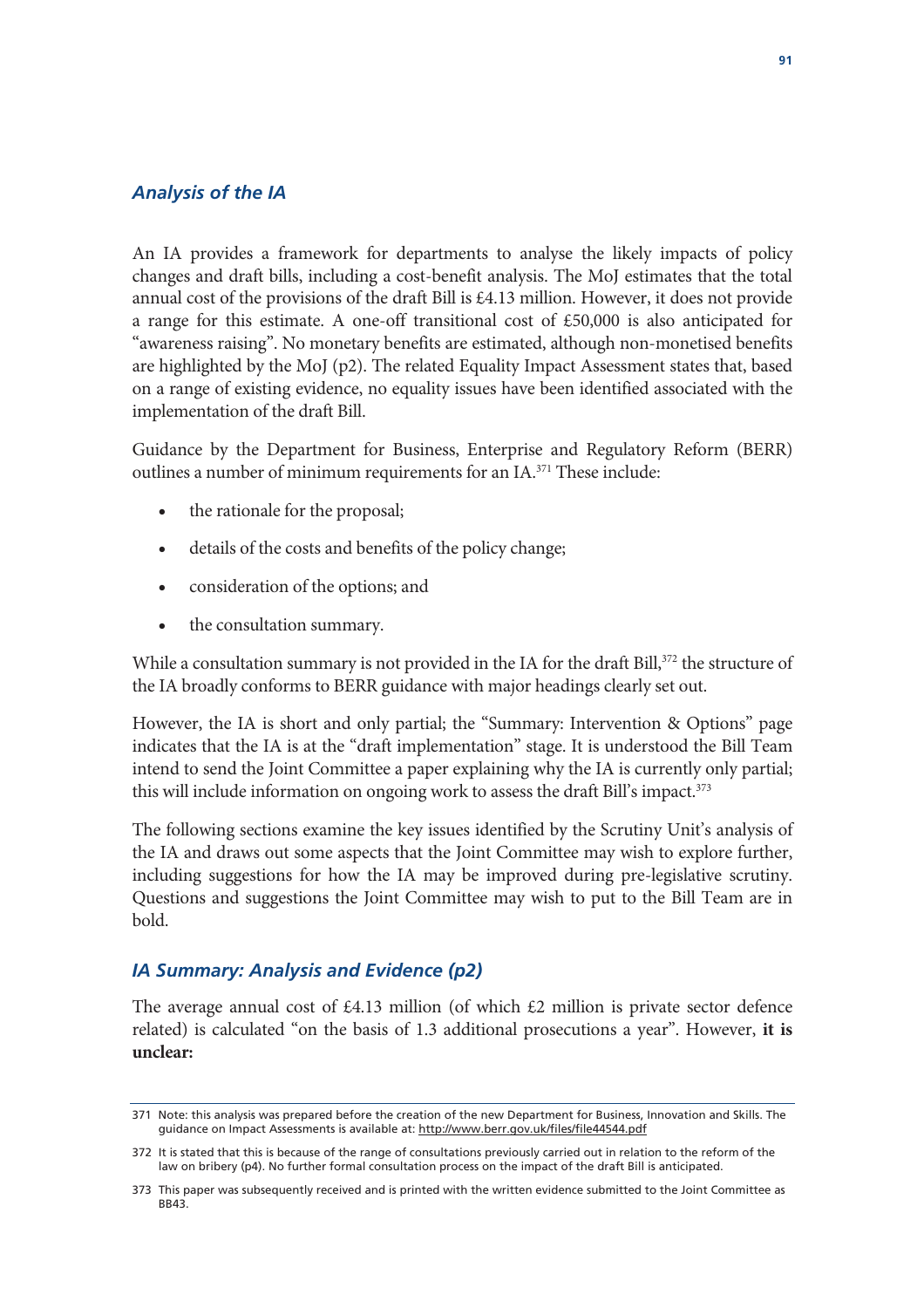- **On what basis the net cost to the private sector has been calculated**.
- **What assumptions were made in calculating total costs to the public and private sector on the basis of 1.3 additional prosecutions a year; and**
- **Whether the cost estimates are subject to any sensitivities/margins of error.**

Pending clarification of these points, there may be implications for the 'Net Benefit Range' field, which is not completed in the IA. Notably, BERR's IA guidance specifically states that "spurious accuracy in the presentation of the cost and benefit figures should be avoided with ranges used where appropriate".<sup>374</sup>

It is also stated that there will be a one-off transitional cost of £50,000 for "awareness raising". However, the IA does not detail the basis on which this figure is calculated.

**How was the one-off cost of £50,000 for "awareness raising" calculated, and will this be sufficient to inform all UK companies of the implications associated with the new legislation? How will this money be used?** 

Additionally, it is stated that implementation would go beyond the minimum EU requirements. However, the case for this is not provided in the Evidence Base, as is required by BERR's guidance on IAs.375

## *Evidence Base: Background and reasons for Government Intervention (pp 3-4)*

This section of the IA initially outlines the risks posed by bribery:

Bribery distorts free and fair competition in the market, with over £1,000 billion (\$1) trillion) worth of bribes paid globally each year. It hurts honest companies and increases the cost of business both domestically and internationally, adding up to 10% to the total cost of doing business globally and up to 25% to the cost of procurement contracts in developing countries. Although comparatively rare in the UK, corruption remains an insidious threat globally and is particularly harmful where it affects trade and development in the developing world, with a negative impact on foreign direct investment equivalent to an extra 20% in tax.

However, the IA fails to provide the source of these figures. The DFID press release issued on publication of the draft Bill states that these figures are World Bank estimates.376 **It is recommended that any future version of the IA adequately sources supporting data.** This section of the IA also mentions OECD criticism of the existing UK law on bribery; neither is this sourced.

## *Evidence Base: Policy Objectives (pp 4-6)*

The IA suggests that the new discrete corporate offence contained within the draft Bill is "intended particularly to combat the use of bribery in high value transactions in

<sup>374</sup> *ibid.* para 28

<sup>375</sup> *ibid*. para 39

<sup>376</sup> DFID Press Release, "New draft Bribery Bill to support international fair trade", 26 March 2009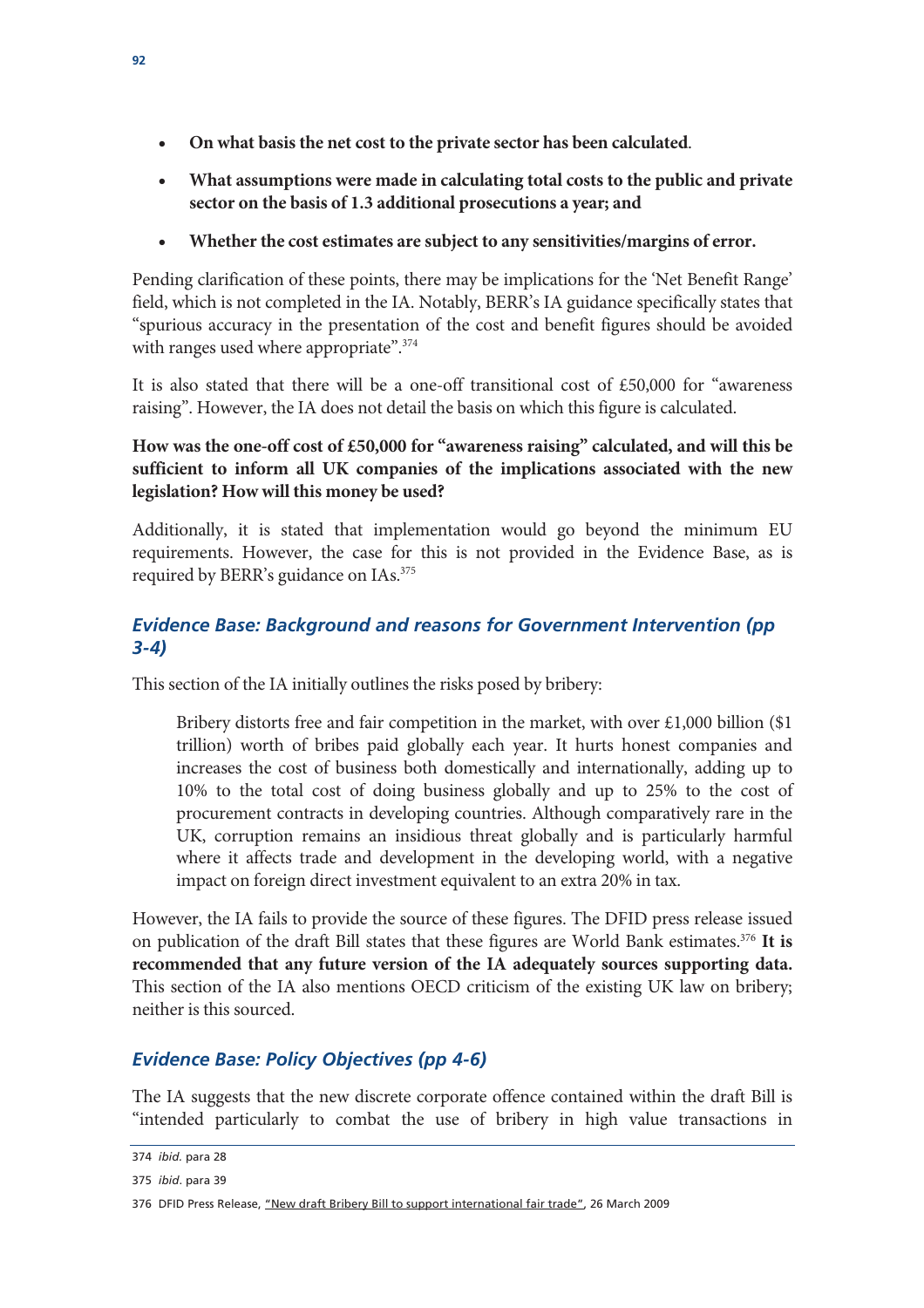international markets" (p5). On this basis, the IA assumes that in "most cases" the activities of small and medium sized enterprises (SMEs) will not fall within the main focus of enforcement activity. While this may be an acceptable assumption, the Joint Committee may wish to enquire as to whether there is any evidence that UK-based SMEs do, in some cases, tender for larger scale public procurement internationally. It is notable that in recent years, the UK Government has actively encouraged SMEs to tender for domestic public procurement through a range of measures.377

#### **In relation to the new discrete corporate offence, what evidence is there for the IA's assertion that in "most cases" the activities of SMEs will not fall within the main focus of enforcement activity?**

The subsection 'Policy Options' is the only area where the policy options considered are discussed in any detail. However, there is little detail on the potential costs and benefits of these two options. In particular, the IA states that Option (iii), establishing a regulatory framework overseen by a regulatory authority with powers to impose administrative penalties for non-compliance, would be "very costly to the public purse" (p6). It would be useful for the IA explicitly to quantify the potential costs of creating and maintaining such a framework and regulatory authority. Notably, the Financial Services Authority (FSA) already has a statutory duty to promote market confidence and reduce financial crime by "authorised persons" within the financial services sector (i.e. banks, insurers, etc).378 To this end it has regulatory powers to impose fines to combat overseas bribery and corruption by UK companies operating within this sector.<sup>379</sup>

The IA also states that such a framework would impose an additional burden on business, citing the example of the Trade Description Act 1968 which is estimated to impose £35 million of administrative burdens on complying firms per annum (note: the source of this figure is not provided). It would have been useful for the IA to quantify the potential burden to businesses of this option.

#### **What assessment has the MoJ made of the monetary costs and benefits to Government and the private sector of options (i) and (iii)?**

## *Evidence Base: Criminal Justice Costs (pp 7-8)*

Regarding the general offences and the new discrete offence of bribing a foreign public official, the IA states that (p7):

Based upon our analysis of bribery offences and given the fact that the new proposed general offences and the new discrete offence of bribing a foreign public official are reformulation of existing criminality we do not expect any significant additional burden on the CJS (police, prosecution, courts and prison).

The Joint Committee may wish to ask for additional details of the analysis used to come to this conclusion. Equally, while the IA notes that an increase in the maximum penalty from

*and strategic procurement*, November 2008

378 *Financial Services and Markets Act 2000*, section 2

379 *ibid.* section 206

<sup>377</sup> See for example: HM Treasury, *Accelerating the SME economic engine: through transparent, simple*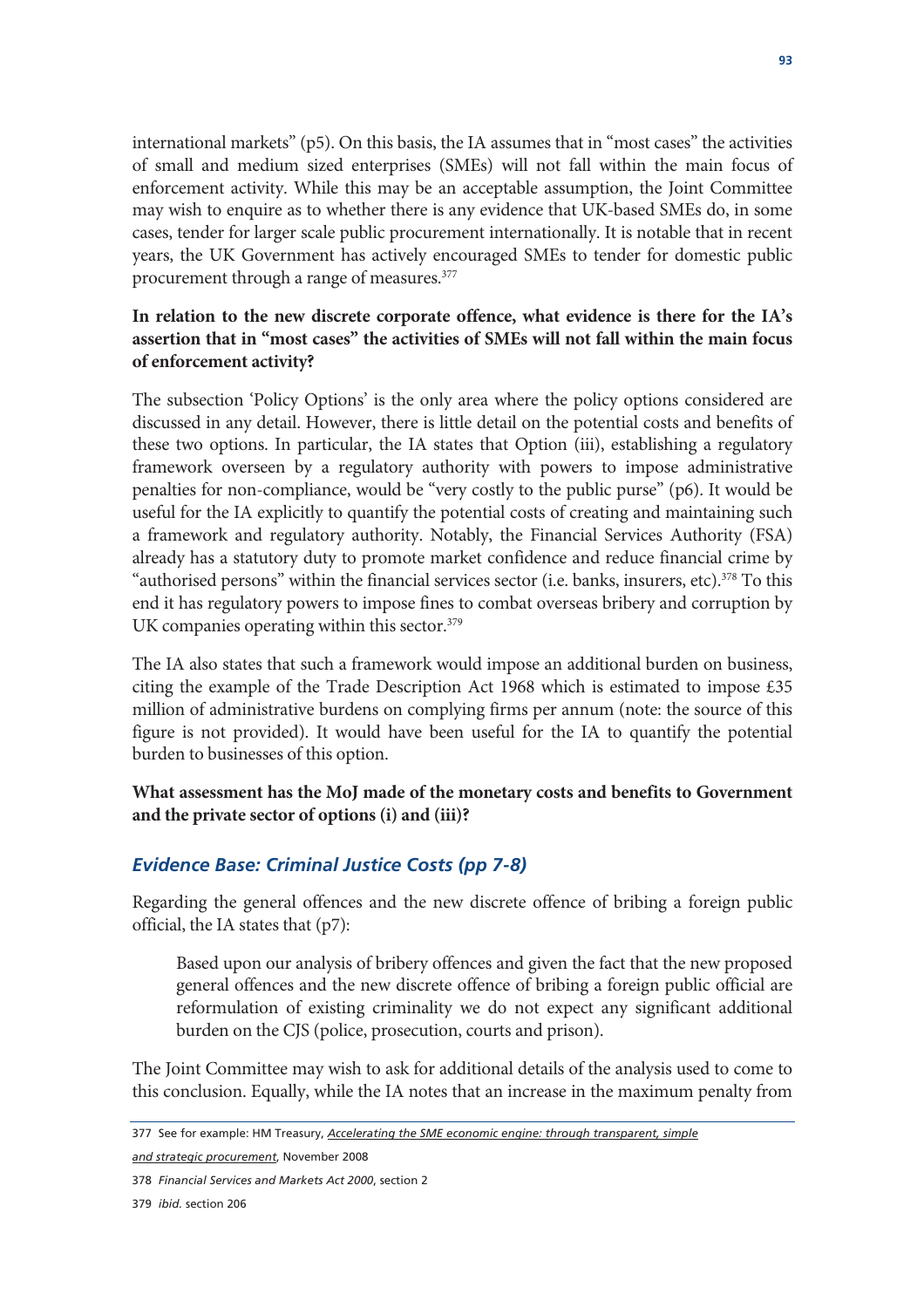seven to ten years imprisonment will "have some limited impact on sentences handed down", it would be useful for the IA to explicitly state what this impact will be (in terms of prison places and associated costs).

### **What is the evidence for the assertion in the IA that the draft Bill's general offences and the new discrete offence of bribing a foreign public official will only have minimal cost implications for the criminal justice system?**

On the new discrete corporate offence the IA states that, based on existing statistics  $(p7)$ :

[…] there would be only around 1.3 additional prosecutions a year (1 SFO prosecution per year and 1 CPS prosecution in a 3 year period) arising from the introduction of the new corporate offence.

The costs overall to SFO is estimated at £1m for prosecution (counsel/witness) and £1m for investigations. SFO would expect to recover most court costs from the company upon conviction.

However, the IA does not provide the source, methodology or assumptions on which these figures are based. Furthermore, while the paragraph above states that most court cost would be recovered, the net extra expense to the Serious Fraud Office (SFO) is still put at £1.5 million.

It is also stated that the SFO estimates that the new discrete corporate offence would lead to three extra civil recovery/monitoring orders on companies per year. It is, however, unclear on what this estimate is based, or what the net cost will be (taking into account recovered costs) of these additional three orders.

The IA also notes (p8):

Corporate cases can be among the more complex and lengthy to investigate and prosecute […] The award of costs against the Crown is a possibility in failed prosecutions and could be equally as expensive.

### **Has the MoJ made any estimates of the cost to the criminal justice system of failed prosecutions under the new discrete corporate offence?**

## *Evidence Base: Costs on the private sector (pp 8-9)*

The IA does not provide detailed quantitative analysis of the potential impact of the draft Bill on businesses, and in particular SMEs. An estimated cost to the private sector of approximately £2 million annually for defence legal costs, arising from criminal or civil proceedings is provided. It is unclear, however, how this estimate has been calculated and indeed how this corresponds. The IA assessment also asserts that (p8):

[...] most, if not all, large companies already have established systems of corporate governance in place which address the prevention of bribery either directly or indirectly by means of strategies, guidance and/or codes of conduct. The few that currently do not address bribery would be capable of being readily directed to provide effective supervision.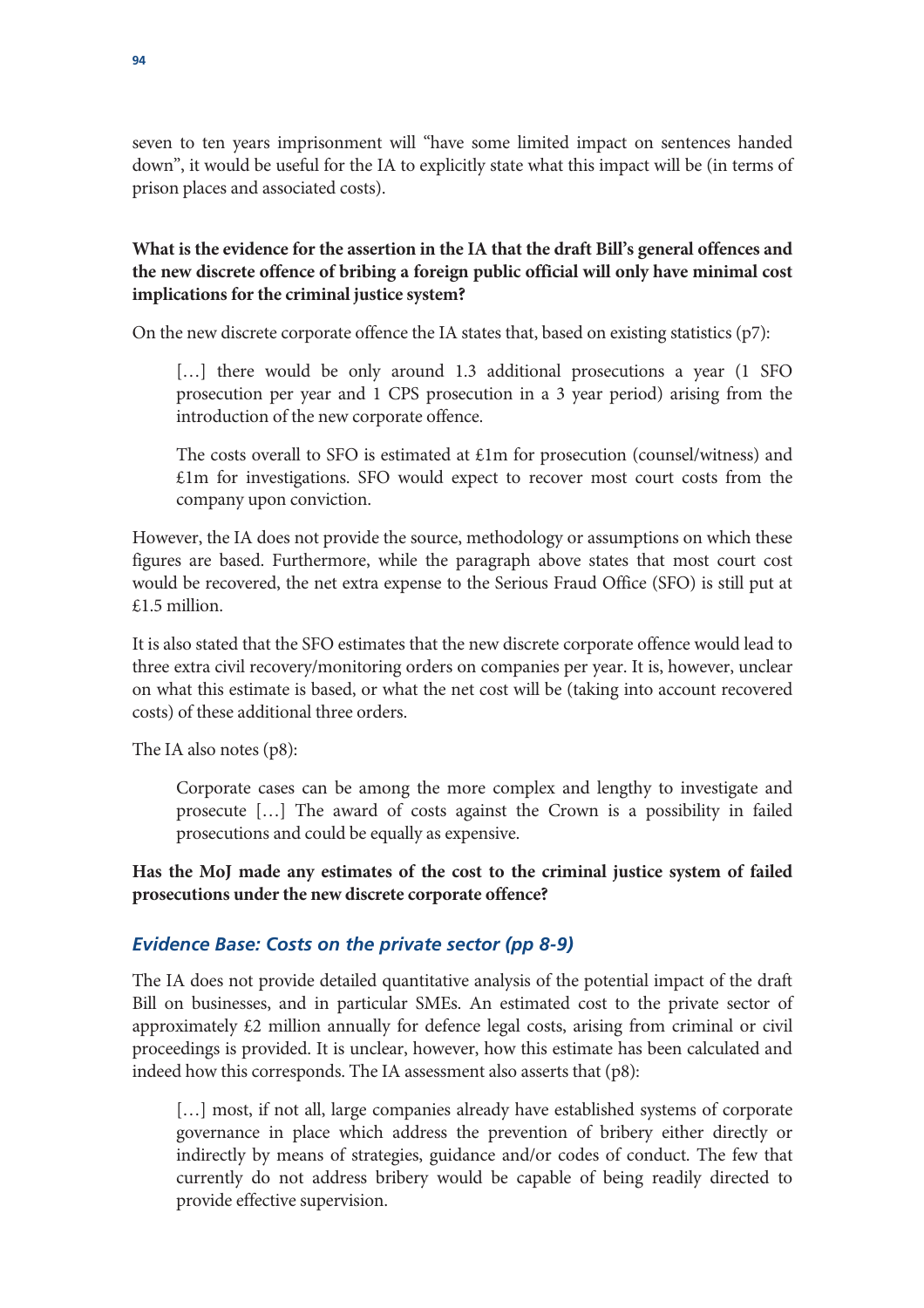SMEs may not have previously addressed the need for anti-bribery measures. However, industry standards increasingly require this, with detailed sector-specific initiatives in the defence, oil and gas, mining, construction and pharmaceutical sectors. Companies meeting these various standards should already have access to the adequate systems defence without incurring additional costs.

Statistics are not provided to support the suggestion that most companies have existing systems in place to prevent bribery, and potential costs incurred for those that do not is not provided. In particular, the Joint Committee may wish to question why the IA does not address and quantify the potential costs to SMEs, those businesses which are most likely not to have adequate systems in place.

**What will the costs be to companies that do not have anti-bribery measures in place within their system of corporate governance, particularly SMEs? How will such companies be "readily directed" in order to ensure effective supervision?** 

## *Other issues: further consultation of business*

The IA states that the MoJ will:

[...] continue working with representatives of business at all levels, such as the Confederation of British Industry, International Chamber of Commerce and the Federation of Small Businesses, following the publication of the draft Bill to address any concerns about the impact of the new corporate offence. In particular, we will consider the scope to reduce familiarisation and implementation costs by targeted awareness raising and guidance on anti-bribery procedures, if appropriate on a sectoral basis. Members of business organisations representing SMEs may benefit for free legal advice from those organisations. We can also consolidate guidance and good practice already in existence. Guidance on broad principles and best practice models, while not statutory guidance, is likely to be of particular value in minimising the additional costs to SMEs and companies operating in low-risk sectors and markets.

BERR's guidance on IAs states that one purpose of their publication is to ensure affected parties are given an opportunity to identify potential unintended consequences, primarily through the IA's consultation process.380 However, it is unclear the approach identified in the quote above will enable businesses, and particularly SMEs, equivalent opportunity to voice any concerns on the impact of business from the draft Bill that would come from a formal and open consultation process. This is particularly pertinent given the lack of quantitative analysis in the IA of the effect on the private sector.

#### *Other issues: Competition Assessment*

Within the Evidence Base, under the heading 'Benefits', the IA states that (p9):

[...] the enhancement of the UK reputation as consequence of these reforms will allow UK business to compete more successfully in international markets, as there will be those who choose to do business with UK companies precisely because we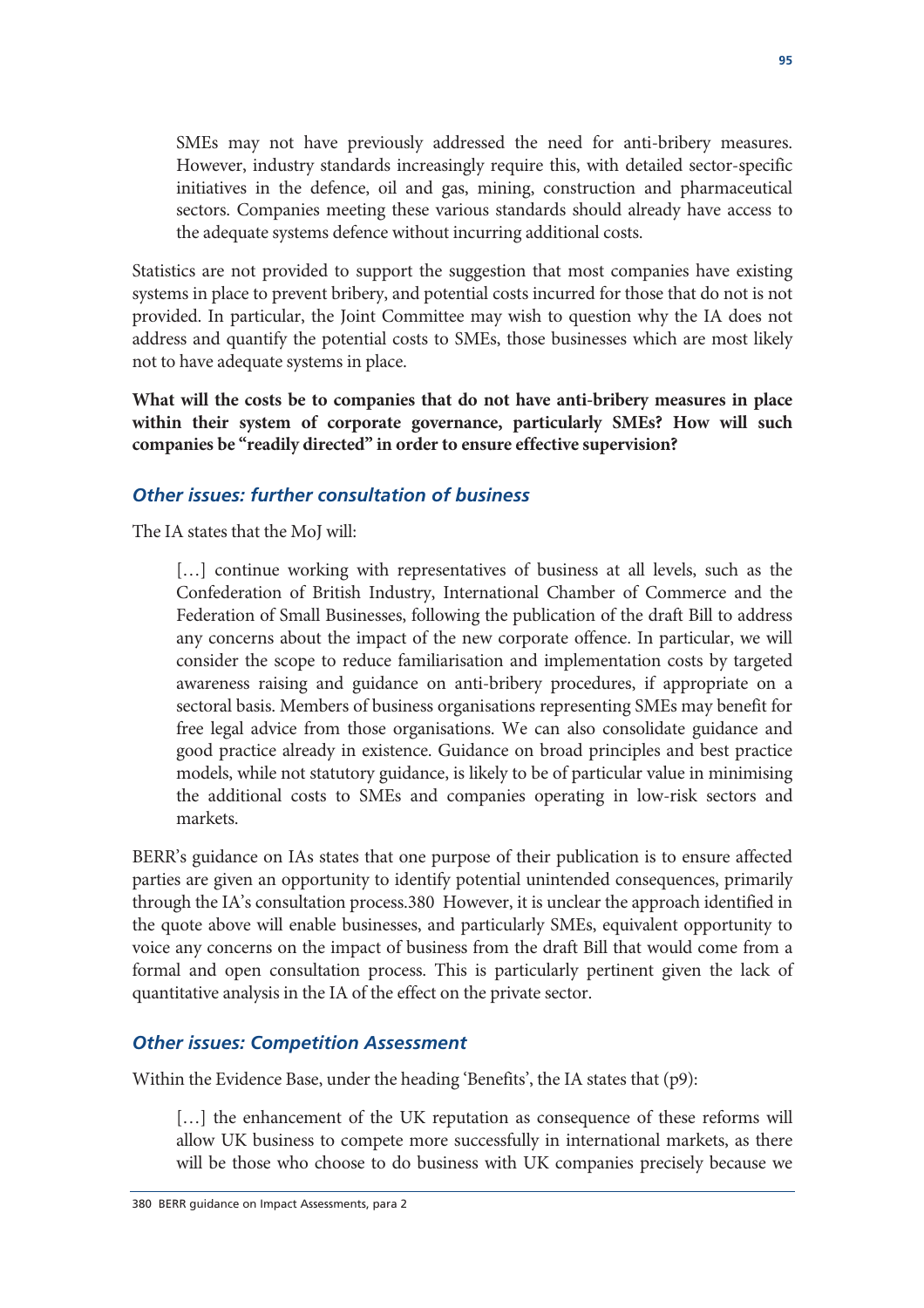have a no-bribery reputation, and the costs and style of doing business are more transparent.

However, the IA does not include a formal Competition Assessment. No evidence is provided to support the assertion that the draft Bill will have a positive effect on UK companies' international competitiveness; while it may be reasonably assumed that such legislation will make the UK a more attractive place to do business for some international companies, it is also possible that some companies may find such additional regulation to be a reason to not conduct business with UK companies. Therefore, **the Committee may wish to recommend that a formal Competition Assessment is undertaken as part of any primary legislation resulting from the draft Bill.**

#### *Other issues: post implementation review*

The IA states that the legislation would be reviewed between three to five years after it comes into effect (p1). However, regarding the new discrete corporate offence, the IA states that there will be no monitoring process of compliance by companies to adopt anti-bribery measures (p9).

**Why will an assessment of the compliance of the private sector to the new discrete corporate offence not be included in the review process?** 

*House of Commons Scrutiny Unit* April 2009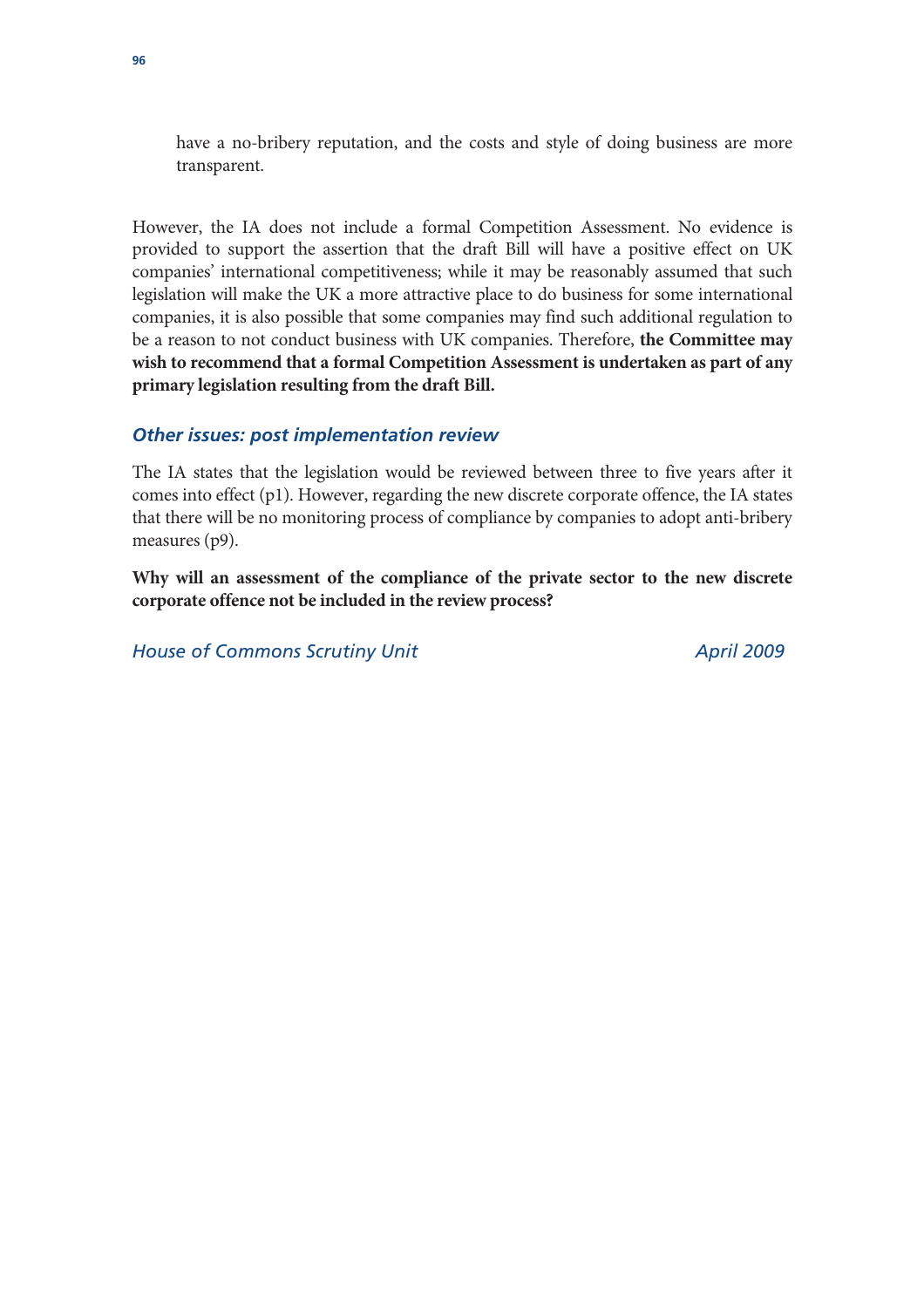## Annex 2

### **FOREIGN CORRUPT PRACTICES ACT: ANTIBRIBERY PROVISIONS—LAY PERSON'S GUIDE PUBLISHED BY THE US DEPARTMENT OF JUSTICE**

## **Introduction**

The 1988 Trade Act directed the Attorney General to provide guidance concerning the Department of Justice's enforcement policy with respect to the Foreign Corrupt Practices Act of 1977 ("FCPA"), 15 U.S.C. §§ 78dd-1, et seq., to potential exporters and small businesses that are unable to obtain specialized counsel on issues related to the FCPA. The guidance is limited to responses to requests under the Department of Justice's Foreign Corrupt Practices Act Opinion Procedure (described below at p. 10) and to general explanations of compliance responsibilities and potential liabilities under the FCPA. This brochure constitutes the Department of Justice's general explanation of the FCPA.

U.S. firms seeking to do business in foreign markets must be familiar with the FCPA. In general, the FCPA prohibits corrupt payments to foreign officials for the purpose of obtaining or keeping business. In addition, other statutes such as the mail and wire fraud statutes, 18 U.S.C. § 1341, 1343, and the Travel Act, 18 U.S.C. § 1952, which provides for federal prosecution of violations of state commercial bribery statutes, may also apply to such conduct.

The Department of Justice is the chief enforcement agency, with a coordinate role played by the Securities and Exchange Commission (SEC). The Office of General Counsel of the Department of Commerce also answers general questions from U.S. exporters concerning the FCPA's basic requirements and constraints.

*This brochure is intended to provide a general description of the FCPA and is not intended to substitute for the advice of private counsel on specific issues related to the FCPA. Moreover, material in this brochure is not intended to set forth the present enforcement intentions of the Department of Justice or the SEC with respect to particular fact situations.* 

## **Background**

As a result of SEC investigations in the mid-1970's, over 400 U.S. companies admitted making questionable or illegal payments in excess of \$300 million to foreign government officials, politicians, and political parties. The abuses ran the gamut from bribery of high foreign officials to secure some type of favorable action by a foreign government to socalled facilitating payments that allegedly were made to ensure that government functionaries discharged certain ministerial or clerical duties. Congress enacted the FCPA to bring a halt to the bribery of foreign officials and to restore public confidence in the integrity of the American business system.

The FCPA was intended to have and has had an enormous impact on the way American firms do business. Several firms that paid bribes to foreign officials have been the subject of criminal and civil enforcement actions, resulting in large fines and suspension and debarment from federal procurement contracting, and their employees and officers have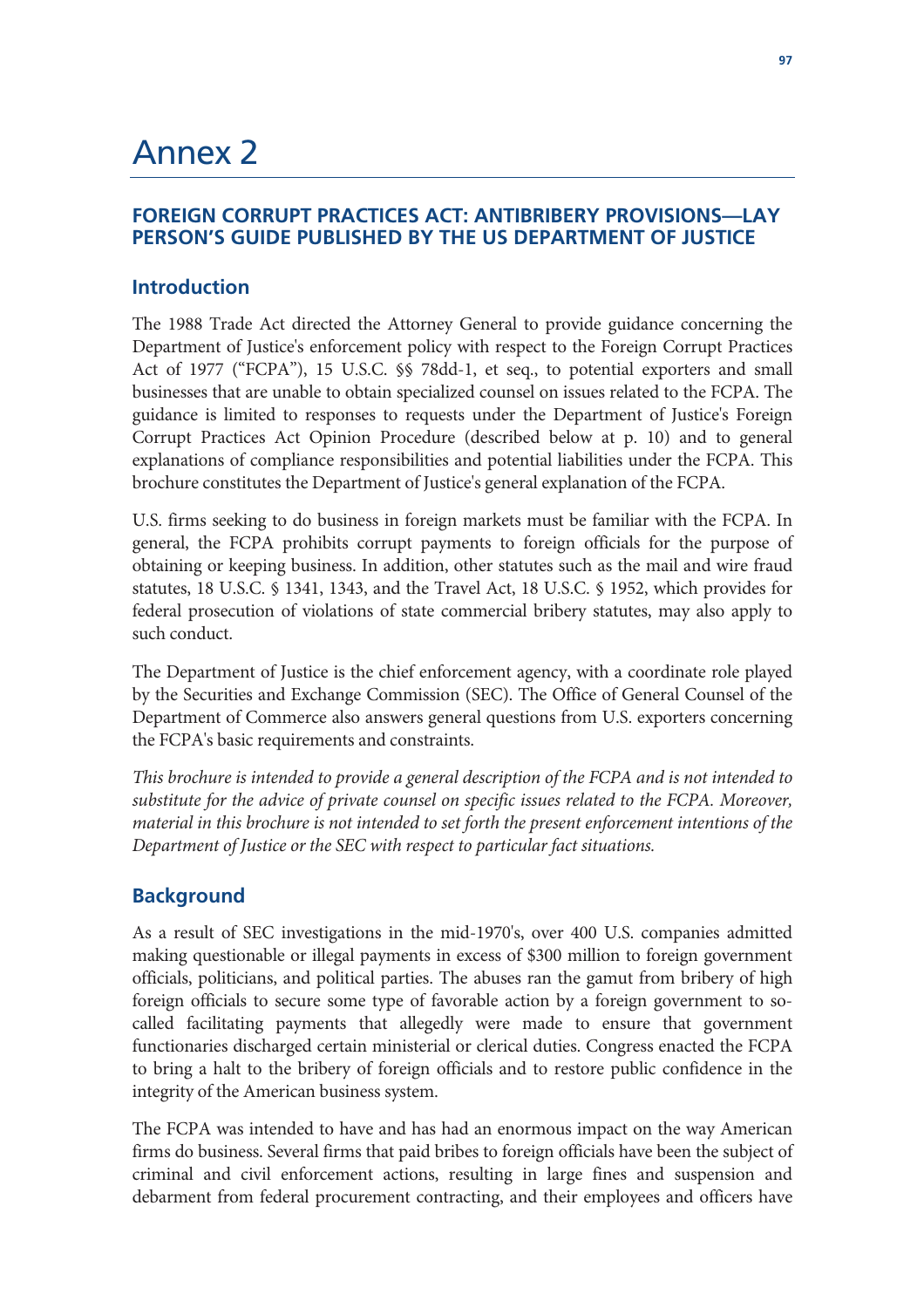gone to jail. To avoid such consequences, many firms have implemented detailed compliance programs intended to prevent and to detect any improper payments by employees and agents.

Following the passage of the FCPA, the Congress became concerned that American companies were operating at a disadvantage compared to foreign companies who routinely paid bribes and, in some countries, were permitted to deduct the cost of such bribes as business expenses on their taxes. Accordingly, in 1988, the Congress directed the Executive Branch to commence negotiations in the Organization of Economic Cooperation and Development (OECD) to obtain the agreement of the United States' major trading partners to enact legislation similar to the FCPA. In 1997, almost ten years later, the United States and thirty-three other countries signed the OECD Convention on Combating Bribery of Foreign Public Officials in International Business Transactions. The United States ratified this Convention and enacted implementing legislation in 1998. See Convention and Commentaries on the DOJ web site.

The antibribery provisions of the FCPA make it unlawful for a U.S. person, and certain foreign issuers of securities, to make a corrupt payment to a foreign official for the purpose of obtaining or retaining business for or with, or directing business to, any person. Since 1998, they also apply to foreign firms and persons who take any act in furtherance of such a corrupt payment while in the United States.

The FCPA also requires companies whose securities are listed in the United States to meet its accounting provisions. See 15 U.S.C. § 78m. These accounting provisions, which were designed to operate in tandem with the antibribery provisions of the FCPA, require corporations covered by the provisions to make and keep books and records that accurately and fairly reflect the transactions of the corporation and to devise and maintain an adequate system of internal accounting controls. This brochure discusses only the antibribery provisions.

## **Enforcement**

The Department of Justice is responsible for all criminal enforcement and for civil enforcement of the antibribery provisions with respect to domestic concerns and foreign companies and nationals. The SEC is responsible for civil enforcement of the antibribery provisions with respect to issuers.

## **Antibribery Provisions**

## *Basic Prohibition*

The FCPA makes it unlawful to bribe foreign government officials to obtain or retain business. With respect to the basic prohibition, there are five elements which must be met to constitute a violation of the Act:

**A. Who—**The FCPA potentially applies to *any* individual, firm, officer, director, employee, or agent of a firm and any stockholder acting on behalf of a firm. Individuals and firms may also be penalized if they order, authorize, or assist someone else to violate the antibribery provisions or if they conspire to violate those provisions.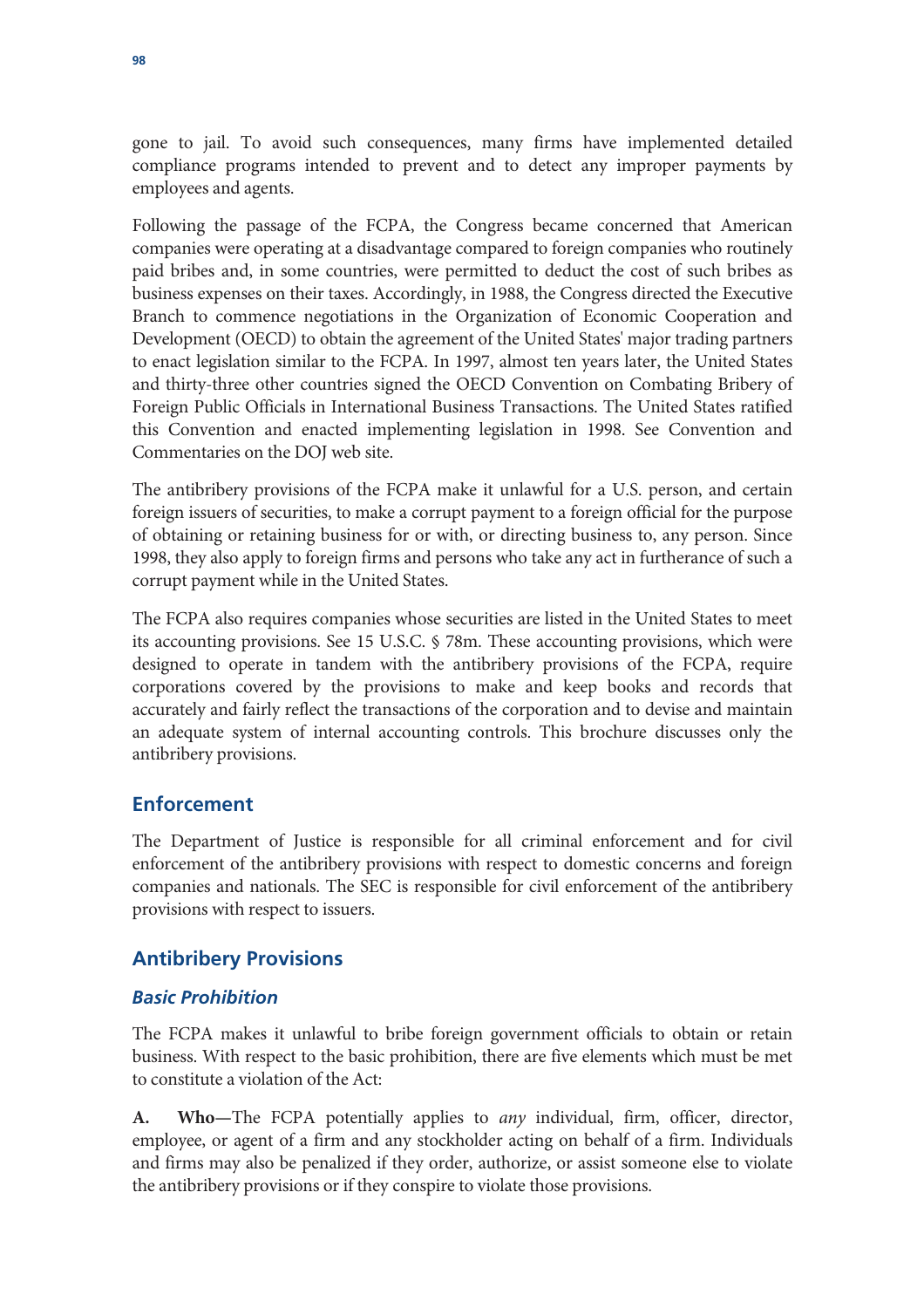Under the FCPA, U.S. jurisdiction over corrupt payments to foreign officials depends upon whether the violator is an "issuer," a & "domestic concern," or a foreign national or business.

An "issuer" is a corporation that has issued securities that have been registered in the United States or who is required to file periodic reports with the SEC. A "domestic concern" is any individual who is a citizen, national, or resident of the United States, or any corporation, partnership, association, joint-stock company, business trust, unincorporated organization, or sole proprietorship which has its principal place of business in the United States, or which is organized under the laws of a State of the United States, or a territory, possession, or commonwealth of the United States.

Issuers and domestic concerns may be held liable under the FCPA under *either* territorial or nationality jurisdiction principles. For acts taken within the territory of the United States, issuers and domestic concerns are liable if they take an act in furtherance of a corrupt payment to a foreign official using the U.S. mails or other means or instrumentalities of interstate commerce. Such means or instrumentalities include telephone calls, facsimile transmissions, wire transfers, and interstate or international travel. In addition, issuers and domestic concerns may be held liable for any act in furtherance of a corrupt payment taken *outside* the United States. Thus, a U.S. company or national may be held liable for a corrupt payment authorized by employees or agents operating entirely outside the United States, using money from foreign bank accounts, and without any involvement by personnel located within the United States.

Prior to 1998, foreign companies, with the exception of those who qualified as "issuers," and foreign nationals were not covered by the FCPA. The 1998 amendments expanded the FCPA to assert territorial jurisdiction over foreign companies and nationals. A foreign company or person is now subject to the FCPA if it causes, directly or through agents, an act in furtherance of the corrupt payment to take place within the territory of the United States. There is, however, no requirement that such act make use of the U.S. mails or other means or instrumentalities of interstate commerce.

Finally, U.S. parent corporations may be held liable for the acts of foreign subsidiaries where they authorized, directed, or controlled the activity in question, as can U.S. citizens or residents, themselves "domestic concerns," who were employed by or acting on behalf of such foreign-incorporated subsidiaries.

**B. Corrupt intent—**The person making or authorizing the payment must have a corrupt intent, and the payment must be intended to induce the recipient to misuse his official position to direct business wrongfully to the payer or to any other person. You should note that the FCPA does not require that a corrupt act succeed in its purpose. The *offer* or *promise* of a corrupt payment can constitute a violation of the statute. The FCPA prohibits any corrupt payment intended to *influence* any act or decision of a foreign official in his or her official capacity, to induce the official to do or omit to do any act in violation of his or her lawful duty, to *obtain* any improper advantage, or to *induce* a foreign official to use his or her influence improperly to affect or influence any act or decision.

**C. Payment—**The FCPA prohibits paying, offering, promising to pay (or authorizing to pay or offer) money or anything of value.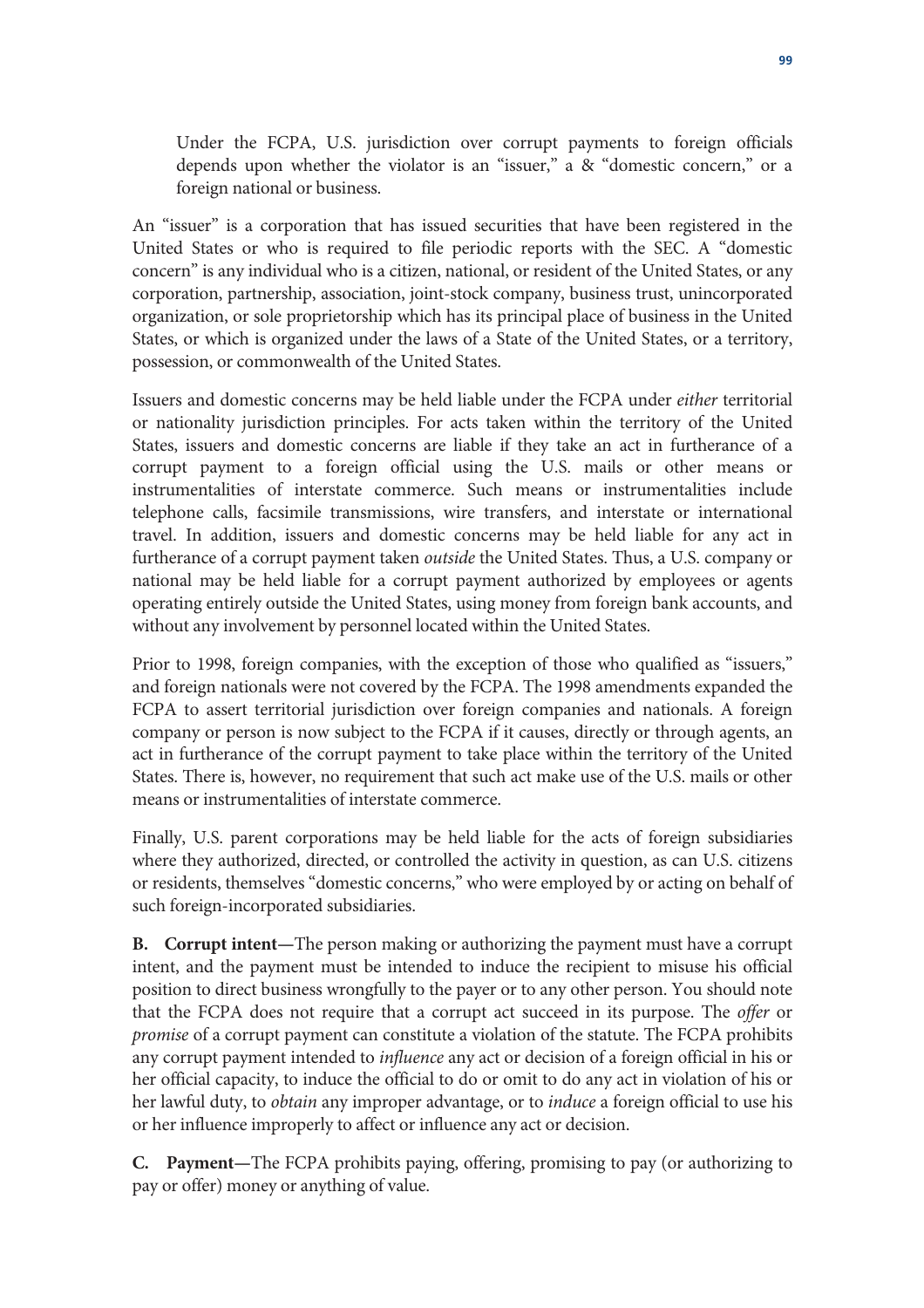**D. Recipient—**The prohibition extends only to corrupt payments to a *foreign official, a foreign political party* or *party official*, or any *candidate* for foreign political office. A "foreign official" means any officer or employee of a foreign government, a public international organization, or any department or agency thereof, or any person acting in an official capacity. You should consider utilizing the Department of Justice's Foreign Corrupt Practices Act Opinion Procedure for particular questions as to the definition of a "foreign official," such as whether a member of a royal family, a member of a legislative body, or an official of a state-owned business enterprise would be considered a "foreign official."

The FCPA applies to payments to *any* public official, regardless of rank or position. The FCPA focuses on the *purpose* of the payment instead of the particular duties of the official receiving the payment, offer, or promise of payment, and there are exceptions to the antibribery provision for "facilitating payments for routine governmental action" (see below).

**E. Business Purpose Test—**The FCPA prohibits payments made in order to assist the firm in *obtaining* or *retaining business* for or with, or *directing* business to, any person. The Department of Justice interprets "obtaining or retaining business" broadly, such that the term encompasses more than the mere award or renewal of a contract. It should be noted that the business to be obtained or retained does *not* need to be with a foreign government or foreign government instrumentality.

## *Third Party Payments*

The FCPA prohibits corrupt payments through intermediaries. It is unlawful to make a payment to a third party, while knowing that all or a portion of the payment will go directly or indirectly to a foreign official. The term "*knowing*" *includes conscious disregard and deliberate ignorance*. The elements of an offense are essentially the same as described above, except that in this case the "recipient" is the intermediary who is making the payment to the requisite "foreign official."

Intermediaries may include joint venture partners or agents. To avoid being held liable for corrupt third party payments, U.S. companies are encouraged to exercise due diligence and to take all necessary precautions to ensure that they have formed a business relationship with reputable and qualified partners and representatives. Such due diligence may include investigating potential foreign representatives and joint venture partners to determine if they are in fact qualified for the position, whether they have personal or professional ties to the government, the number and reputation of their clientele, and their reputation with the U.S. Embassy or Consulate and with local bankers, clients, and other business associates. In addition, in negotiating a business relationship, the U.S. firm should be aware of so-called "red flags," i.e., unusual payment patterns or financial arrangements, a history of corruption in the country, a refusal by the foreign joint venture partner or representative to provide a certification that it will not take any action in furtherance of an unlawful offer, promise, or payment to a foreign public official and not take any act that would cause the U.S. firm to be in violation of the FCPA, unusually high commissions, lack of transparency in expenses and accounting records, apparent lack of qualifications or resources on the part of the joint venture partner or representative to perform the services offered, and whether the joint venture partner or representative has been recommended by an official of the potential governmental customer.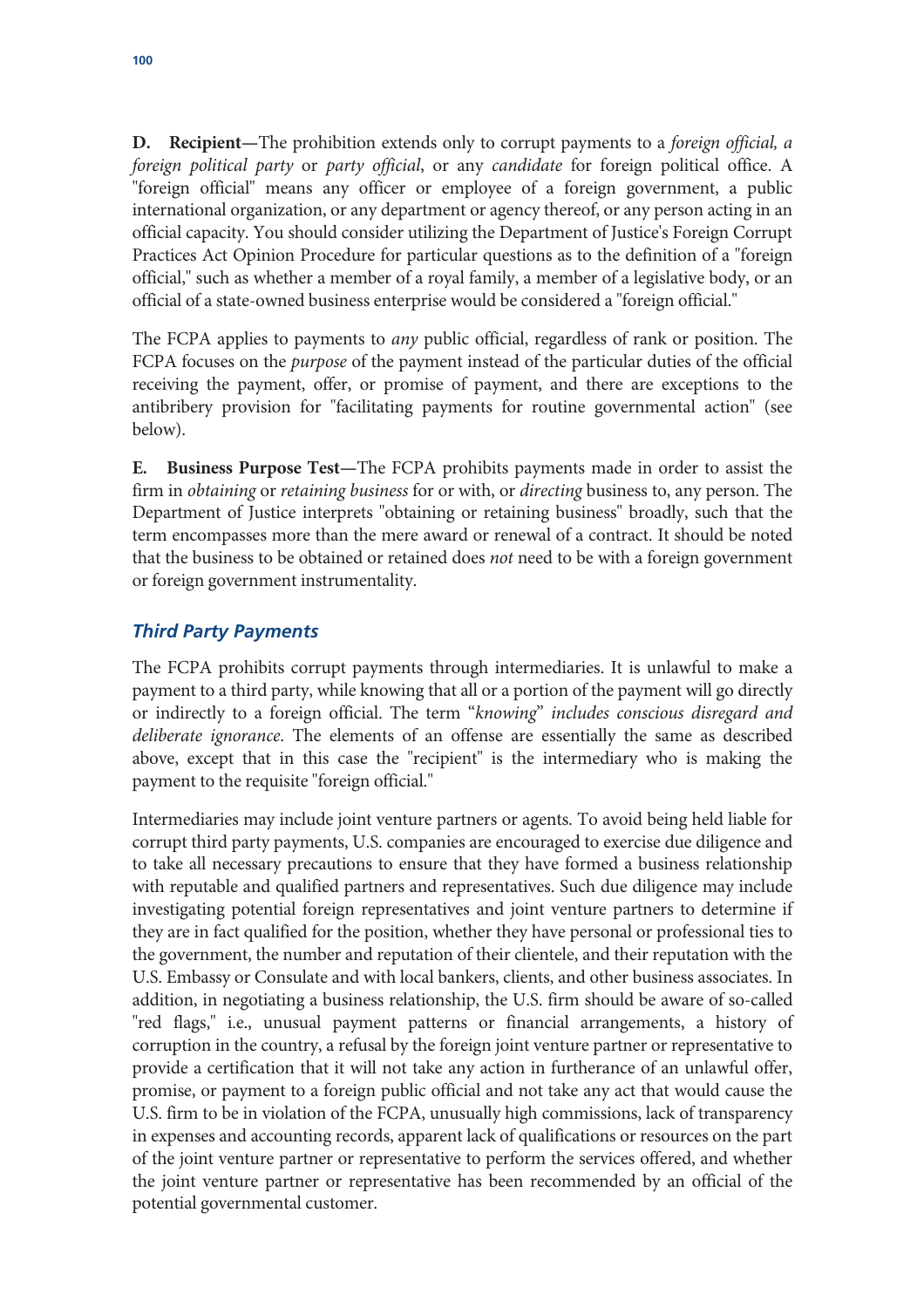*You should seek the advice of counsel and consider utilizing the Department of Justice's Foreign Corrupt Practices Act Opinion Procedure for particular questions relating to third party payments.* 

## **Permissible Payments and Affirmative Defenses**

The FCPA contains an explicit exception to the bribery prohibition for "facilitating payments" for "routine governmental action" and provides affirmative defenses which can be used to defend against alleged violations of the FCPA.

## *Facilitating Payments for Routine Governmental Actions*

There is an exception to the antibribery prohibition for payments to facilitate or expedite performance of a "routine governmental action." The statute lists the following examples: obtaining permits, licenses, or other official documents; processing governmental papers, such as visas and work orders; providing police protection, mail pick-up and delivery; providing phone service, power and water supply, loading and unloading cargo, or protecting perishable products; and scheduling inspections associated with contract performance or transit of goods across country.

*Actions "similar" to these are also covered by this exception*. If you have a question about whether a payment falls within the exception, you should consult with counsel. You should also consider whether to utilize the Justice Department's Foreign Corrupt Practices Opinion Procedure, described below on p. 10.

"Routine governmental action" does *not* include any decision by a foreign official to award new business or to continue business with a particular party.

## *Affirmative Defenses*

A person charged with a violation of the FCPA's antibribery provisions may assert as a defense that the payment was lawful under the written laws of the foreign country or that the money was spent as part of demonstrating a product or performing a contractual obligation.

Whether a payment was lawful under the written laws of the foreign country may be difficult to determine. You should consider seeking the advice of counsel or utilizing the Department of Justice's Foreign Corrupt Practices Act Opinion Procedure when faced with an issue of the legality of such a payment.

Moreover, because these defenses are "affirmative defenses," the defendant is required to show in the first instance that the payment met these requirements. The prosecution does not bear the burden of demonstrating in the first instance that the payments did not constitute this type of payment.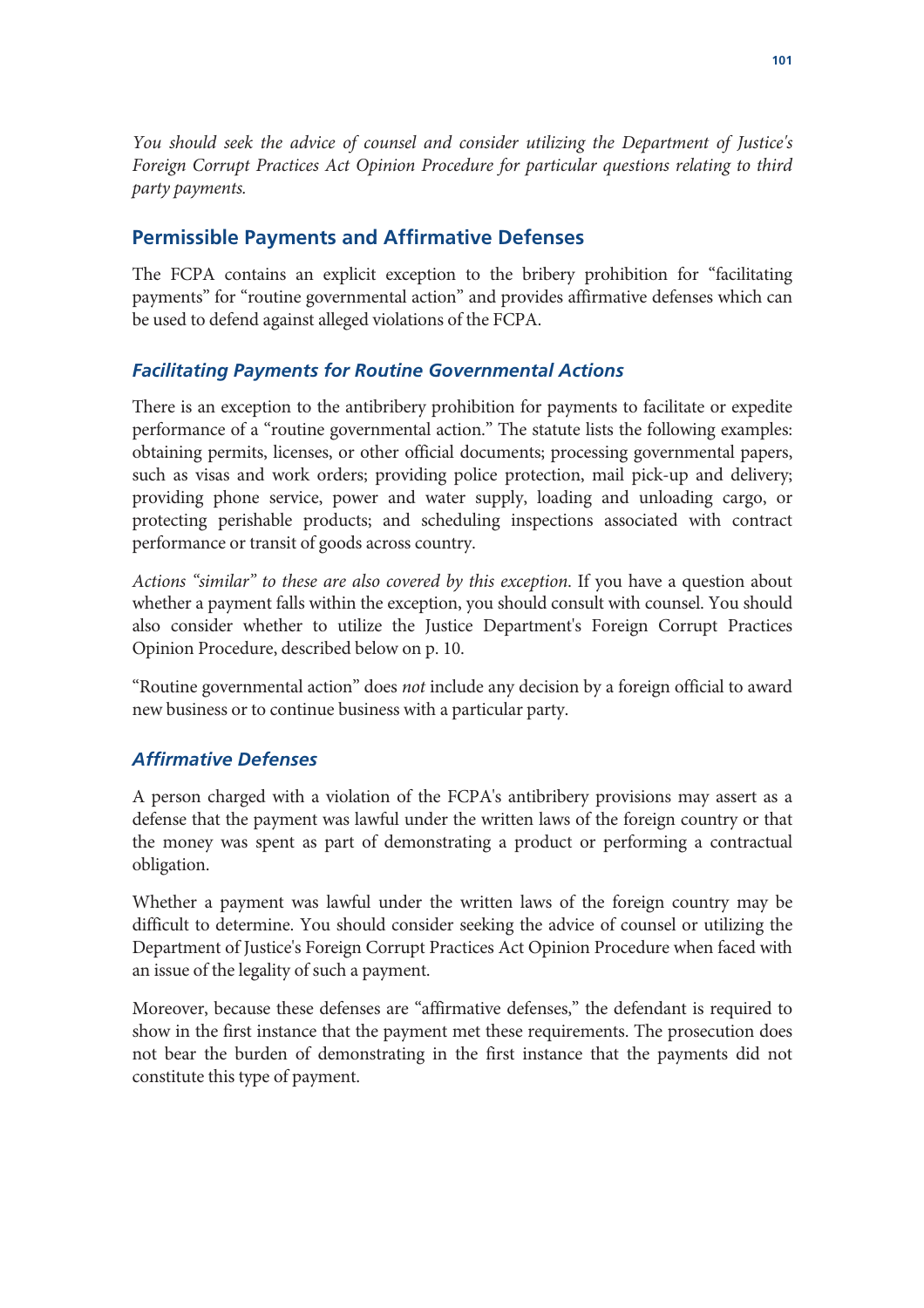## **Sanctions Against Bribery**

#### *Criminal*

The following criminal penalties may be imposed for violations of the FCPA's antibribery provisions: corporations and other business entities are subject to a fine of up to \$2,000,000; officers, directors, stockholders, employees, and agents are subject to a fine of up to \$100,000 and imprisonment for up to five years. Moreover, under the Alternative Fines Act, these fines may be actually quite higher—the actual fine may be up to twice the benefit that the defendant sought to obtain by making the corrupt payment. You should also be aware that fines imposed on individuals may not be paid by their employer or principal.

#### *Civil*

The Attorney General or the SEC, as appropriate, may bring a civil action for a fine of up to \$10,000 against any firm *as well as* any officer, director, employee, or agent of a firm, or stockholder acting on behalf of the firm, who violates the antibribery provisions. In addition, in an SEC enforcement action, the court may impose an additional fine not to exceed the greater of (i) the gross amount of the pecuniary gain to the defendant as a result of the violation, or (ii) a specified dollar limitation. The specified dollar limitations are based on the egregiousness of the violation, ranging from \$5,000 to \$100,000 for a natural person and \$50,000 to \$500,000 for any other person.

The Attorney General or the SEC, as appropriate, may also bring a civil action to enjoin any act or practice of a firm whenever it appears that the firm (or an officer, director, employee, agent, or stockholder acting on behalf of the firm) is in violation (or about to be) of the antibribery provisions.

#### *Other Governmental Action*

Under guidelines issued by the Office of Management and Budget, a person or firm found in violation of the FCPA may be barred from doing business with the Federal government. *Indictment alone can lead to suspension of the right to do business with the government.* The President has directed that no executive agency shall allow any party to participate in any procurement or nonprocurement activity if any agency has debarred, suspended, or otherwise excluded that party from participation in a procurement or nonprocurement activity.

In addition, a person or firm found guilty of violating the FCPA may be ruled ineligible to receive export licenses; the SEC may suspend or bar persons from the securities business and impose civil penalties on persons in the securities business for violations of the FCPA; the Commodity Futures Trading Commission and the Overseas Private Investment Corporation both provide for possible suspension or debarment from agency programs for violation of the FCPA; and a payment made to a foreign government official that is unlawful under the FCPA cannot be deducted under the tax laws as a business expense.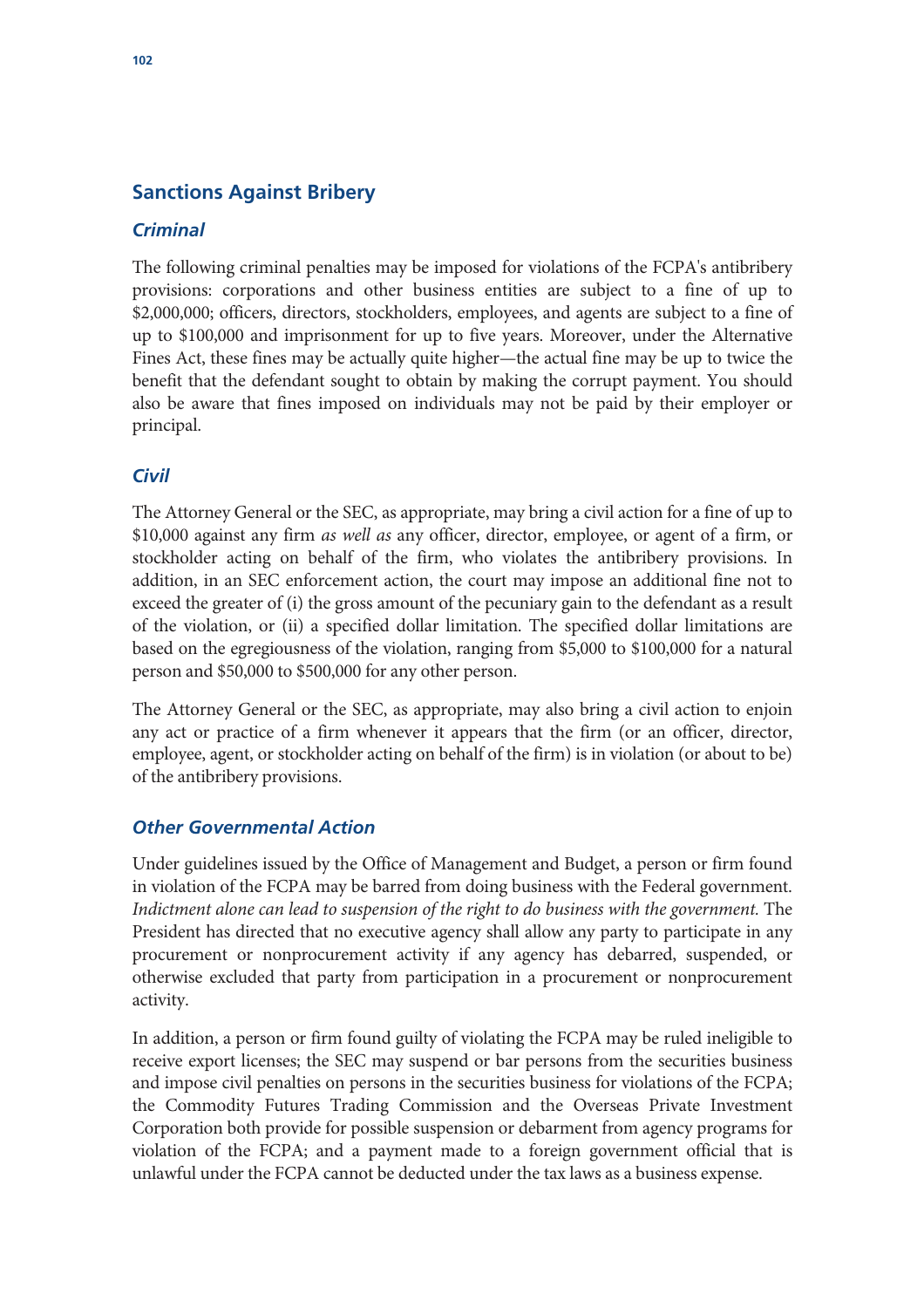#### *Private Cause of Action*

Conduct that violates the antibribery provisions of the FCPA may also give rise to a private cause of action for treble damages under the Racketeer Influenced and Corrupt Organizations Act (RICO), or to actions under other federal or state laws. For example, an action might be brought under RICO by a competitor who alleges that the bribery caused the defendant to win a foreign contract.

#### **Guidance from the Government**

The Department of Justice has established a Foreign Corrupt Practices Act Opinion Procedure by which any U.S. company or national may request a statement of the Justice Department's present enforcement intentions under the antibribery provisions of the FCPA regarding any proposed business conduct. The details of the opinion procedure may be found at 28 CFR Part 80. Under this procedure, the Attorney General will issue an opinion in response to a specific inquiry from a person or firm within thirty days of the request. (The thirty-day period does not run until the Department of Justice has received all the information it requires to issue the opinion.) Conduct for which the Department of Justice has issued an opinion stating that the conduct conforms with current enforcement policy will be entitled to a presumption, in any subsequent enforcement action, of conformity with the FCPA. Copies of releases issued regarding previous opinions are available on the Department of Justice's FCPA web site.

For further information from the Department of Justice about the FCPA and the Foreign Corrupt Practices Act Opinion Procedure, contact Mark F. Mendelsohn, Deputy Chief, Fraud Section, at (202) 514-1721; Charles Duross, Assistant Chief, Fraud Section, at (202) 353-7691; or Hank Walther, Assistant Chief, Fraud Section, at (202) 307-2538 .

Although the Department of Commerce has no enforcement role with respect to the FCPA, it supplies general guidance to U.S. exporters who have questions about the FCPA and about international developments concerning the FCPA. For further information from the Department of Commerce about the FCPA contact Eleanor Roberts Lewis, Chief Counsel for International Commerce, or Arthur Aronoff, Senior Counsel, Office of the Chief Counsel for International Commerce, U.S. Department of Commerce, Room 5882, 14th Street and Constitution Avenue, N.W., Washington, D.C. 20230, (202) 482-0937.

#### *United States Department of Justice*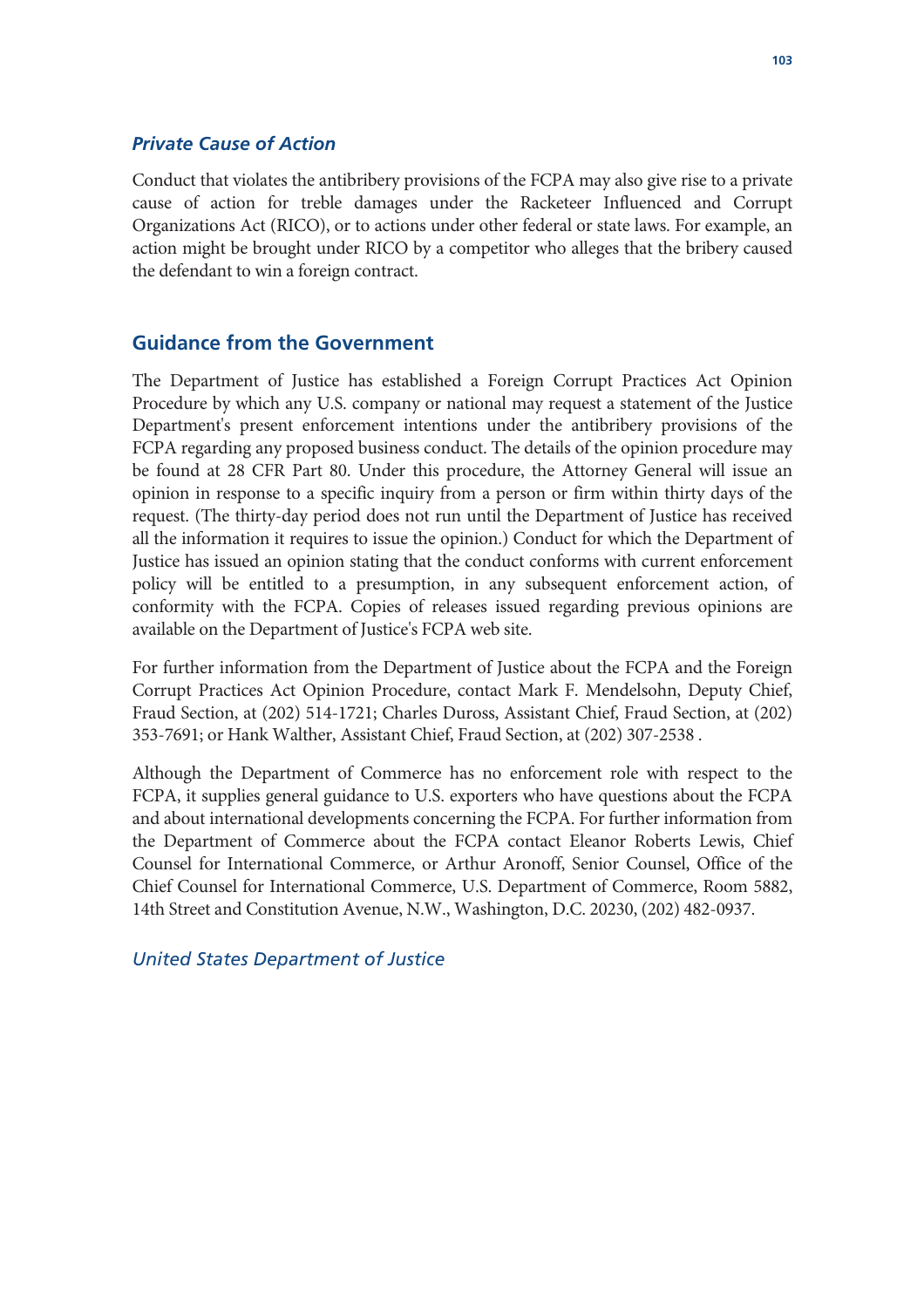# Formal Minutes

#### *Extract from the House of Lords Minutes of Proceedings of Monday 30 March 2009*

**Draft Bribery Bill** The Lord President (Baroness Royall of Blaisdon) moved that it is expedient that a joint committee of Lords and Commons be appointed to consider and report on the draft Bribery Bill presented to both Houses on 25 March (Cm 7570) and that the committee should report on the draft Bill by 21 July. The motion was agreed to and a message was sent to the Commons.

*Extract from the Votes and Proceedings of the House of Commons of Monday 27 April 2009* 

Draft Bribery Bill (Joint Committee)

 Resolved, That this House concurs with the Lords Message of 30 March, that it is expedient that a Joint Committee of Lords and Commons be appointed to consider and report on any draft Bribery Bill presented to both Houses.

 That a Select Committee of twelve Members be appointed to join with the Committee appointed by the Lords to consider the draft Bribery Bill (Cm 7570).

That the Committee should report by 21 July 2009.

That the Committee shall have power—

- (i) to send for persons, papers and records;
- (ii) to sit notwithstanding any adjournment of the House;
- (iii) to report from time to time;
- (iv) to appoint specialist advisers;
- (v) to adjourn from place to place within the United Kingdom; and

 That Mr David S. Borrow, Mr Alistair Carmichael, Mr Geoffrey Cox, Mary Creagh, Mr Jonathan Djanogly, Mr Bruce George, Linda Gilroy, Dr Brian Iddon, Martin Linton, Mr Virendra Sharma, Dr Desmond Turner and Jeremy Wright be members of the Committee.—(Ms Diana R. Johnson.)

#### *Extract from the House of Lords Minutes of Proceedings of Monday 11 May 2009*

**Draft Bribery Bill** The Chairman of Committees moved that the Commons message of 28 April be considered and that a Committee of twelve Lords members be appointed to join with the Committee appointed by the Commons to consider and report on the draft Bribery Bill presented to both Houses on 25 March (Cm 7570) and that the Committee should report on the draft Bill by 21 July 2009;

That the following members be appointed to the Committee:

| L. Anderson of Swansea | L. Mayhew of Twysden     |
|------------------------|--------------------------|
| V. Colville of Culross | E. Onslow                |
| L. Goodhart            | L. Sheikh                |
| L. Grabiner            | L. Thomas of Gresford    |
| B. Henig               | B. Whitaker              |
| L. Lyell of Markyate   | L. Williamson of Horton; |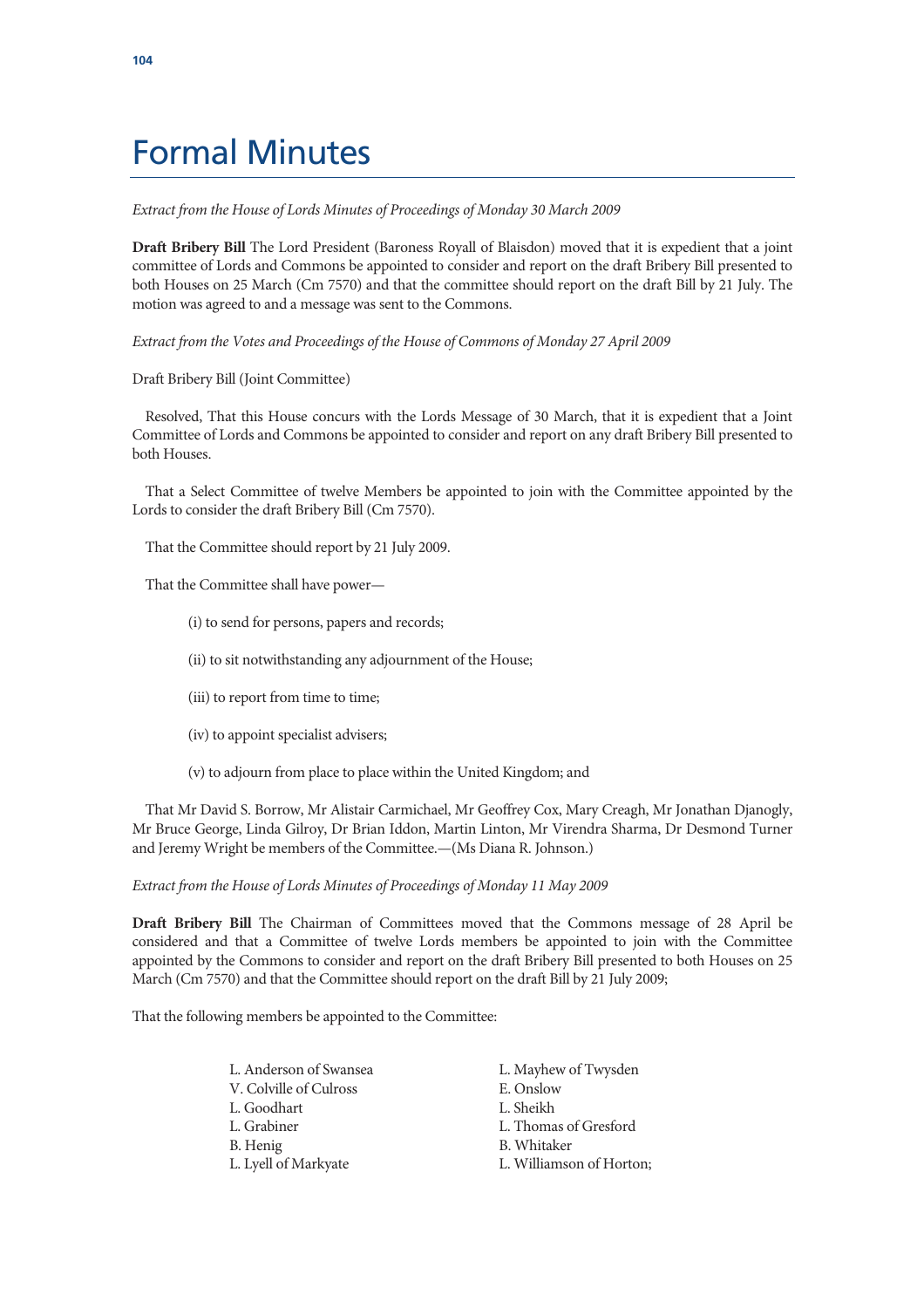That the Committee have power to agree with the Committee appointed by the Commons in the appointment of a Chairman;

That the Committee have power to send for persons, papers and records;

That the Committee have power to appoint specialist advisers;

That the Committee have power to adjourn from place to place within the United Kingdom;

That the Committee have leave to report from time to time;

That the reports of the Committee from time to time shall be printed, regardless of any adjournment of the House;

That the evidence taken by the Committee shall, if the Committee so wishes, be published; and

That the Committee meet with the Committee appointed by the Commons on Tuesday 12 May at 10.30am in the Boothroyd Room, Portcullis House.

The motion was agreed to and a message was sent to the Commons.

## **Tuesday 12 May 2009**

Present:

- Lord Anderson of Swansea Viscount Colville of Culross Lord Goodhart Baroness Henig Lord Lyell of Markyate Lord Mayhew of Twysden Earl of Onslow Lord Thomas of Gresford Baroness Whitaker Lord Williamson of Horton
- Mr David S Borrow Mr Jonathan Djanogly Mr Bruce George Linda Gilroy Dr Brian Iddon Martin Linton Mr Virenda Sharma Dr Desmond Turner Jeremy Wright

Members' interests: The full lists of Members' interests as recorded in the Commons Register of Members' Interests and Lords Register of Interests are noted.

Lord Anderson declared that he was a non-practising barrister and a Board member of a charity.

Lord Colville declared that he was previously a Circuit Judge and currently an Assistant Surveillance Commissioner.

Lord Goodhart declared that he was a member of Transparency International.

Baroness Henig declared that she was Chairman of the Security Industry Authority and President of the Association of Police Authorities.

Lord Lyell declared that he was a former Attorney General and Solicitor General.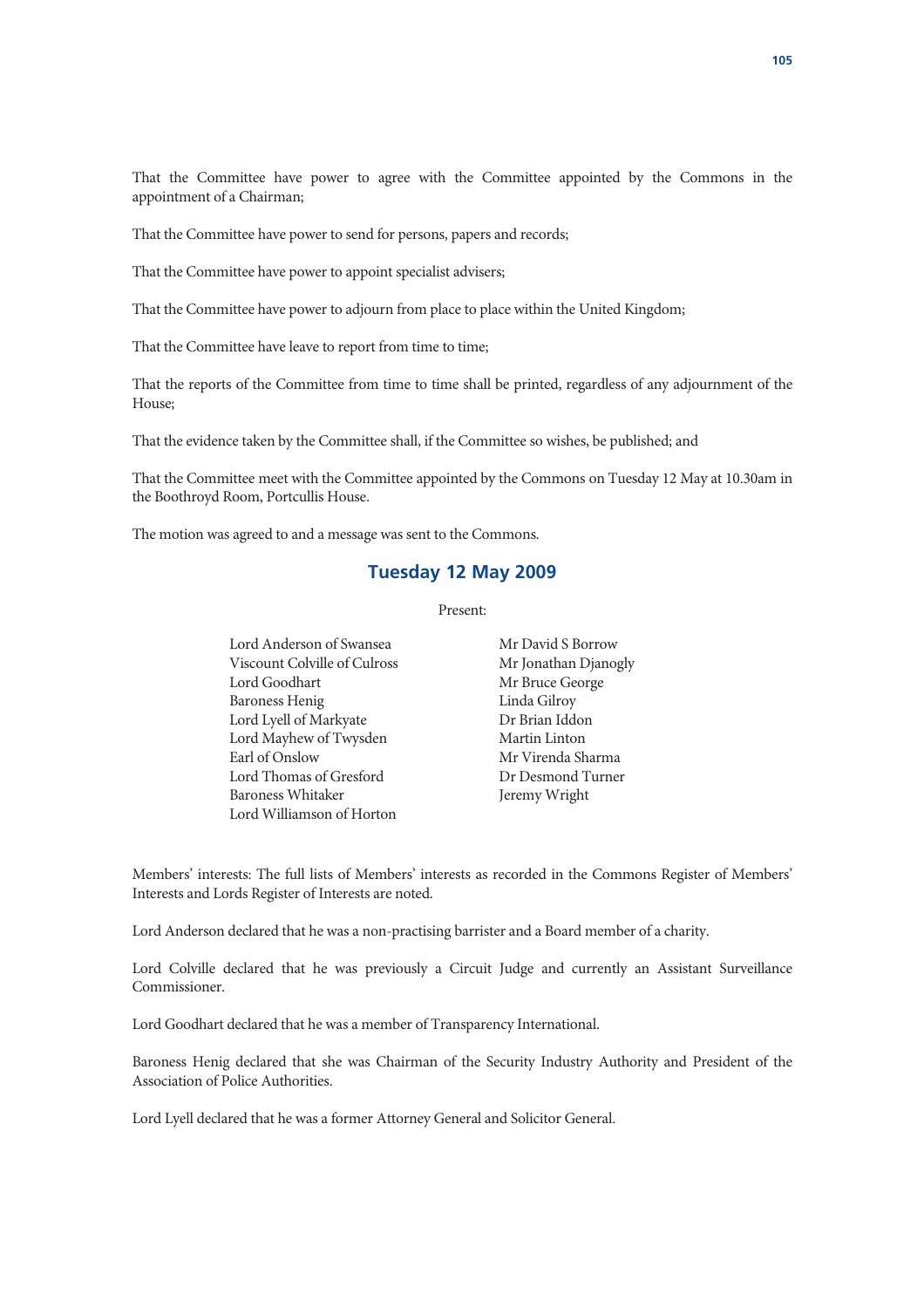Lord Thomas declared that he was a QC and had defended bribery cases, and further that he had recently been in Hong Kong working with the Independent Commission Against Corruption.

Baroness Whitaker declared that she was in receipt of a civil service pension.

Lord Williamson declared that he was a former civil servant and former official at Whitbread plc.

Mr David S Borrow declared that he had close constituency interests with BAE Systems and had had visited Thales with the Industry and Parliament Trust.

Mr Bruce George declared that he was head of a non-governmental organisation connected to standards in government.

Linda Gilroy declared that she had constituency interests in defence and had been on a fellowship with BAE in 1999 to 2000.

Jeremy Wright declared that he was a non-practising barrister.

It is moved that Lord Colville of Culross do take the Chair.—(*Mr Bruce George*)

The same is agreed to.

The Orders of Reference are read.

The Joint Committee deliberate.

*Ordered*, That Strangers be admitted during the examination of witnesses unless otherwise ordered.

*Ordered*, That the uncorrected transcripts of evidence given, unless the Committee otherwise order, be published on the internet.

The call for evidence is agreed to [see note, below].

*Ordered*, That Professor Peter Alldridge be appointed a Specialist Adviser.

*Ordered*, That the Joint Committee be adjourned to Thursday 14 May at 10.30 am.

#### **Call for evidence**

#### **NEW JOINT COMMITTEE ON THE DRAFT BRIBERY BILL ESTABLISHED**

#### **First oral evidence session and call for written evidence announced**

The new Committee set up to scrutinise the Draft bribery Bill has today met for the first time and elected Viscount Colville of Culross as Chairman.

The Committee is today calling for evidence to be submitted on the provisions of the draft Bill. The Joint Committee comprises 12 MPs and 12 peers and will take oral and written evidence on the draft Bribery Bill, culminating in a report of recommendations to Parliament and Government, expected by 21<sup>st</sup> July 2009.

The first evidence on the Draft Bill will be heard this Thursday, May 14<sup>th</sup>, with Professor Jeremy Horder, **Criminal Commissioner of the Law Commission**. The session will begin at 10.30 am

The Committee would like to invite written submissions to assist it in its scrutiny of the draft Bill. The areas it will examine include: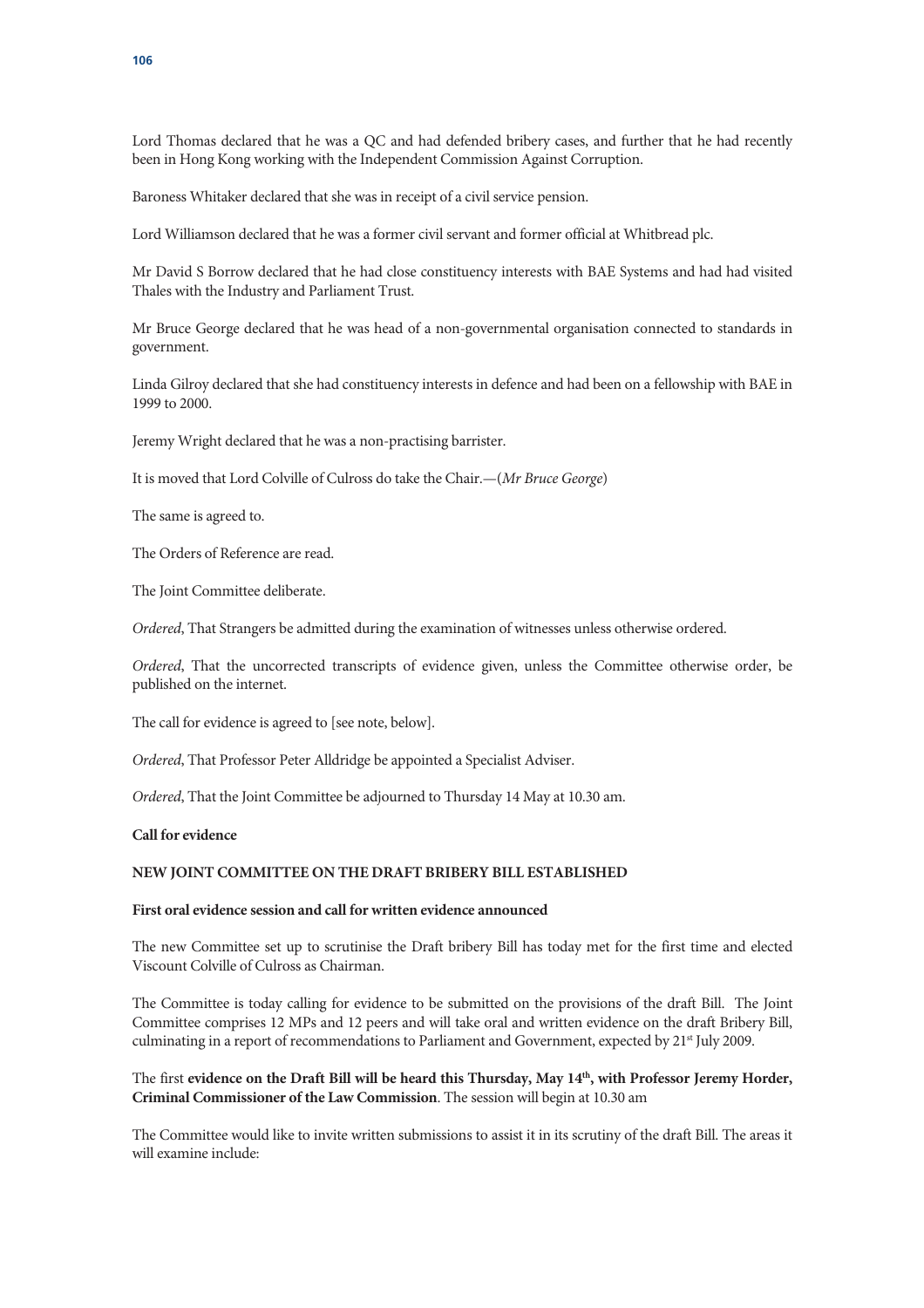- The background to the draft Bill, including the reasons for the shift in approach from the current law and the 2003 draft Corruption Bill (Cm 5777, 2003).
- The proposed new offences of bribing (clause 1) and being bribed (clause 2), together with the functions that they cover (clause 3), including:
	- i) Clarity: whether the draft Bill clearly states what types of conduct and behaviour will be punishable as bribery using terms and concepts that will be readily understood and predictably applied by police, prosecutors, jurors, businesses and the public etc.;
	- ii) Scope: whether the scope of the draft Bill is adequate to capture all the circumstances in which bribery should be deemed to have occurred without capturing conduct that should be considered innocent.
	- iii) Special cases: whether the offences adequately address special or difficult issues such as facilitation payments, lobbying versus trading in influence, corporate hospitality and commission payments;
	- The proposed new offence of bribing foreign public officials (clause 4), including:
		- i) International obligations: the extent to which it ensures compliance with the UK's international obligations, particularly the *OECD Convention on Combating Bribery of Foreign Public Officials in International Business Transactions*.
		- ii) Clarity and scope: whether the clarity and scope of the offence is appropriate, including the test of whether an advantage was "legitimately due" under the foreign law applying to the official.
		- The proposed new offence for commercial organizations that negligently fail to prevent bribery (clause 5), namely:
			- i) Justification: the evidence of need for regulation in this area;
			- ii) Impact: the impact on businesses, particularly small businesses, of such regulation, together with the effect on the UK's competitiveness;
			- iii) Clarity: the clarity and predictability of the offence, including the terms that are used such as "negligence" and "adequate procedures";
- Whether the extra-territorial reach of the offences (clauses 5(7) and 7) is appropriate, including the new corporate offence's application to any company or partnership from anywhere in the world that is carrying on business (or part of a business) in the UK.
- The benefits and disadvantages of the removal of the requirement for the Attorney-General's consent for prosecution of bribery offences (clause 10), together with the remaining powers of direction that are unaffected by the draft Bill.
- The penalties proposed in relation to the new offences.
- Whether the exemptions from prosecution proposed for the intelligence services are appropriate and workable.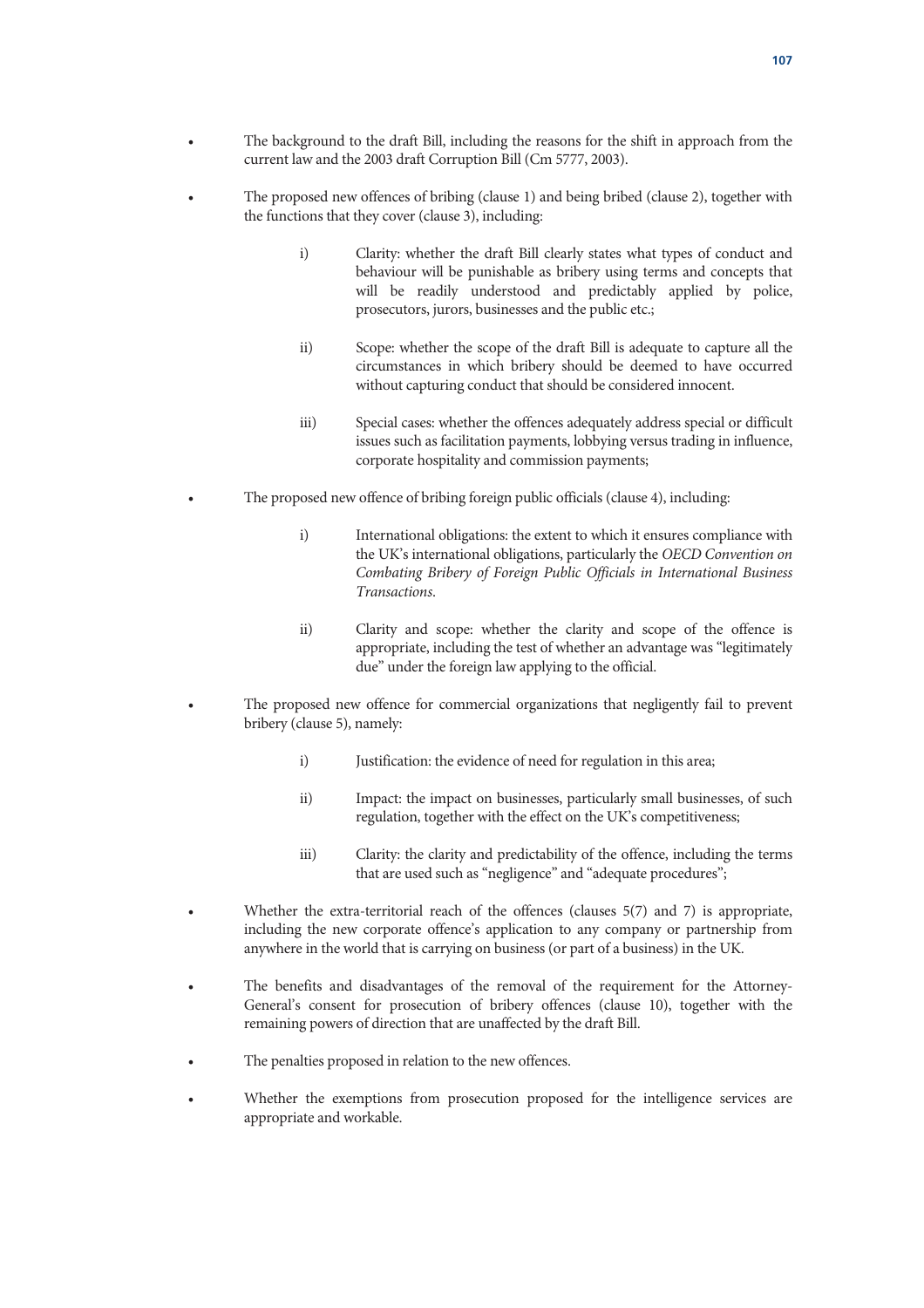- Whether the changes that have been made by the Government to the Law Commission's recent draft Bill (HC 928, November 2008) are appropriate.
- Compliance with the Human Rights Act 1998.
- Whether there are any specific changes that should be made to improve the draft Bill, together with any other issues that ought to be addressed.

#### **Deadline for submissions**

Submissions, which should be original and not copies of papers written for the Government consultation or any other inquiry, must be received by **Wednesday 17th June**. However, owing to the short timetable the Committee is working to, papers received by the *beginning of June* are most likely to influence the work of the Committee.

#### **Oral evidence**

The programme of oral evidence sessions will be announced soon. It will be available, together with the written and oral evidence received, on the website:

## **Thursday 14 May 2009**

Members present:

Viscount Colville of Culross, in the Chair

| Lord Goodhart             | Mr David S Borrow      |
|---------------------------|------------------------|
| Baroness Henig            | Mr Alistair Carmichael |
| Lord Mayhew of Twysden    | Mr Jonathan Djanogly   |
| Lord Thomas of Gresford   | Mr Bruce George        |
| Baroness Whitaker         | Martin Linton          |
| Lord Williamson of Horton | Dr Desmond Turner      |
|                           | Jeremy Wright          |

The proceedings of Tuesday 12 May are read.

The Joint Committee deliberate.

*Ordered*, That Memoranda numbers BB01-02 and BB17-18 submitted to the Joint Committee be reported to the House of Commons for publication on the internet.

The following witness is examined:

Professor Jeremy Horder, Criminal Commissioner, Law Commission

*Ordered*, That the Joint Committee be adjourned to Wednesday 20 May at 9.45 am.

## **Wednesday 20 May 2009**

Viscount Colville of Culross, in the Chair

Lord Anderson of Swansea Lord Goodhart

 Mary Creagh Mr Jonathan Djanogly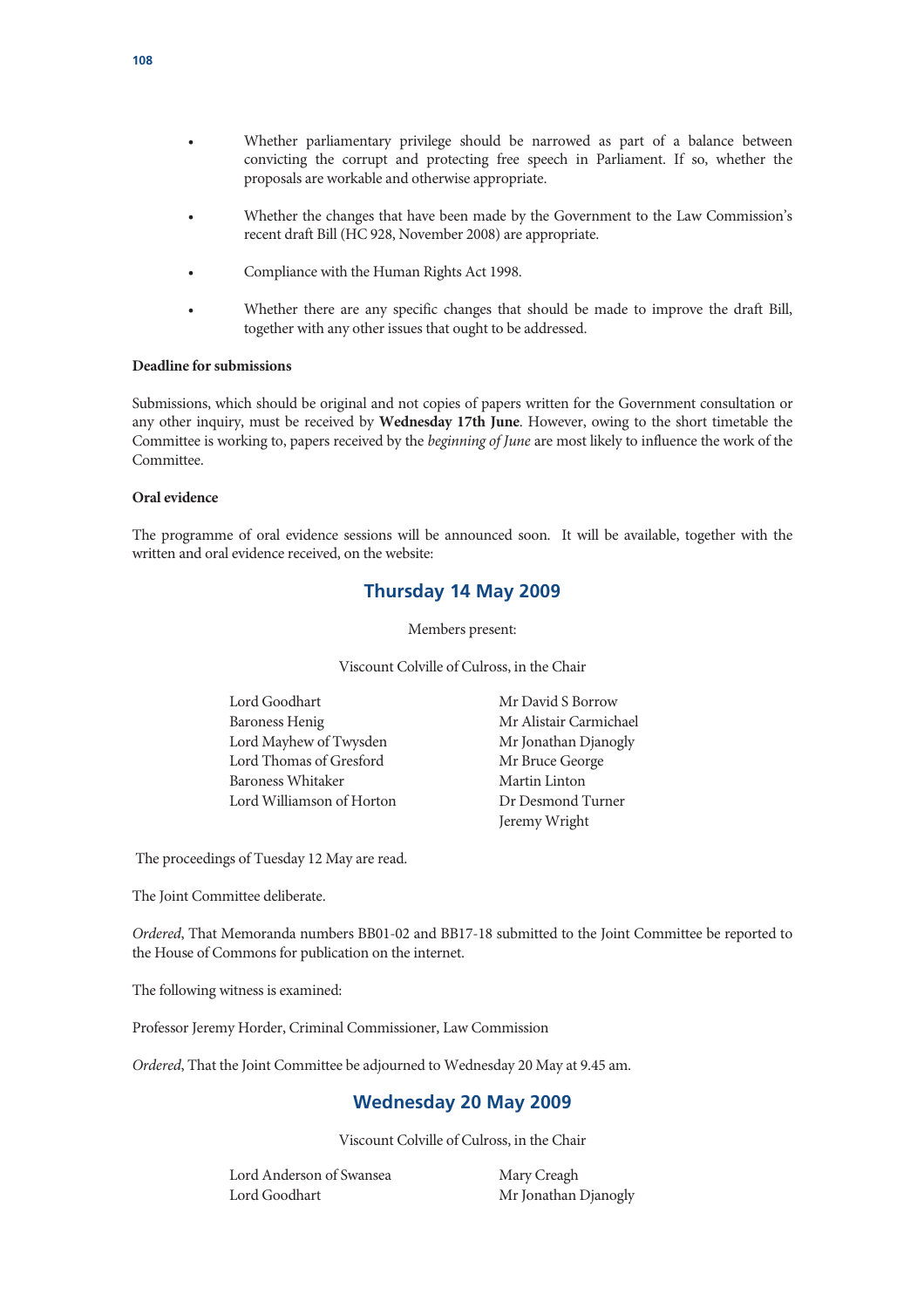Baroness Henig Lord Mayhew of Twysden Earl of Onslow Lord Sheikh Lord Thomas of Gresford Baroness Whitaker

Linda Gilroy Martin Linton Jeremy Wright

The proceedings of Thursday 14 May are read.

The Joint Committee deliberate.

*Ordered*, That Memorandum number BB03 submitted to the Joint Committee be reported to the House of Commons for publication on the internet.

*Ordered*, That Professor Michael Clarke be appointed a Specialist Adviser.

The following witnesses are examined:

Colin Nicholls QC, Professor Celia Wells, University of Durham and Professor Bob Sullivan, University College London

*Ordered*, That the Joint Committee be adjourned to Tuesday 2 June at 3.30 pm.

#### **Tuesday 2 June 2009**

Mr Bruce George, in the Chair

Lord Goodhart Baroness Henig Lord Lyell of Markyate Lord Mayhew of Twysden Earl of Onslow Lord Thomas of Gresford Baroness Whitaker Lord Williamson of Horton Mr David S Borrow Mr Alistair Carmichael Mr Geoffrey Cox Mr Jonathan Djanogly Linda Gilroy Dr Brian Iddon Martin Linton Dr Desmond Turner

The proceedings of Wednesday 20 May are read.

The Joint Committee deliberate.

*Ordered*, That Memoranda numbers BB04 – BB08 submitted to the Joint Committee be reported to the House of Commons for publication on the internet.

Mr David S Borrow declared that he had close constituency interests with BAE Systems and had had visited Thales with the Industry and Parliament Trust.

Linda Gilroy declared that she had constituency interests in defence and had been on a fellowship with BAE in 1999 to 2000.

The following witnesses are examined: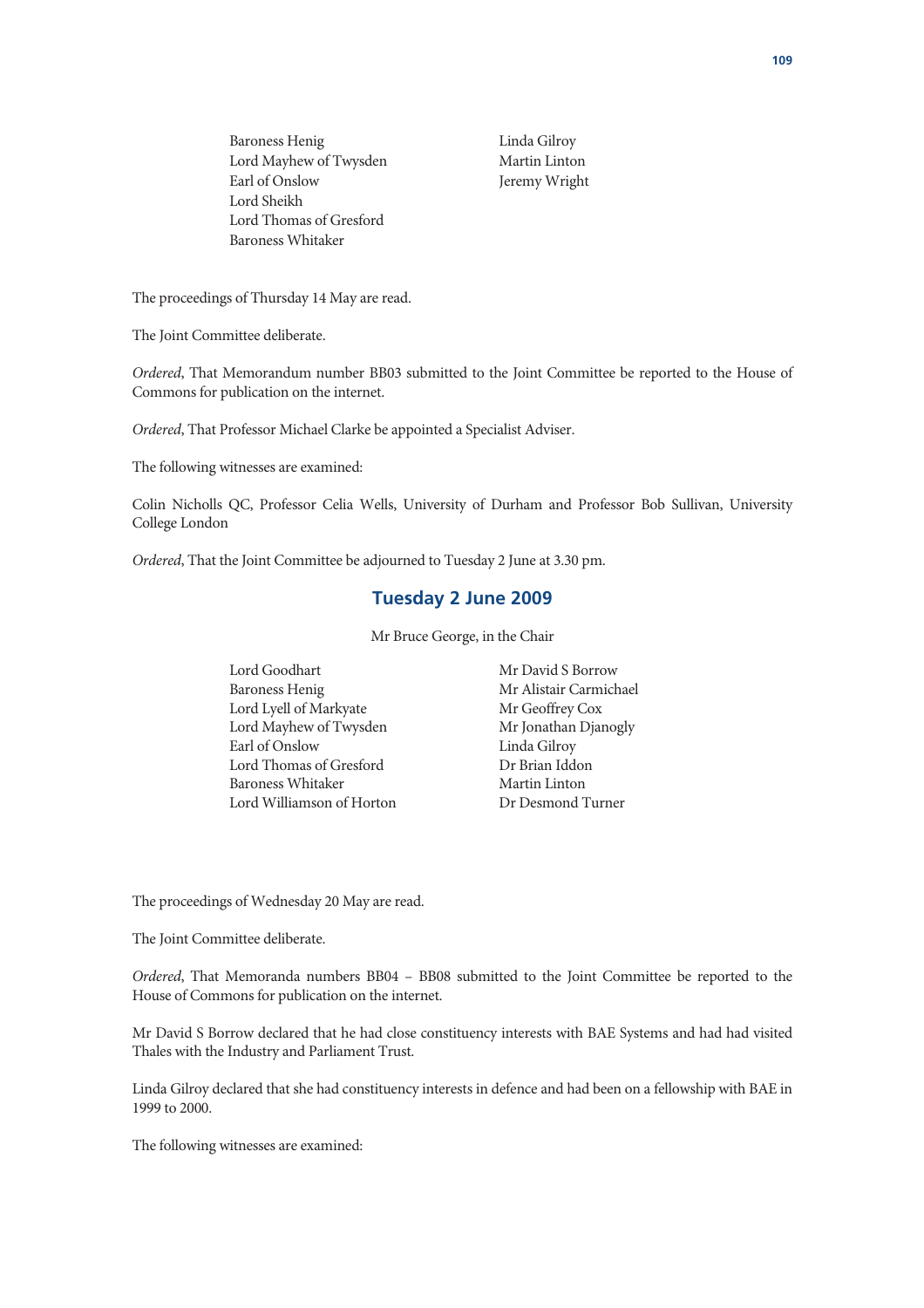Rt Hon Lord Robertson of Port Ellen

Gary Campkin, Head of International Policy, Confederation of British Industry, Andrew Berkeley, Adviser, International Chamber of Commerce UK, Rosina Robson, Senior Policy Adviser, Federation of Small Businesses

Derek Marshall, Director of Defence and Homeland Security, Society of British Aerospace Companies, Brinley Salzmann, Exports Director, Defence Manufacturers' Association, James Maton, Partner, Edwards Angell Palmer and Dodge UK (on behalf of the UK Anti-corruption Forum)

*Ordered*, That the Joint Committee be adjourned to Thursday 11 June at 10.30 am.

## **Wednesday 3 June 2009**

Mr Bruce George, in the Chair

- Lord Goodhart Lord Lyell of Markyate Lord Mayhew of Twysden Earl of Onslow Lord Thomas of Gresford Baroness Whitaker Lord Williamson of Horton
- Mr David S Borrow Mr Alistair Carmichael Mr Geoffrey Cox Mr Jonathan Djanogly Linda Gilroy Martin Linton Jeremy Wright

The proceedings of Tuesday 2 June are read.

The Joint Committee deliberate.

*Ordered*, That Memorandum number BB09 submitted to the Joint Committee be reported to the House of Commons for publication on the internet.

The following witnesses are examined:

Philip Bramwell and Alan Garwood, BAE Systems, Lawrence Hammond, Solicitor, Thales UK, Stephen Ball, Chief Executive Officer, Lockheed Martin UK

Jeremy Cole, Bribery and Corruption Taskforce Co-ordinator, Lovells, Louise Delahunty, Partner in Crime, Fraud and Investigation, Simmons and Simmons, Monty Raphael, Head of Fraud and Regulatory, Peters and Peters

*Ordered*, That the Joint Committee be adjourned to Wednesday 10 June at 3.30 pm.

## **Wednesday 10 June 2009**

Viscount Colville of Culross, in the Chair

- Lord Anderson of Swansea Lord Goodhart Lord Lyell of Markyate Lord Mayhew of Twysden Earl of Onslow Lord Sheikh Lord Thomas of Gresford Baroness Whitaker Lord Williamson of Horton
- Mr David S Borrow Mr Geoffrey Cox Mr Jonathan Djanogly Mr Bruce George Linda Gilroy Dr Brian Iddon Dr Desmond Turner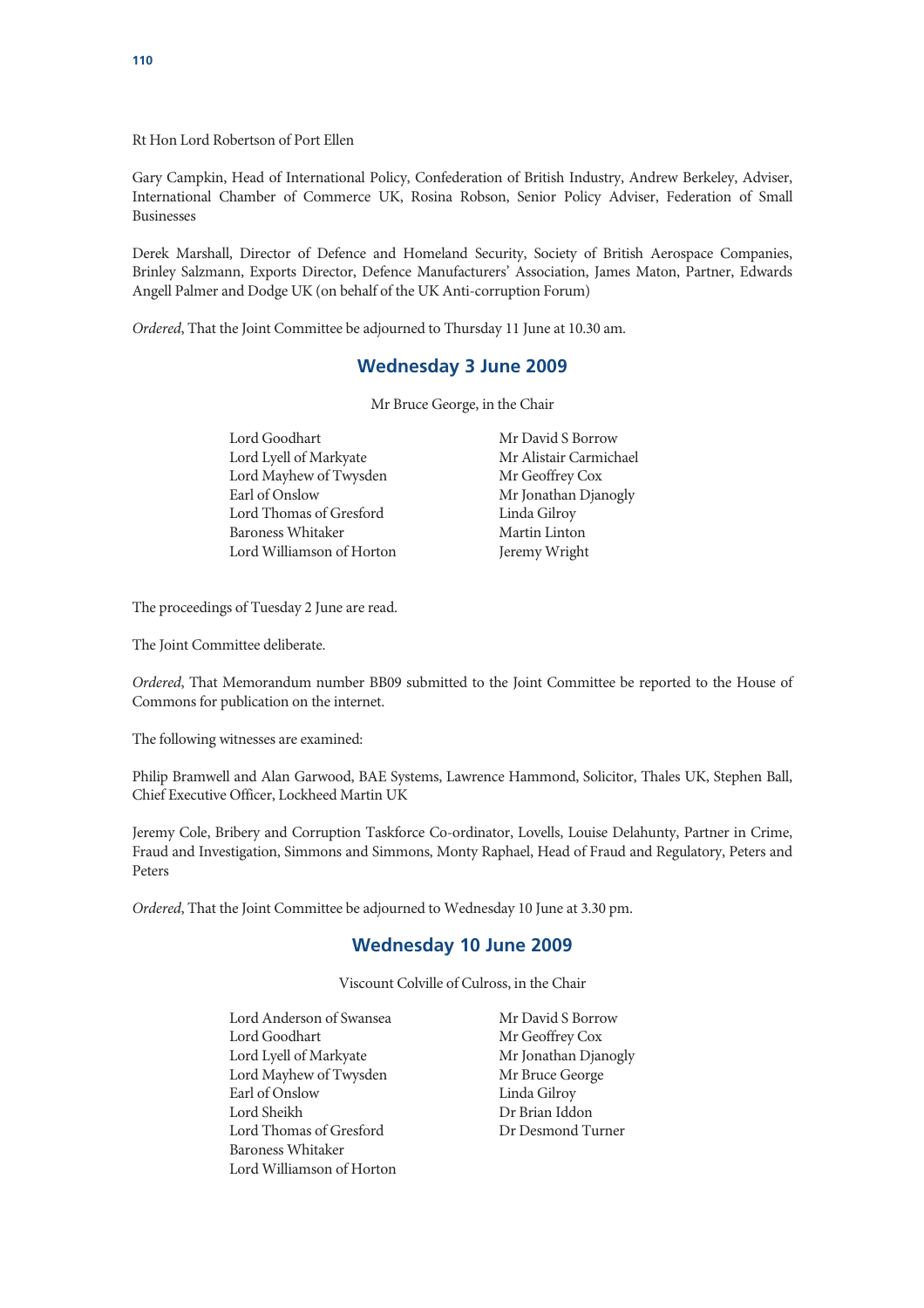The proceedings of Wednesday 3 June are read.

The Joint Committee deliberate.

*Ordered*, That Memoranda numbers BB10-BB11 and BB14-BB16 submitted to the Joint Committee be reported to the House of Commons for publication on the internet.

The following witnesses are examined:

Mr Keir Starmer, Director of Public Prosecutions, Mr Richard Alderman, Director, Serious Fraud Office and Detective Chief Superintendent Steve Head, Association of Chief Police Officers Portfolio Holder for Overseas Corruption and Bribery

Dr Malcolm Jack, Clerk of the House of Commons, Ms Jacqy Sharpe, Principal Clerk of the Table Office, House of Commons, Mr Michael Pownall, Clerk of the Parliaments, Dr Christopher Johnson, Clerk of the Journals, House of Lords

*Ordered*, That the Joint Committee be adjourned to Thursday 11 June at 10.30 am.

#### **Thursday 11 June 2009**

Viscount Colville of Culross, in the Chair

Lord Goodhart Baroness Henig Lord Lyell of Markyate Lord Mayhew of Twysden Earl of Onslow Lord Sheikh Lord Thomas of Gresford Baroness Whitaker Lord Williamson of Horton

 Mr David S Borrow Mr Jonathan Djanogly Mr Bruce George Linda Gilroy Dr Brian Iddon Martin Linton

The proceedings of Wednesday 10 June are read.

The Joint Committee deliberate.

*Ordered*, That Memoranda numbers BB12-BB13 submitted to the Joint Committee be reported to the House of Commons for publication on the internet.

Mr Bruce George declared that he was head of a non-governmental organisation connected to standards in government.

Lord Goodhart declared that he was a member of Transparency International.

Baroness Whitaker declared that she was a member of the Advisory Council of Transparency International.

The following witnesses are examined:

Dimitri Vlassis, Chief, Crimes Convention Section, Treaty and Legal Affairs branch, Division for Treaty Affairs, United Nations, Nicola Bonucci, Director of Legal Affairs, Organisation for Economic Co-operation and Development, Christine Uriarti, General Counsel, Anti-Corruption Division, Organisation for Economic Co-operation and Development and William Yiu Wah Loo, Policy Analyst, Anti-Corruption Division,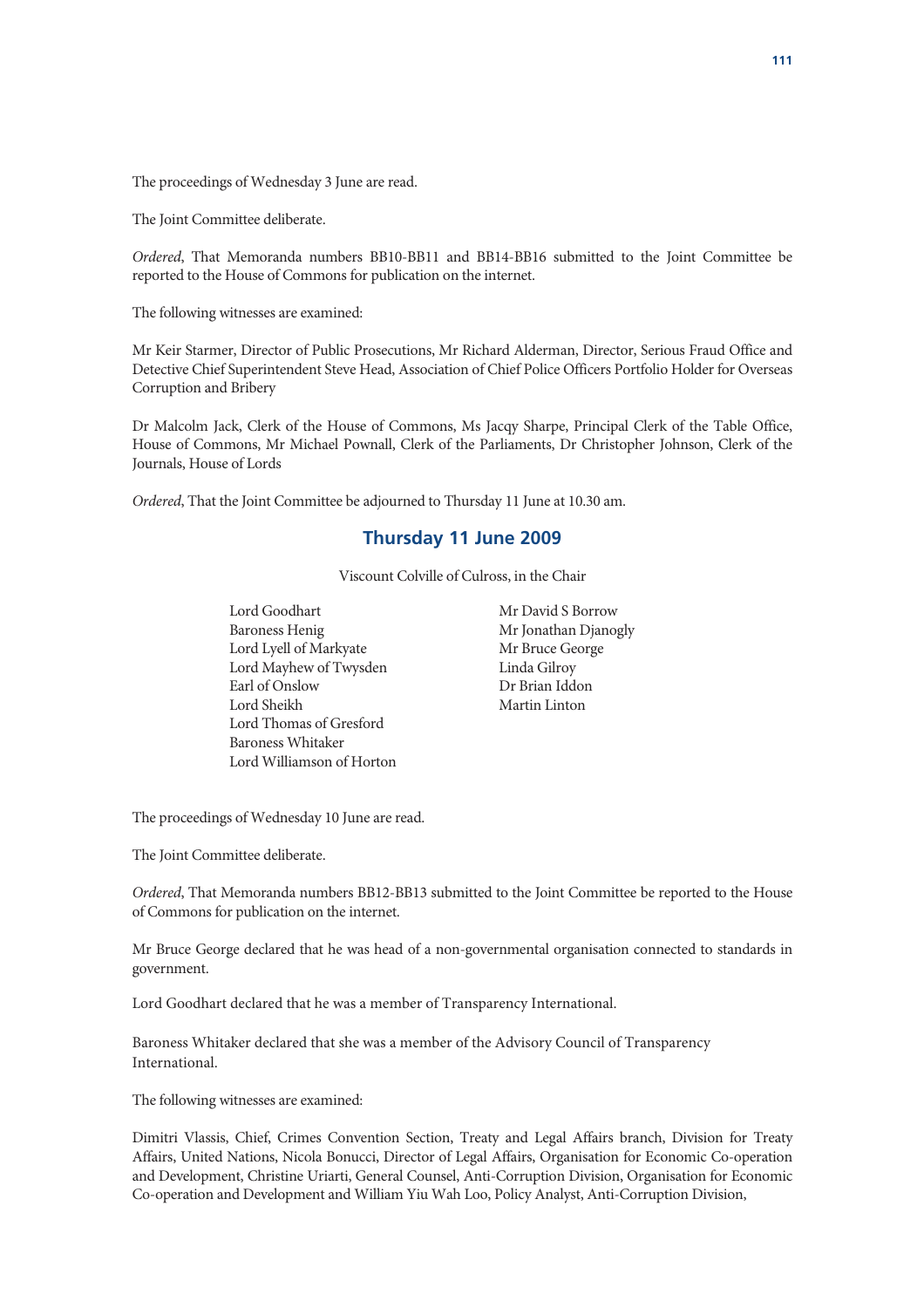Mark Pyman, Director, Defence Programme and Jeremy Carver, Board Member, Transparency International UK, Nick Hildyard, Co-director, The Corner House, Sarah Sexton, Co-director, The Corner House

*Ordered*, That the Joint Committee be adjourned to Wednesday 17 June at 2.30 pm.

## **Wednesday 17 June 2009**

Viscount Colville of Culross, in the Chair

Lord Anderson of Swansea Lord Goodhart Lord Mayhew of Twysden Earl of Onslow Lord Thomas of Gresford Baroness Whitaker Lord Williamson of Horton  Mr David S Borrow Mr Geoffrey Cox Mr Jonathan Djanogly Mr Bruce George Linda Gilroy Dr Brian Iddon Martin Linton Dr Desmond Turner

The proceedings of Thursday 11 June are read.

The Joint Committee deliberate.

*Ordered*, That Memoranda numbers BB19–BB29 submitted to the Joint Committee be reported to the House of Commons for publication on the internet.

The following witnesses are examined:

Rt Hon Jack Straw MP, Secretary of State for Justice and Lord Chancellor, Michael Des Tombe, Legal Adviser and Roderick Macauley, Bill Team Manager, Ministry of Justice

*Ordered*, That the Joint Committee be adjourned to Thursday 25 June at 9.45 am.

## **Thursday 25 June 2009**

Viscount Colville of Culross, in the Chair

Lord Anderson of Swansea Lord Goodhart Baroness Henig Lord Lyell of Markyate Lord Mayhew of Twysden Lord Sheikh Baroness Whitaker Lord Williamson of Horton  Mr Geoffrey Cox Linda Gilroy Dr Brian Iddon Martin Linton

The proceedings of Wednesday 17 June are read.

The Joint Committee deliberate.

*Ordered*, That Memoranda numbers BB30 – BB50 submitted to the Joint Committee be reported to the House of Commons for publication on the internet.

The following witness is examined: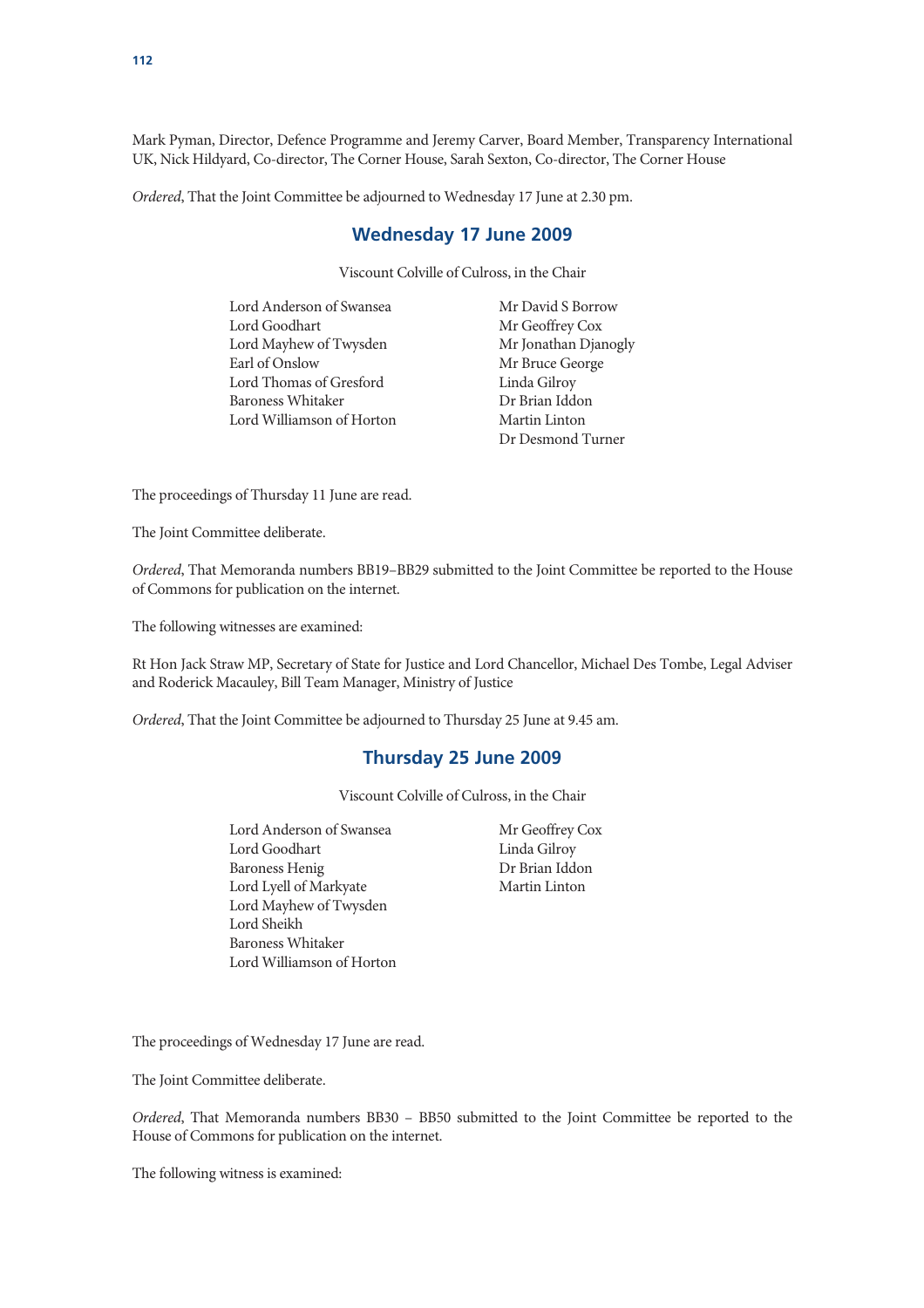Rt Hon Baroness Scotland of Asthal, Attorney General

*Ordered*, That the Joint Committee be adjourned to Monday 29 June at 3.30 pm.

## **Monday 29 June 2009**

Viscount Colville of Culross, in the Chair

Lord Anderson of Swansea Lord Goodhart Baroness Henig Lord Lyell of Markyate Lord Mayhew of Twysden Baroness Whitaker Lord Williamson of Horton  Mr David S Borrow Mr Geoffrey Cox Mr Jonathan Djanogly

The proceedings of Thursday 25 June are read.

The Joint Committee deliberate.

*Ordered*, That Memoranda numbers BB51 – BB58 submitted to the Joint Committee be reported to the House of Commons for publication on the internet.

*Ordered*, That the Joint Committee be adjourned to Thursday 16 July 2009 at 10 am.

## **Thursday 16 July 2009**

Viscount Colville of Culross, in the Chair

Lord Goodhart Baroness Henig Lord Lyell of Markyate Lord Mayhew of Twysden Earl of Onslow Lord Thomas of Gresford Baroness Whitaker Lord Williamson of Horton  Mr Alistair Carmichael Mr Bruce George Martin Linton Dr Desmond Turner

The proceedings of Monday 29 June are read.

The Joint Committee deliberate.

A draft Report is proposed by the Chairman.

It is moved that the draft Report before the Committee be read.

The same is agreed to.

Paragraphs 1 to 241 are agreed to.

The Summary is agreed to.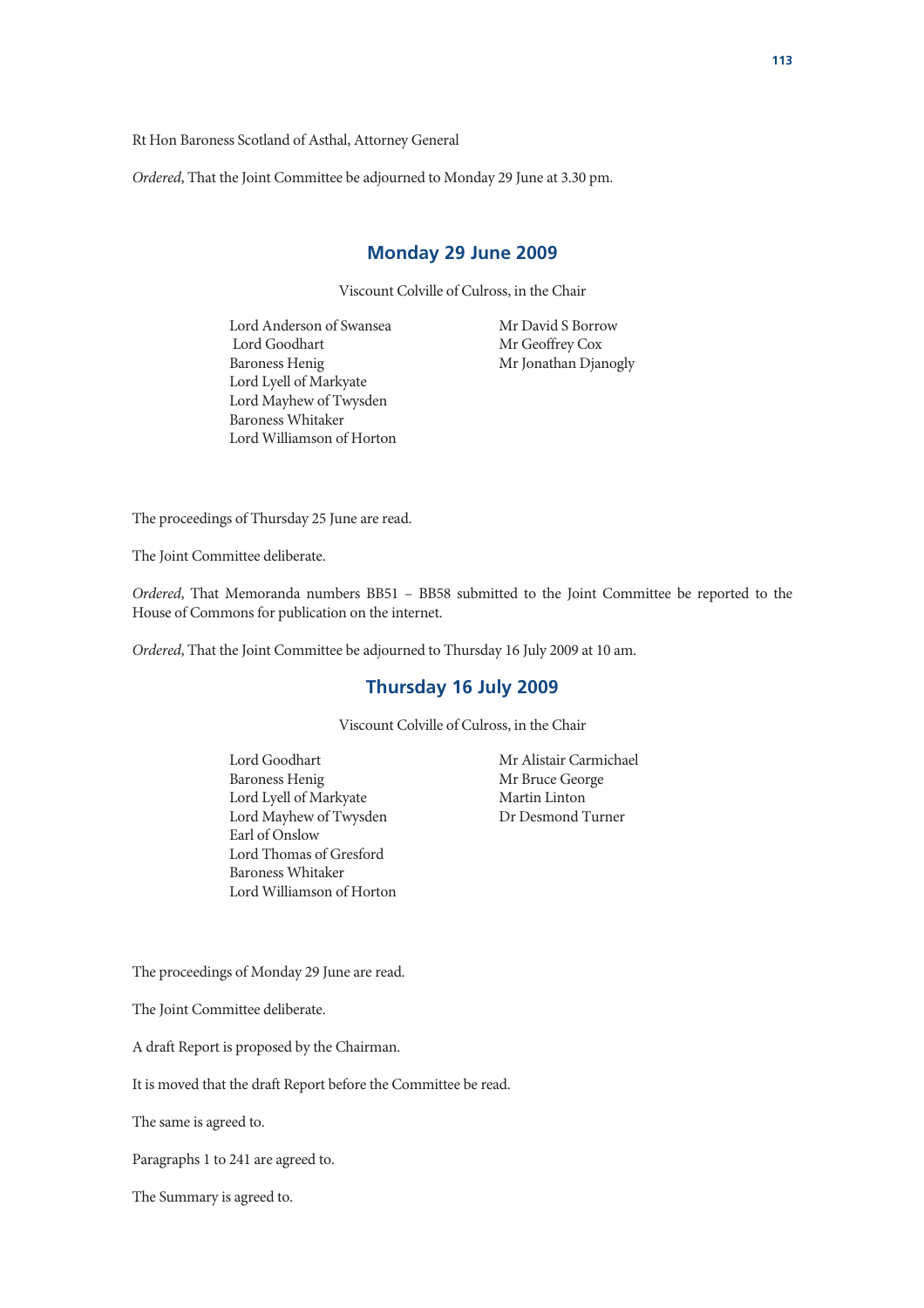The Committee agreed that the draft Report be the report of the Joint Committee.

*Ordered*, That Memoranda numbers BB59 – BB61 submitted to the Joint Committee be reported to the House of Commons for publication on the internet.

*Ordered*, That certain papers be appended to the Minutes of Evidence.

*Ordered*, That the provisions of Standing Order 134 (Select Committee (reports)) of the House of Commons apply to the report.

*Ordered*, That the Chairman make the report to the House of Lords and Mr Bruce George make the report to the House of Commons.

*Ordered*, That the Joint Committee be now adjourned.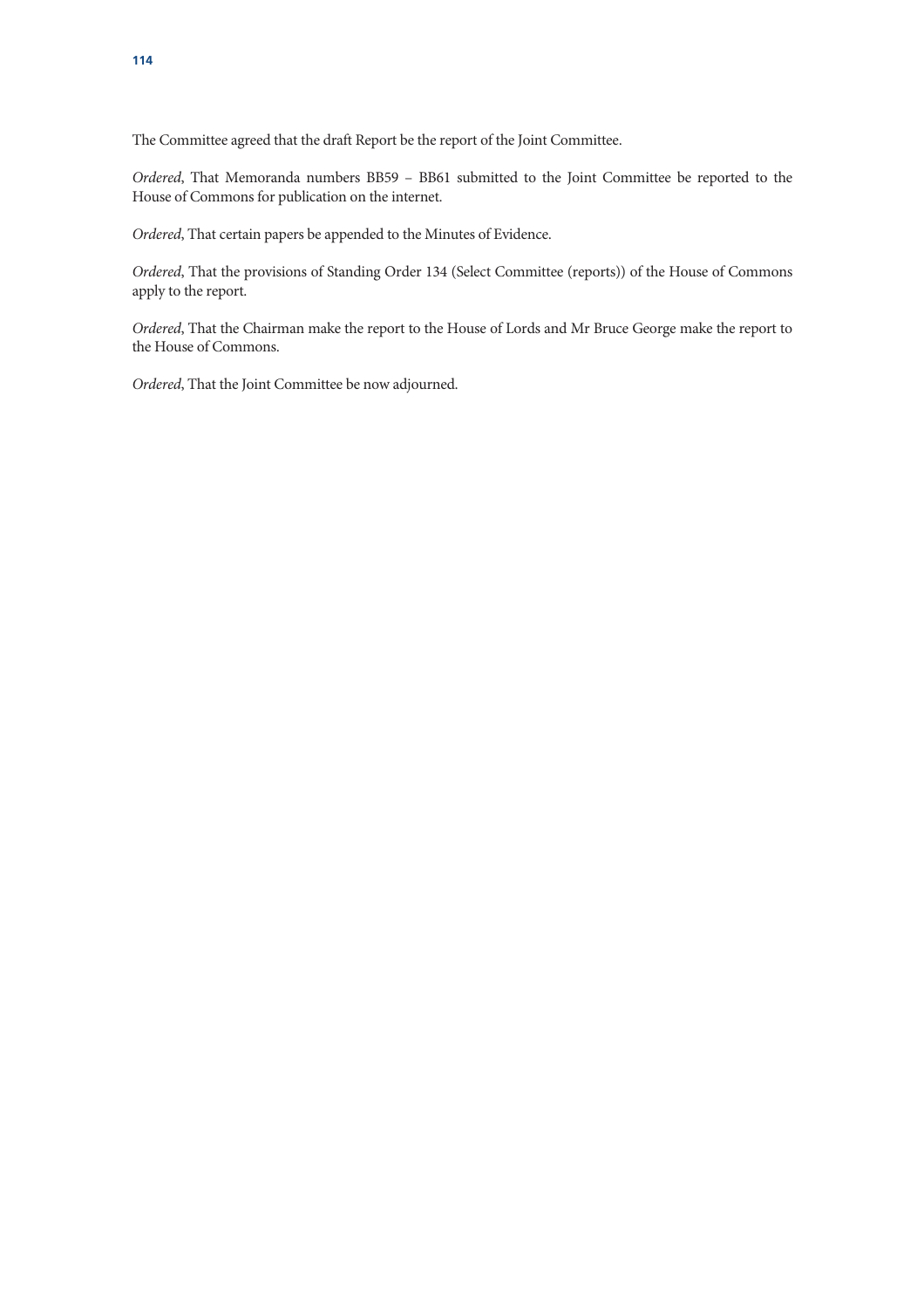## **Witnesses**

#### **Thursday 14 May 2009**

**Professor Jeremy Horder,** Criminal Commissioner, Law Commission

#### **Wednesday 20 May 2009**

**Mr Colin Nicholls QC, Professor Celia Wells,** Professor of Criminal Law, University of Bristol, and **Professor Robert Sullivan**, University College, London

#### **Tuesday 2 June 2009**

#### **Rt Hon Lord Robertson of Port Ellen**

**Gary Campkin,** Head of International Group, Confederation of British Industry, **Andrew Berkeley,** Adviser, International Chamber of Commerce UK, and **Rosina Robson,** Senior Policy Adviser, Federation of Small Businesses

**Derek Marshall,** Director of Defence and Homeland Security, Society of British Aerospace Companies, **Brinley Salzmann,** Exports Director, Defence Manufacturers Association, and **James Maton,** Partner, Edwards Angell Palmer and Dodge UK (on behalf of the UK Anti-corruption Forum)

#### **Wednesday 3 June 2009**

**Philip Bramwell and Alan Garwood,** BAE Systems, **Lawrence Hammond,**  Solicitor, Thales UK, and **Stephen Ball,** Chief Executive Officer, Lockheed Martin UK

**Jeremy Cole,** Bribery and Corruption Taskforce Co-ordinator, Lovells, **Louise Delahunty,** Partner in Crime, Fraud and Investigations, Simmons and Simmons, and **Monty Raphael,** Head of Fraud and Regulatory, Peters and **Peters** 

#### **Wednesday 10 June 2009**

**Keir Starmer,** Director of Public Prosecutions, **Richard Alderman,** Director, Serious Fraud Office, and **Detective Chief Superintendent Steve Head,**  Association of Chief Police Officers Portfolio Holder for Overseas Corruption and Bribery

**Dr Malcolm Jack,** Clerk of the House of Commons, **Jacqy Sharpe,** Clerk of the Table Office, House of Commons, **Michael Pownall,** Clerk of the Parliaments, and **Dr Christopher Johnson,** Clerk of the Journals, House of Lords

## **Thursday 11 June 2009**

**Dimitri Vlassis,** Chief, Crimes Convention Section, Treaty and Legal Affairs Branch, Division for Treaty Affairs, United Nations, **Nicola Bonucci**, Director of Legal Affairs, **Christine Uriarte,** General Counsel, Anti-Corruption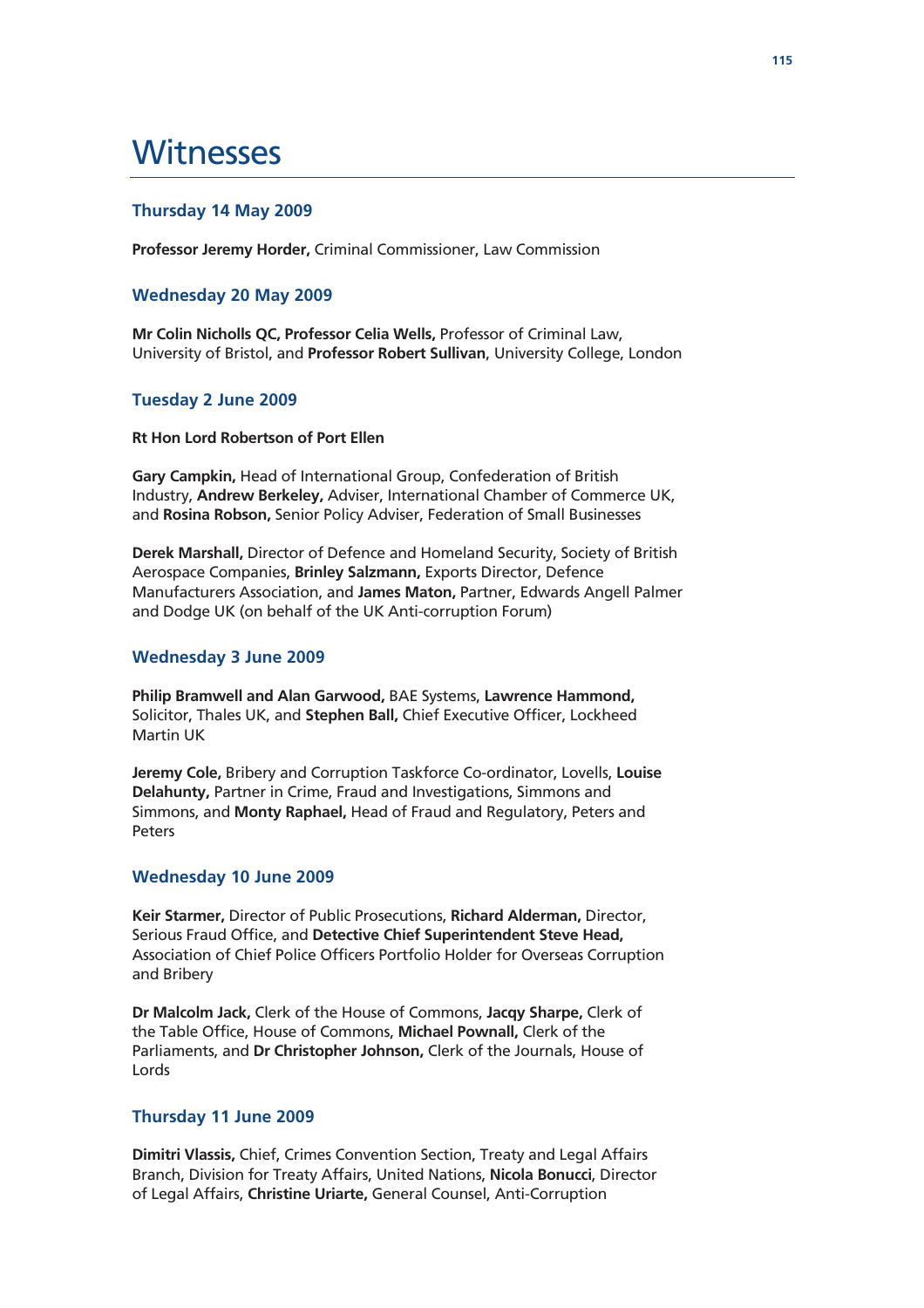Division, and **William Yiu Wah Loo,** Policy Analyst, Anti-Corruption Division, Organisation for Economic Co-operation and Development

**Jeremy Carver,** Board Member, and **Mark Pyman,** Director, Defence Programme, Transparency International UK, **Sarah Sexton,** Co-Director, The Corner House, and **Nicholas Hildyard,** Co-Director, The Corner House

## **Wednesday 17 June 2009**

**Rt Hon Jack Straw MP,** Lord Chancellor and Secretary of State for Justice, **Mr Michael des Tombe,** and **Mr Roderick Macauley,** Ministry of Justice

## **Thursday 25 June 2009**

**Baroness Scotland of Asthal QC,** Attorney General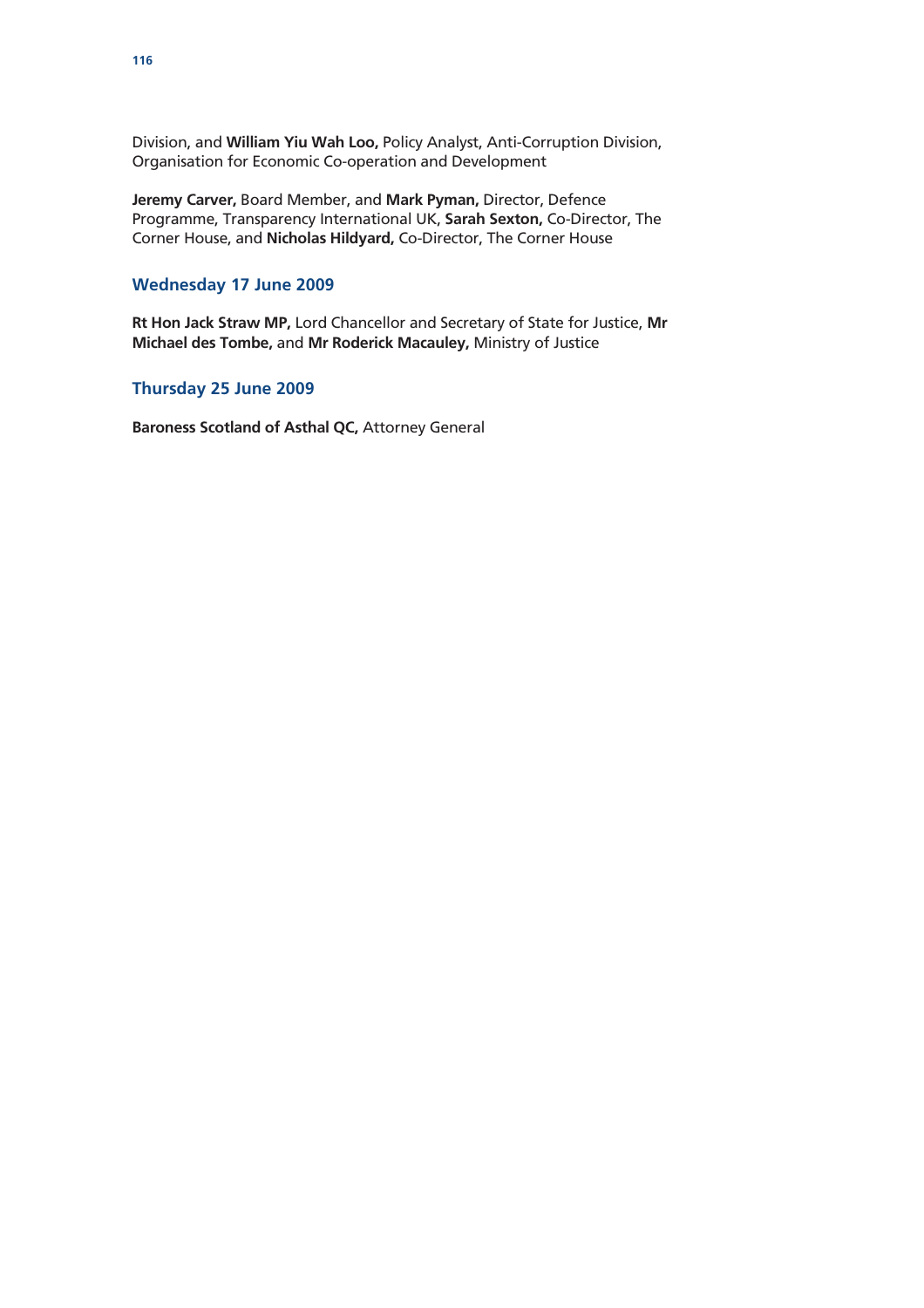# List of written evidence

- Professor Jeremy Horder (BB 01)
- Ministry of Justice (BB 02)
- ICC United Kingdom (BB 03)
- UK Anti-Corruption Forum (BB 04)
- Clifford Chance LLP (BB 05)
- Professor Jeremy Horder (BB 06)
- CBI (BB 07)
- Federation of Small Businesses (BB 08)
- Clerk of the House of Commons (BB 09)
- GC 100 (BB 10)
- Clerk of the Parliaments (BB 11)
- Professor Jeremy Horder (BB 12)
- The Corner House (BB 13)
- Serious Fraud Office (BB 14)
- Professor Wells (BB 15)
- Director of Public Prosecutions (BB 16)
- Chairman of the Public Administration Select Committee (BB 17)
- Chairman of the International Development Committee (BB 18)
- BG Group (BB 19)
- DLA Piper UK LLP (BB 20)
- Professor Jeremy Horder (BB 21)
- Professor Wells (BB 22)
- ICC (BB 23)
- BAE Systems (BB 24)
- Professor Jeremy Horder (BB 25)
- Norton Rose LLP (BB 26)
- Thales UK (BB 27)
- Lockheed Martin UK (BB 28)
- The Corner House (BB 29)
- UK Anti-Corruption Forum (BB 30)
- OECD (BB 31)
- PricewaterhouseCoopers LLP (BB 32)
- BOND (BB 33)
- Reynolds Porter Chamberlain LLP (BB 34)
- Global Witness (BB 35)
- ICC (BB 36)
- Professor Jeremy Horder (BB 37)
- GRECO (BB 38)
- Jeremy Cole (BB 39)
- Louise Delahunty (BB 40)
- Ministry of Justice (BB 41)